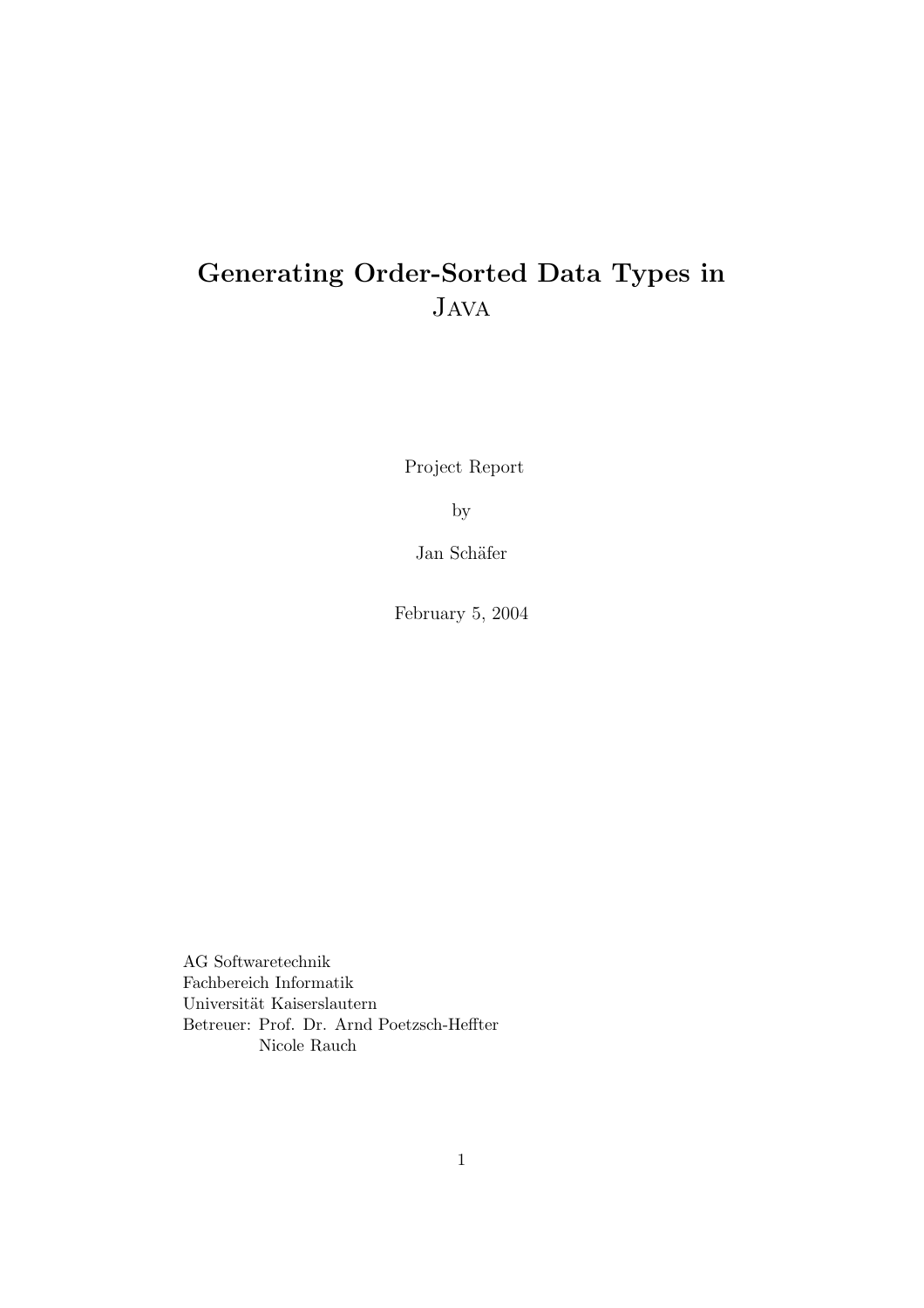# Contents

|          |         | List of Figures  |                                                         | 5              |
|----------|---------|------------------|---------------------------------------------------------|----------------|
|          |         | List of Listings |                                                         | 5              |
| 1        |         | Introduction     |                                                         | 6              |
| $\bf{2}$ |         |                  | The Katja Specification Language                        | 7              |
|          | 2.1     |                  | General Structure                                       | $\overline{7}$ |
|          |         | 2.1.1            |                                                         | $\overline{7}$ |
|          |         | 2.1.2            |                                                         | 7              |
|          | 2.2     |                  | Term Productions                                        | 8              |
|          |         | 2.2.1            |                                                         | 9              |
|          |         | 2.2.2            |                                                         | 9              |
|          |         | 2.2.3            | Variant Production                                      | 10             |
|          |         | 2.2.4            |                                                         | 10             |
|          | 2.3     |                  |                                                         | 10             |
|          | 2.4     |                  |                                                         | 11             |
|          | 2.5     |                  |                                                         | 11             |
|          | 2.6     |                  |                                                         | 11             |
|          | 2.7     | <b>Functions</b> |                                                         | 11             |
|          |         | 2.7.1            |                                                         | 12             |
|          |         | 2.7.2            |                                                         | 12             |
|          |         | 2.7.3            |                                                         | 12             |
| 3        |         |                  | The Java Interface                                      | 13             |
|          | $3.1\,$ |                  |                                                         | 13             |
|          | 3.2     |                  |                                                         | 13             |
|          |         | 3.2.1            |                                                         | 14             |
|          |         | 3.2.2            |                                                         | 14             |
|          |         | 3.2.3            |                                                         | 15             |
|          |         | 3.2.4            | Generated Classes                                       | 16             |
|          |         | 3.2.5            | Variant Productions.                                    | 17             |
|          | 3.3     | Methods          | .                                                       | 18             |
|          |         | 3.3.1            | Where Should the Methods Be Declared?<br>and a straight | 18             |
|          |         | 3.3.2            |                                                         | 19             |
|          |         | 3.3.3            | KatjaSort                                               | 20             |
|          |         | 3.3.4            | KatjaTerm                                               | 20             |
|          |         | 3.3.5            | KatjaTuple                                              | 21             |
|          |         | 3.3.6            | KatjaList                                               | 22             |
|          |         | 3.3.7            |                                                         | 23             |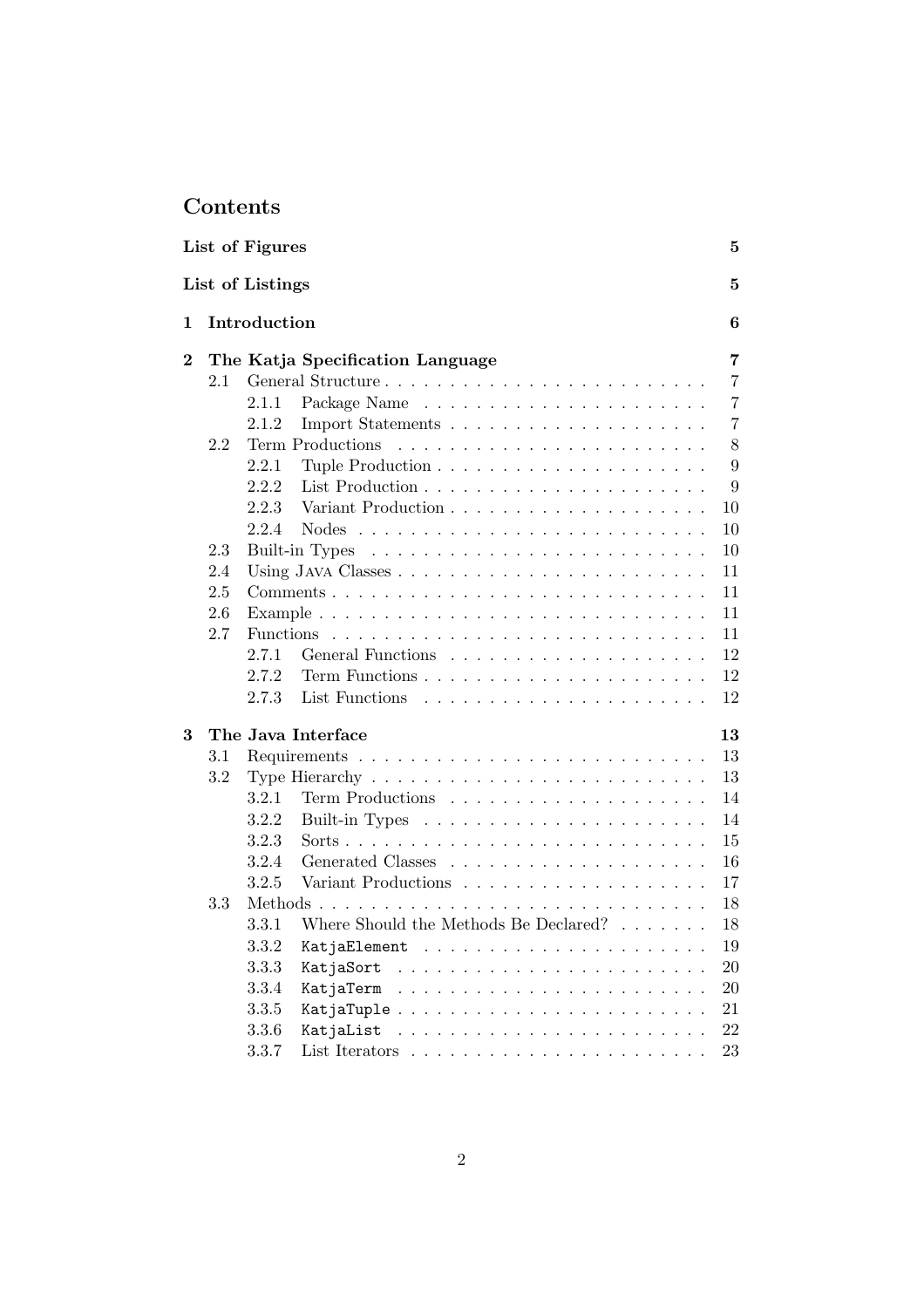| 4 |            | Implementation<br>24                                                                  |  |
|---|------------|---------------------------------------------------------------------------------------|--|
|   | 4.1        | 24<br>Type Hierarchy $\ldots \ldots \ldots \ldots \ldots \ldots \ldots \ldots \ldots$ |  |
|   | 4.2        | 25                                                                                    |  |
|   |            | 4.2.1<br>Implementation of the is Function<br>27                                      |  |
|   |            | 28<br>4.2.2<br>The KatjaSort class $\ldots$                                           |  |
|   | 4.3        | 29                                                                                    |  |
|   |            | 31<br>4.3.1                                                                           |  |
|   | 4.4        | 31                                                                                    |  |
|   |            | 32<br>4.4.1                                                                           |  |
|   |            | 4.4.2<br>34                                                                           |  |
|   |            | 39<br>4.4.3                                                                           |  |
|   | 4.5        | 39                                                                                    |  |
|   |            | 4.5.1<br>Implementation of Selectors<br>40                                            |  |
|   |            | Variant Productions and Selectors<br>4.5.2<br>40                                      |  |
| 5 |            | 43<br>The Katja program                                                               |  |
|   | 5.1        | 43                                                                                    |  |
|   | 5.2        | 43                                                                                    |  |
|   | 5.3        | 43                                                                                    |  |
|   |            | 44<br>5.3.1                                                                           |  |
|   |            | 5.3.2<br>45                                                                           |  |
|   |            | The KATJA Specification of KATJA<br>45<br>5.3.3                                       |  |
|   |            | 46<br>5.3.4                                                                           |  |
|   |            | 47<br>5.3.5<br>The Generator $\dots \dots \dots \dots \dots \dots \dots \dots$        |  |
|   | 5.4        | 47<br>Usage<br>.                                                                      |  |
|   |            | 47<br>5.4.1<br>Requirements $\ldots \ldots \ldots \ldots \ldots \ldots \ldots \ldots$ |  |
|   |            | 48<br>5.4.2<br>Preparations                                                           |  |
|   |            | 48<br>5.4.3                                                                           |  |
|   |            | 5.4.4<br>Command Line Parameters<br>49                                                |  |
| 6 |            | <b>Conclusions and Future Work</b><br>51                                              |  |
|   | 6.1        | 51                                                                                    |  |
|   | 6.2        | 51                                                                                    |  |
|   | References | 52                                                                                    |  |
|   |            | A Migration from MAX to Katja<br>53                                                   |  |
|   | A.1        | 53                                                                                    |  |
|   | A.2        | Differences of the Specification Language<br>53                                       |  |
|   | A.3        | Differences of the JAVA Interface<br>54                                               |  |
|   | A.4        | Case Study: The Formula Representation in Jive<br>54                                  |  |
|   |            | 55<br>A.4.1<br>The State Before the Migration                                         |  |
|   |            | A.4.2<br>55                                                                           |  |
|   |            | A.4.3<br>56                                                                           |  |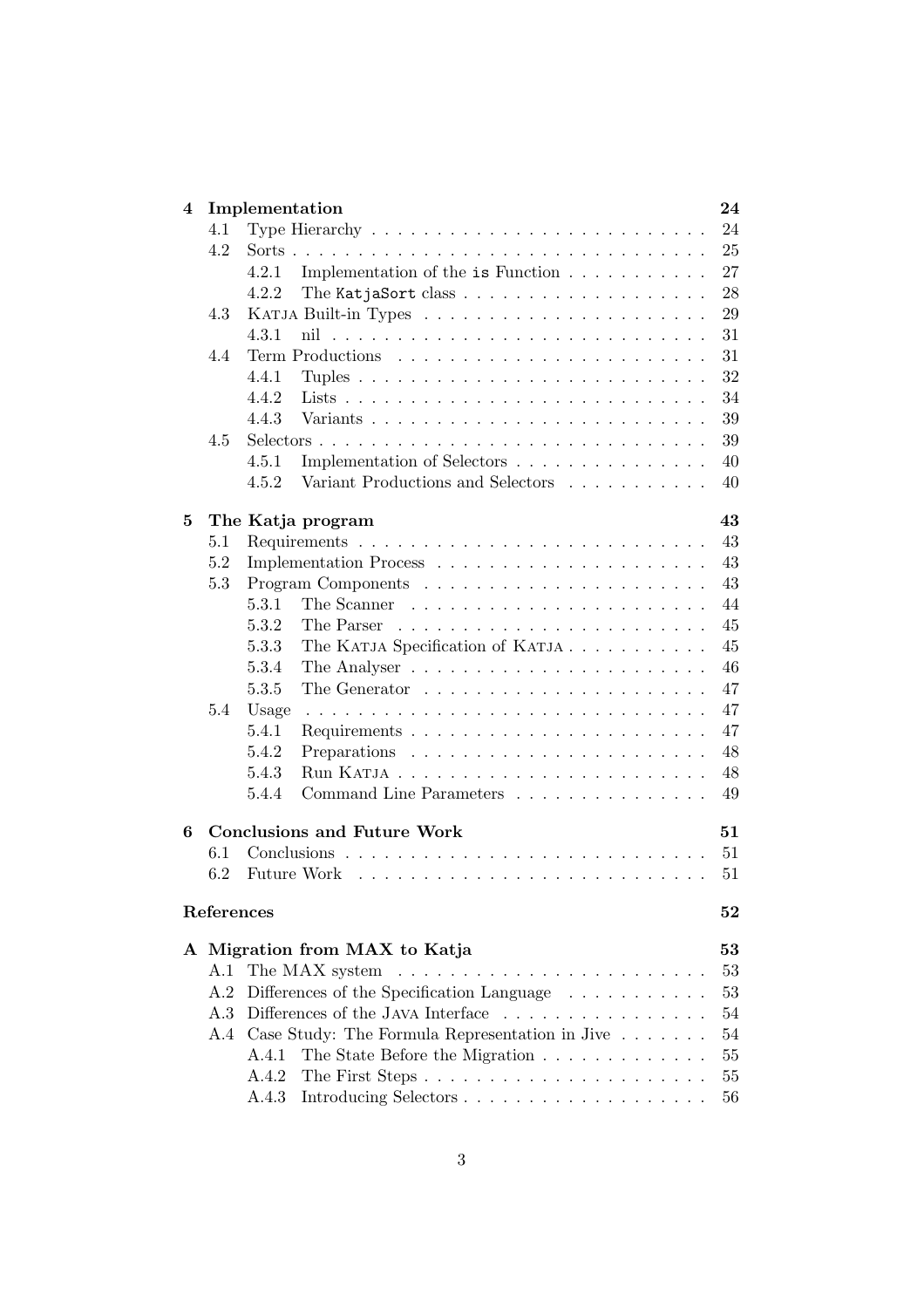|  | A.4.4 Conversion of MAX Functions to JAVA 57             |  |
|--|----------------------------------------------------------|--|
|  | A.4.5 Conversion of MAX JAVA code to KATJA JAVA code. 59 |  |
|  |                                                          |  |
|  |                                                          |  |

## B The Source Code 60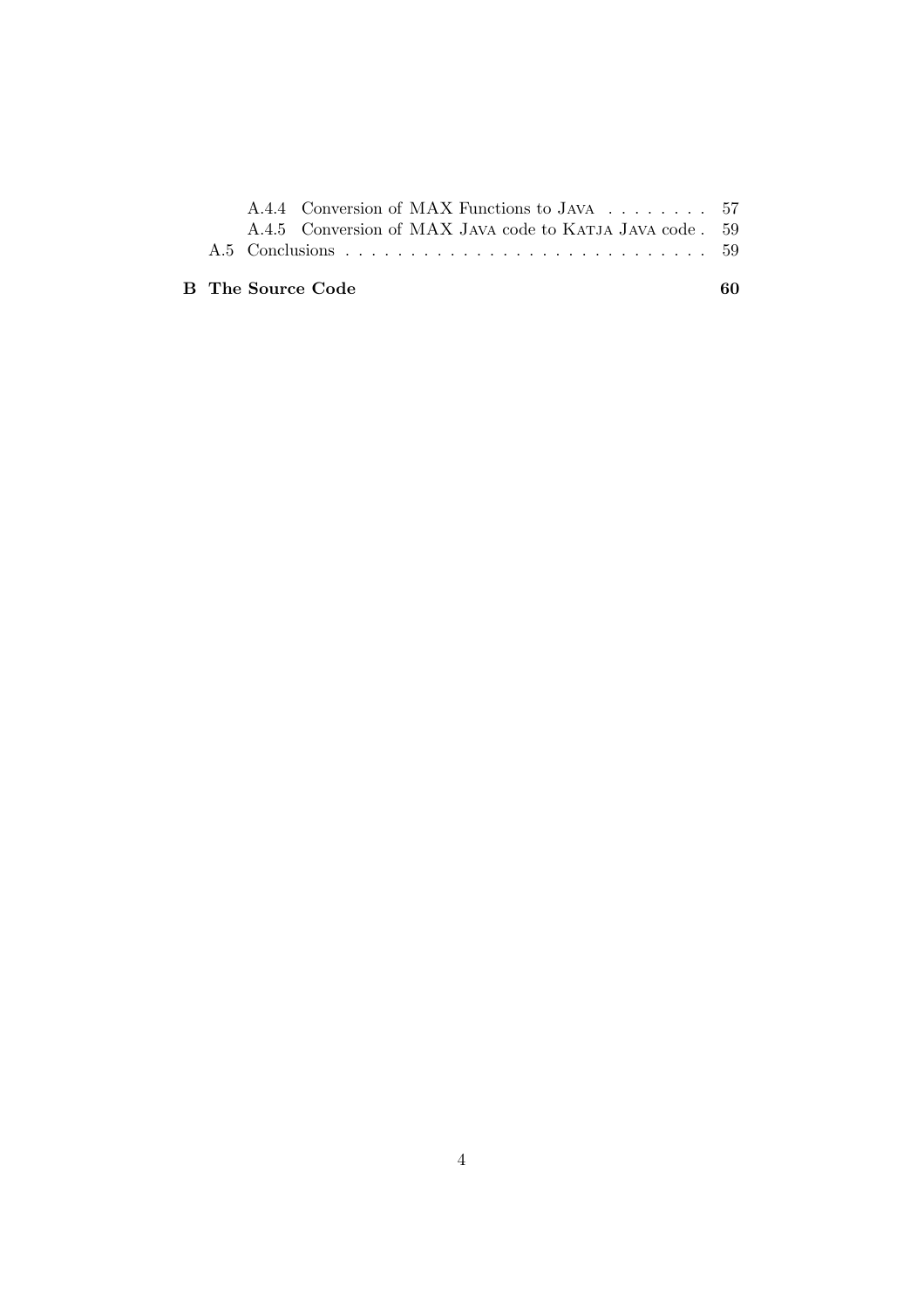# List of Figures

| 1  | General structure of a KATJA specification file                                 | $\overline{7}$ |
|----|---------------------------------------------------------------------------------|----------------|
| 2  | One class for every term production $\ldots \ldots \ldots \ldots$               | 14             |
| 3  | The classes KatjaTerm, KatjaNode and KatjaElement                               | 14             |
| 4  |                                                                                 | 15             |
| 5  | The KatjaBuiltInType class and the type hierarchy $\ldots$ .                    | 15             |
| 6  | The KatjaSort class and the type hierarchy $\dots \dots \dots$                  | 16             |
| 7  | All KATJA elements realized as single classes                                   | 17             |
| 8  | The generated classes inherit from their production classes                     | 17             |
| 9  | Variant productions implemented as interfaces $\ldots \ldots$                   | 18             |
| 10 | Variant productions and KatjaElement                                            | 19             |
| 11 | The two type hierarchies $\dots \dots \dots \dots \dots \dots \dots \dots$      | 24             |
| 12 | The four main parts of KATJA                                                    | 44             |
| 13 | JFlex generates two files and has one as input. $\ldots \ldots$                 | 45             |
| 14 | CUP has three files as input and one as output                                  | 45             |
| 15 | KATJA generating files from katja.katja using the parser                        | 47             |
| 16 | The Specification class and a selection of some other classes                   |                |
|    |                                                                                 | 48             |
| 17 | The generator classes $\ldots \ldots \ldots \ldots \ldots \ldots \ldots \ldots$ | 50             |

# List of Listings

| 1              | A KATJA specification file example                                                    | 11 |
|----------------|---------------------------------------------------------------------------------------|----|
| $\overline{2}$ |                                                                                       | 16 |
| 3              | Example how to iterate through a list with an iterator $\dots$ .                      | 23 |
| $\overline{4}$ | Implementation of the is function with a switch $\dots \dots$                         | 27 |
| 5              | Implementation of the is function with the isInstance method                          | 27 |
| 6              | The KatjaElementImpl class $\ldots \ldots \ldots \ldots \ldots \ldots$                | 28 |
| 7              | The KatjaSort class $\ldots \ldots \ldots \ldots \ldots \ldots \ldots \ldots$         | 29 |
| 8              | The KatjaBuiltInType class $\ldots \ldots \ldots \ldots \ldots \ldots$                | 30 |
| 9              | The KatjaBool class $\ldots \ldots \ldots \ldots \ldots \ldots \ldots \ldots$         | 30 |
| 10             | The KatjaTerm interface $\ldots \ldots \ldots \ldots \ldots \ldots \ldots$            | 32 |
| 11             | The KatjaTuple interface $\ldots \ldots \ldots \ldots \ldots \ldots \ldots$           | 32 |
| 12             | The KatjaTermImpl class $\ldots \ldots \ldots \ldots \ldots \ldots \ldots$            | 32 |
| 13             |                                                                                       | 33 |
| 14             | The T class $\ldots \ldots \ldots \ldots \ldots \ldots \ldots \ldots \ldots \ldots$   | 33 |
| 15             | The KatjaList interface $\ldots \ldots \ldots \ldots \ldots \ldots \ldots$            | 35 |
| 16             | The KatjaListImpl class $\ldots \ldots \ldots \ldots \ldots \ldots$                   | 36 |
| 17             | The L class $\dots \dots \dots \dots \dots \dots \dots \dots \dots \dots \dots \dots$ | 37 |
| 18             | The LIterator class $\ldots \ldots \ldots \ldots \ldots \ldots \ldots \ldots \ldots$  | 38 |
| 19             | The KATJA specification of the KATJA language $\dots \dots$                           | 45 |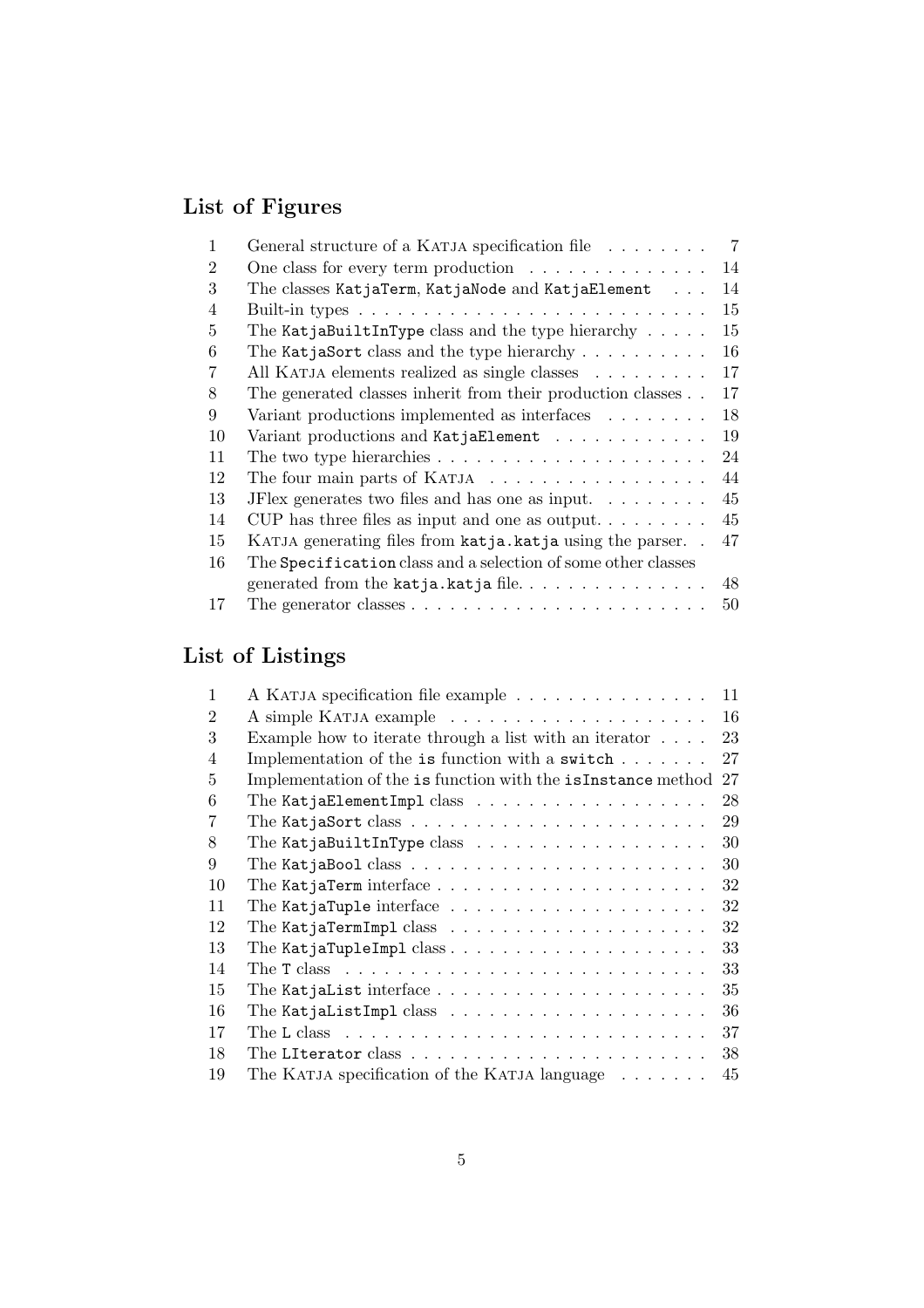## 1 Introduction

There are often situations that require a lot of different order-sorted data types. For example, in programming language specification and implementation many of them are needed after the parsing step to construct an abstract syntax tree. In Java you would normally have to write the classes for the data types manually. This can be very time consuming and error-prone.

In my project report I present a system which takes a specification file with the definition of order-sorted data types as input and generates the according Java classes from it. The specification file is much smaller, easier to read, to understand and to maintain than the hand-written Java source code. It is especially useful for programming language specification and implementation, but it can be used in many other situations that require order-sorted data types.

We call the system KATJA, which stands for Kaiserslautern attribution system for JAVA.

There is already a similar system which produces C-code instead of Java code. It is called  $MAX^1$  [5], and it is also a system to support programming language specification and implementation. The specification language of KATJA is derived from MAX, but it is slightly different, as it introduces selectors, which I explain later.

In this work I only implement a subset of the full specification language, namely the term representation. In later works KATJA can be extended to support the full language, which will include a node representation and a functional programming language.

## **Overview**

This document is structured as follows. Section 2 describes the Katja specification language. It describes the structure of a KATJA specification file, the specification of order-sorted data types with term productions, and how to use external JAVA classes within a KATJA specification.

Section 3 discusses the Java interface of Katja. It describes the Java classes that are included in Katja, and those which are generated by Katja from a specification file.

The implementation details of the Java classes are shown in Section 4.

Section 5 describes the KATJA program itself and its different components. It also shows how KATJA was used for the implementation of KATJA and it describes the usage of KATJA.

Finally, Section 6 gives conclusions and future work.

There are also two Appendices. Appendix A describes how to migrate from MAX to KATJA. Appendix B contains the whole source code of KATJA.

 $1$ MAX stands for "Munich Attribution system for UNIX"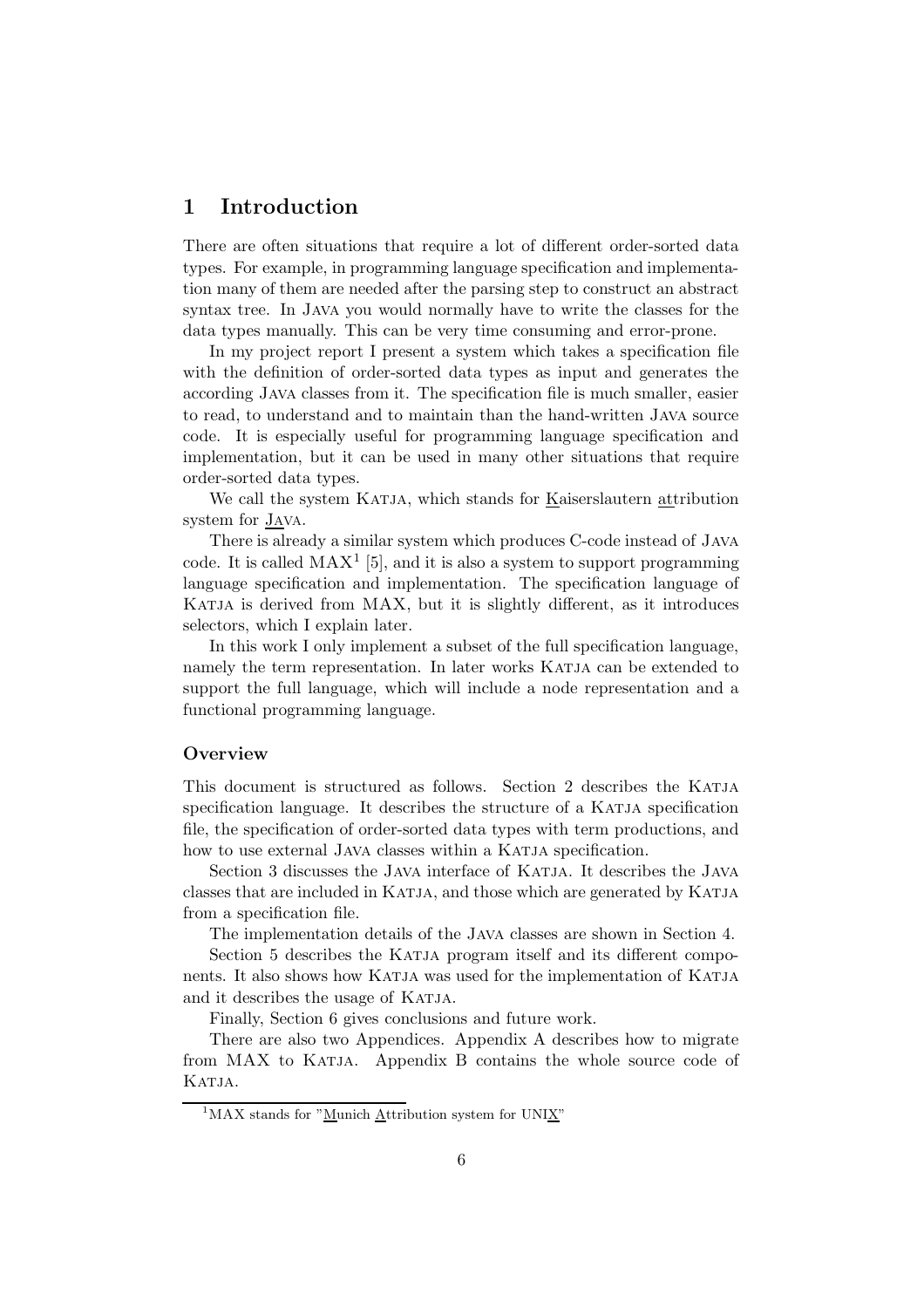## 2 The Katja Specification Language

In this section I describe the KATJA specification language.

The KATJA specification language is derived from the MAX specification language. MAX was influenced by C and borrows the C-preprocessor. I removed all C-specific syntax and replaced it by syntax constructs that are more Java-like. The syntax also had to be adapted because of the selectors which are a new feature in KATJA.

## 2.1 General Structure

A Katja specification file ends with .katja. Its general structure is shown in Figure 1.

| package name      |  |  |  |  |
|-------------------|--|--|--|--|
| import statements |  |  |  |  |
| term productions  |  |  |  |  |

Figure 1: General structure of a KATJA specification file

The file begins, like in Java, with a package name, which is followed by a list of import statements. Below that, the term productions are given.

#### 2.1.1 Package Name

The first line contains the package name. The generated Java files will be in a package of the same name. It is declared like follows:

#### package packagename

The line starts with the package keyword, which is followed by the name of the package. Note that there is no semicolon at the end of the line. Like in Java, this line can be left out if the classes should be in the default package.

#### 2.1.2 Import Statements

The line with the package name is followed by lines containing the import statements. There are two kinds of import statements:

- Java import statements
- $\bullet$  KATJA import statements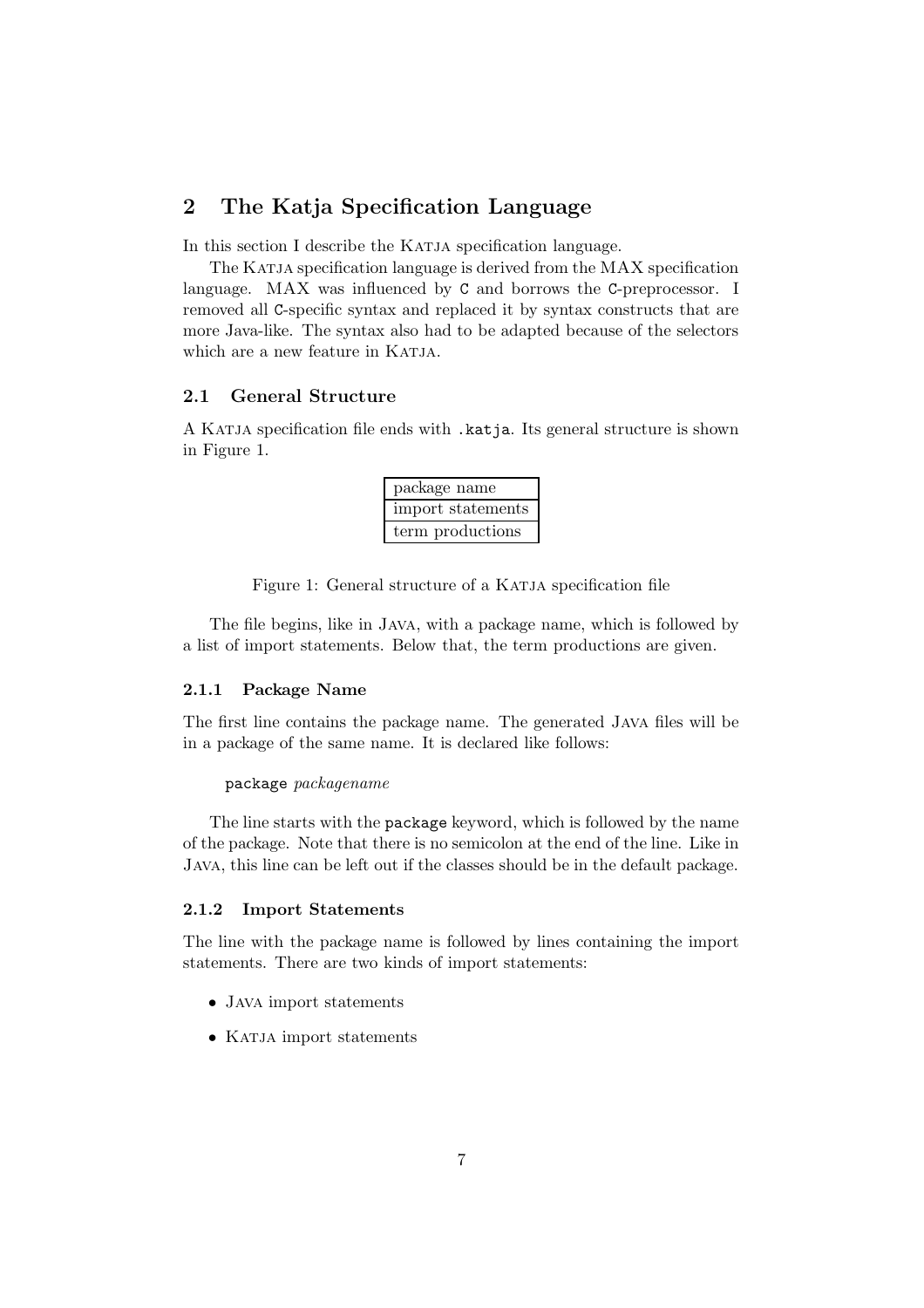Java import statements With a Java import statement Java classes can be declared. These classes can be classes from the Java-API or user defined classes. KATJA does not check the existence of the JAVA classes, but if they do not exist, the Java source code generated by Katja will not be compilable, as the Java compiler will expect them.

Java import statements are defined like in Java:

#### import the.package.name.classname

The line starts with the import keyword, followed by the full package name of the class and the class name. It is similar to Java, except that the statement is not terminated with a semicolon.

Note that it is not possible to import whole packages with an asterisk as class name like in Java!

Katja import statements With KATJA import statements other KATJA specification files can be imported. So it is possible to modularize the KATJA specification and divide it into several files. KATJA will parse and check the imported file, and all sorts declared in the imported file can be used as if they were declared inside the importing file. KATJA files can be imported recursively, that is, KATJA files that are imported by imported files are imported, too. However, cyclic or duplicate imports are not possible. Katja import statements are defined as follows:

#### import path/of/the/imported/file.katja

The line starts with the import keyword, followed by the path of the imported file. The path can be absolute or relative to the importing file. It is important that the filename has the .katja file extension!

#### 2.2 Term Productions

With term productions data types are defined. There are three different kinds of term productions:

- Tuple production
- List production
- Variant production

They will be explained in the following.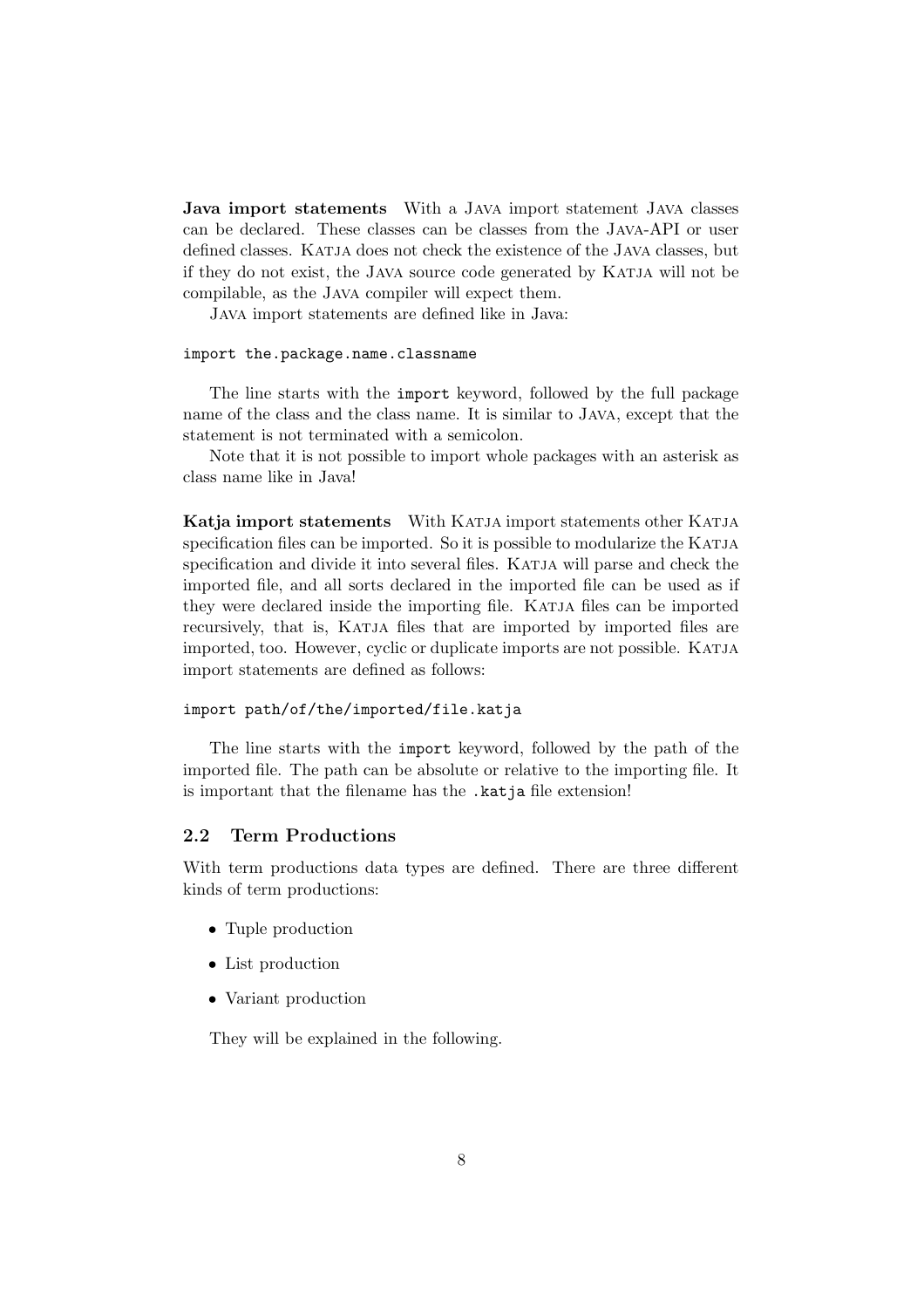#### 2.2.1 Tuple Production

A tuple holds a fixed number of components, which have to be defined at creation time. The subcomponents of a tuple instance can neither be changed nor deleted. The only way to get a different tuple instance is to create a completely new one. Thus the interface is functional.

The definition of a tuple production looks as follows:

```
tuplename ( sort1, sort2, ... , sortn )
```
The line is started with the name of the tuple. The subcomponents are surrounded by round braces and separated by commas.

With this syntax, the subcomponents of a tuple could only be accessed by their exact position. In addition to this simple syntax KATJA supports selectors.

Selectors are names to access subcomponents, without knowing the exact position of the subcomponent inside the tuple. Code that uses selectors instead of absolut positions is much more readable, understandable and maintainable than accessing the subcomponents by their absolute position (see Section 4.5 for an example).

The name of a selector is written behind the subcomponent identifier:

```
tuplename ( sort1 sel1, sort2 sel2, ... , sortn seln )
```
This notation is borrowed from Java, where the variable name follows the variable type in the same way. Another notation would have been possible, by separating the sort identifier from the selector with a colon and to use blanks to separate the sort identifiers. With this notation the migration from MAX to KATJA would be easier, but JAVA programmers had to get used to a new syntax. So I decided to use the Java-like syntax.

Of course not all subcomponents need to have a selector, although it is highly recommended.

#### 2.2.2 List Production

A list is initially empty and can hold an arbitrary number of elements of one sort<sup>2</sup>. The order of the elements within the list is fix and cannot be changed.

The interface of a list sort is functional as it is for tuples. Adding or removing elements result in a new list, rather than in the original one being changed.

The definition of a list production looks like follows:

 $2^2$ It is possible, however, to add elements that are a subsort of the one sort, so actually it is possible to add an arbitrary number of sorts, as long as they have a common super-sort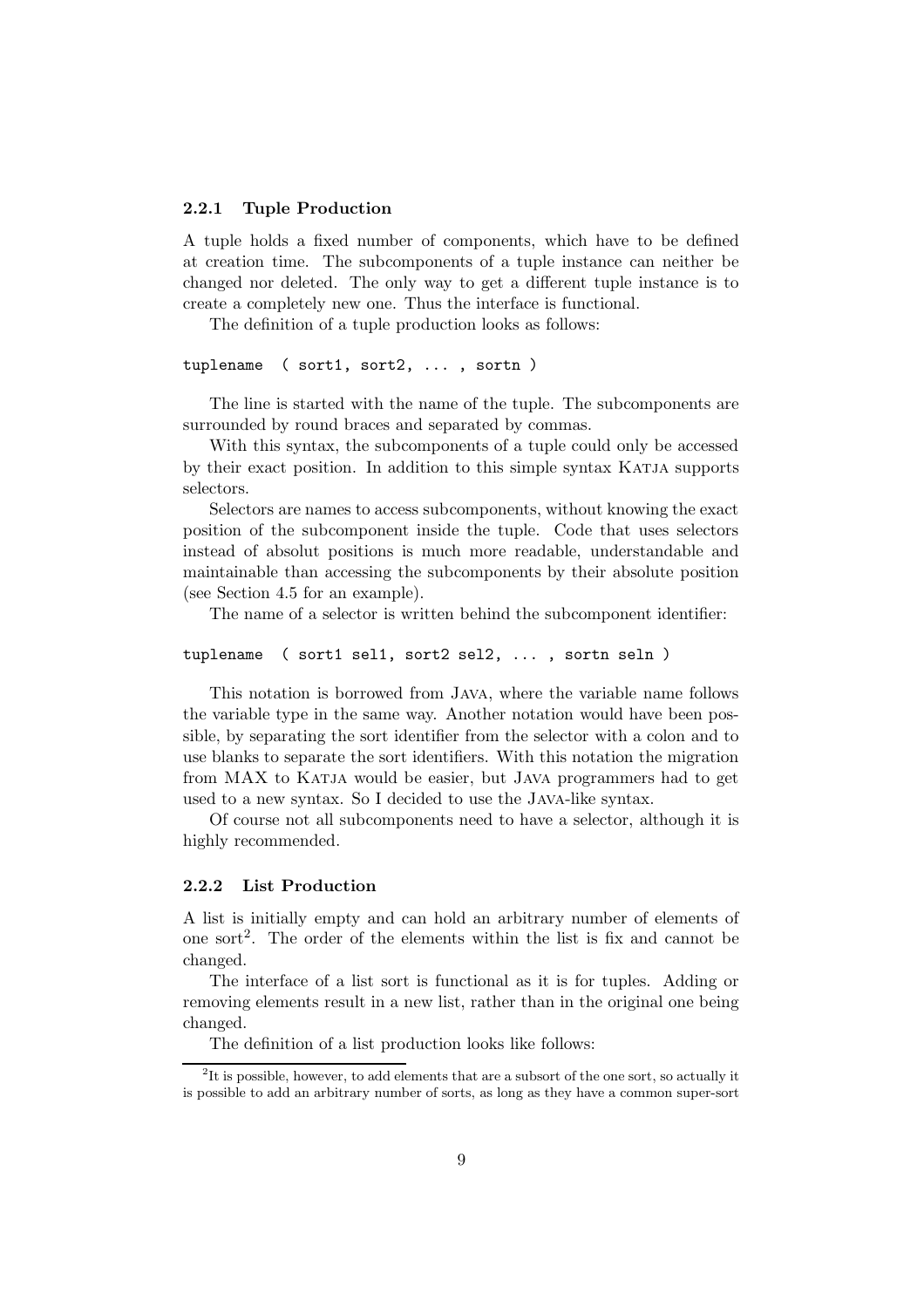#### listname \* sort

The name of the list is written first, followed by an asterisk and followed by a sort identifier.

#### 2.2.3 Variant Production

A variant can be seen as a "union" of sorts. It is similar to a super-class in Java. That is, everywhere where a variant sort is used all sorts that are contained in that variant can be used in its place.

The definition of a variant production looks like follows:

```
variantname = sort1 | sort2 | \dots | sortn
```
The name of the variant is written first, followed by an equal sign, followed by a list of sort names and separated by the bar character.

#### 2.2.4 Nodes

Every term can be transformed to a corresponding node and vice versa. A node is quite different from a term. A node knows its parent and its siblings. A node can also have additional attributes and context conditions. Nodes are beyond the scope of this work and I do not describe them further. It is, however, important to know that KATJA will be extended by nodes in the future, so that it can be designed accordingly.

## 2.3 Built-in Types

There are a number of built-in types that can be used in KATJA:

- Int
- Char
- String
- Bool

Int is an integer that has the same definition range like the Java int. Char is a single character. String is a string of characters. Bool is a boolean sort.

As descibed in the next section, every JAVA class can be used in a KATJA specification. So instead of the built-in types, it is also possible to use the Java wrapper classes e.g. java.lang.Integer. Then, however, the Katja sort mechanism cannot be used and it is not possible to use the switch statement over the sort constants.

Built-in types can be used in lists or tuples, but they cannot be used in variants!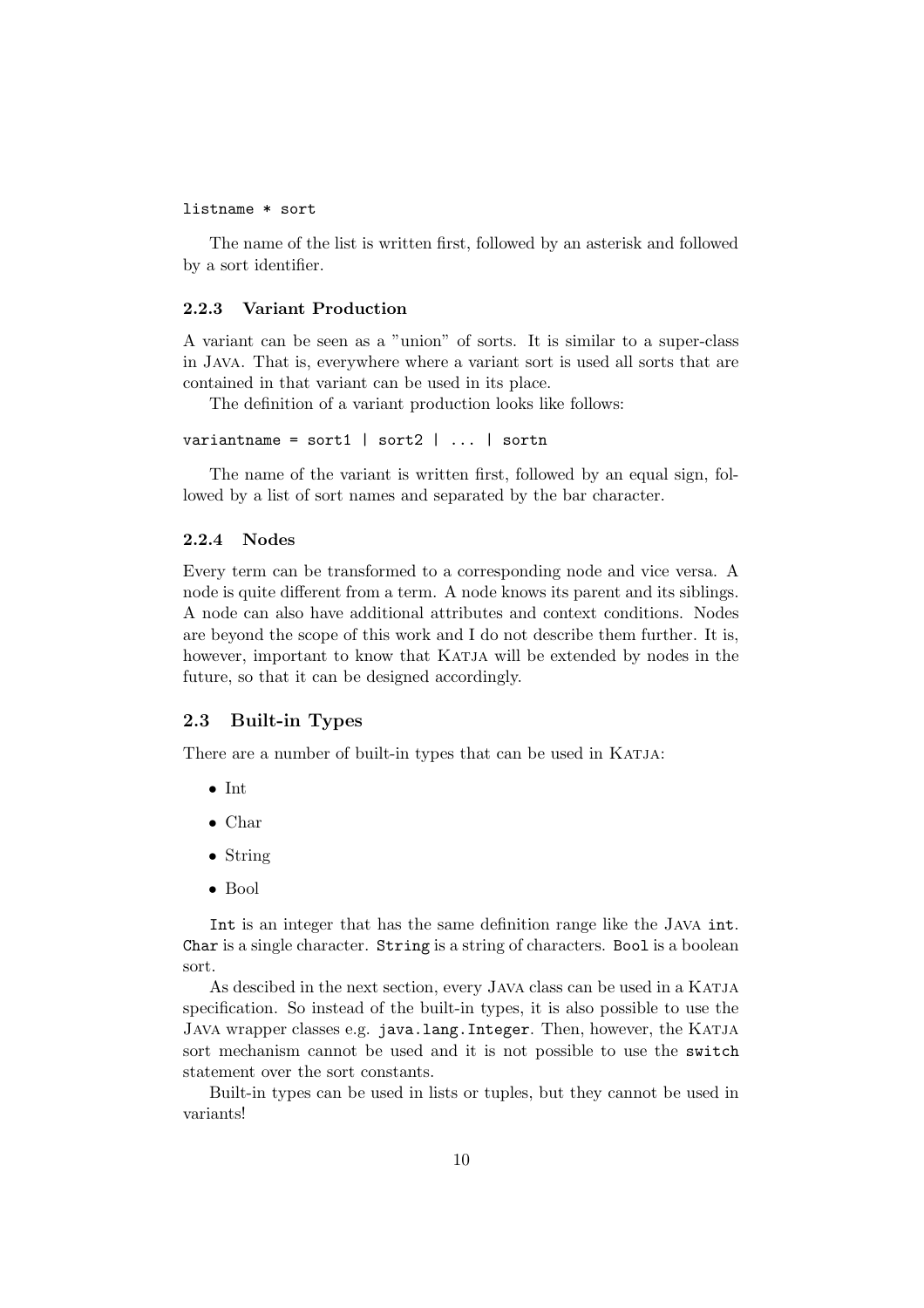### 2.4 Using Java Classes

External Java classes can be used in a Katja specification file. To use a Java class it has to be imported first as described in Section 2.1.2. All Java classes of the java.lang package are predefined and they do not have to be imported.

JAVA primitive types like int, char or boolean *cannot* be used in the specification file!

Java classes can only be used in lists or tuples, but cannot be used directly in variants!

## 2.5 Comments

Comments are written like in Java. A comment can be indicated by /\* \*/ and text behind two slashes // will be treated as a comment until the end of the line. JavaDoc (/\*\* \*/) comments will also be treated as normal comments.

## 2.6 Example

In Listing 1, a KATJA specification file example is shown.

```
/∗
 ∗ Katja s p e c i f i c a t i o n f i l e example
 ∗/
package example
import java.utils.Hashtable
// A tuple containing a Java class
SampleTuple ( Hashtable names )
// A list containing a predefined sort
SampleList * Int
// A variantSampleVariable = SampleTuple | SampleList
           Listing 1: A KATJA specification file example
```
## 2.7 Functions

Data types are useless if there are no functions defined on them. The KATJA specification language defines a set of functions on the different types of Katja sorts. In this project report I only implement the term representation of the Katja language, but not the full functional Katja language. The functions presented below, however, occur in the JAVA interface of KATJA.

In this section I summarize the functions that are defined on terms.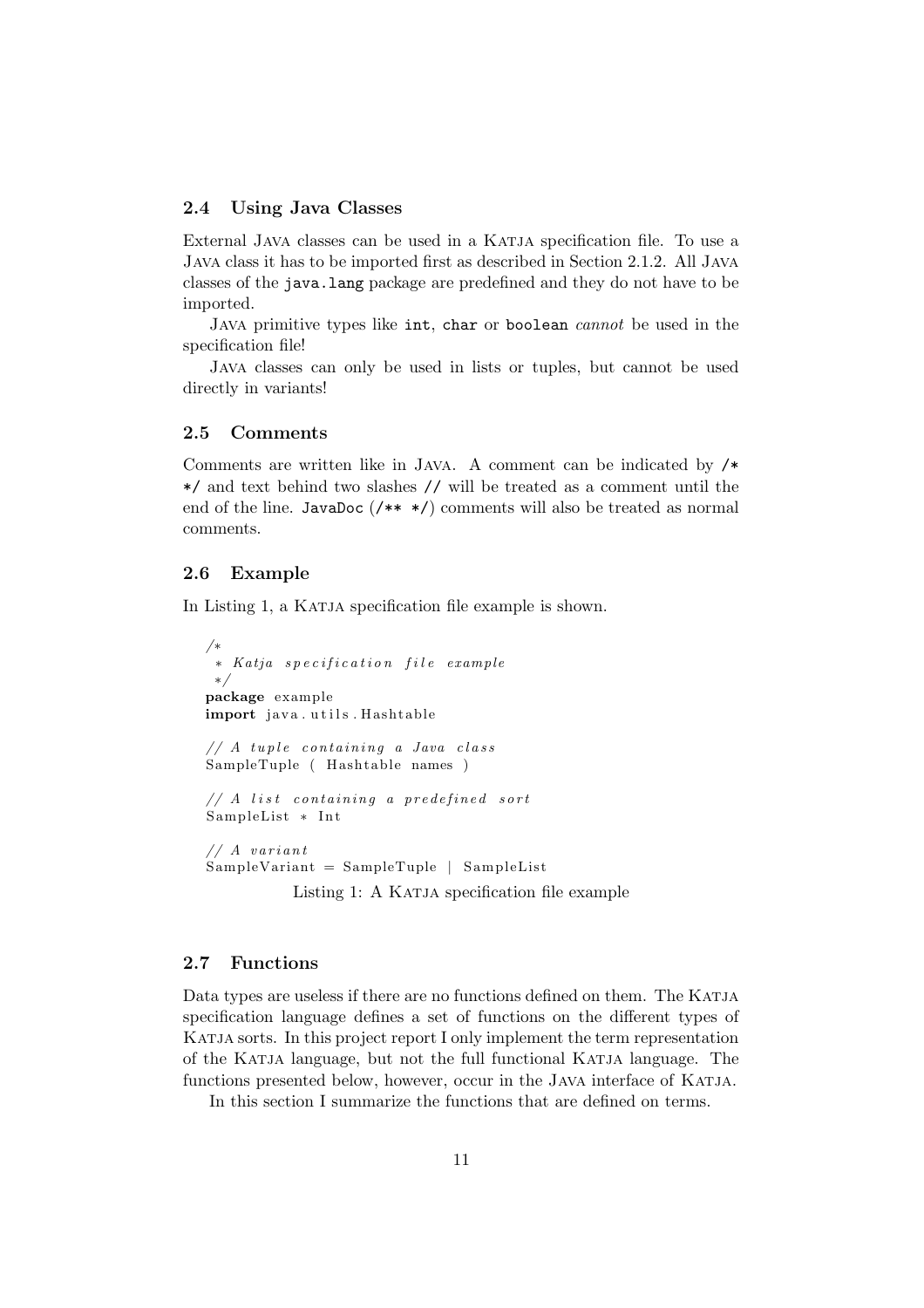#### 2.7.1 General Functions

Every KATJA element has a sort, so the sort related functions are defined on all KATJA elements:

- Sort sort(Element e) Returns the sort of e.
- Bool is (Element e, Sort s) Indicates whether e is of the sort s.

There is also a function to test for the equality of two elements:

• Bool eq(Element e1, Element e2) Returns whether e1 and e2 are equal.

#### 2.7.2 Term Functions

The following functions are defined on terms. They both work with tuples and lists.

- Element subterm(Int ith, Term t) Returns the ith subterm of t.
- Int numsubterms(Term t) Returns the number of subterms of t.

## 2.7.3 List Functions

A list has some additional functions:

- Element first(List l) Returns the first element of l.
- Element last(List l) Returns the last element of l.
- List front(List l) Returns l without its last element.
- List back(List l) Returns l without its first element.
- List appfront(Element e, List l) Appends e to the front of l.
- List appback(Element e, List l) Appends e to the end of l.
- List conc(List l1, List l2) Concatenates l1 and l2 and returns the resulting list.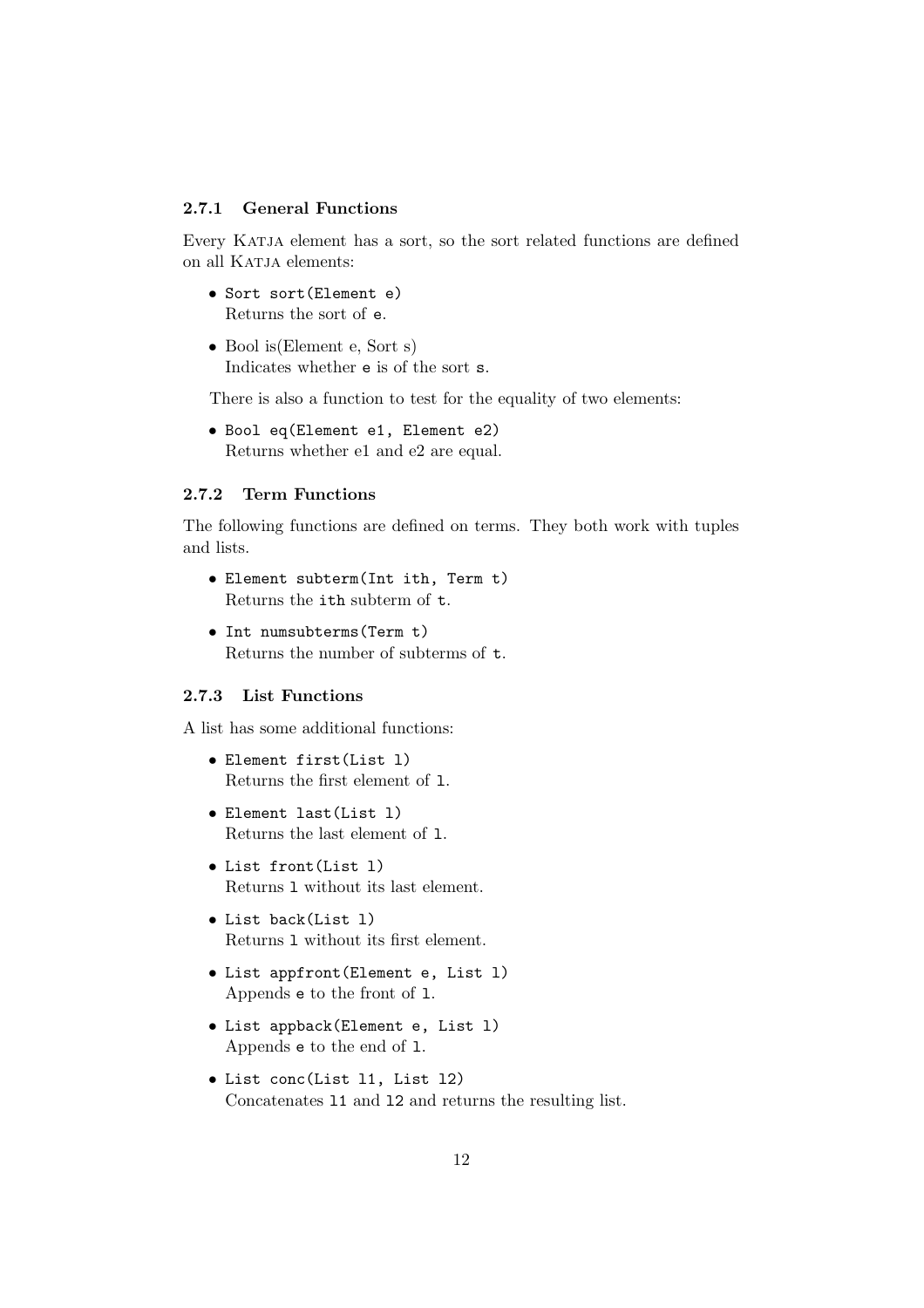## 3 The Java Interface

In this section I discuss the JAVA interface of KATJA. The interface consists of two parts: The Java classes that are generated by Katja and the classes that KATJA already contains and which are used by the generated classes.

The design decisions of the Java interface are partly connected with the implementation of the Java classes. However, I discuss interface and implementation separately. The implementation is presented in Section 4.

A number of decisions have to be made for the Java interface: Which classes should be generated? What should the type hierarchy look like? Which methods should be in which class? These questions and their solutions are discussed in the following sections.

### 3.1 Requirements

Before I discuss the Java interface, I first present the requirements that the interface has to fulfill:

- 1. The interface should be as object-oriented as possible, thus Java programmers, used to objects, can use KATJA in an intuitive way.
- 2. All methods have to be functional because side-effects are not allowed.
- 3. The interface should be type-safe.
- 4. The interface should be designed with the background of extending it later by nodes.
- 5. It should be possible to use self-written JAVA classes inside the KATJA specification.
- 6. The generated code should be modular, that is two separately generated code bunches can be used together within the same program.
- 7. The generated code should be as fast as possible and use as few memory as possible.

#### 3.2 Type Hierarchy

In this section I describe the type hierarchy of the Java interface. First I explain the classes that are provided by KATJA. These are classes for the term productions, the built-in types and the sorts. After this I present the interface of the classes that are generated by KATJA.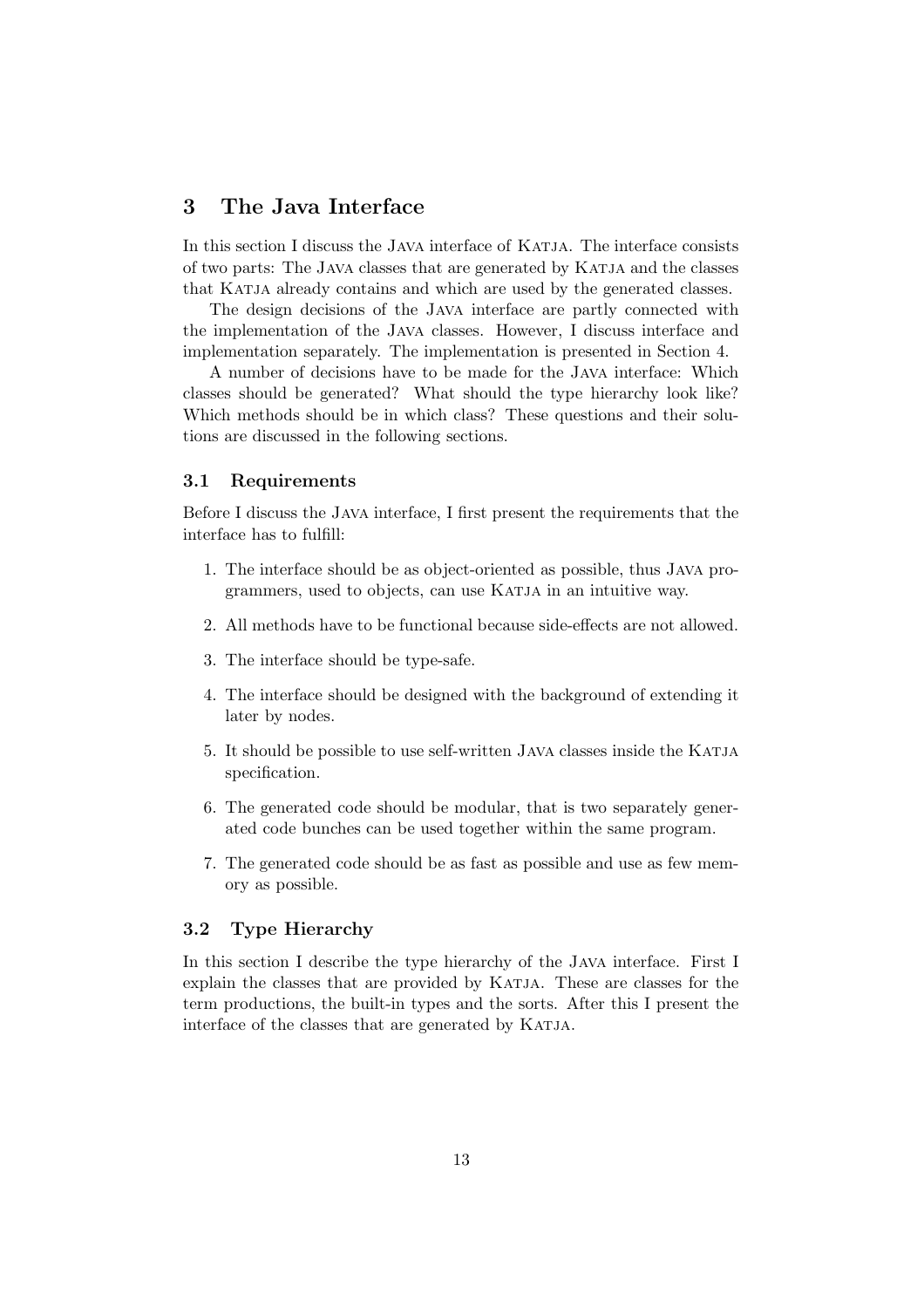| KatjaList | KatjaTuple | <b>KatjaVariant</b> |
|-----------|------------|---------------------|
|-----------|------------|---------------------|

Figure 2: One class for every term production

#### 3.2.1 Term Productions

There are three different term productions: tuple, list and variant. Every production should have its own class (see Figure 2).

I said in Section 2.2.4 that KATJA will be extended by nodes later. So nodes and terms have to be distinguished somehow. This should be done by the type hierarchy.

There should be a class for terms and for nodes, and a class which is the super-class of terms and nodes. I call the classes KatjaTerm, KatjaNode and KatjaElement (see Figure 3).



Figure 3: The classes KatjaTerm, KatjaNode and KatjaElement

Later there will be corresponding node classes for every term class.

#### 3.2.2 Built-in Types

There are a number of built-in types in KATJA. For every built-in type there should be one class, and a super-class for all built-in types is needed (see Figure 4).

But should the built-in types be differenced by terms and nodes? The answer is yes, as built-in types can be either terms or nodes.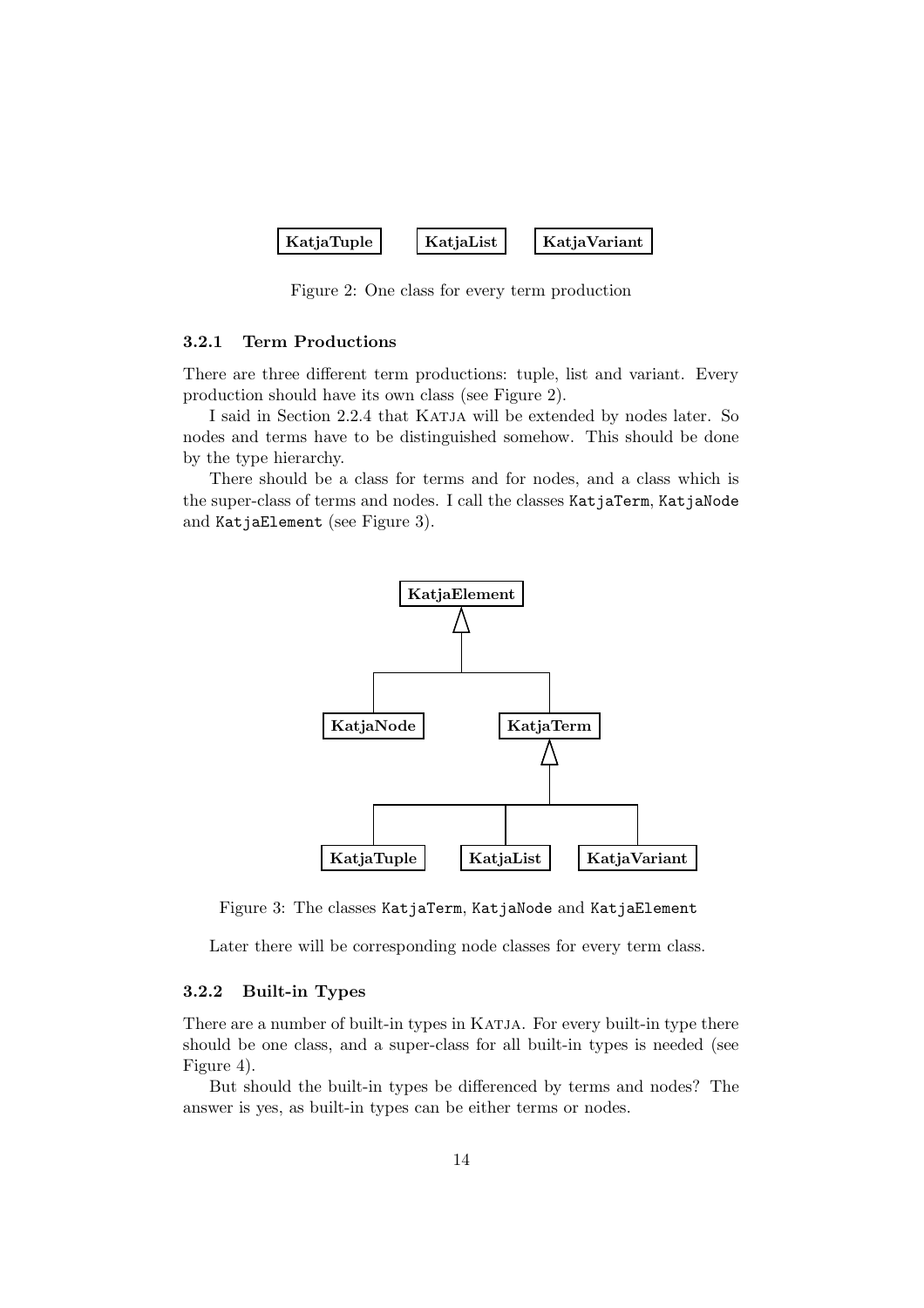

Figure 4: Built-in types

So the KatjaBuiltInType class has to inherit from KatjaTerm (see Figure 5).



Figure 5: The KatjaBuiltInType class and the type hierarchy

Again, there will be a corresponding node class in later implementations.

## 3.2.3 Sorts

Every KATJA element has a sort.

The question is, whether an additional type mechanism should be implemented, or whether the Java built-in type system can be used instead.

The answer is that a type mechanism beside the Java type system is needed, because it should be possible to do a switch over sort identifiers. This is not possible with the Java type system.

So I introduce a KatjaSort class for sorts. A KATJA sort, however, is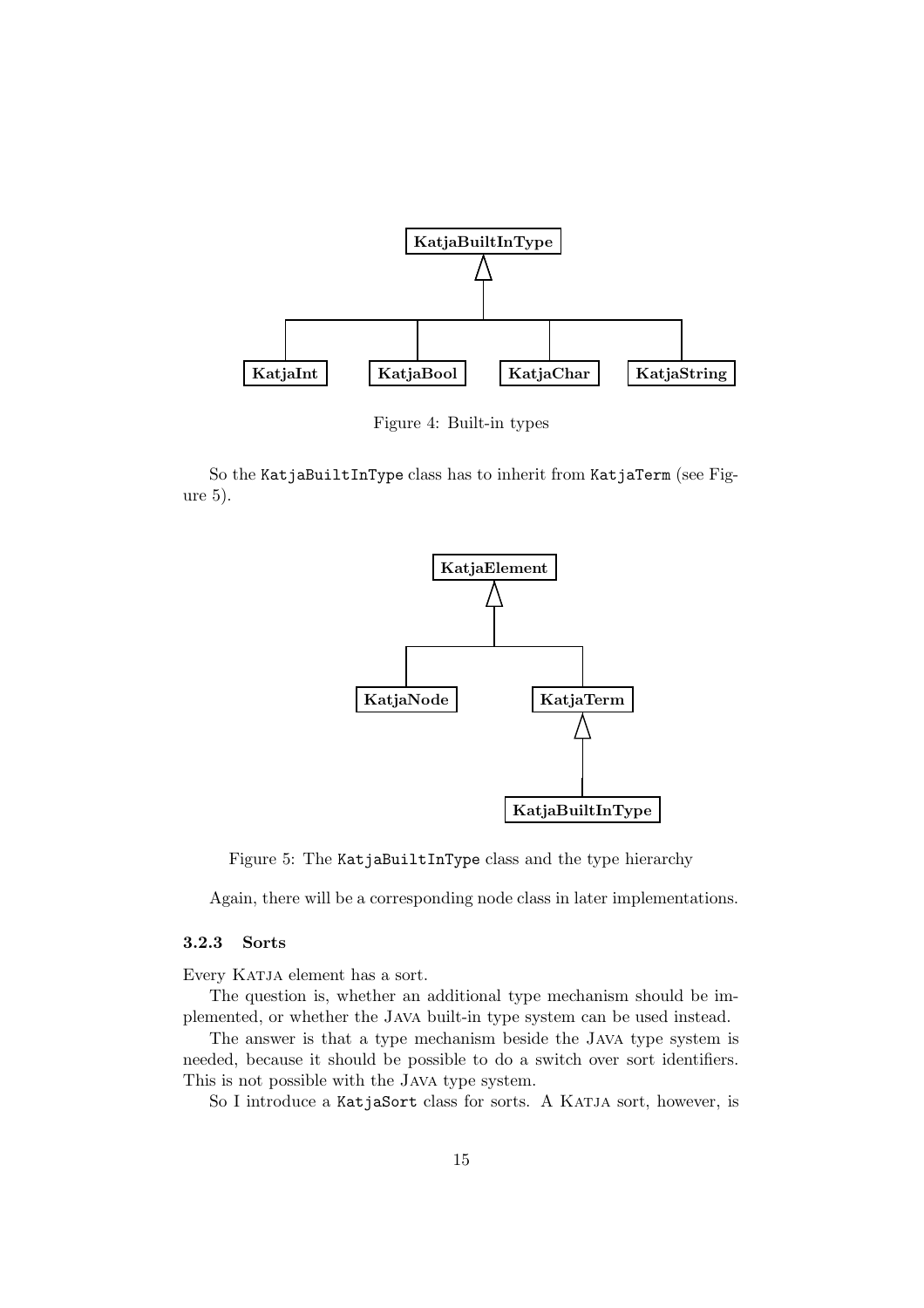also a Katja element, so in the type hierarchy KatjaSort inherits from KatjaElement (see Figure 6).



Figure 6: The KatjaSort class and the type hierarchy

#### 3.2.4 Generated Classes

So far, I described the classes that are independent of a certain specification file. These classes are not being generated by KATJA, but are already contained in KATJA. Now, I describe the classes that are generated.

I use the KATJA code example of Listing 2 to illustrate the different design decisions.

| T(L1)<br>$L * C$ |  |  |
|------------------|--|--|
| $C = T \mid L$   |  |  |
| $D = T$          |  |  |

Listing 2: A simple KATJA example

In this example there is a tuple T which only has the component L, accessible with the selector l. L is a list of elements of the sort C. C is a variant production, and it can either be T or L. D is a variant production, too and it has sort T as subsort.

Which Java classes should be generated from Listing 2?

There are two general approaches: Generating a class for each production, that is, there would be a class T, L, C and D, or only create instances of the three production types tuple, list and variant.

With the second approach, a factory class [2] would be generated. This class would contain a static method for every sort that is defined in the specification file, which would create an instance of the corresponding sort.

This approach can easily be discarded by looking at requirement 3 (see Section 3.1). It says that the interface should be type-safe. Type-safety, however, can only be achieved by creating one class for every element.

Therefore, we chose the first approach. (see Figure 7).

Every class inherits from the class of their production class (see Figure 8).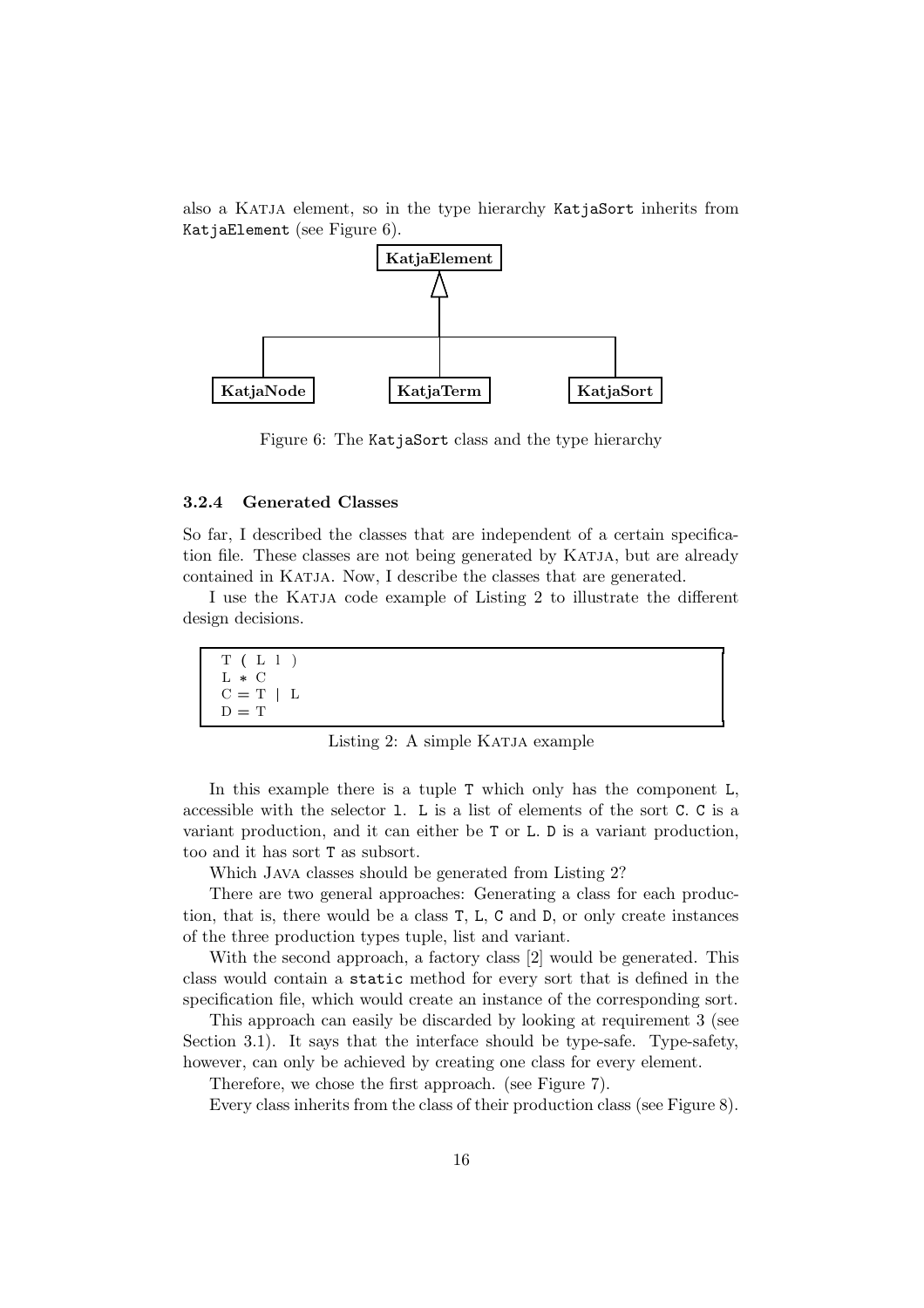

Figure 7: All KATJA elements realized as single classes



Figure 8: The generated classes inherit from their production classes

#### 3.2.5 Variant Productions

You may have already wondered if it is really necessary to have an extra class for a variant production. The answer depends on the implementation of variants. How should variants be implemented? A variant is a "union" of sorts, it is like a super-class in Java. So the straightforward way would be to implement variants as super-classes.

But there is a problem with this implementation: Java does not support multiple inheritance. At first glance this does not seem to be a problem. But let us look again at the initial example, especially at the last two lines:

 $C = T \mid L$  $D = T$ 

If variants would be implemented with super-classes, C would be a superclass of T and L, and D be a super-class of T.

As in Java multiple inheritance is not allowed, and T would have to inherit from two classes, this approach does not work. But in Java it is possible for a class to implement two interfaces. So C and D could be interfaces and T would implement both of them.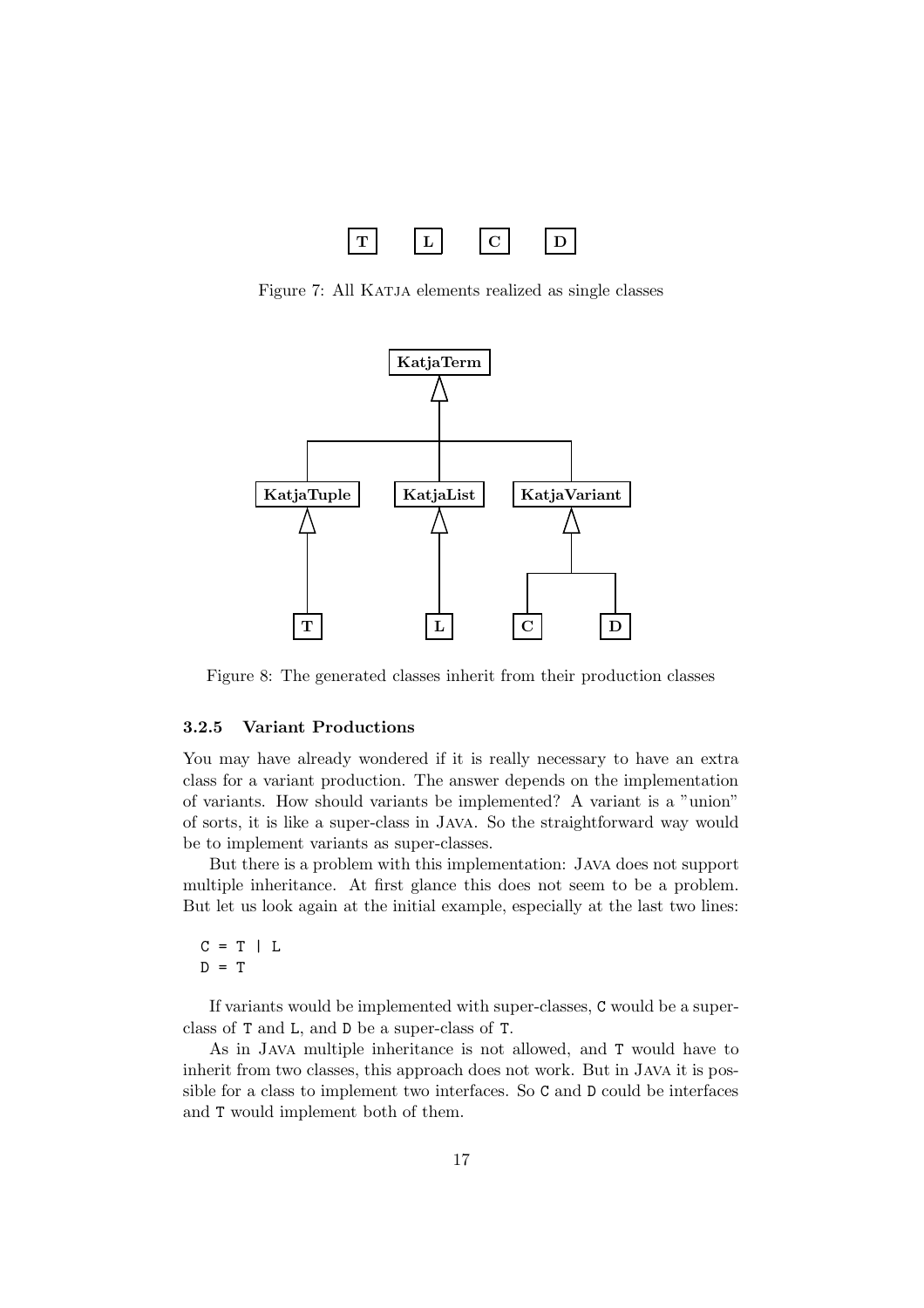Thus variants have to be interfaces, and elements of the variants have to implement these interfaces. (see Figure 9)



Figure 9: Variant productions implemented as interfaces

Now we have got a new problem. We have decided above that every KATJA class has to inherit from KatjaElement. If this would be true, a variant had to inherit from KatjaElement. But then KatjaElement had to be an interface, because in Java an interface cannot inherit from a class, and we have seen that a variant has to be an interface.

Generally it would not be a big problem if KatjaElement had to be an interface, because there cannot be an instance of an abstract element. But as I explain in the implementation discussion later (Section 4), it would be better if KatjaElement could be an abstract class rather than an interface. because this avoids duplicated code in subclasses.

I decided to do both. The KatjaElement is an interface and every KATJA class implements that interface. Additionally there is

a class KatjaElementImpl from which KatjaTuple and KatjaList inherit, but variants do not. This works because there is no way to create an instance of an interface, and all methods of KatjaElement are implemented by the classes of the variant in any case.

KatjaElementImpl also implements KatjaElement, such that classes which inherit from KatjaElementImpl indirectly implement KatjaElement (see Figure 10).

#### 3.3 Methods

So far, I have discussed which classes are generated by KATJA, and what their type hierarchy looks like. Now I describe which methods are defined in the different classes.

#### 3.3.1 Where Should the Methods Be Declared?

There are various functions that can be called on KATJA elements (see Section 2.7). There are general functions that are defined on all elements, and some are only defined on terms, tuples or lists. There are also functions to convert Java types into Katja built-in types and vice versa. Where should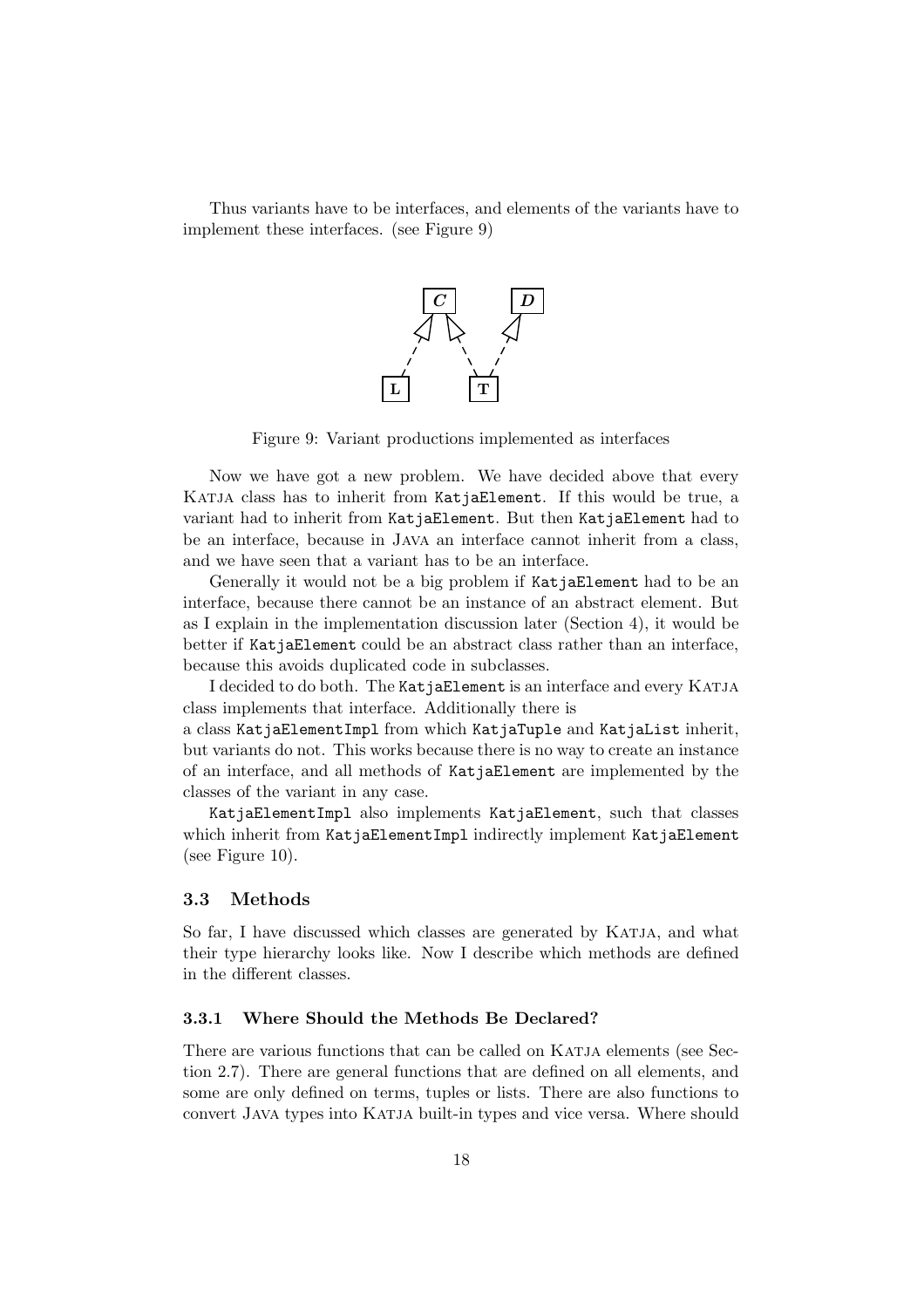

Figure 10: Variant productions and KatjaElement

these functions be declared? Only in the class where they belong? Should, for example, the front() method only be declared in the KatjaList class? Or should it be already declared in one of its super-classes: KatjaTerm or KatjaElement?

In MAX, for example, it is possible to call all methods on every element, as MAX has no type-safety at compile time (it will produce a runtime error, however). But the JAVA interface of KATJA should be type-safe, as said in the requirements (see Section 3.1). To achieve type-safety the methods should be declared in the classes where they belong.

But should KatjaList already contain all list related methods? Perhaps not, because then the first() method, for example, could only return Object. If, on the other hand, the first() method would be defined in the generated special list class (for example L in Listing 2), its specific type could be returned (C in the example).

So I decided that all methods are defined in the classes where the most type information is available, and these are the specific generated classes.

#### 3.3.2 KatjaElement

The KatjaElement interface contains methods that have to be implemented by all KATJA elements. These methods are:

- public KatjaSort sort() Returns the sort of the element.
- public boolean is(KatjaSort s) Returns whether the element is of the sort s. The method also returns true if s is a variant and contains the sort of the current object.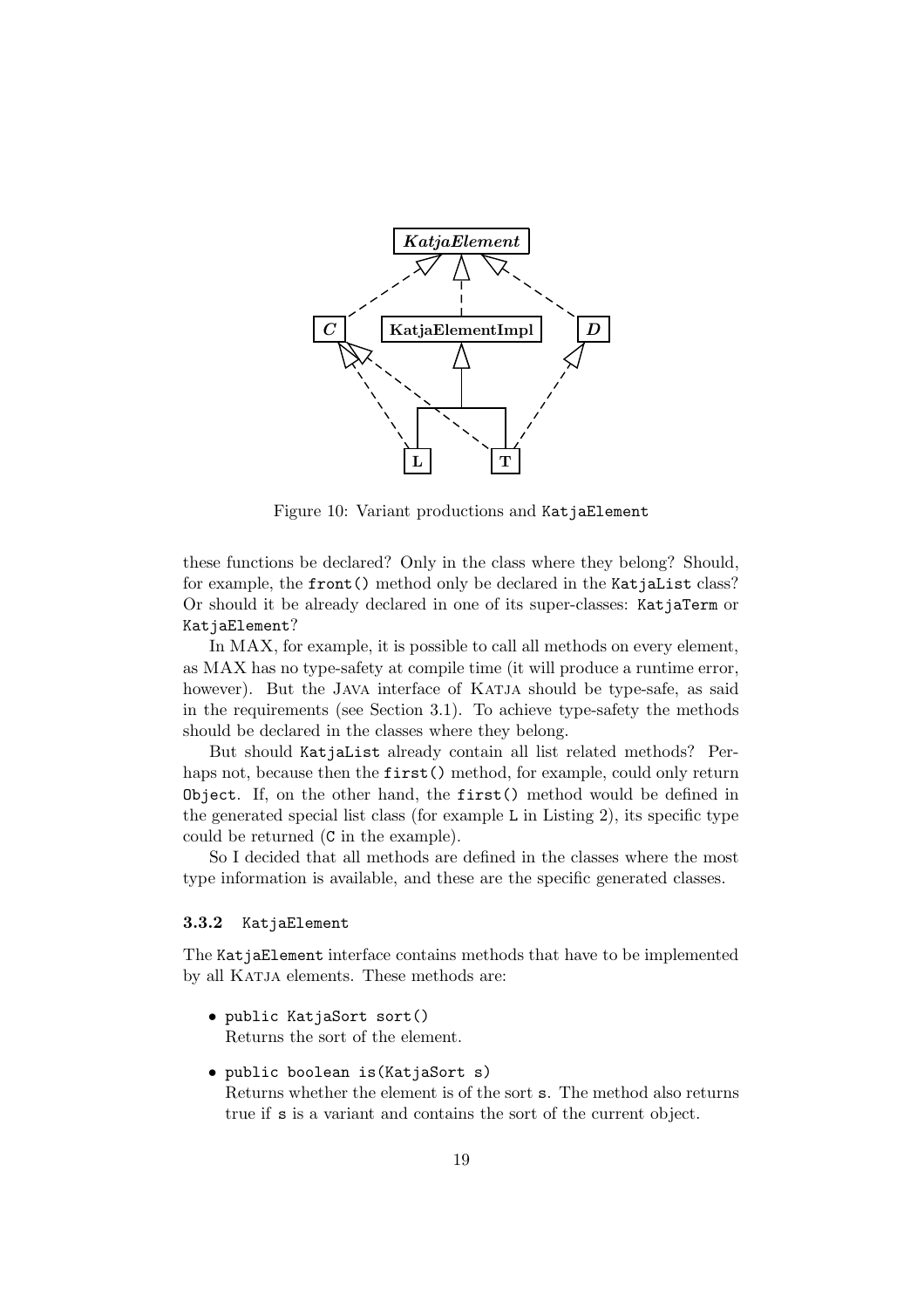• public boolean eq(KatjaElement e) Returns whether the element is equal to the element e.

Additionally the following Object methods are needed, to be able to use KATJA elements in other JAVA classes e.g. java.util.Hashtable:

- public boolean equals(Object o)
- public int hashCode()

The toString method has to be implemented to get a meaningful output for KATJA elements:

• public String toString()

In addition, every KATJA element class has the following static attributes:

```
• public final static int sortInt
  Stores the sort constant.
```
• public final static KatjaSort sort Stores the KatjaSort instance of the KATJA element.

Where these attributes come from is explained in Section 4.2.

#### 3.3.3 KatjaSort

The KatjaSort class implements all KatjaElement methods as it inherits from this interface. In addition the following methods are defined:

- public int intValue() Returns the sort constant.
- public int toInt() For convenience reasons only, does the same as intValue.

The intValue method, in combination with the static sortInt attribute, can be used to do a switch over different sorts.

#### 3.3.4 KatjaTerm

The KatjaTerm interface contains only two methods:

• public int numSubterms() Returns the number of subterms.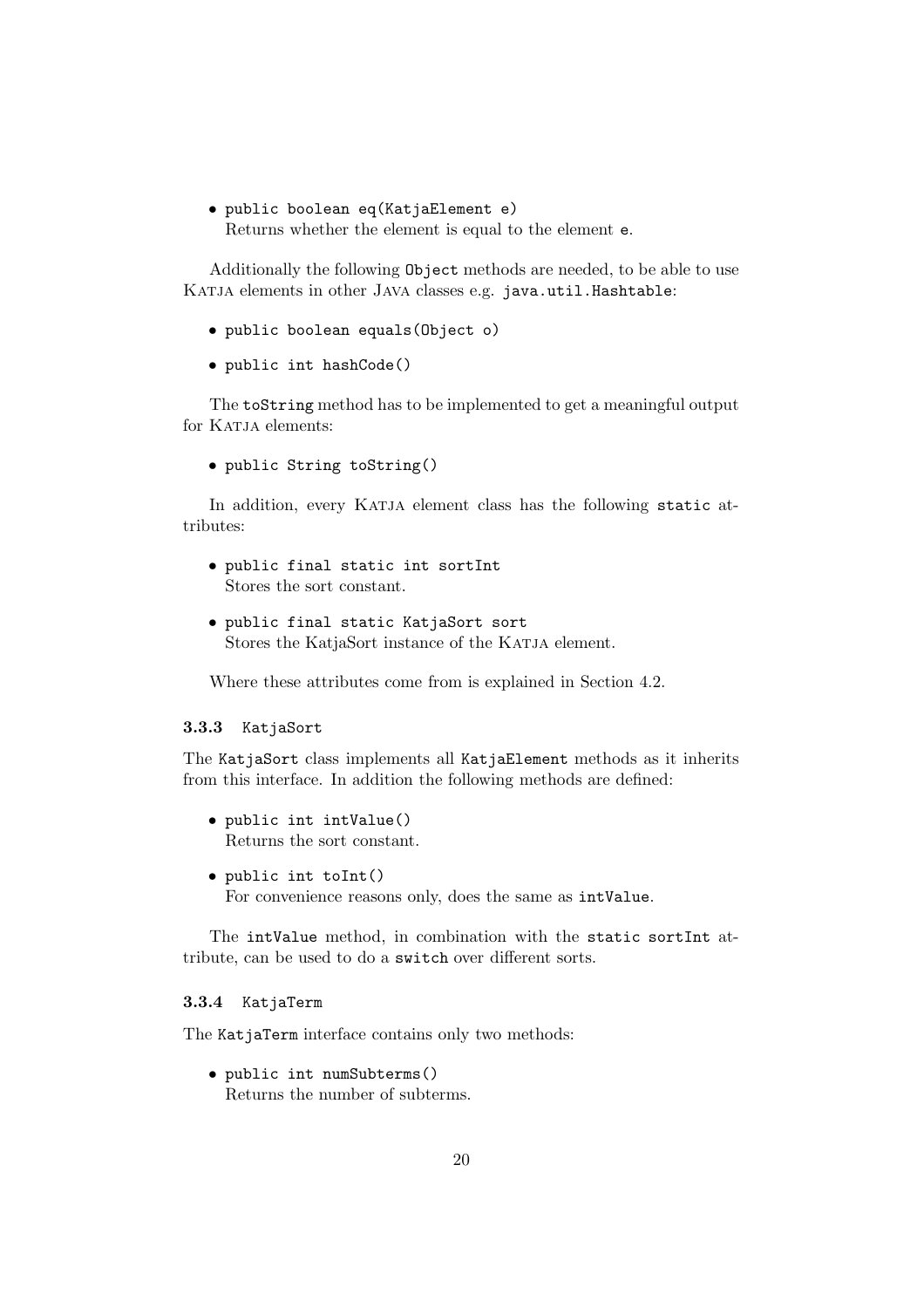• public int size() For convenience reasons only, does the same as numSubterms().

You may wonder why the subterm method is not defined in the KatjaTerm interface.

That is a result of a statement I made before: All methods are defined in the classes where the most type information is available. The subterm method is also defined on lists and lists only contain elements of one type. If the subterm method would be defined in the KatjaTerm interface already, the return type had to be Object and the type information of the lists would get lost.

#### 3.3.5 KatjaTuple

The KatjaTuple interface also contains only two methods:

- public Object subterm(int ith) Returns the ith subterm.
- public Object get(int ith) For convenience reasons only, does the same as subterm.

Some questions could come to one's mind: Why does the subterm method return Object and not KatjaElement, and why is it defined in the KatjaTuple interface already and not only in the generated tuple classes?

The subterm method returns an Object instead of a KatjaElement because of the requirement that it should be possible to use self-written Java classes inside the Katja specification. That is that subterms of a KatjaTuple could be either generated KATJA classes or any other JAVA class. For this reason the subterm method returns Object.

The answer to the second question is that tuples do not have to contain subterms of the same type. They can contain any mixture of types. It would be possible, however, to check wether a tuple only contains one type and to use Object as return type only if it contains more than one type. But then the tuple interface would not be consistent. So I decided that the subterm method of tuples always returns Object.

KatjaTuple does not define all tuple methods. The generated tuples define the constructor and the selector methods. The methods of the class T generated from Listing 2, for example, look as follows:

• public T(L arg0)

This is the constructor which takes one argument of type L.

 $\bullet$  L 1()

This is the selector method to get the subterm l.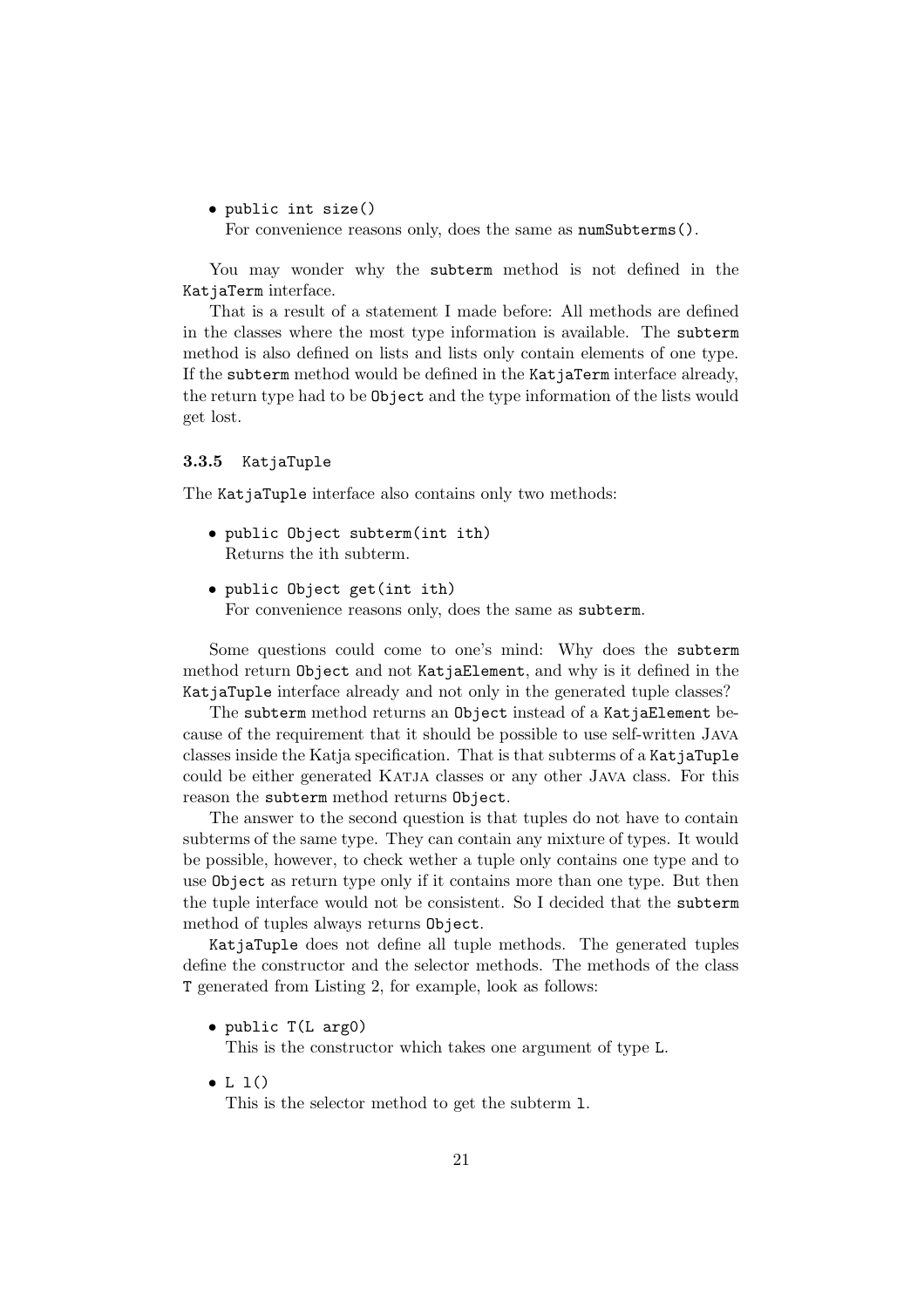#### 3.3.6 KatjaList

The KatjaList interface does not define any methods, as all methods contain type information, which would get lost if the methods were defined in the KatiaList interface already. All methods are only defined in the generated list classes. The methods of the class L generated from Listing 2, for example, look as follows.

- public C subterm(int ith) Returns the ith element of the list.
- public C get(int ith) For convenience reasons only, does the same as subterm.
- public C first() Returns the first element of the list.
- public C last() Returns the last element of the list
- public L front() Returns a new list L without the last element.
- public L back() Returns a new list L without the first element
- public L appFront(C e) Appends element e to the front of the list.
- public L appBack(C e) Appends element e to the back of the list.
- public L add(C e) For convenience reasons only, does the same as appBack.
- public L conc(L l) Returns a new list L that is a concatenation of this list and list l.
- public L addAll(L l) For convenience reasons only, does the same as conc.
- public boolean contains(C e) Whether the list contains the element e.
- public void remove(C e)

Returns a new list L that is equal to the original one, but without the first occurrence of e. The first occurrence is determined by iterating through the list, starting with the first element and testing each element for equality with e using the equals method.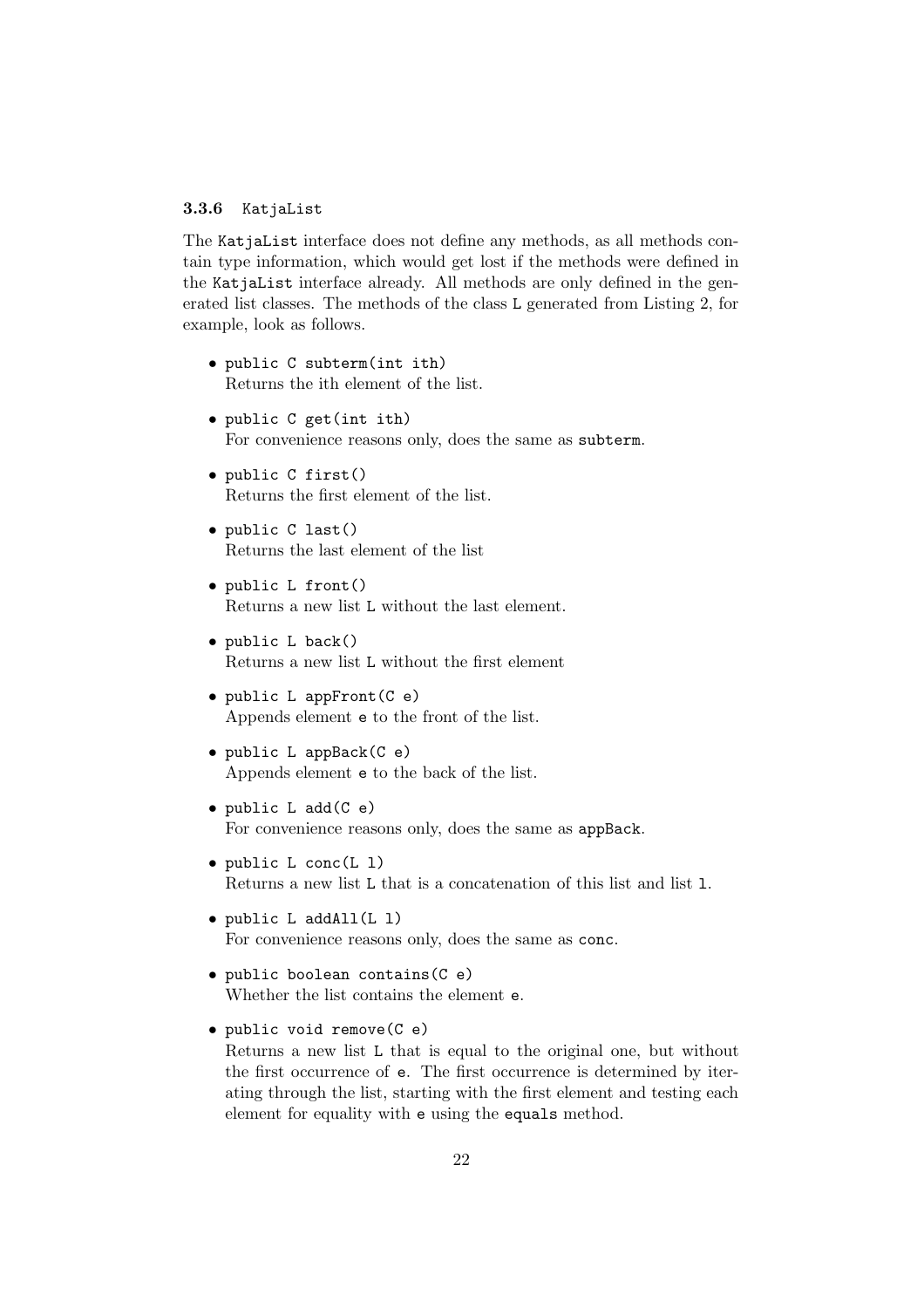- public void removeAll(C e) Returns a new list L without any elements that are equal to e.
- public LIterator iterator() Returns an iterator for the list.

You might have noticed that I have extended the list interface described in Section 2.7.3. I have done this to make the list classes more conveniently useable, and to make them similar to the java.util.List interface that Java programmers are used to. Especially the iterator() method is interesting here, as it does not return a general Iterator class but a special one. These iterator classes are described in the next section.

### 3.3.7 List Iterators

Normally, in functional languages a list is iterated by recursively calling the front and back methods. This is still possible with the current list interface. But I added another way to iterate over lists, which is faster and easier to understand by people which are used to Java. I added an iterator method to every generated list class, which returns an object of a special iterator class. This class is called <ListName>Iterator and is generated for every list class.

The LIterator, for example, has the following methods:

```
• public boolean hasNext()
```
Returns whether there is another element.

• public C next() Returns the next element.

With these iterators a list can easily be iterated with a while loop (see Listing 3 for an example).

```
// ... Code in which the list <math>l</math> is created and filledLI terator it = l. iterator ();
while (i t \cdot hasNext()) {
         C c = it \cdot next();
         // ... Do something with c}
```
Listing 3: Example how to iterate through a list with an iterator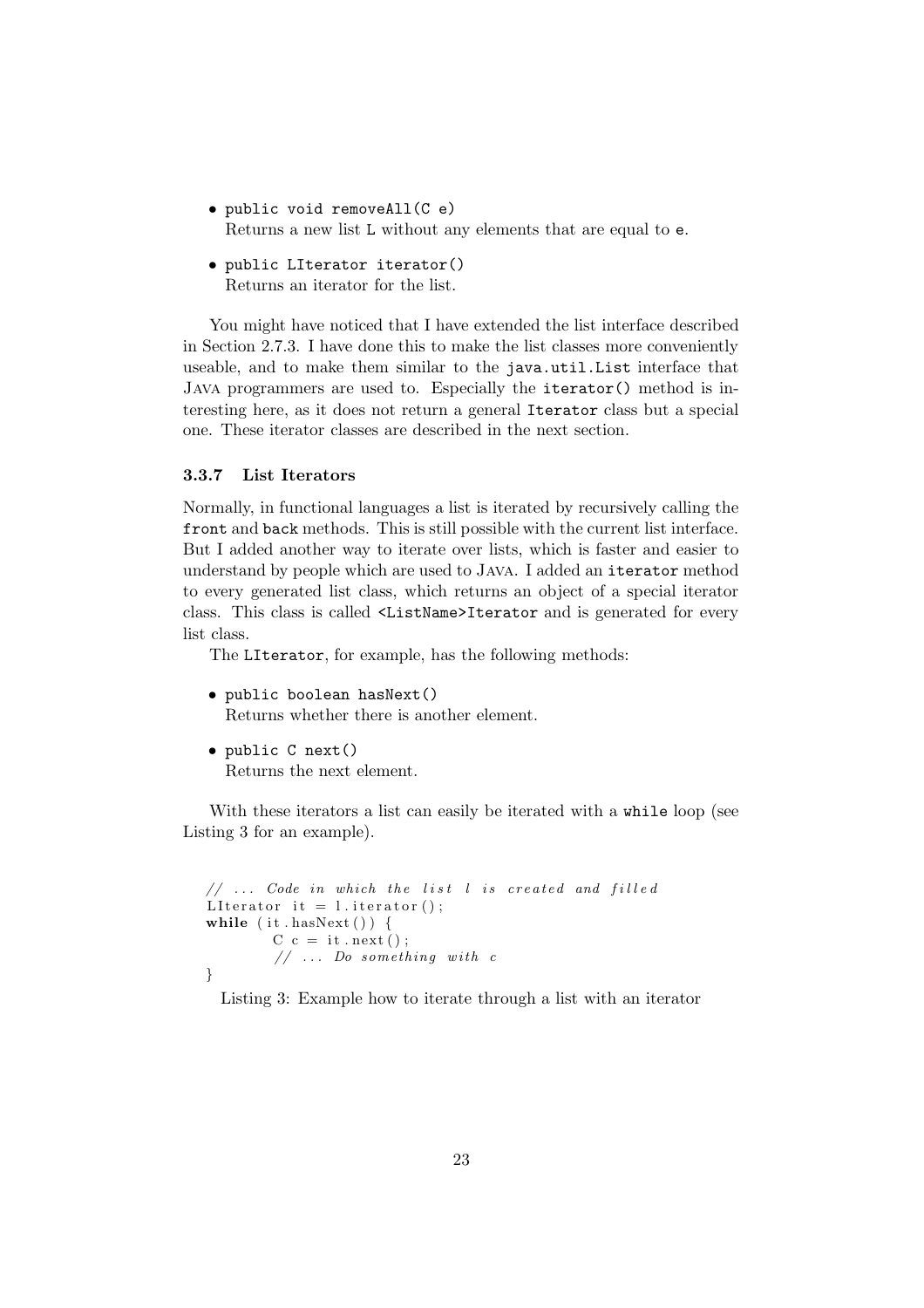## 4 Implementation

So far I have described the KATJA specification language and the JAVA interface of the provided and generated classes. In this section I go into the implementation details of the classes presented in the latter section. I start with the implementation of the sorts and the built-in types of KATJA. After that the different term productions are described. Finally I discuss the implementation of the selectors.

## 4.1 Type Hierarchy

In Section 3.2 you have seen the Java interface type hierarchy. Additionally a second hierarchy exists (see Figure 11):



Figure 11: The two type hierarchies

Every class of the second hierarchy has a corresponding interface of the first hierarchy, which it implements. The partition was needed, because KatjaElement had to be an interface (see Section 3.2.5). Without the second class hierarchy, however, there would have been duplicated code in the generated classes. For example the is method, as described below, would have been implemented in every generated class.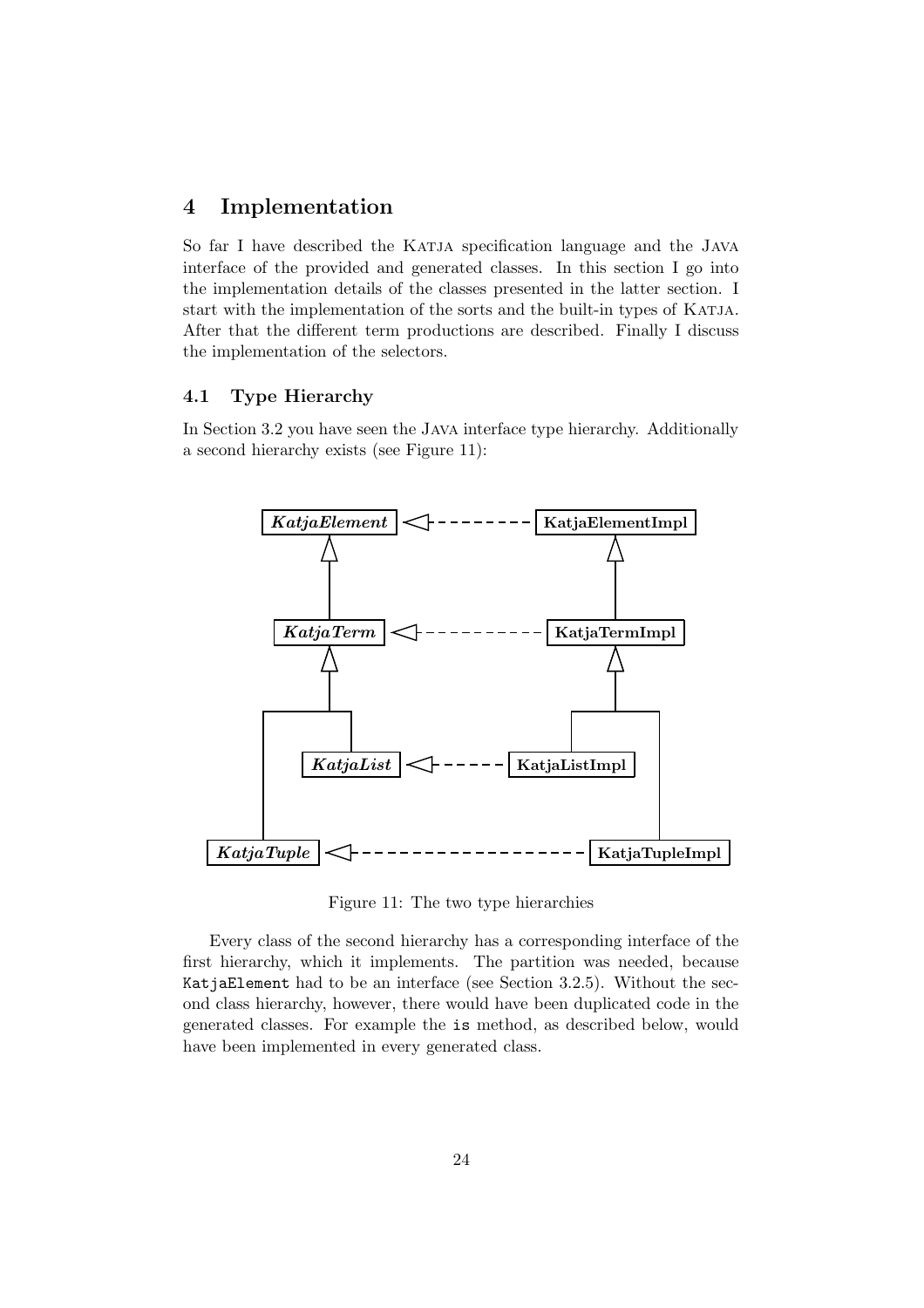## 4.2 Sorts

There are two sort related functions in Katja:

- Sort sort(Element e)
- Bool is(Element e, Sort s)

The first one returns the Sort of e , the second one checks whether e is of Sort s and returns a Katja Bool. The is function is similar to the instanceof operator in Java: It also returns true for variants of that type.

How should sorts be implemented? Should there be a separate class for every sort, or should there only be instances of the KatjaSort class?

I think it is not necessary to create a separate class for every sort. A sort does not change over time and must only store one attribute to distinguish the different sorts.

But of what kind should this attribute be? One important point of the sort implementation is that it must be possible to do a switch over several sorts. This is a feature that is not possible with the Java type system.

A switch statement in Java expects a char, byte, short or an int. I think an integer fits best for this purpose. To have the biggest range of numbers I decided to use int.

There is another important thing to know: The case statements of the switch statement expect constant values which have to be known at compile time. This is a big problem. Imagine there are two bunches of separately generated code, and they should be used together. The sort constants must be known at compile time, and the sort constants of both code bunches are fixed. The KATJA system did not know of the other code when it generated the sort constants. But if both generated code bunches are to be used together, the sort constants have to be unique, otherwise it would not be possible to do a switch over two sorts with the same sort constant.

It is not possible to find a unique integer for every sort name because the possible number of sort names is larger than  $2^{32}$ . Even if the length of the sort names would be restricted to 8 characters there are  $26^8$  = 208, 827, 064, 576 ≈ 209 Billion possibilities versus  $2^{32} = 4,294,967,296$  ≈ 4,3 Billion different Java ints. So there is always an opportunity that two sorts will get the same sort constant.

There are two general ways of generating the sort constants: Writing a hash function that takes the sort name as input and produces a hash value from it, or generating the sort contants randomly.

The first approach has the advantage that the sort constant of a sort is always the same. This could be, however, also be a disadvantage as in the case of two equal sort constants it would not be adequate to regenerate the sort constants as they would be identical again.

A good hash function would choose the constants evenly spread over the whole interval. But as the sort constants are used for switch statements in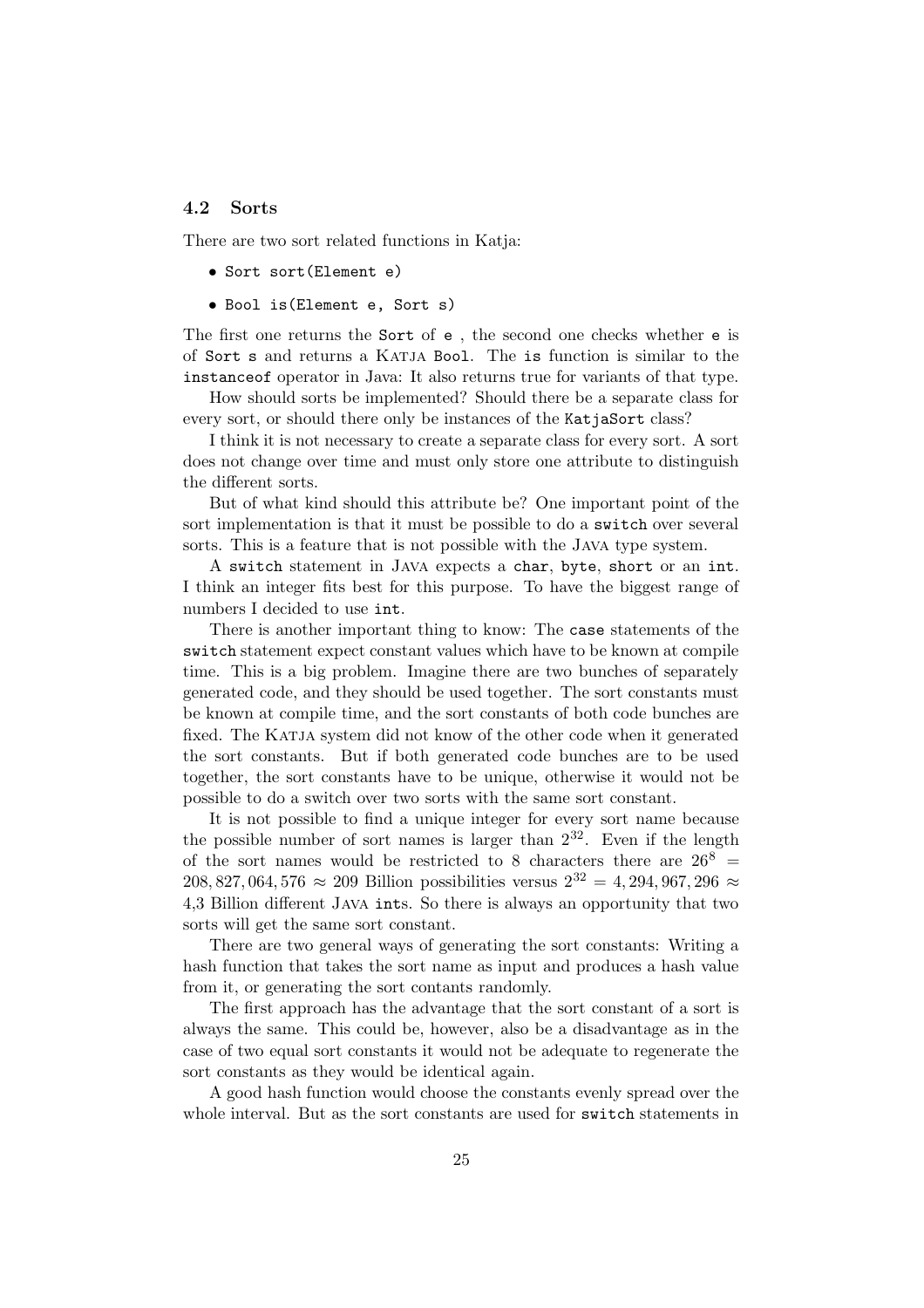Java, this is a disadvantage because the switch statement is faster if the case constants differ not too much [4]. In addition, the propability of two equal sort constants is the same as generating random sort constants.

So I decided to generate the sort constants randomly. But I do not pick a random sort constant for every sort, but only for the first one. The other constants are then calculated by incrementing from the first one.

As I use ints for the sort constants, there are  $2^{31}$  different positive numbers. The built-in types are not generated, so they can have predefined numbers. I decided to reserve 1-999 for them. When the code is generated a random positive integer from the interval  $[1, 2^{31}/1000] = [1, 2147483]$  is picked. This number is then multiplied by 1000 and the sort constants are calculated by incrementing from this number.

Besides that the sort constants are now close to each other and though the switch statement is faster, this has another advantage: The probability that two separately generated bunches of code have the same sort constant is lower than picking a random number for every sort constant. To be precise, the propability is 1:2147483 (assuming that both KATJA specifications have 1000 sorts each). If each sort constant would be taken randomly from the whole interval  $[1, 2^{31}]$ , instead of incrementing it, the probability of two identical sort constants is 1:2147 (same assumption as above).

Proof: Let the number of sorts of both code bunches be 1000. Without loss of generality let the sorts of the first code bunch have the numbers 1000, 1001, ..., 1999. For every sort of the second code bunch a random number of the interval  $[1000, 2^{31}]$  is picked. The propability of one sort to hit one of the numbers of the first code bunch is about 1:2147483  $\approx 0.000000466$ . The probability that at least one sort of the second code bunch has the same number as a sort of the first code bunch is the same as 1 minus the propability that no sorts at all have the same sort numbers. That is  $1 - (1 - 0.000000466)^{1000} = 1 - 0.999534447 = 0.000465553 \approx 1 : 2147.$ 

In the rare case that there are two identical sort constants, and they are both used in the same switch statement, the Java compiler would complain about it and would not compile the code. In that case, one of the code bunches has to be generated again.

But there are some problems with this approach. The first one is that it is not 100% sure that two separately generated code bunches have unique sort constants. The second one is that if the code is generated from the same KATJA file two times, the generated files will differ from each other. This might be a problem, for example when the generated code is managed by version control systems like CVS<sup>3</sup>.

 $3$ You might argue that generated code should not be added to a version control system, as it is sufficient to add the Katja file, for example, from which the code is generated. This would, however, require the users to have KATJA installed on all systems where the code might be used.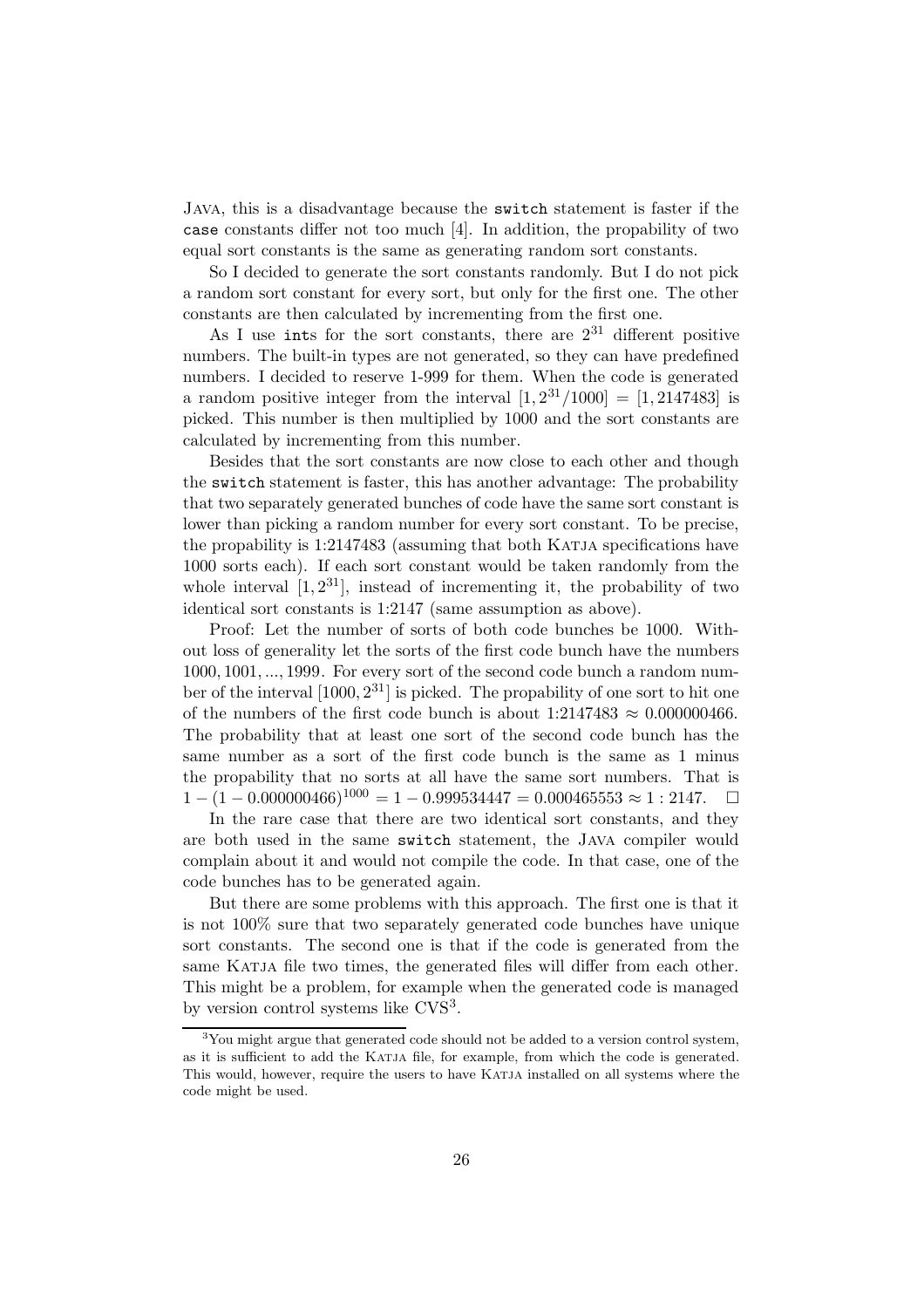So I decided to give the user the opportunity to set the starting integer for the sort constants with a command line argument (see Section 5.4.4).

#### 4.2.1 Implementation of the is Function

How can the is function be implemented? As I said above, every KATJA sort has an integer as attribute, so it is possible to do a switch over all sort integers. The is function of the T class from Listing 2 could then look like the example given in Listing 4.

```
public class T implements KatjaTuple {
    public static final int sortInt = 101;
    public static final KatjaSort sort =new KatjaSort(101);
    boolean is (KatjaSort s) {
        switch (s.tolnt() ) {
             case KatjaElement.sortInt:
             case KatiaTerm.sortInt:
             case KatjaTuple.sortInt:
             case T. sortInt:
             case C. sortInt:
             case D. sortInt: return true;
             default: return false;
        }
    }
    .<br>// ...
}
```
Listing 4: Implementation of the is function with a switch

In larger examples this implementation can lead to long switch statements resulting in a lot of code.

As every KATJA element has its own class, it is possible to use the JAVA built-in type information for the KATJA sorts. So the is function can be implemented with the Java instanceof operator. The problem is that the instanceof operator needs a static type as right-hand-side operand. The Class class of Java has a function that emulates the instanceof operator and takes a Class object as parameter.

I decided to give the Sort class an additional attribute that holds a Class object and to implement the is function by using the isInstance method of the Class class. The is function of the T class from Listing 2 could then look like in Listing 5.

```
public class T implements KatjaTuple, C, D {
    public static final int sortInt = 101;
    public static final KatjaSort sort =new KatjaSort (T. class, 101);
```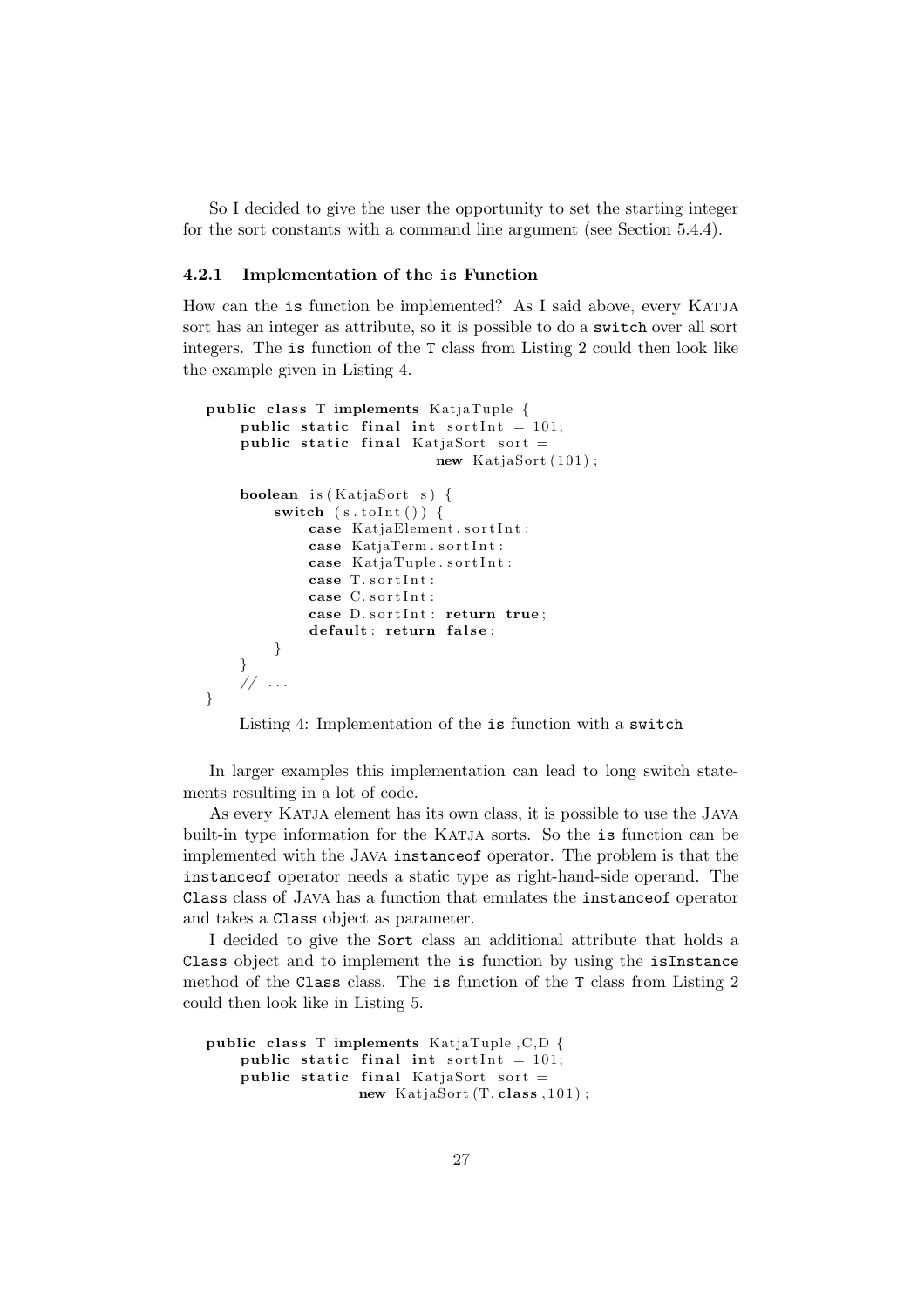```
boolean is (KatiaSort s) {
        return s.getClass Value().isInstance(this);}
    // \ldots}
```
Listing 5: Implementation of the is function with the isInstance method

You may have noticed that it is now necessary that T implements the interfaces C and D, as they are variants of the type T. The variant implementation is discussed later in Section 4.4.3.

As this is now a general implementation of the is method that is independent of the class T, this function can be put into a super-class, namely KatjaElementImpl. That class also reimplements the equals(Object o) of Object by using the eq method. So it is possible to use KATJA classes within JAVA collection classes e.g. java.util.Hashtable. The hashCode() method, however, is implemented in the generated classes themselves. Listing 6 shows the KatjaElementImpl class.

```
public abstract class KatjaElementImpl implements
   KatjaElement {
    public boolean is (KatjaSort s) {
        return s.getClassValue ().isInstance(this);
    }
    public boolean equals (Object o) {
        if ( ! (o instanceof KatjaElement))
            return false;
        return eq((KatjaElement) o);}
}
             Listing 6: The KatjaElementImpl class
```
## 4.2.2 The KatjaSort class

The KatjaSort class itself is rather simple. It contains the two mentioned attributes, a constructor to initialize them, and some getter methods. It also contains two final static attributes, which are contained in every KATJA class: sortInt which holds the sort constant and sort which holds the KatjaSort instance of the class.

You might wonder if it is necessary to have an extra sortInt attribute, as the value of the sort constant is also stored in the KatjaSort class. As I mentioned above, the Java case statement expects values that are known at compile time. So there has to be the extra sortInt attribute. It would, for example, not work to use KatjaSort.sort.intValue() in a case statement. This redundancy can be accepted because the values are generated and so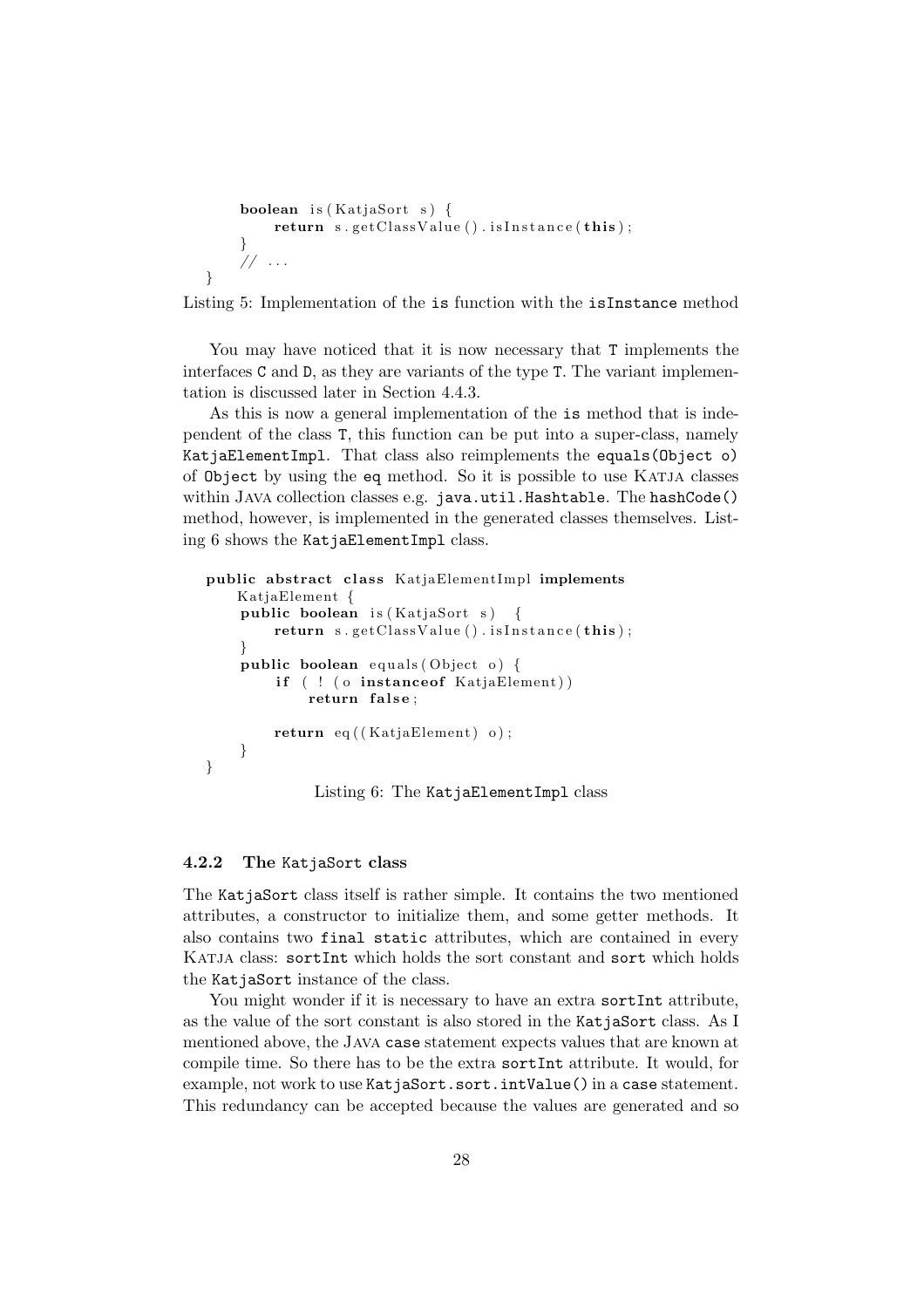they are always identical, and as the attribute is static there is only one additional integer per class and not per object.

The KatjaSort class looks as follows:

```
public final class KatjaSort extends KatjaElementImpl {
    public final static int sortInt = 5;
    public final static KatjaSort sort =new KatjaSort (KatjaSort . class , 5);
    private Class cl;
    private int id ;
    protected Class getClassValue () {
        return cl;
    }
    public KatjaSort (Class cl, int id) {
        this \text{cl} = \text{cl};
        this . id = id;}
    public KatjaSort sort () {
        return KatjaSort.sort;
    }
    public boolean eq (KatjaElement s) {
        if (! (s instance of KatjaSort))
             return false;
        return this id == ((KatjaSort)s). id;
    }
    public String to String () {
        return cl.getName();
    }
    public int intValue () {
        return id ;
    }
    public int to Int () {
        return id ;
    }
    public int hashCode ( ) {
        return id ;
    }
}
```
Listing 7: The KatjaSort class

## 4.3 Katja Built-in Types

The built-in types are very easy to implement. There are no real alternatives for their implementation.

The classes of the built-in types are only wrappers around Java built-in types. I illustrate the implementation by means of the KATJA Bool type. The class KatjaBool, however, is a little special among the built-in types,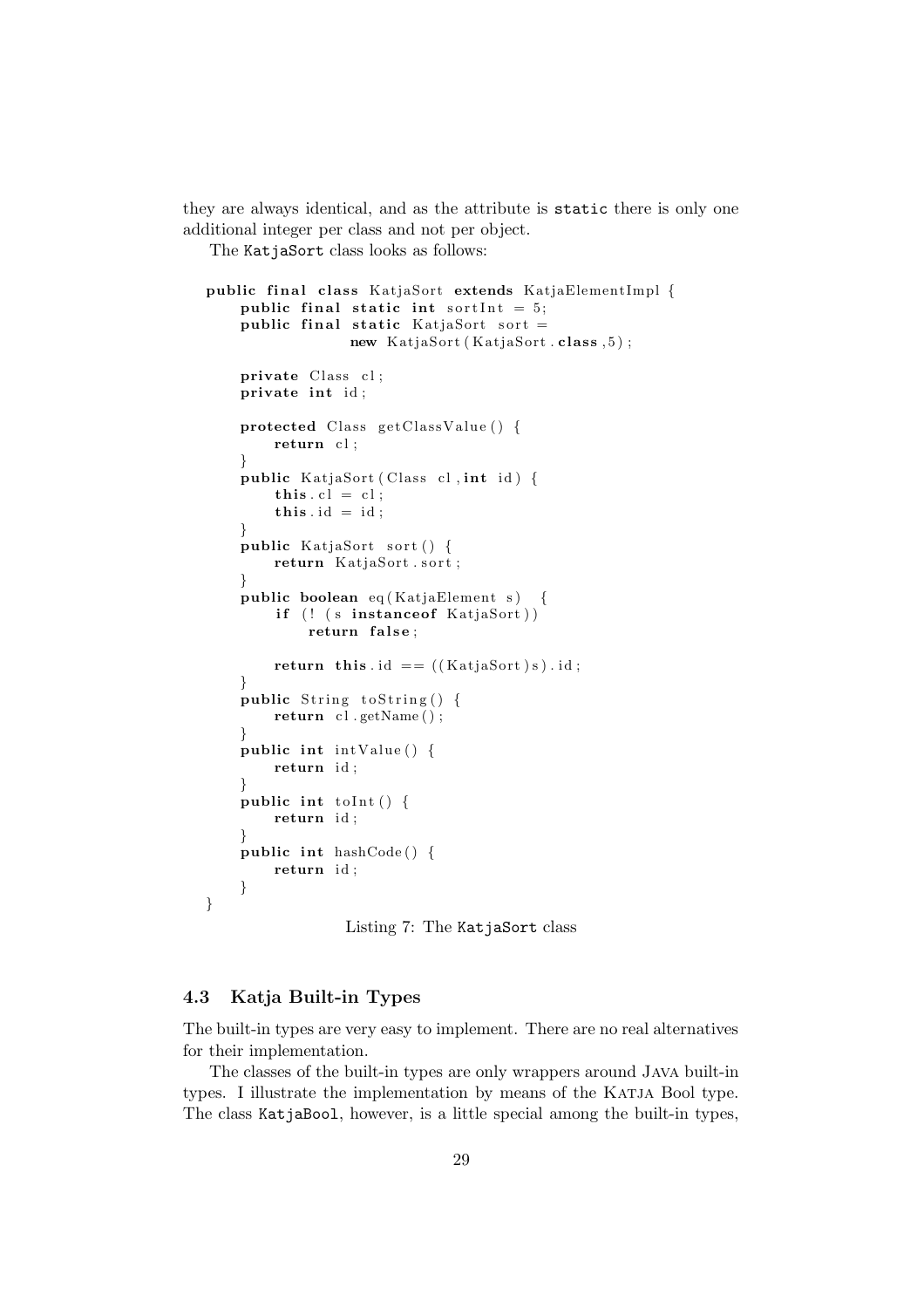as a boolean type can only have two values. It would be an overhead to always create a new object for the same value. Therefore the constructor of KatjaBool is private and there exist only two instances of the KatjaBool class, which can be accessed by static final attributes of the class. There is also the factory method[2] fromBool that returns a KatjaBool instance from a Java boolean parameter. This results in only having two instances of the KatjaBool class throughout the whole program. The KatjaBool class is shown in Listing 9. All classes of the built-in types inherit from KatjaBuiltInType class, which is shown in Listing 8.

```
public abstract class KatjaBuiltInType
       extends KatjaElementImpl
       implements KatjaTerm
{
    public final static int sortInt = 6;
    public final static KatjaSort sort =new KatjaSort (KatjaBuiltInType.class, 6);
    public int numSubterms ( ) {
        return 0;
    }
    public int size () {
        return 0;
    }
}
             Listing 8: The KatjaBuiltInType class
public class KatjaBool extends KatjaBuiltInType {
    public final static int sortInt = 10;
    public final static KatiaSort sort =new KatjaSort (KatjaBool . class , 10);
    public static final KatjaBool TRUE = new KatjaBool (true) ;
    public static final KatjaBool FALSE = new KatjaBool (
        false);
    boolean value ;
    private KatjaBool (boolean value ) {
        this value = value;
    }
    public static KatjaBool fromBoolean (boolean b) {
        return b ? TRUE : FALSE;
    }
    public boolean booleanValue ( ) {
        return value ;
    }
    public boolean eq ( KatjaElement e) {
```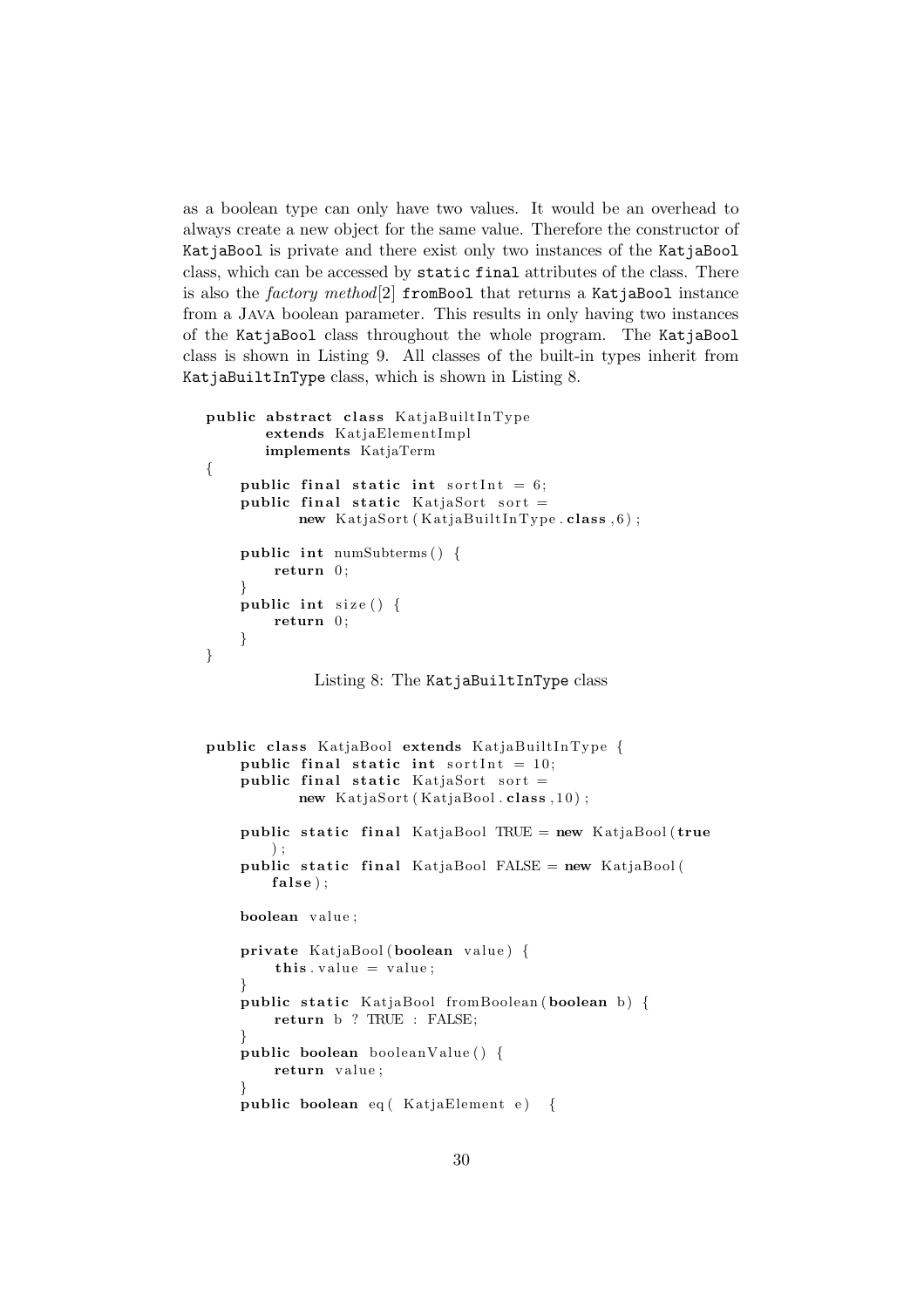```
return this == e;
    }
    public KatjaSort sort () {
        return KatjaBool.sort;
    }
    public int hashCode() {
        return value ? 5:31;}
    public String to String () {
        return value ? "true" : "false";
    }
}
```
Listing 9: The KatjaBool class

The other types (Int, Char, String) are all implemented similarly. They have an attribute that holds a value of a JAVA built-in type (int, char, String), and they contain methods which return that attribute (toInt, toChar, toString). To create an instance of a built-in type, the constructor has to be called with the corresponding Java type. All implementations are functional, so internal values of Katja built-in types cannot be changed, but only new instances can be created.

## 4.3.1 nil

Special attention has to be given to nil. nil is returned by a KATJA list if an item of an empty list is accessed.

There are some possibilities of the nil implementation:

- Create an extra class or interface KatjaNil and let all KATJA classes inherit from it.
- Using the null keyword of Java

The first approach does not work, because it should be possible to use a JAVA class as an element of a KATJA list which is not generated by KATJA. With the first approach every JAVA class had to inherit from KatjaNil which would be too restrictive.

So we decided to simply use null for nil.

### 4.4 Term Productions

Now we have sorts and built-in types and are ready to create more complex types: tuples, lists and variants.

The discussion below uses the KATJA example from Listing 2:

T ( L l ) L \* C  $C = T \mid L$  $D = T$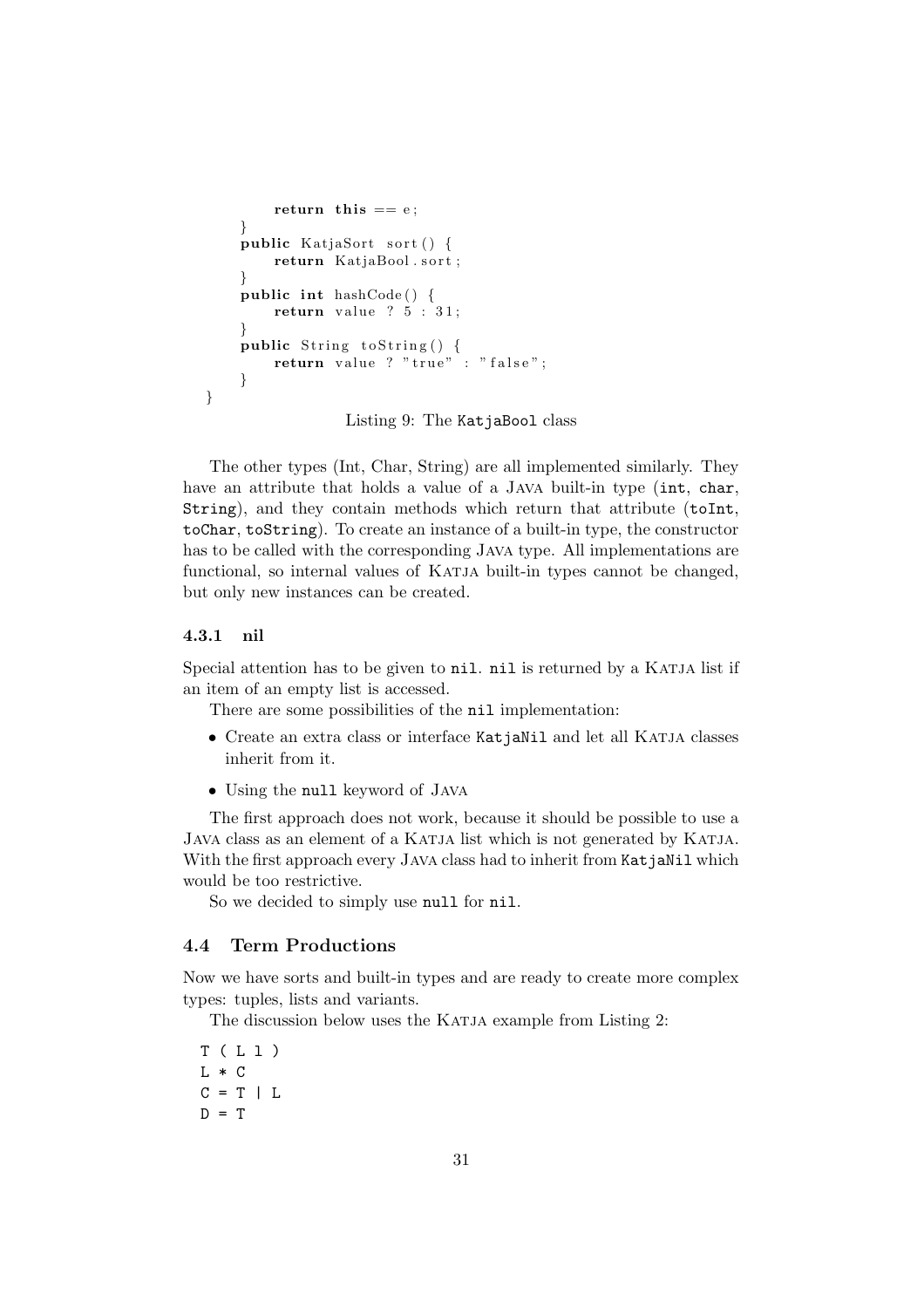#### 4.4.1 Tuples

Tuples have a fixed number of subterms and the sorts of the subterms are also fixed. There are two functions that are dealing with tuples: subterm and numSubterms.

One possibility to implement tuples is to use an array to store the subterms. An array has a fixed size, and the implementations of both methods are one-liners and have a complexity of  $\mathcal{O}(1)$ .

But there is another way to implement them. As the code is generated, and the number of subterms of a tuple is fix, it would be no problem to create an attribute for every subterm of the tuple. With this realization the reference to the array can be saved.

So I decided to create an attribute for every subterm. The KatjaTuple interface only contains the subterm method. The numSubterms method is already defined in the KatjaTerm interface. The KatjaTupleImpl class has no methods at present. I added it nevertheless to be prepared for future changes.

The source code of the interfaces can be seen in Listing 10 and Listing 11. The classes KatjaTermImpl and KatjaTupleImpl are shown in Listing 12 and 13. The source code of the T class that is generated from Listing 2 can be seen in Listing 14.

```
public interface KatjaTerm extends KatjaElement {
    public final static int sortInt = 2;
    public final static KatiaSort sort =new KatjaSort (KatjaTerm.class, 2);
    public int numSubterms();
    public int size();
}
```
Listing 10: The KatjaTerm interface

```
public interface KatjaTuple extends KatjaTerm {
    public final static int sortInt = 3;
    public final static KatjaSort sort =new KatjaSort (KatjaList.class, 3);
    public Object subterm (int ith);
    public Object get (int ith);
}
```
Listing 11: The KatjaTuple interface

public abstract class KatjaTermImpl extends KatjaElementImpl implements KatjaTerm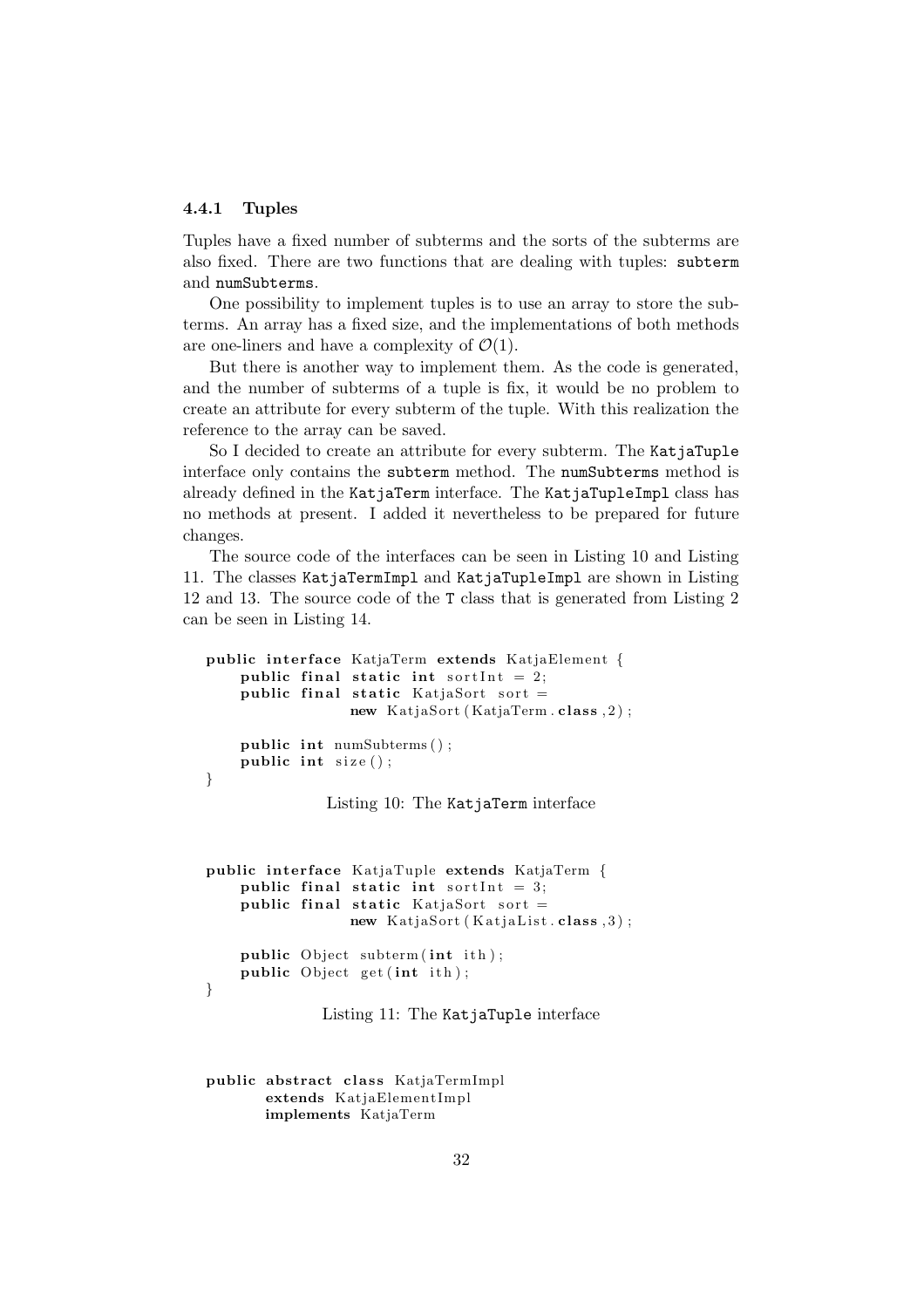```
{
    public int size () {
        return numSubterms ( ) ;
    }
}
               Listing 12: The KatjaTermImpl class
public abstract class KatjaTupleImpl
       extends KatjaTermImpl
            implements KatjaTuple
{
}
              Listing 13: The KatjaTupleImpl class
public class T
       extends KatjaTupleImpl
       implements C, D
{
    public static final int sortInt = 1950446000;
    public static final KatjaSort sort =new KatjaSort (T. class, 1950446000);
    private L _child0;
    public T(L \arg 0) {
         this. \text{\_}child0 = \arg0;}
    public L l() \{return child0;
    }
    public int numSubterms ( ) {
        return 1;
    }
    public Object subterm (int ith) {
        switch (i<sup>th</sup>) {
           case 0 : return \text{child}0;
           default :
             throw new KatjaIllegalArgumentException (
               " Trying to access subterm "+
               ith+", but the sort "+
               sort (). \text{toString} ()+" has only 1 subterm!" );
         }
    }
    public boolean eq (KatjaElement e) {
         if (! e.is(T.sort))return false;
        T t = (T) e;
```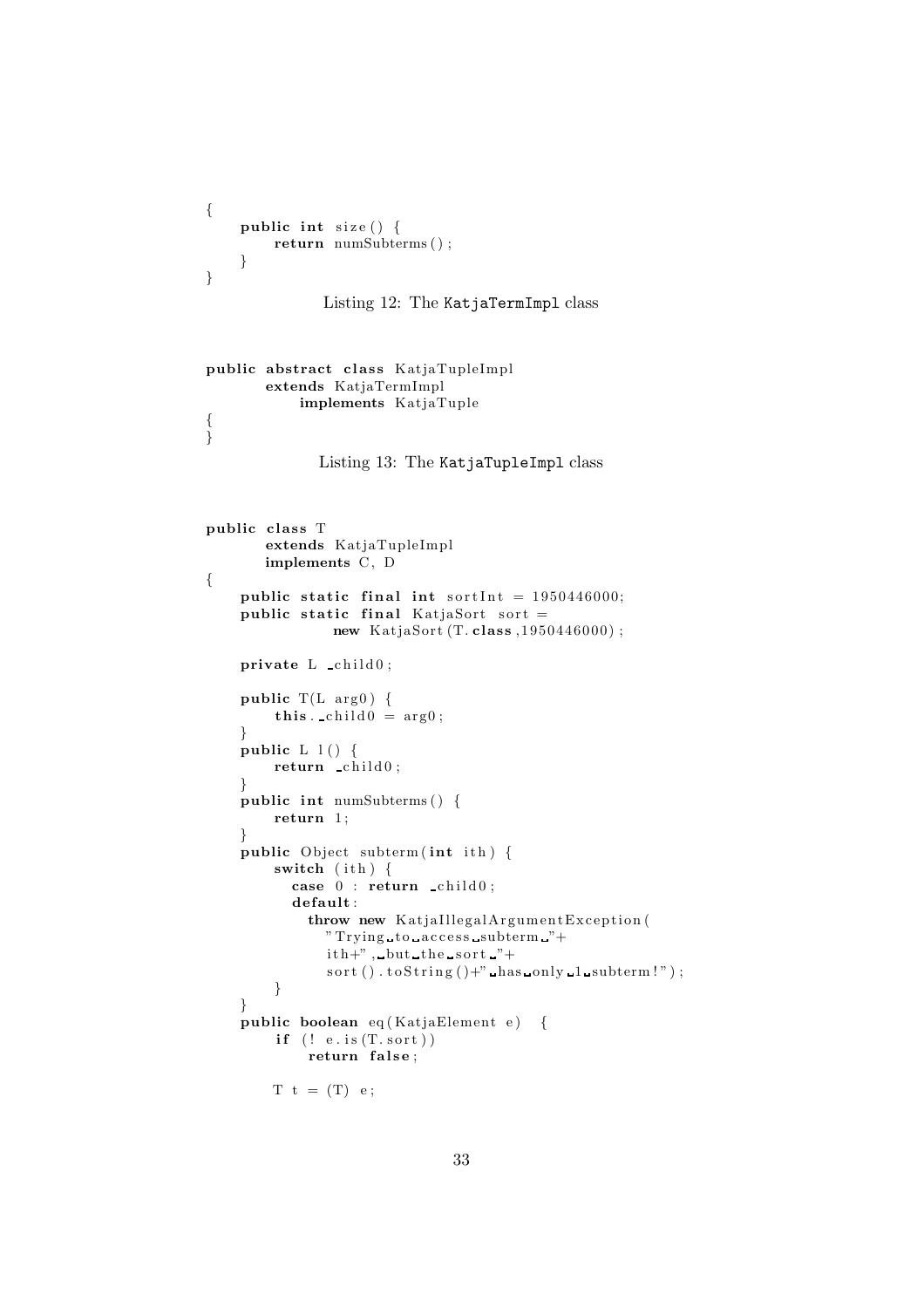```
if (! (t \cdot \text{child0.equals(child0))})return false;
         return true ;
    }
    public int hashCode() {
         return 1950446000+
              \text{child0}. hashCode () *31;
    }
    public KatjaSort sort () {
         return T. sort;
    }
}
```
Listing 14: The T class

#### 4.4.2 Lists

A list is initially empty, and the number of subterms is not fixed. A list can only contain elements of one sort.

The functions that are defined on lists are the ones that are defined on tuples namely subterm and numSubterms, and the additional list functions front, back, first, last, appFront, appBack and conc.

How should the list be implemented? Generally, there are two possibilities: Using an array or a linked list. In Java there are two Collection classes for this: ArrayList and LinkedList. Both have their advantages and disadvantages.

First there are differences in the performance of the methods:

An ArrayList is fast when accessing a random element by the subterm method, but is slow when adding an element to the front with the appFront method. The appBack method is fast as long as the capacity of the array is large enough, otherwise the array has to be resized which takes some time. A LinkedList is fast when adding new elements to the front or the back, but is slow when accessing a random element.

What about the space consumption? The LinkedList class has an extra class for every element, containing the element itself and references to the previous and next element. The ArrayList class, however, holds some extra space at the end of the array to be able to quickly add elements to the end, without resizing the array every time.

Concerning speed, the LinkedList class fits better for our purpose, because the subterm method will be seldomly used on a random position. Instead a list will be iterated from the beginning until the end.

But the discussion above has not considered an important point yet: The implementation of the KATJA list has to be functional. This makes most arguments obsolete, because for every operation that changes the list, a complete new list has to be created, and all data has to be copied to the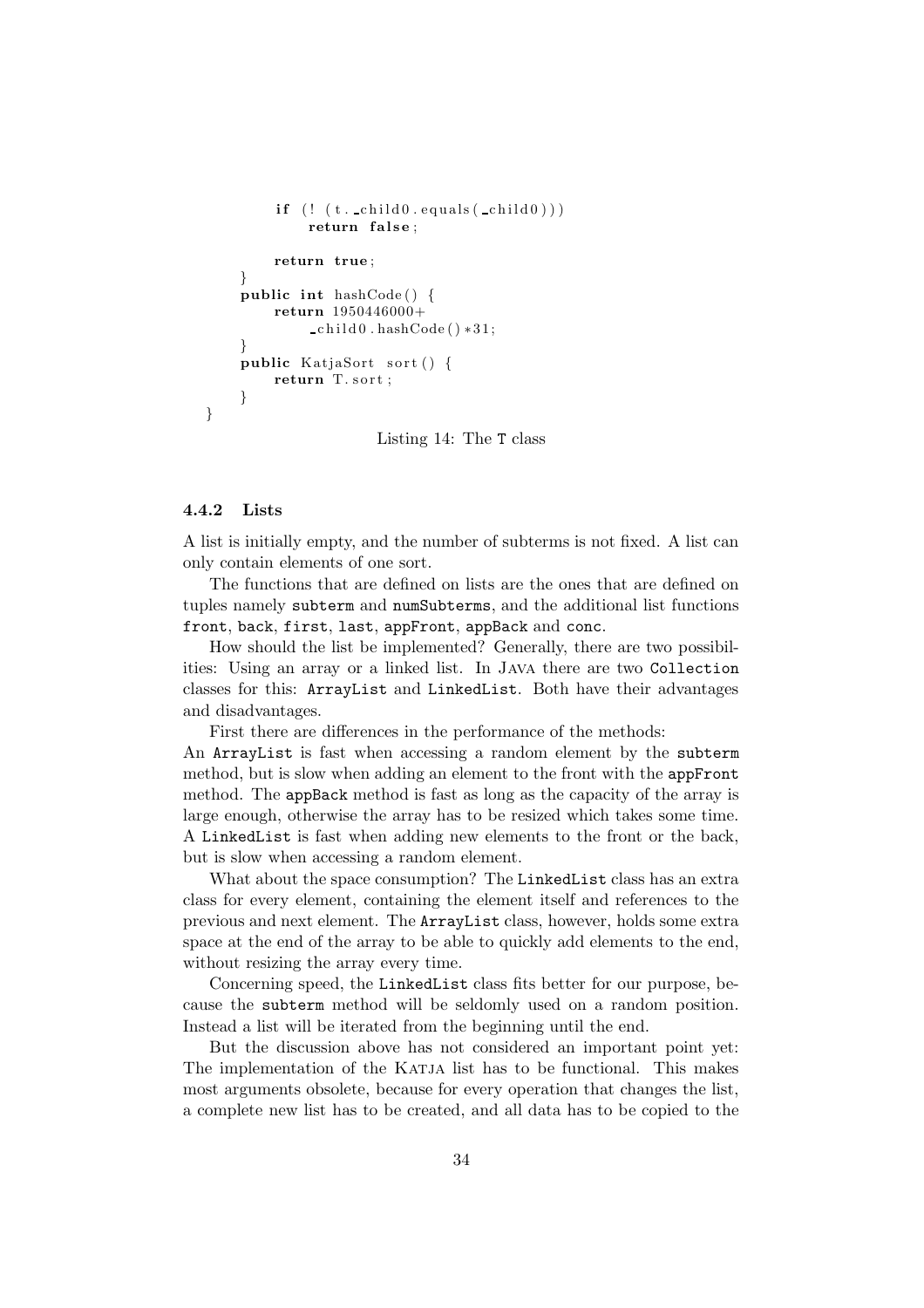new list. In that discipline, however, ArrayList is much faster than the LinkedList, because LinkedList has to create a new object for each of its entries.

The methods front and back can be implemented without replicating the whole list, because they do not introduce new objects. In my first implementation I decided to use the ArrayList class of Java, but in the future it can be replaced by an own implementation to deal with the special requirement of a functional interface. Then it would be possible to implement the appBack and appFront methods without copying the whole list in some cases. The front and back methods can be efficiently implemented by the subList method of the ArrayList class, as it does not copy the whole list.

I also decided to slightly extend the list interface. First I added some methods that do the same as the ones that are already mentioned, but which have names that are borrowed from the Java List interface, which Java programmers are used to. These methods are: get instead of subterm, size instead of numSubterms, add instead of appBack and addAll instead of conc. Additionally I added some methods for convenience reasons: remove(Object o) that removes the first occurrence of the object o, removeAll(Object o) that removes all occurrences of the object o, and contains(Object o) which returns true if the object o is contained in the list and false otherwise.

Further I added a method iterator() that returns an iterator object to iterate over the whole list. The iterator class is called <ListName>Iterator and is generated additionally to the list class.

I created an interface called KatjaList and a class called KatjaListImpl which implements the interface. KATJA list productions inherit from the KatjaListImpl class, so that it is easy to change the list implementation later.

The KatjaList interface has no methods, as the numSubterms and size methods are already declared in the KatjaTerm interface, and all other methods have specific type information in their signature and cannot be declared at this hierarchy level (see Listing 15).

```
public interface KatjaList extends KatjaTerm{
    public final static int sortInt = 4;
    public final static KatjaSort sort =new KatjaSort (KatjaList.class, 4);
}
```
Listing 15: The KatjaList interface

The current KatjaListImpl implementation is just a wrapper around the ArrayList class of Java. An important difference, however, is that instead of throwing an IndexOutOfBoundsException, null is returned when a non-existent element is accessed. The source code can be seen in Listing 16.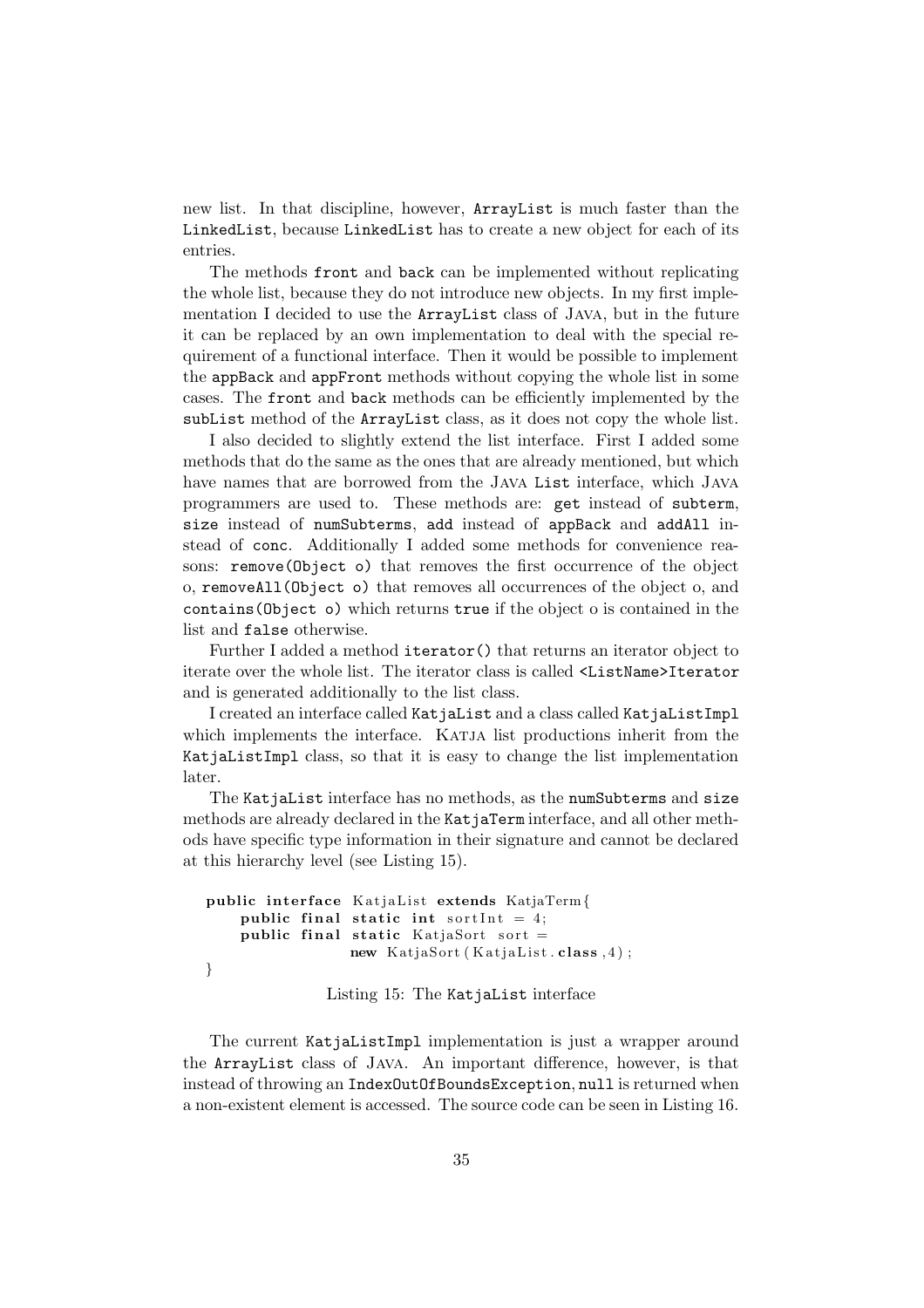```
package katja.common;
import java.util.ArrayList;
import java.util.List;
public abstract class KatjaListImpl
                 extends KatjaElementImpl
                 implements KatjaTerm {
    protected List values = new ArrayList();
    protected abstract KatjaListImpl
                                      createInstance (List
                                          values);
    protected Object subtermInternal (int ith) {
        if (int h < 0)throw new KatjaIllegalArgumentException (
                                  " Trying to access subterm."
                                      +ith+", but only values greater or "+
                                  " equal_to_0_are_allowed_!";
        if (ith \rangle = values size())
                          return null ;
        return values.get(ith);
    }
    public int numSubterms () {
        return values.size();
    }
    protected boolean containsInternal (Object o) {
        return values \text{contains}(0);
    }
    protected Object firstInternal() {
        if (values.size () == 0)return null ;
        return values.get(0);
    }
    \frac{1}{2} protected KatjaListImpl frontInternal() {
        if (values \text{size}() == 0)return null ;
        return createInstance(values.subList(0,
                                values.size ( ) -1 ) );
    }
    protected KatjaListImpl appFrontInternal (Object o) {
        List list = new ArrayList (values . size ( )+1);
        list.add(o);list.addAll(values);
        return \; createInstance(\; list \;):
```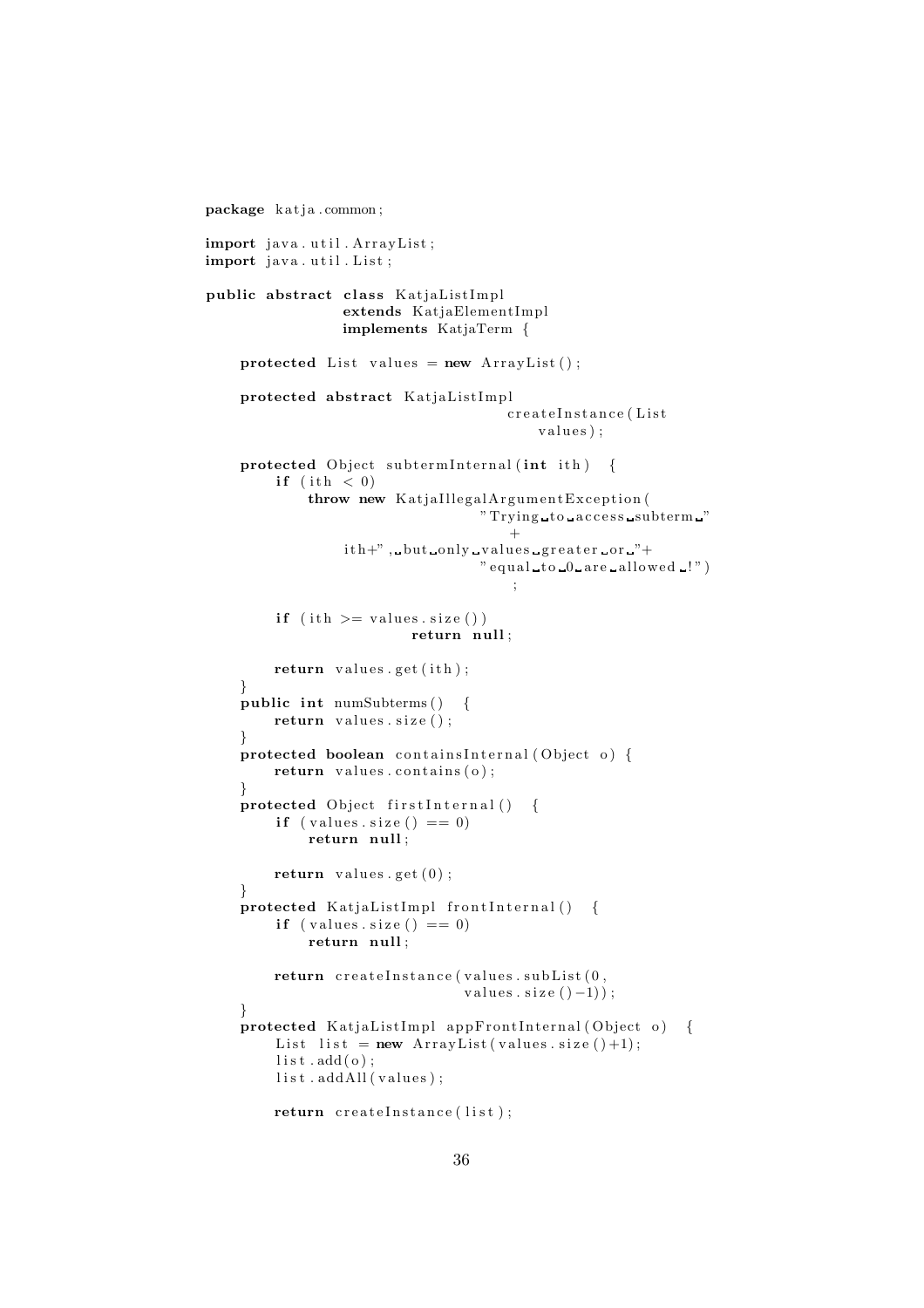```
}
protected KatjaListImpl removeInternal (Object o) {
    if (values \text{size}() == 0)return null ;
    List list = new ArrayList(values);list. remove(o);
    return createInstance(list);
}
protected KatjaListImpl
removeAllInternal (KatjaListImpl 1) {
    if (values \text{size}() == 0)return null ;
    List list = new ArrayList(values);list.removeAll(l.values);
    return createInstance(list);
}
protected KatjaListImpl
concInternal(KatjaListImpl 1) {
    List list = new ArrayList(values.size() +l. values. size() );
    list.addAll(values);
    list.addAll(1.values);
    return createInstance(list);
}
public boolean eq (KatjaElement e) {
    if (! (e instanceof KatjaListImpl))
            return false;
    KatjaListImpl el = (KatjaListImpl) e;
    return el . values . equals (values);
}
public int hashCode() {
    return values . hashCode()+
           this .getClass(). hashCode() *31;
}
```
Listing 16: The KatjaListImpl class

The L class that is generated from Listing 2 simply calls the methods of KatjaListImpl ending with 'Internal' and casts the result to its specific type C. The method parameters are also of the specific type (see Listing 17).

```
import Katja . common . ∗ ;
import java.util.List;
public class L extends KatjaListImpl implements C
{
```
}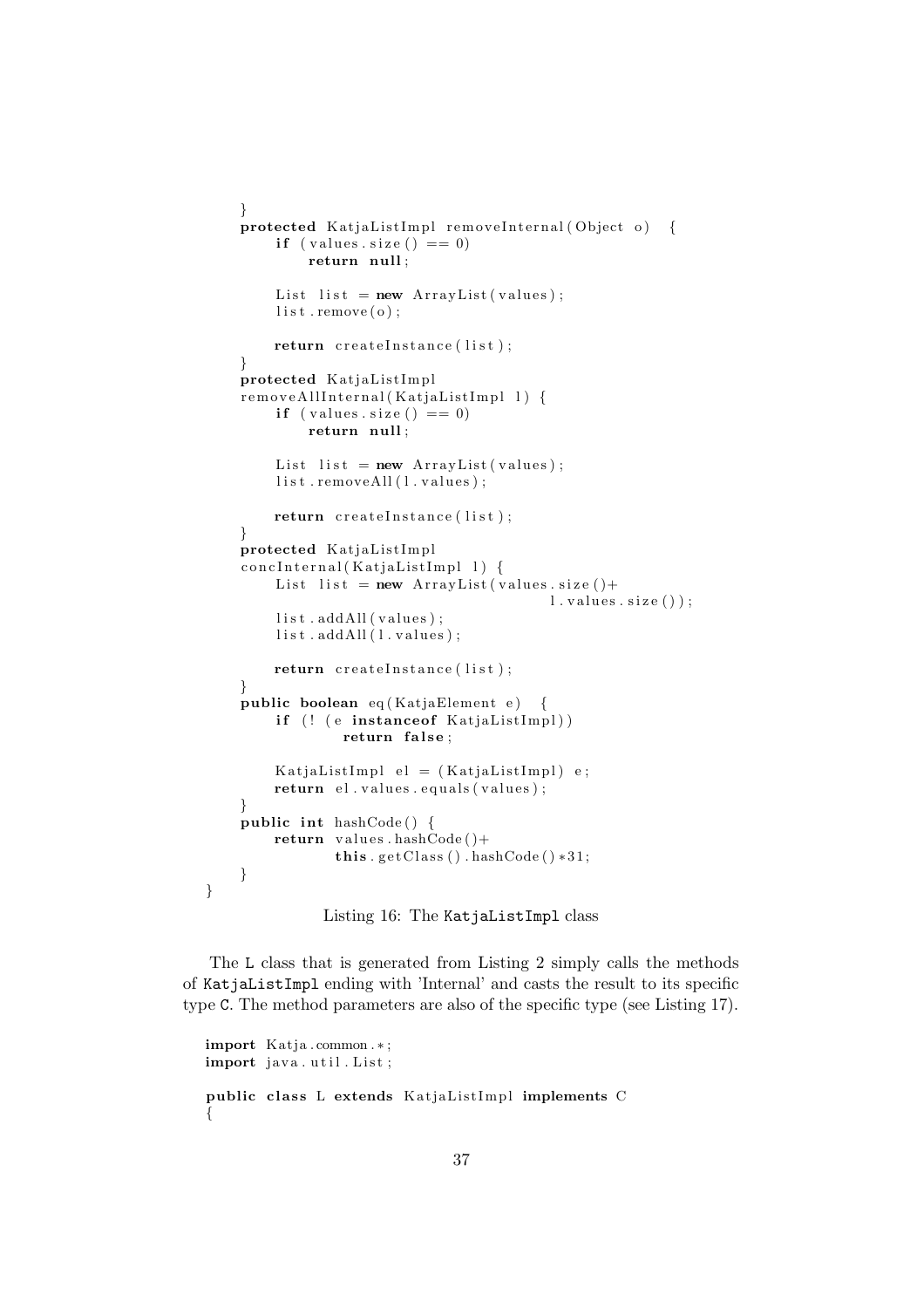```
public static final int sortInt = 897491001;
public static final KatjaSort sort =new KatjaSort (L. class, 897491001);
public C subterm (int ith) \{return (C) subtermInternal(ith);
}
public C first () {
     return (C) first Internal ();
}
public L appFront (C e) \{return (L) appFrontInternal(e);
}
public LIterator iterator () {
    return new LI terator (values . iterator ());
}
protected KatjaListImpl
createInstance (List values) {
    L l = new L();l. values = values;
    return l ;
}
public KatjaSort sort () {
    return L. sort;
}
// \dots
```
Listing 17: The L class

The LIterator class is just a wrapper around the java.util.Iterator which returns the correct type instead of Object (see Listing 18).

```
import java.util.Iterator;
public class LIterator
{
    private Iterator iterator;
    public LI terator (I terator it) \{this i iterator i = it;
    }
    public boolean hasNext() {
        return iterator.hasNext();
    }
    public C next () {
        return (C) iterator.next();
    }
}
```
}

Listing 18: The LIterator class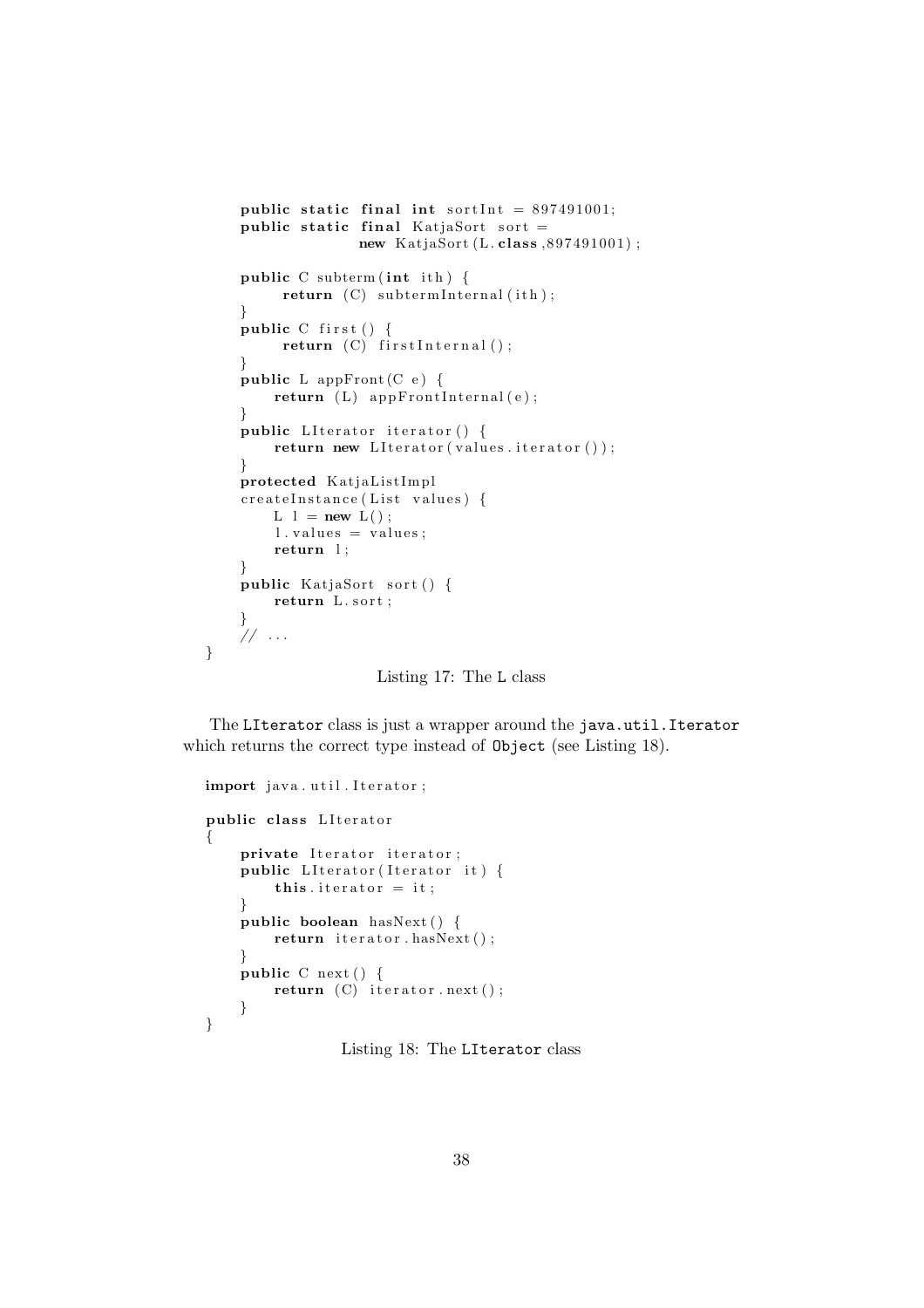#### 4.4.3 Variants

In Section 3.2.5, I stated that variants are implemented with interfaces. This decision was influenced by the implementation of variants.

If variants are implemented with interfaces, and the interfaces are implemented by the members of variants, it is possible to check if an element is in a variant by simply using the instanceof operator of Java.

But there is another way of implementing variants: Having no interfaces at all. As we are generating the Java code it would be no problem to do a switch over all possible elements of a variant to check if an element is in that variant. This could be even faster than the instanceof operator.

This approach has some problems. The KatjaSort implementation that I describe in Section 4.2 is only possible if interfaces are used for variants. And there is another point which leads to interfaces. Imagine you have generated the Java code from a Katja specification, and you want to write a Java method which takes a certain variant as parameter. If there would be no interface for it, the type of the parameter had to be of KatjaElement, and there would be no type-safety. Thus the type has to be checked at runtime.

These arguments led to my decision to use interfaces for variant productions. As you will see in Section 4.5.2, these interfaces can contain selector methods depending on their subsorts.

#### 4.5 Selectors

One problem of the existing MAX system [5] is that subterms of tuples can only be selected by their absolut position. This has some disadvantages:

- It is not very readable, as the subterm position gives no clue about the purpose of the subterm.
- It is error-prone, as the subterm positions are easily mixed up.
- It is not well maintainable, as tuples cannot easily be extended with new subterms, other than appending them to the back.

These arguments led to the introduction of selectors. Selectors are just names for subterms of tuples. Take the following example:

#### BooleanExpression ( Expression, BooleanOperator, Expression )

If, for example, the variable b is a BooleanExpression and you would like to access the BooleanOperator of the BooleanExpression you have to write b.subterm(1). If someone reads this code, one could not say what this method returns without knowing the exact definition of the BooleanExpression tuple. And if the position of the BooleanOperator is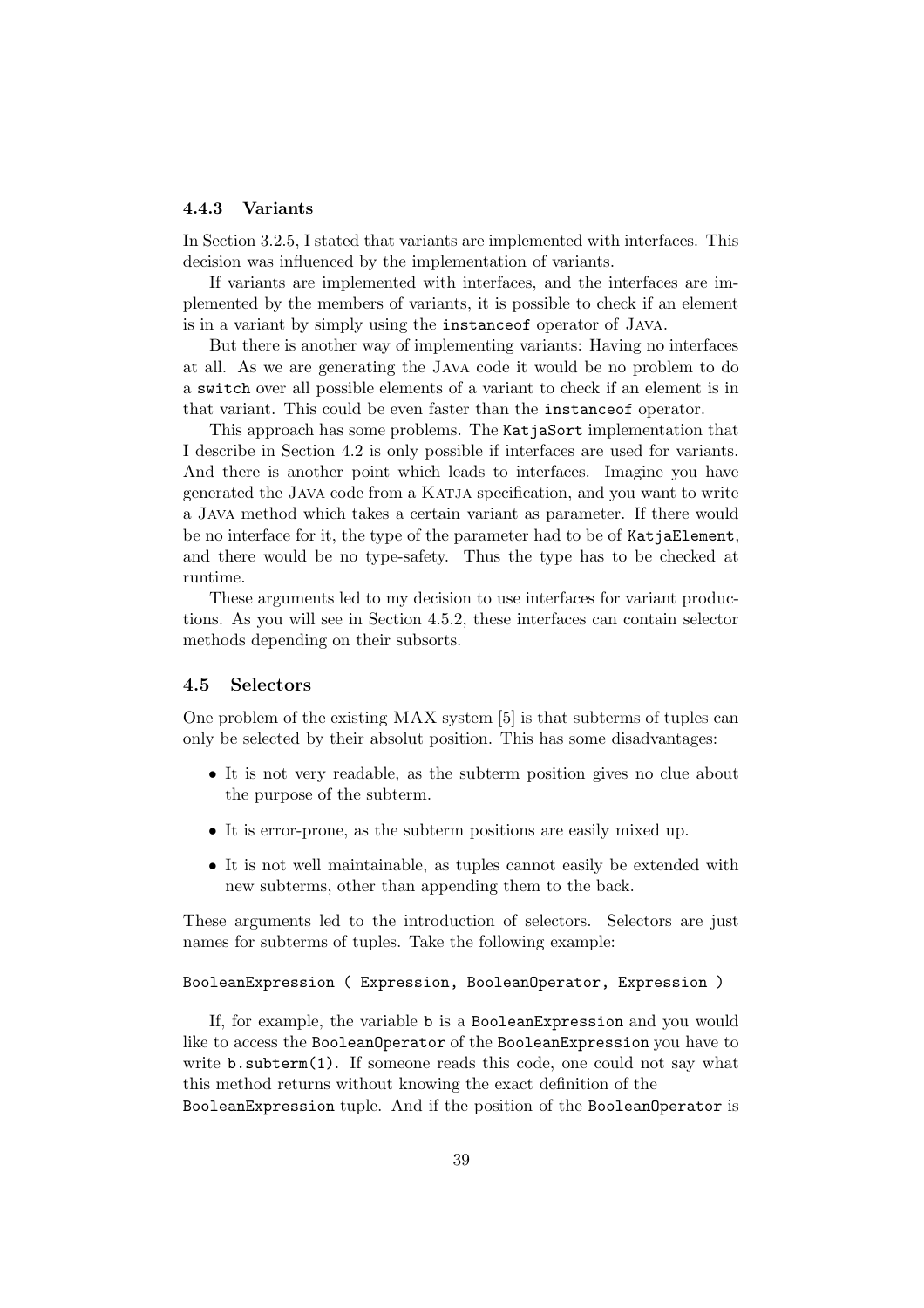to be changed in the BooleanFormula tuple, all subterm calls have to be found and adopted accordingly.

With selectors the following can be written:

# BooleanExpression ( Expression leftExpr, BooleanOperator operator, Expression rightExpr)

The BooleanOperator can be accessed by using the selector method operator(). You can write b.operator(), which is more readable, maintainable and easier to remember, which makes it less error-prone.

You might have noticed that the tuple subterms are separated by commas instead of blanks compared to MAX. The syntax of the tuple definition had to be changed because of the selectors. Otherwise it could not be differed whether a tuple with two names in it is a tuple with two subterms or whether it is a tuple with one subterm and a selector for this subterm.

#### 4.5.1 Implementation of Selectors

The implementation of the selectors is straightforward. For every selector one method with the name of the selector is generated. This method simply returns the corresponding subterm.

```
public class BooleanExpression \ldots {
    . . .
    public BooleanOperator operator() {
        return child1;
    }
}
```
The use of selectors has another advantage: The selector method returns the correct type of the subterm. If the subterm method is used to access a subterm of a tuple, a Java Object is returned. To execute any method on the Object, a cast has to be done in advance. If a selector is used to access the subterm instead, no cast is needed, because an object of the corresponding type is returned. This makes the code even more readable and less error-prone.

### 4.5.2 Variant Productions and Selectors

What if there are two tuples which have the same selectors and both are part of a variant production? You might expect the selector to be accessible in the variant, too. I explain that by means of the following example<sup>4</sup>:

<sup>&</sup>lt;sup>4</sup>This example is taken from the KATJA file of the KATJA language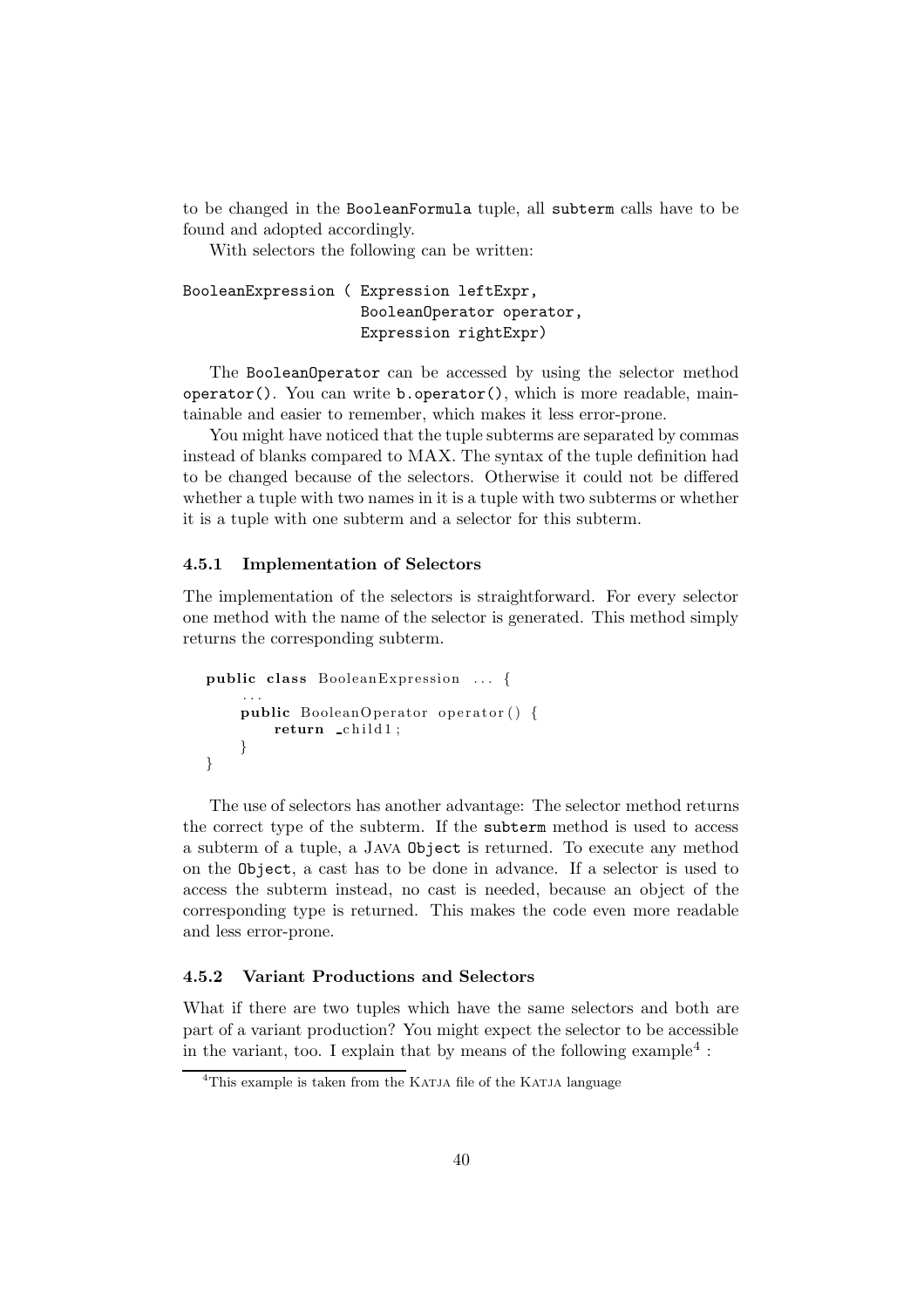```
Production = TupleProd | VariantProd | ListProd
TupleProd ( SortId sortId,TupleParamList params,
              Int sortInt )
VariantProd ( SortId sortId,SortIdList params,
              Int sortInt )
ListProd ( SortId sortId,SortId param,Int sortInt )
```
All three tuples have the selector sortId and sortInt and all selectors have the same type, so it would be no problem to let the variant have these selectors, too.

But what is about the other selectors?

The tuples TupleProd and VariantProd both have a selector called params, but the type is different. We cannot add two methods with the same name and different return types to the variant interface, because it is not allowed in Java to do this. But what if we return a supertype of both return types? TupleParamList and SortIdList are both list productions. So we could add a method called params() to the variant Production and let it return a KatjaList object. But this would not work either, because the params() method is also defined in the classes TupleProd and VariantProd, but with a different return type. Both classes implement the Production interface, because they are part of that variant. So they must both implement the params() method with the KatjaList return type, too. This is, however, not possible, because both of them already have a method called params() with its specific return type.

One solution would be to have only the method params() with the KatjaList return type. But then a cast would have to be done each time this method is used. The better solution is to not add the params() method to the variant interface. If now the params() method is used on an object of the static type Production, a cast to the specific type has to be done before the method call.

In the discussion above I left out an important point: The ListProd tuple does not have a params selector at all, but a selector called param. I have already explained that the Production interface will not have a params() method because of the different return types. But what is about selectors which do not occur in all members of a variant, but which all have the same return type? The **param** selector only exists once and so has always the same return type. Should this selector be available in the Production class? Perhaps yes. In that case the other classes which implement the Production interface would have to implement the param() method, too. The implementation of these methods would be in throwing an IllegalOperationException or in returning null.

The problem with that approach is that a variant production could have many different methods, which all belong to different tuple productions. In that case all other tuple productions of the variant must implement these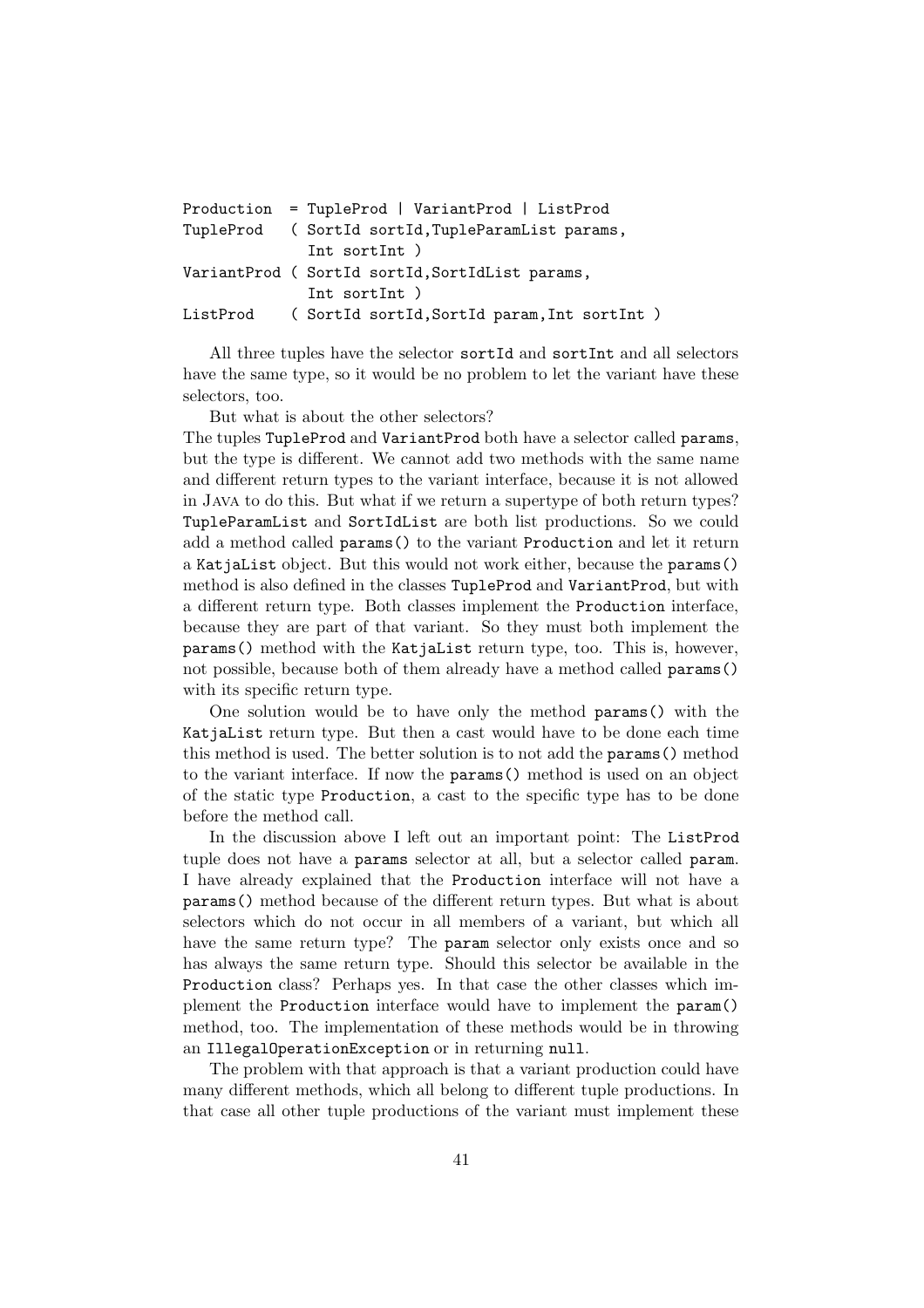methods. This would result in a lot of code and would be very confusing, because there are many methods that do not do anything other than throwing an Expection or returning null. In my opinion this is not worth the advantage of having the selectors already in the variant production. So I decided to put only a selector in a variant interface if all tuples of the variant have the same selector, that is the same name and the same type and otherwise not. There might by, however, situation in which there are many subsorts of a variant production which have the same selector, and only a few or only one do not have it. In this case it would be nice to let the user decide if the selector should be put into the variant. So in the future the syntax of KATJA could be extended to allow the definition of virtual selectors on variants. That is, all subsorts of the variant must have that selector even if the selector method would do nothing useful.

What if a variant contains a list production? A list cannot have a selector, because a list is initially empty and it would make no sense to give a list subterm a selector. So in the case that a variant contains a list production no selectors at all are put into the variant interface. The explanation is the same as above. All selectors would be put into the list classes with methods which would do nothing useful and that would be confusing.

If the variant contains other variants, the selectors of these variants are put into the variant if all other productions of the variant also contain the same selectors.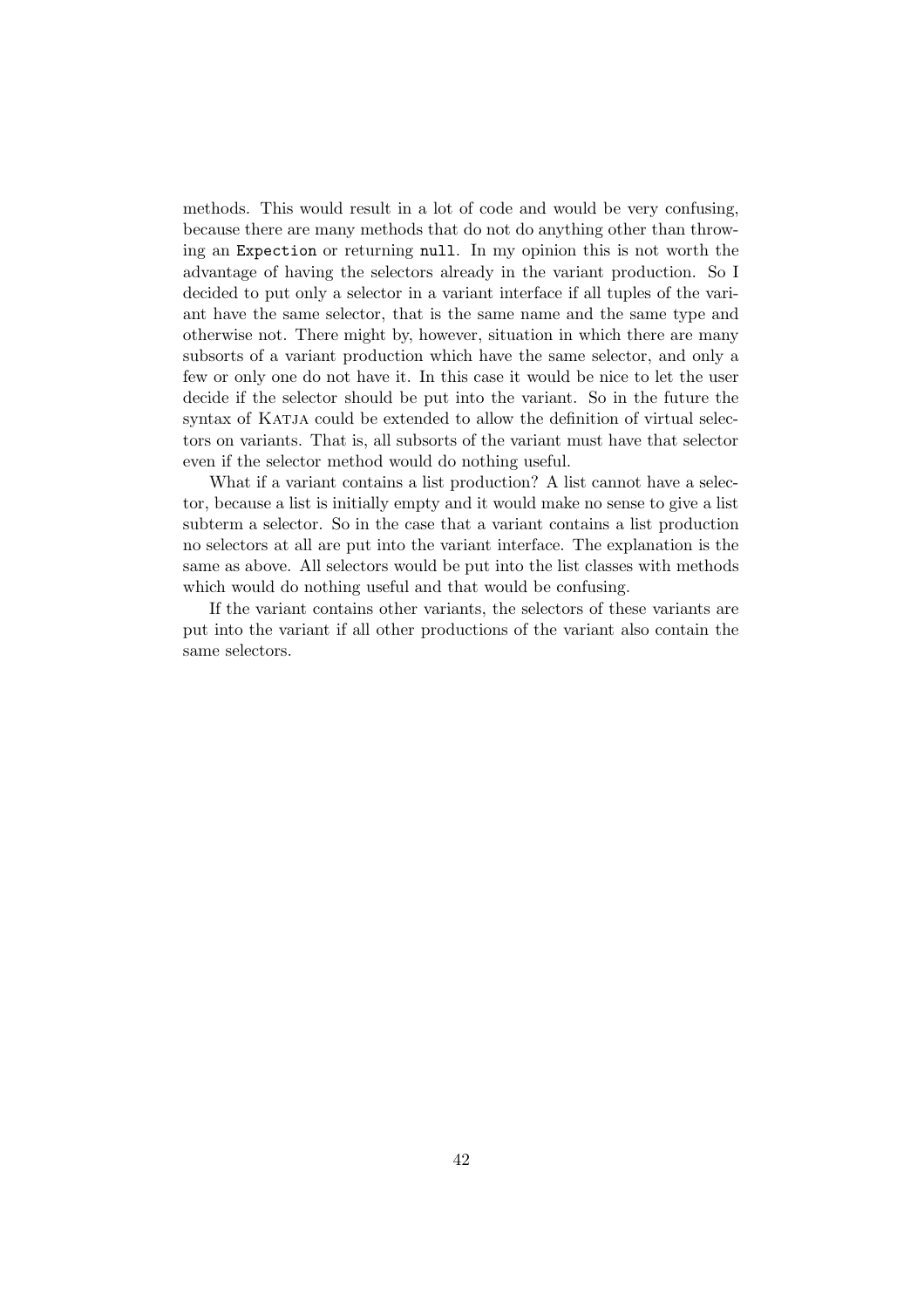# 5 The Katja program

So far, I have described which JAVA classes are provided by KATJA and which are generated by KATJA from a specification file. This section describes how they are generated, that is, I first describe the KATJA program itself and then I describe how to work with KATJA.

First I summarize the requirements for the KATJA program. Then I describe the program and the main parts.

# 5.1 Requirements

KATJA has to be written in JAVA. It has to read a KATJA specification file and check the file for syntactic and semantic errors. If the specification file is free of errors, the corresponding Java classes have to be generated.

### 5.2 Implementation Process

I implemented the Katja program step-by-step. I started with the smallest running program. The first version did not support all language features such as selectors and did not have a semantic analyser, but it was possible to generate JAVA classes from a KATJA specification file.

Now I did a boot-strapping step. I wrote a KATJA specification file for the KATJA language and let KATJA generate the corresponding JAVA classes. After that, I adapted Katja to use the generated Java classes. That means that the parser returns a KatjaTerm object after the it has finished the parsing and that the other program components work with this KatjaTerm object.

In the next step I extended KATJA to be able to handle selectors. I updated the Katja specification file and introduced selectors. Then I regenerated the classes from the specification file and adapted the Katja program to use the selectors instead of the absolute element positions.

As the KATJA specification language is not a full programming language, the boot-strapping had to end at this point. Boot-strapping has to be done again when the katja.katja file changes. In the future there could be additional boot-strapping steps when nodes are added to KATJA or when KATJA features a full functional programming language.

Finally I wrote a semantic analyser to check various error conditions. Each program component is described in more detail in the following.

# 5.3 Program Components

The KATJA program consists of four main components:

- A scanner which scans the KATJA file.
- A parser which takes the output of the scanner and parses it.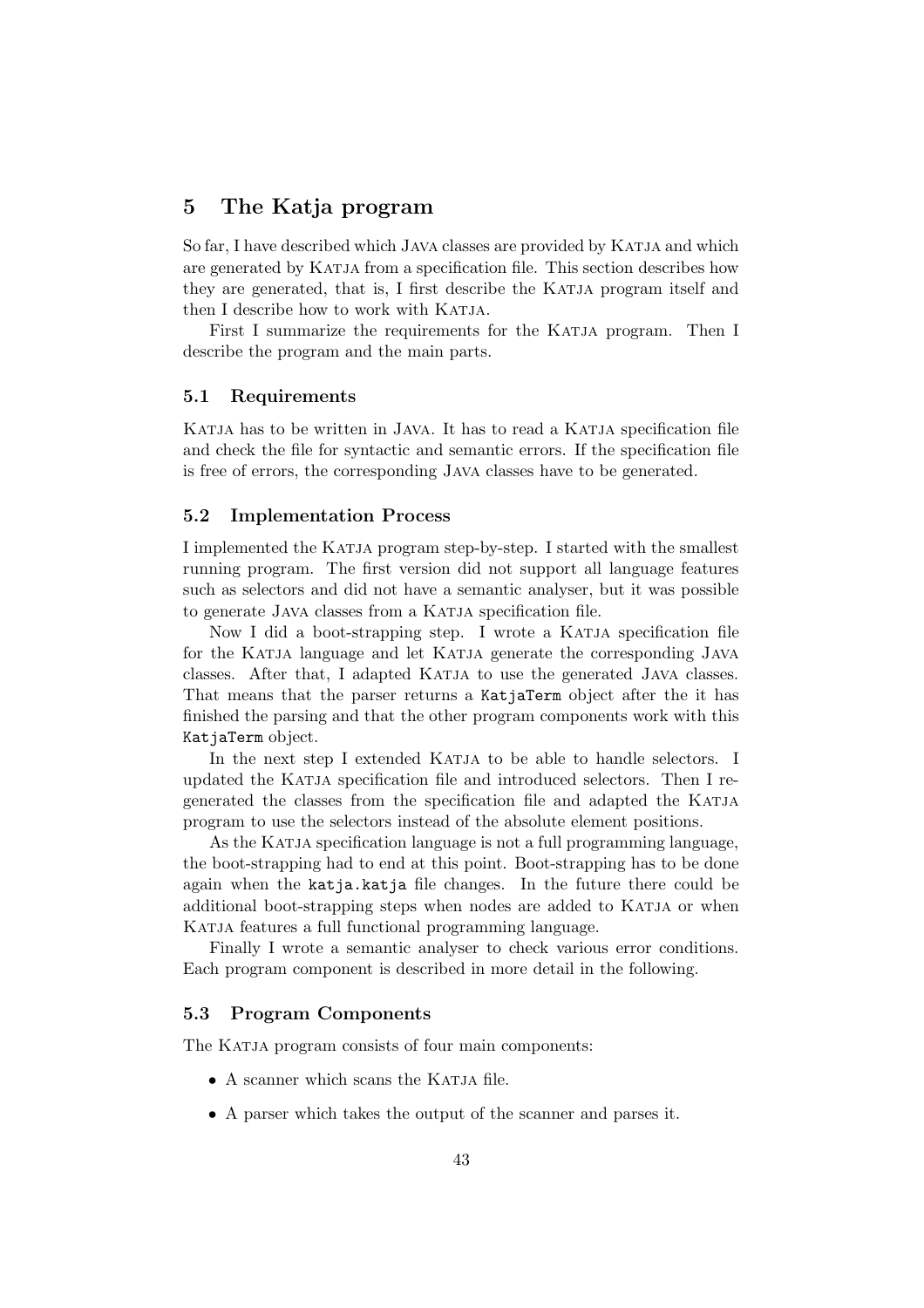- A analyser which takes the output of the parser and analyses it for semantic errors.
- A generator which generates the JAVA classes.

The scanner and parser parse the KATJA file and return a Specification object. The analyser takes the Specification object, which is a Katja term, and does the semantic analysis. If no errors have been detected the generator takes the Specification object and generates the Java files (see Figure 12).



Figure 12: The four main parts of KATJA

### 5.3.1 The Scanner

The scanner is automatically generated by JFlex [3] from the file katja.lex. JFlex is a scanner generator written in Java which generates Java files. It would have been possible to use the lex file that is used in MAX, as JFlex has a compatibility mode for lex files. I preferred to write the lex file from scratch, so that it was possible to use all features of JFlex.

Before parsing a specification file, MAX uses a C pre-processor to remove comments, apply #define statements and to include other files with the #include statement. I avoided the use of a pre-processor for the following reasons: Comments can be handled by the scanner, #define statements are C-specific and Java developers are not used to them, besides they can be replaced by methods<sup>5</sup> The  $\#$ include statement is also very C-specific and I preferred to use the import keyword instead. I also wanted to be able to import Java classes which would not be possible by including a Java file.

 $5$ Actually that is only true if there are no #ifdef statements. But #ifdef statements make no sense in a MAX file, so that #define statements can be replaced by methods.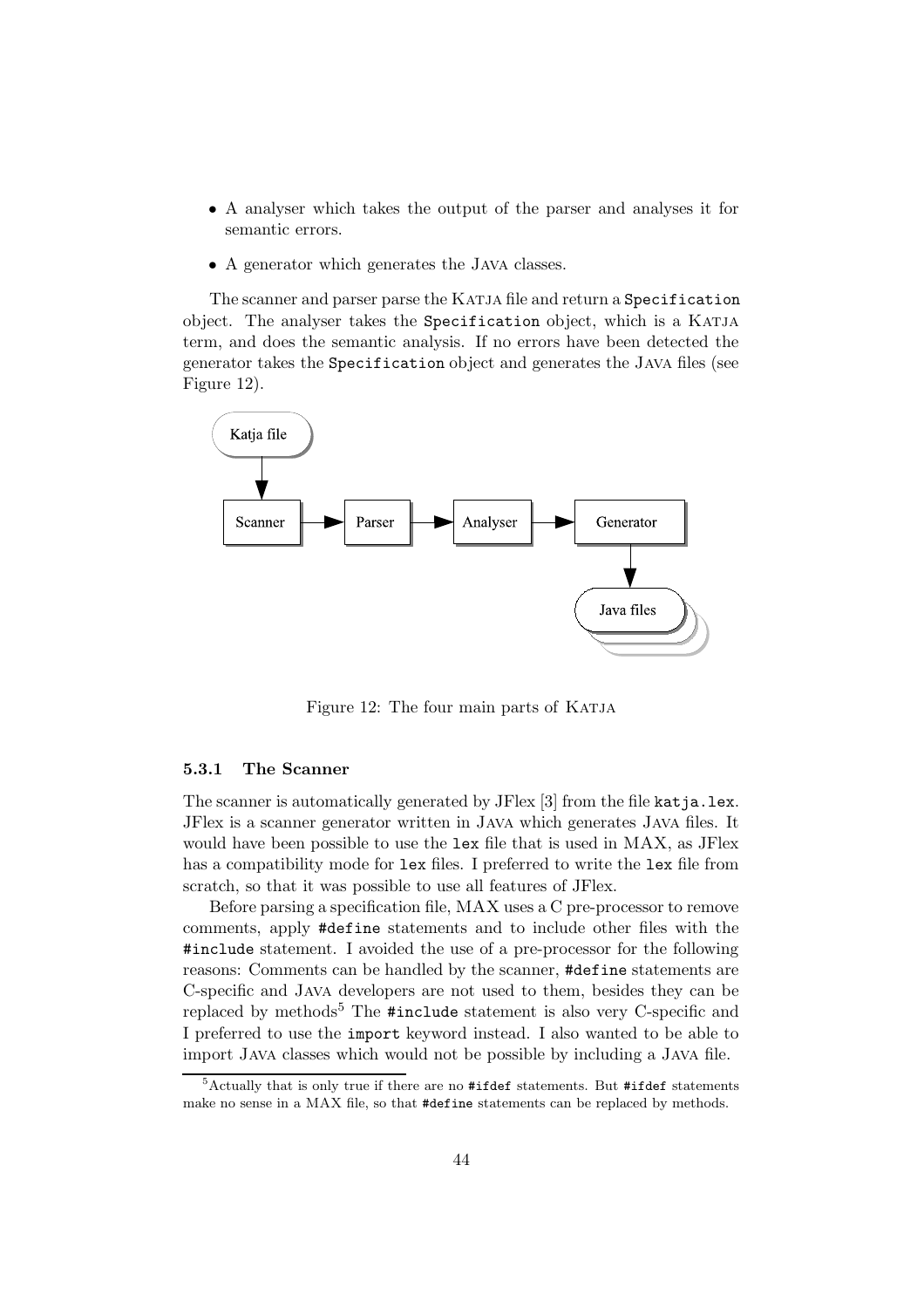The scanner generates two files: Scanner.java which contains the actual scanner and Symbols.java which contains the symbol constants for the parser (see Figure 13).



Figure 13: JFlex generates two files and has one as input.

### 5.3.2 The Parser

The parser is also automatically generated. It is generated by CUP [1] from the file katja.cup. It uses the files Scanner.java and Symbols.java which are generated by JFlex (see Figure 14). The parser also uses classes generated by Katja itself to build up a Katja term of the specification. Besides the Specification object, the parser fills a hash table with all production names. If there are two productions with the same name, an error is thrown and the parser stops. However, the parser does not check the definition of types used within productions, this is done by the analyser.



Figure 14: CUP has three files as input and one as output.

# 5.3.3 The Katja Specification of Katja

To have a first test of the KATJA system, I decided to do boot-strapping and use classes generated by Katja within Katja. For this I wrote a Katja specification of the KATJA language. The file is called katja.katja and the content can be seen in Listing 19.

```
package katja.spec
Specification (PackageDcl pck,
                     ImportList importList,
```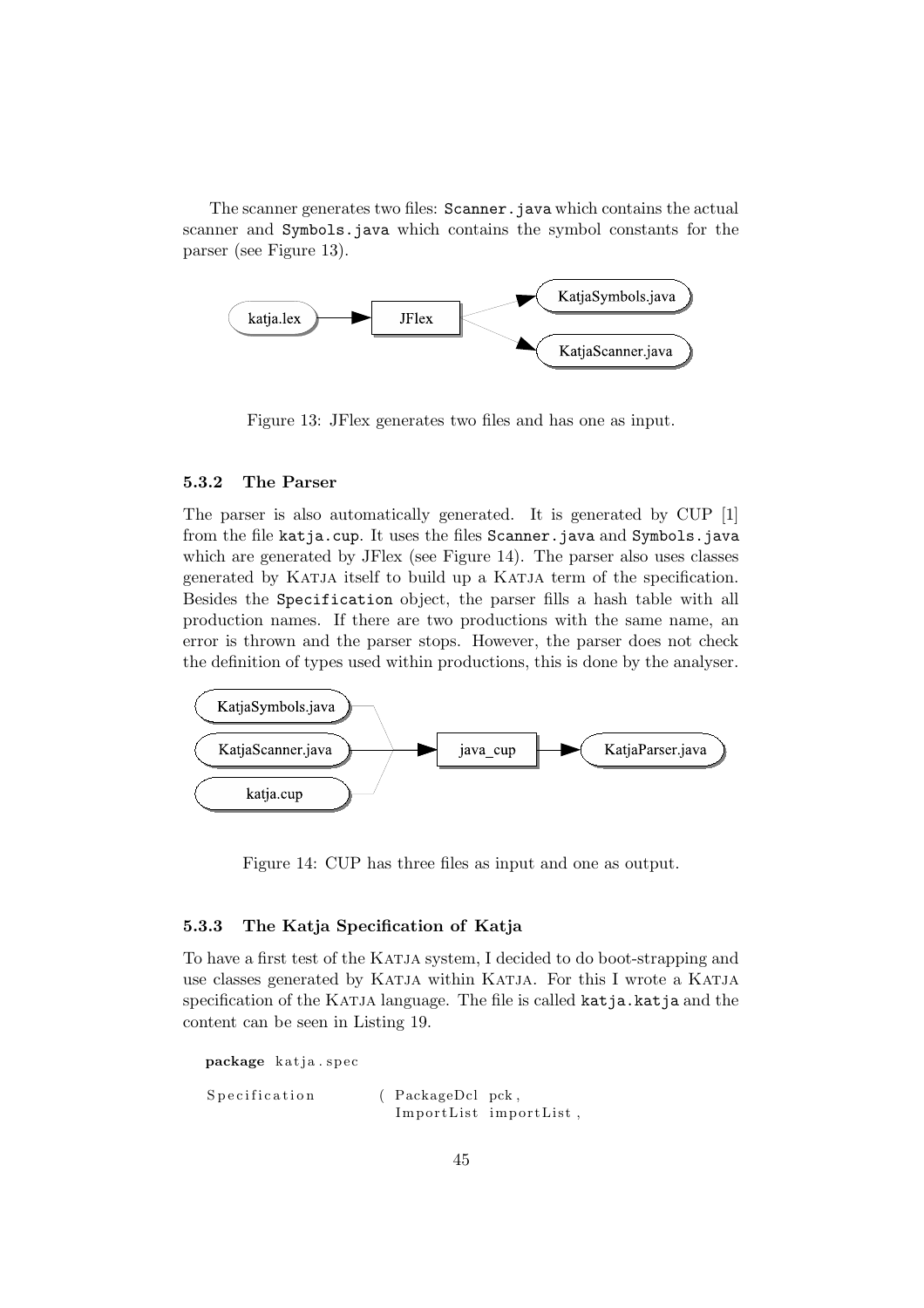```
ProductionList prodList,
                  String filename)
PackageDcl = PackageName Empty
PackageName (String name)
ImportList * Import
Import = JavaImport | KatjaImport
Javalmport = JavaSimplelmport| JavaOnDemandImport
JavaSimpleImport (String name, Int line)
JavaOnDemandImport (String name, Int line)
KatjaImport (String name, Int line)
ProductionList * Production
Production = TupleProd \mid VariantProd \mid ListProdTupleProd (SortId sortId,
                  TupleParamList params ,
                  Int sortInt)
TupleParamList ∗ TupleParam
TupleParam = SortId | Selector
Selector (SortId sortId, String selector)
VariantProd (SortId sortId, SortIdList params,
                  Int sortInt)
ListProd (SortId sortId, SortId param,
                  Int sortInt )
SortIdList * SortId
SortId (String name, Int line)
Empty ( )
/∗
 ∗ Helper c l a s s e s
 ∗/
SelectorList * Selector
KatjaError (String message,
                  String file,
                  Int line )
KatjaErrorList * KatjaError
KatjaWarning (String message,
                  String file,
                  Int line )
KatjaWarningList * KatjaWarning
```
Listing 19: The KATJA specification of the KATJA language

Katja takes the katja.katja file as input, using the parser that is generated by CUP, and generates the corresponding Java files to the spec directory (see Figure 15). The generated Specification class contains all information about the parsed KATJA file (see Figure 16).

#### 5.3.4 The Analyser

The analyser checks the Specification object returned by the parser for semantic errors. Currently it checks the absence of the following situations: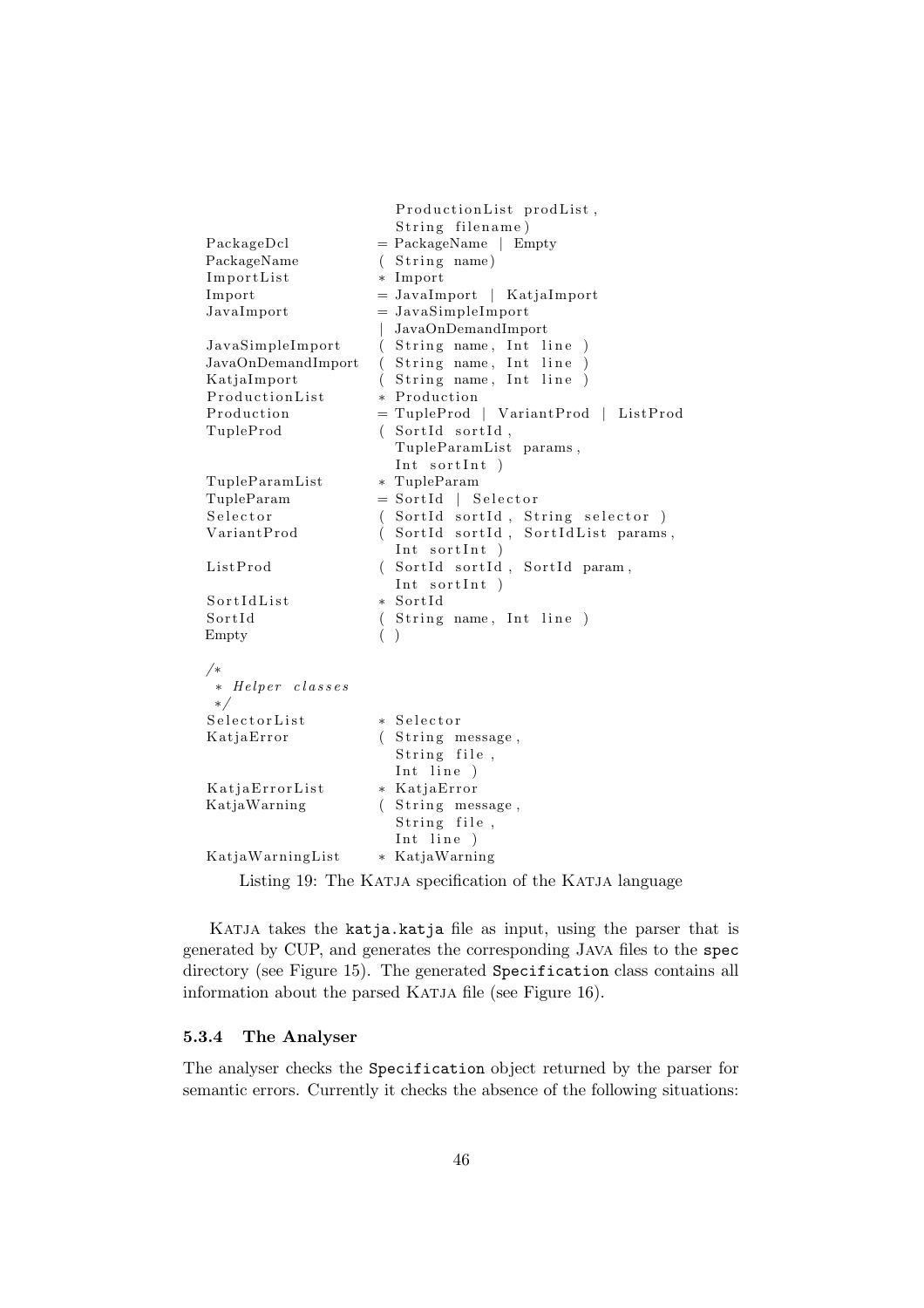

Figure 15: Katja generating files from katja.katja using the parser.

- A name which is neither defined by a Java import nor by a term production is used in a production.
- A Java primitive type is used in a production.
- A KATJA built-in type or a JAVA class is used in a variant production.
- There is a cyclic dependency between two or more variant productions.

### 5.3.5 The Generator

The generator takes the Specification object and generates the Java classes from it. The generator consists of a couple of classes. The main class is the PackageGenerator class which takes the Specification object and creates the package directory. It then creates a ClassGenerator object for every Production that is contained in the Specification object and calls its generate method. For every production type there is a specific generator class that generates its Java file (see Figure 17).

#### 5.4 Usage

In this section I describe how to work with KATJA.

# 5.4.1 Requirements

KATJA is written in JAVA so it is platform independent and runs on all operating systems where a Java virtual machine is installed. It is delivered as one  $JAR^6$  file, which is called katja.jar.

To run KATJA the following programs have to be installed:

- At least JRE  $1.3<sup>7</sup>$
- J $Flex [3]$
- JAVA CUP<sup>[1]</sup>

<sup>6</sup> Java Archive

<sup>7</sup>The JRE can be downloaded from http://java.sun.com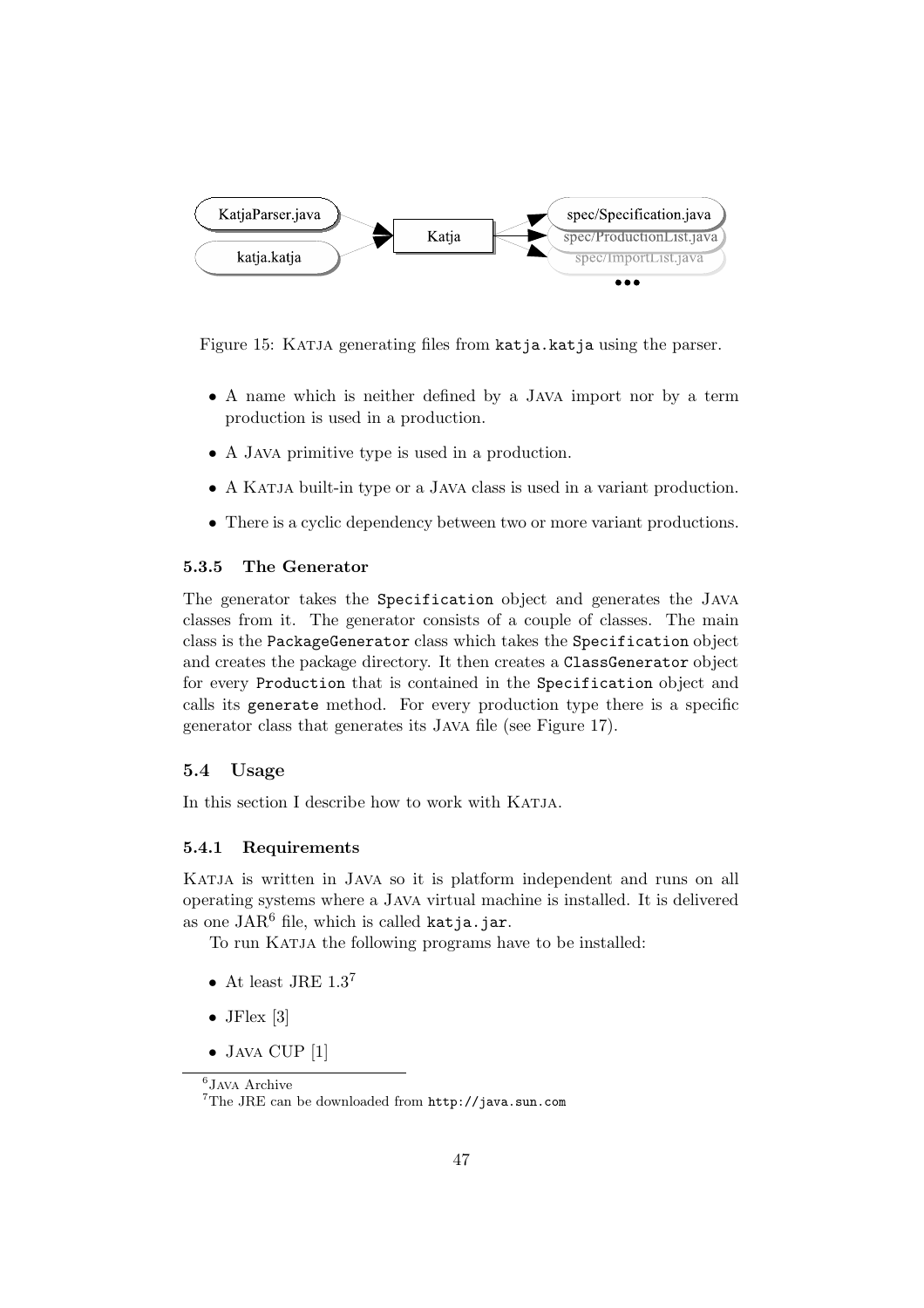

Figure 16: The Specification class and a selection of some other classes generated from the katja.katja file.

# 5.4.2 Preparations

In order to run KATJA the JFlex classes, the JAVA CUP classes and the katja.jar file have to be added to the CLASSPATH environment variable.

# 5.4.3 Run Katja

KATJA is a command line program, that is, it has no GUI<sup>8</sup>. To run KATJA open a console and type

```
java katja.Katja [options] <inputfile>
```
where  $\langle$ inputfile> is a KATJA specification file and [options] is a list of command line parameters. Without any options Katja will generate the Java classes to the current working directory.

<sup>8</sup>Graphical User Interface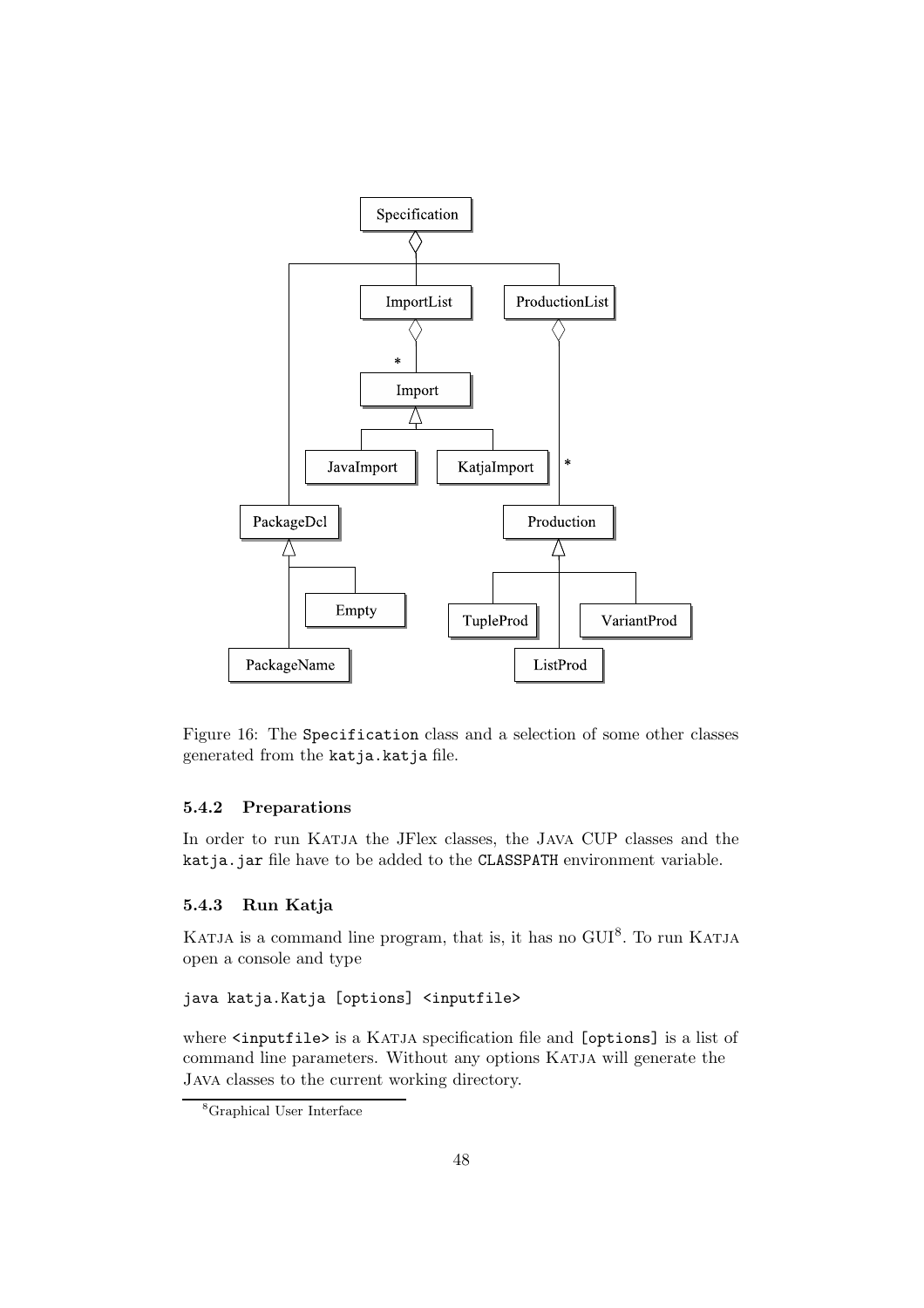# 5.4.4 Command Line Parameters

To change the behavior of Katja a number of command line parameters can be used:

- -h -help Show a help message.
- $\bullet$  -d=<dir> -dest=<dir>

Generate the JAVA classes to  $\langle \text{dir} \rangle$ . If this is not set, the classes are generated to the current working directory.

- -q -quiet Be quiet, suppress any output.
- -debug Show debug messages
- -nogen Only analyse, but do not generate anything.
- -sortint=<n> Start sort integer constants at  $\langle n \rangle$ .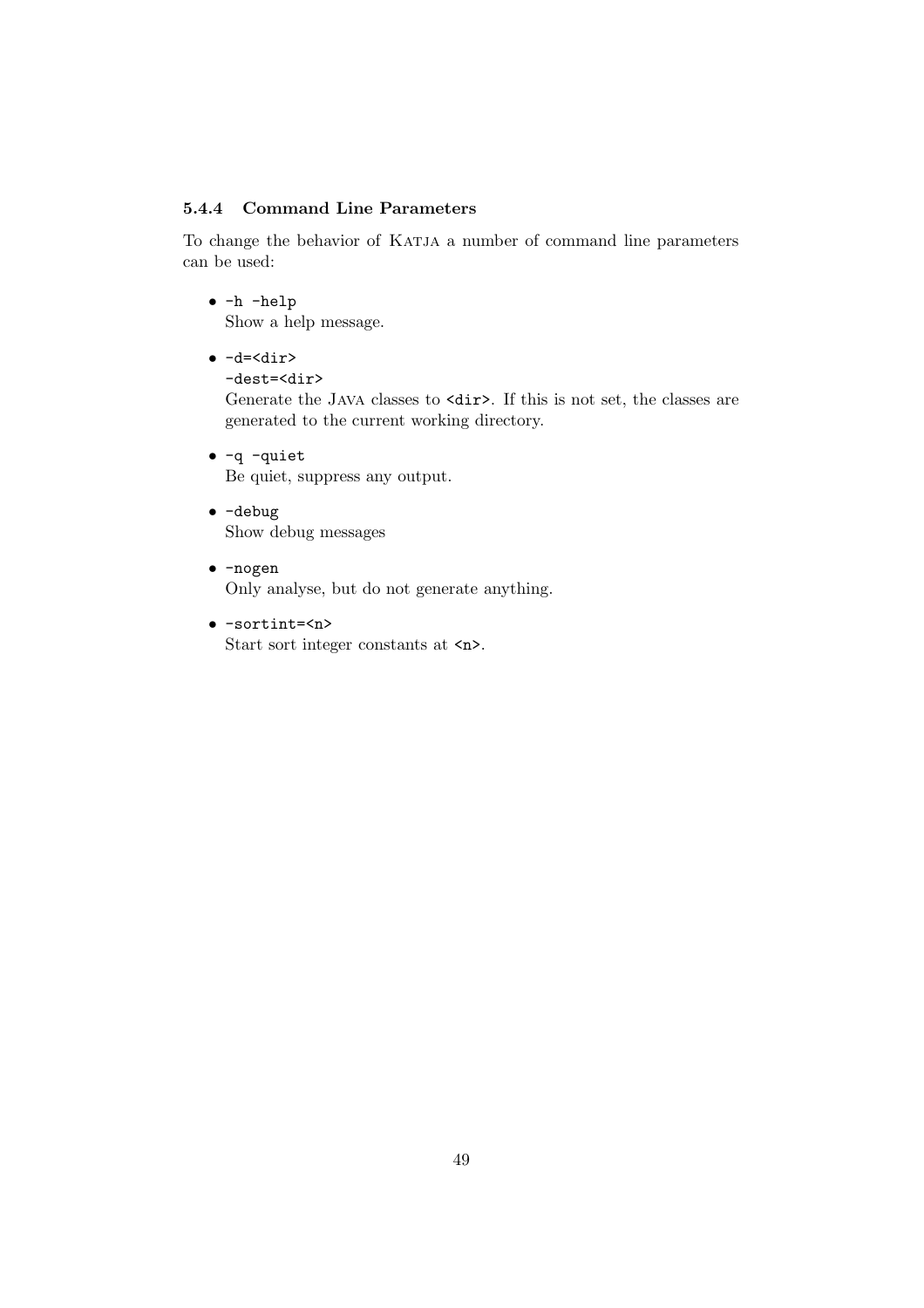

Figure 17: The generator classes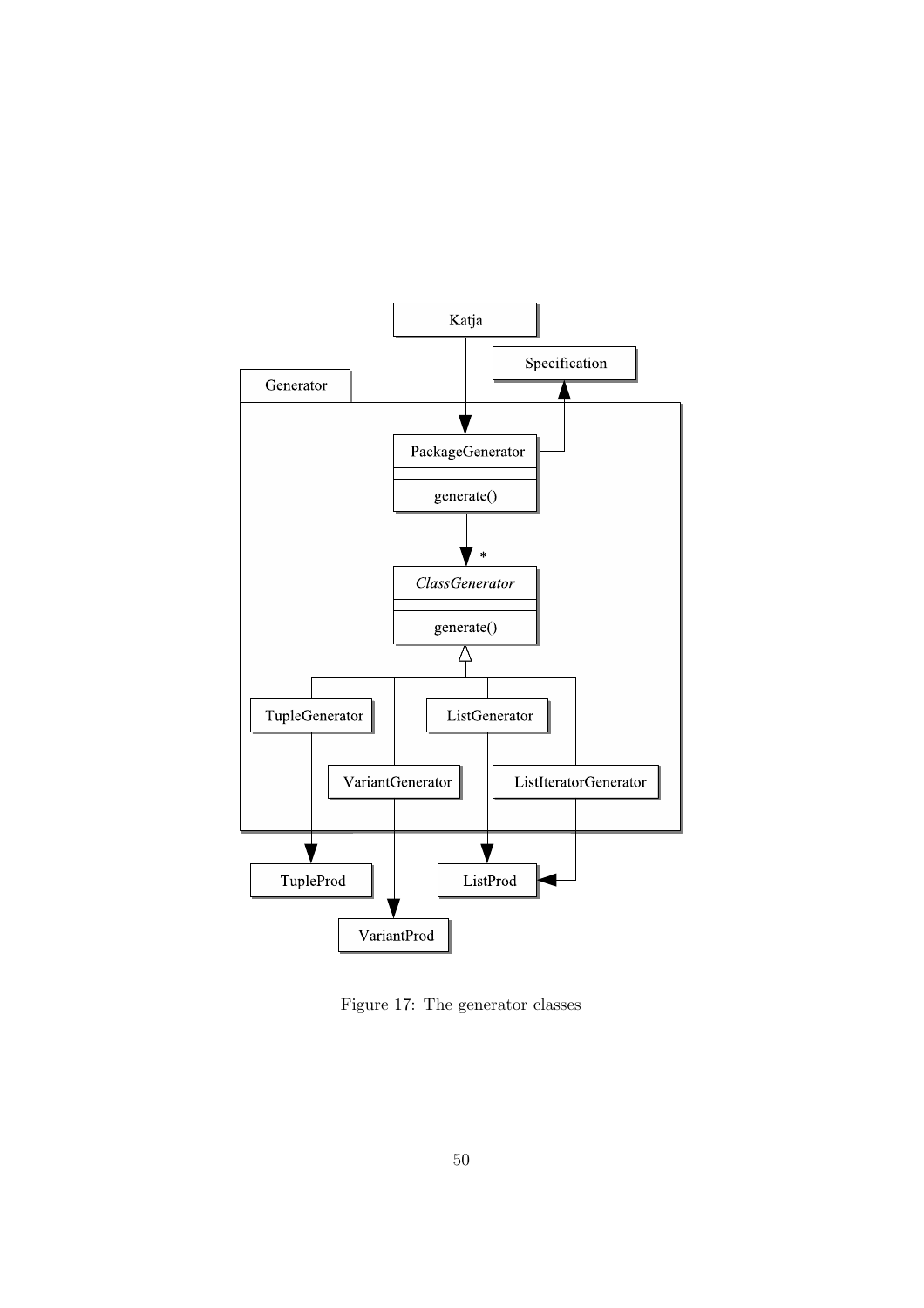# 6 Conclusions and Future Work

In this project report I presented the KATJA program, a system to generate order-sorted data types in Java. I described the Katja specification language and the Java interface of the generated Java classes as well as the implementation details. This work was the first step in the KATJA development process, namely the implementation of the term representation.

# 6.1 Conclusions

The term representation proved to be quite useful already. I used it in the KATJA program itself, by writing a KATJA specification of the KATJA language and used the generated JAVA classes in the analyser and the generator. This shows the usefulness of KATJA in language specification and implementation.

KATJA was also successfully applied in the Jive tool to represent boolean formulas, and in fact replaced the MAX system that was used before. In Appendix A I describe that migration process.

### 6.2 Future Work

This work was the first step in the KATJA development process. In later works KATJA will be extended by the node representation and a full functional programming language, which will be similar to the MAX programming language.

In a first step the node representation should be implemented. The node representation is much more useful for language specification and implementation than the term representation. The extension should be relatively easy. The scanner, parser and analyser can be left untouched. There only has to be found a Java interface for nodes and conversion methods from terms to nodes and vice versa. Also the generators for the node classes will have to be implemented. After this step, there could be a boot-strapping step, by partly rewriting the KATJA program to use nodes instead of terms to have a first working example.

In a second step the full functional language can be implemented. This will be much more work. The scanner, the parser and the analyser have to be extended to support attributes, context conditions, methods and a set of expressions. A JAVA representation of the KATJA language has to be found, and the generator classes for it have to be written.

# Acknowledgments

I would like to thank Nicole Rauch and Prof. Dr. Arnd Poetzsch-Heffter who supported me with many comments and corrections.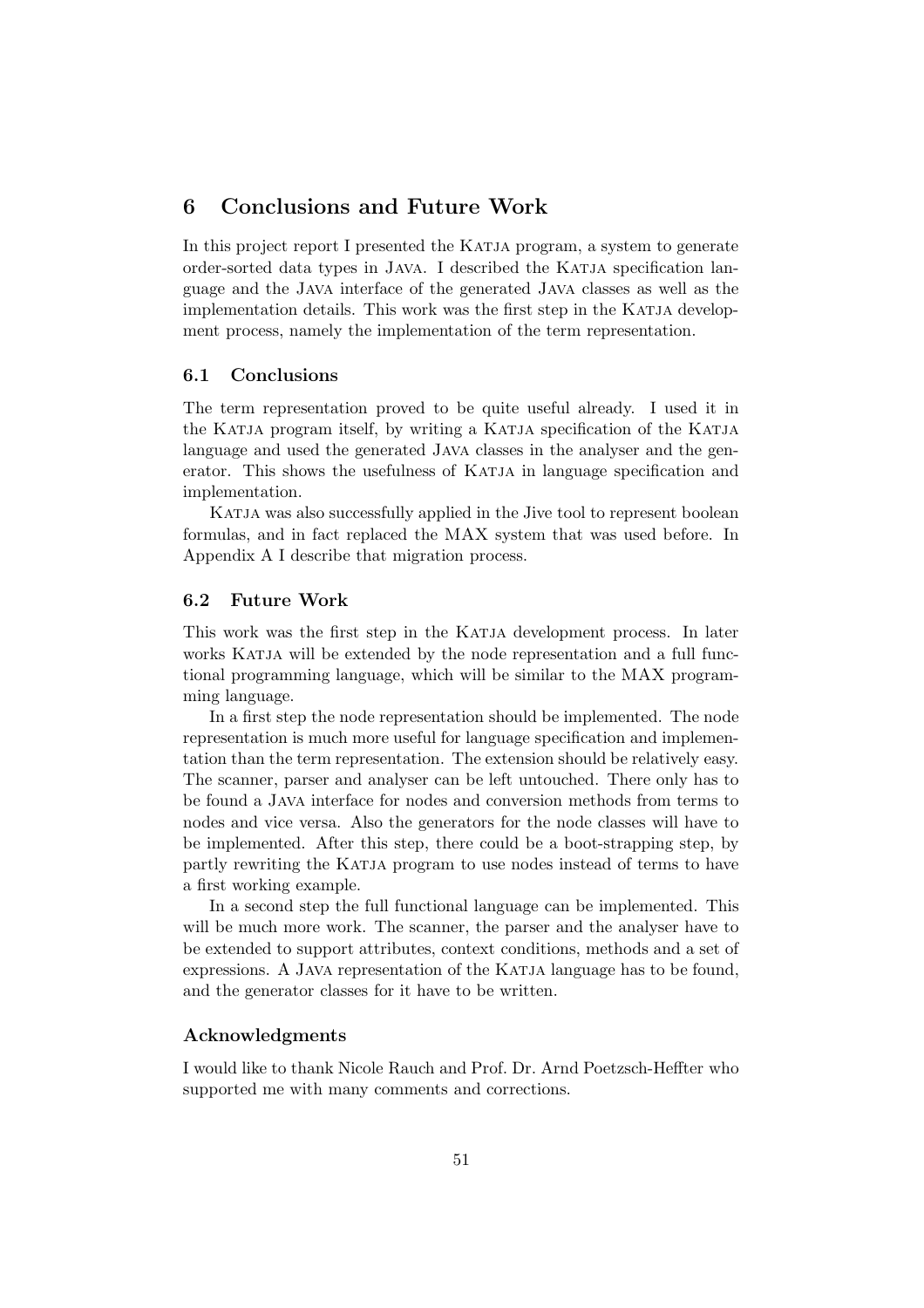# References

- [1] CUP Parser Generator for Java, 1999. URL http://www.cs. princeton.edu/~appel/modern/java/CUP/.
- [2] Erich Gamma, Richard Helm, Ralph Johnson, and John Vlissides. Design Patterns: Elements of Reusable Object-Oriented Software. Addison-Wesley Professional Computing Series. Addison-Wesley Publishing Company, New York, NY, 1995.
- [3] Gerwin Klein. JFlex The Fast Scanner Generator for Java , September 2003. URL http://www.jflex.de/.
- [4] T. Lindholm and F. Yellin. The Java Virtual Machine Specification. Addison-Wesley, 2nd edition, 1999.
- [5] A. Poetzsch-Heffter. Programming language specification and prototyping using the MAX System. In M. Bruynooghe and J. Penjam, editors, Programming Language Implementation and Logic Programming, LNCS 714, pages 137–150. Springer-Verlag, 1993.
- [6] A. Poetzsch-Heffter. Specification and prototyping of programming languages using the max system. In P. H. Schmidt, editor, Logik in der Informatik: 3.Jahrestagung der GI-Fachgruppe 0.1.6, Bericht Nr. 23/95, pages 85–94. Universität Karlsruhe, 1995. (Zusammenfassung einer Erweiterung von [7]).
- [7] A. Poetzsch-Heffter and T. Eisenbarth. The MAX system: A tutorial introduction. Technischer Bericht TUM-I9307, Technische Universität München, April 1993.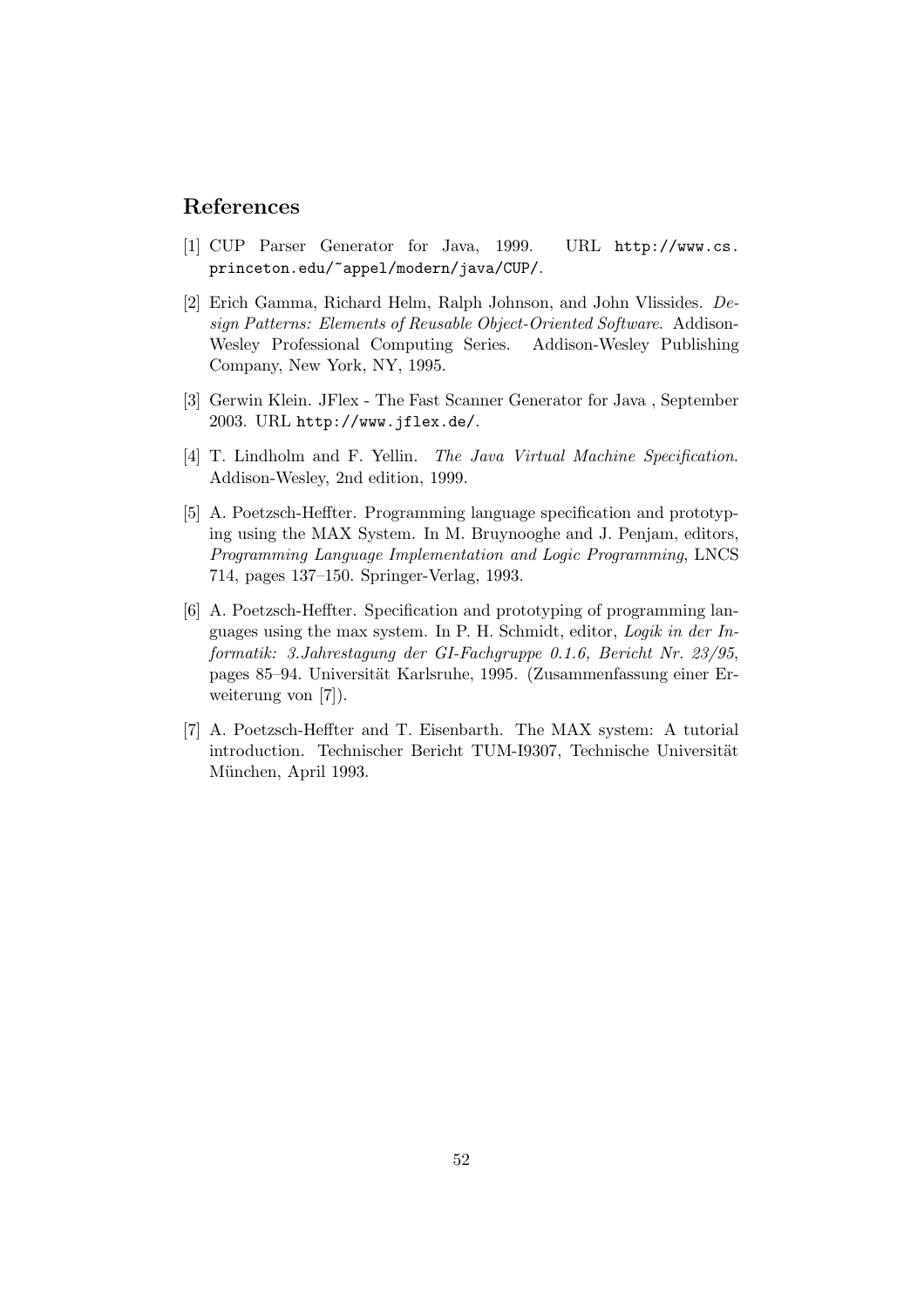# A Migration from MAX to Katja

This section describes how to migrate from MAX to KATJA. It describes the migration from a MAX specification file to a KATJA specification file and the migration from the MAX Java interface to the KATJA Java Interface, it does not explain the conversion of C functions to Java.

# A.1 The MAX system

The MAX system [5] is a tool to support programming language specification and implementation. Like KATJA it takes a specification file as input which contains a description of order-sorted datatypes. But MAX generates C code. As C is a pure procedural programming language it does not generate any classes. In addition to the C code a Java interface is generated. The JAVA interface uses the  $JNI<sup>9</sup>$  to access the generated C code. This interface is described later in Section A.3. The full specification language of MAX features, in addition to the definition of order-sorted datatypes, the definition of attributes, context conditions and a full functional programming language. KATJA only supports the definition of order-sorted datatypes yet, but in the future these features could be added.

# A.2 Differences of the Specification Language

The Katja specification language is very similar to the MAX specification language, but there are some differences:

- KATJA does not use a C pre-compiler, so you cannot use #define or #include statements. To import another KATJA file you have to use the import keyword.
- You can import Java classes, which is not possible with MAX.
- Tuple subterms are separated by commas instead of blanks.
- You can add selectors to tuple subterms.
- In KATJA you cannot use built-in types in a variant, which is possible in MAX.

These differences lead to the need of adapting the MAX specification files to the KATJA syntax when performing a migration.

 $9$ JAVA native interface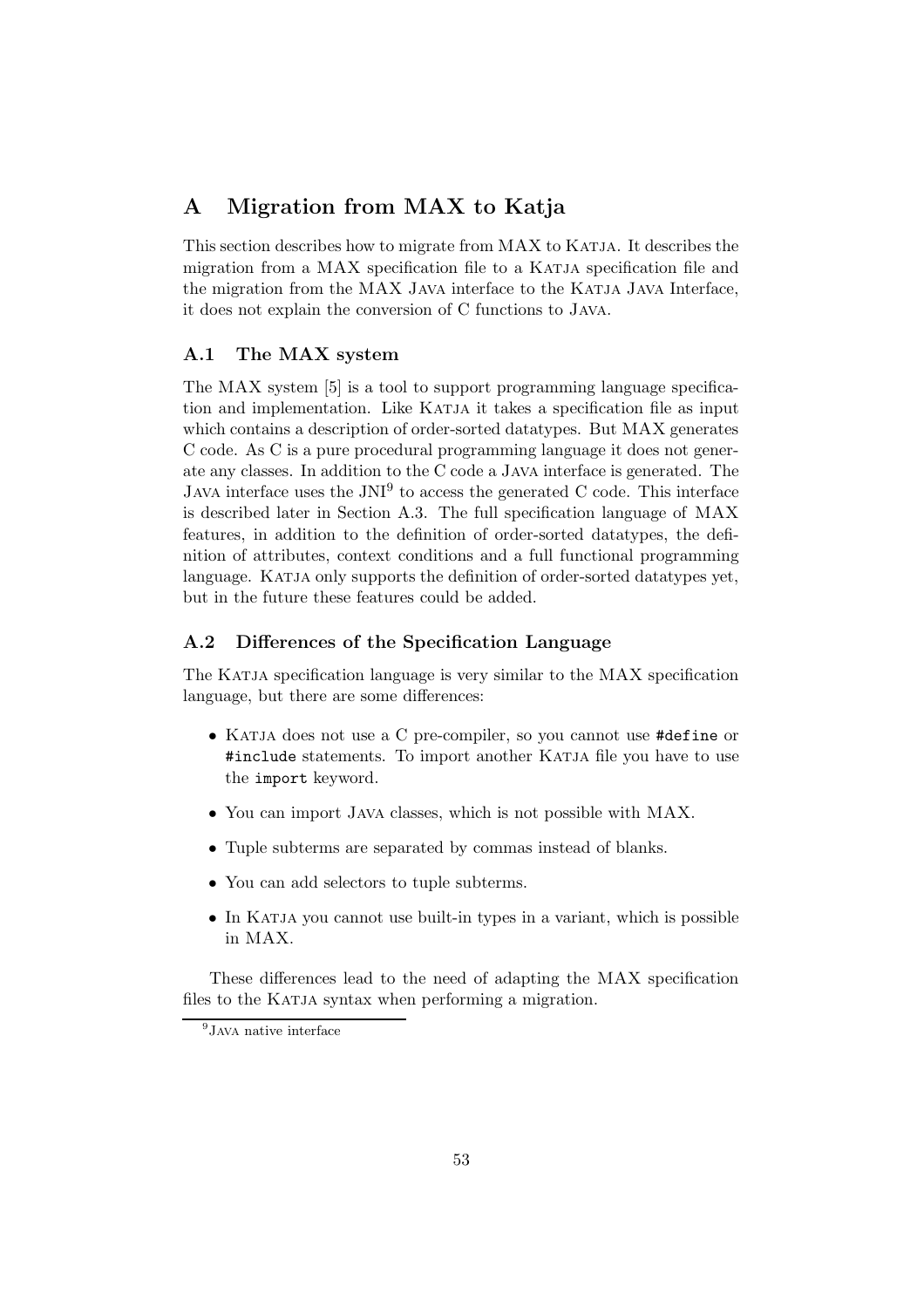# A.3 Differences of the Java Interface

The MAX Java interface is just a one-to-one mapping from the C interface to the  $\mathrm{JNI}^{10}$ . So the JAVA interface is just a bunch of  $\texttt{public static methods}$ defined in one class. The only type is a Long.

This realization has some disadvantages:

- The Java native interface is rather slow, as it has to convert the Java parameters of methods to C and vice versa.
- The interface uses no object-oriented features and is not intuitive for Java programmers.
- There is no use of advanced features of the Java virtual machine, like the garbage collector.
- The interface is not type safe, as every MAX element is just a Java Long.
- It is not possible to use two separately generated MAX libraries together.

The KATJA interface is totally different. It consists of many classes, one class for every production, and the methods are in the classes where they belong to.

The KATJA interface tries to use JAVA types as often as possible to avoid the call of conversion functions. Instead of using the MAX built-in types like Bool or Int the JAVA types boolean and int are used. The KATJA is method for example returns a Java boolean instead of a MAX Bool. The call of a conversion function like MAXetob of the MAX interface is not necessary. This saves a lot of code and makes the code more readable.

The KATJA interface is type-safe. For example it is not possible to call the is method with anything other than a KatjaSort. This makes the interface less error-prone and saves also many runtime checks.

It is not necessary to compile C code to a shared library and to add this library to the LD LIBRARY PATH variable, and there is no need of loading this library.

The only thing you have to do is to add the katja.jar file and the KATJA-generated JAVA classes to your CLASSPATH, and you can use the generated files.

# A.4 Case Study: The Formula Representation in Jive

In the following I will explain the migration of MAX to KATJA by means of the the Jive system.

<sup>&</sup>lt;sup>10</sup>JAVA native interface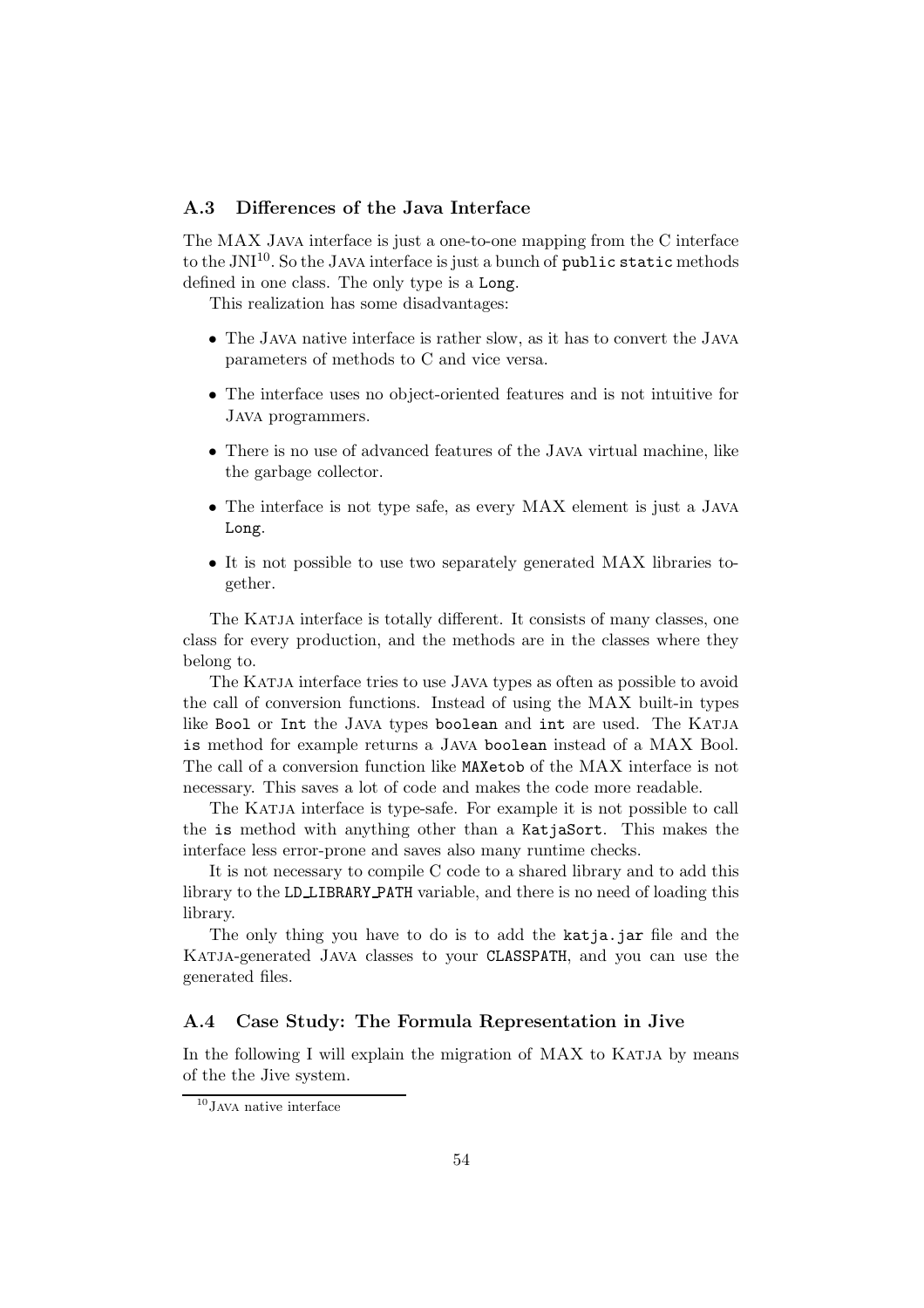The Jive system is a tool to semi-automatically prove the correctness of programs written in a subset of Java. Jive is mainly written in Java, but uses the MAX system, among other things, to generate an abstract formula representation.

The migration from MAX to KATJA was needed (and it was one of the reasons to write the KATJA system at all), because the formulas could become so large that they exceeded the reserved memory of MAX, which crashes the MAX system. Also JNI is so slow that some calculations needed hours to be finished if the formulas became too large.

#### A.4.1 The State Before the Migration

There were two MAX files regarding the formulas. One with the definition of the formula productions (MAXFormula.m) and one with MAX functions operating on formulas (MAXFormulaFunctions.m). As at this time it was not possible to write functions in Katja, I had to rewrite all MAX functions in Java. This, however, turned out to be a great test for the new Java interface. There was also much code written in Java that uses the JNI of the MAX system, which had to be ported to the Katja Java interface, too.

Some questions came to my mind before starting the migration:

- Would the JAVA code of KATJA be more complicated and larger than the MAX Java code?
- How easy would it be to convert the MAX code to JAVA and how long would it take?
- Is the type-safety of use, or would there be the need of many casting operations?
- Would the new language feature, the selectors, bring any advantages?
- And last but not least, would the problems of the MAX system with speed and memory usage be solved?

# A.4.2 The First Steps

At first I renamed the file MAXFormula.m to Formula.katja. After that I adopted the content of the file to the new KATJA syntax. That actually means that the tuple parameters have to be separated by commas instead of blanks. This is an important step, because it can happen that KATJA does not complain about the syntax if there are only tuples with less than three children. In that case tuples with two children are interpreted as tuples with one child and a selector for it. KATJA does not complain about this but generates code that would not be as expected.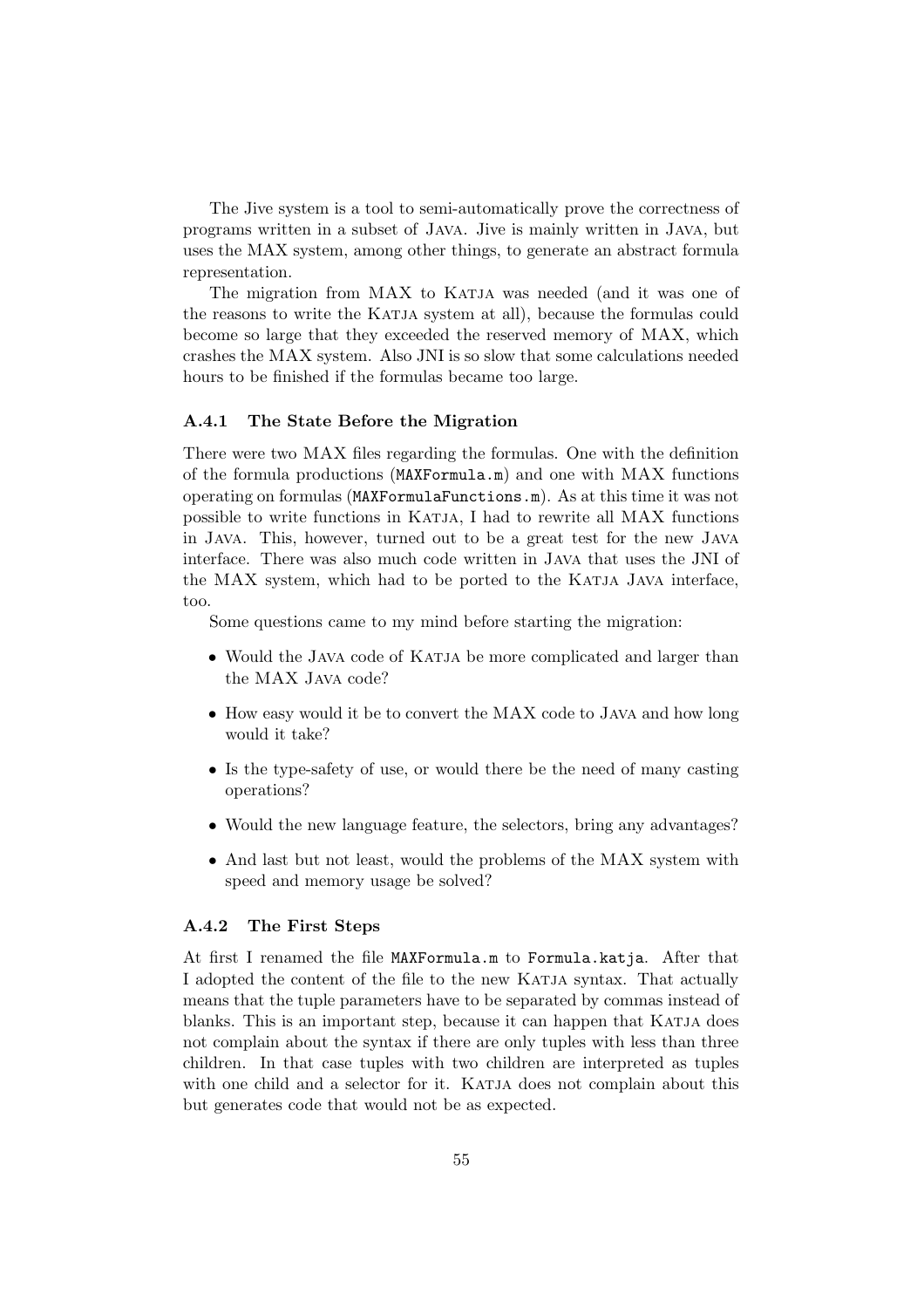After adding the commas between the tuple parameters I did a first test and started KATJA with the changed file:

#### java katja.Katja -nogen Formula.katja

The  $-nogen$  options let KATJA only analyse the file and not generate anything. The result was that KATJA aborted with the following error message:

```
Error in file Formula.katja:19:The variant
'identifier' contains the built-in type
'KatjaString', which is not allowed !
```
The line of the error looks as follows:

### identifier = String

The error means, that it is not allowed anymore to put a built-in type into a variant. The solution is to create a new tuple production, let this tuple production be part of the variant and let the new tuple production contain the built-in type. As the variant 'identifier' which KATJA complains about only contains one element, I converted the variant to a tuple and let the only child be a KatjaString.

The changed line looks as follows:

```
identifier ( String )
```
After fixing this bug and running KATJA again it does not complain anymore and successfully analyses the file.

So the whole transformation of the MAX file to KATJA syntax took me about 5 minutes.

## A.4.3 Introducing Selectors

But now I did not generate the code yet. It would be a pity if I would not use the new features of KATJA, especially the selectors. So I overworked the Formula.katja file and added selectors to all tuples.

I changed, for example, the following line of code:

```
fBinaryExpr ( fExpr, fBinaryOp, fExpr )
```
It describes a binary expression with two operands and an operator. I added selectors and the resulting line looks like follows:

```
fBinaryExpr ( fExpr left, fBinaryOp op, fExpr right )
```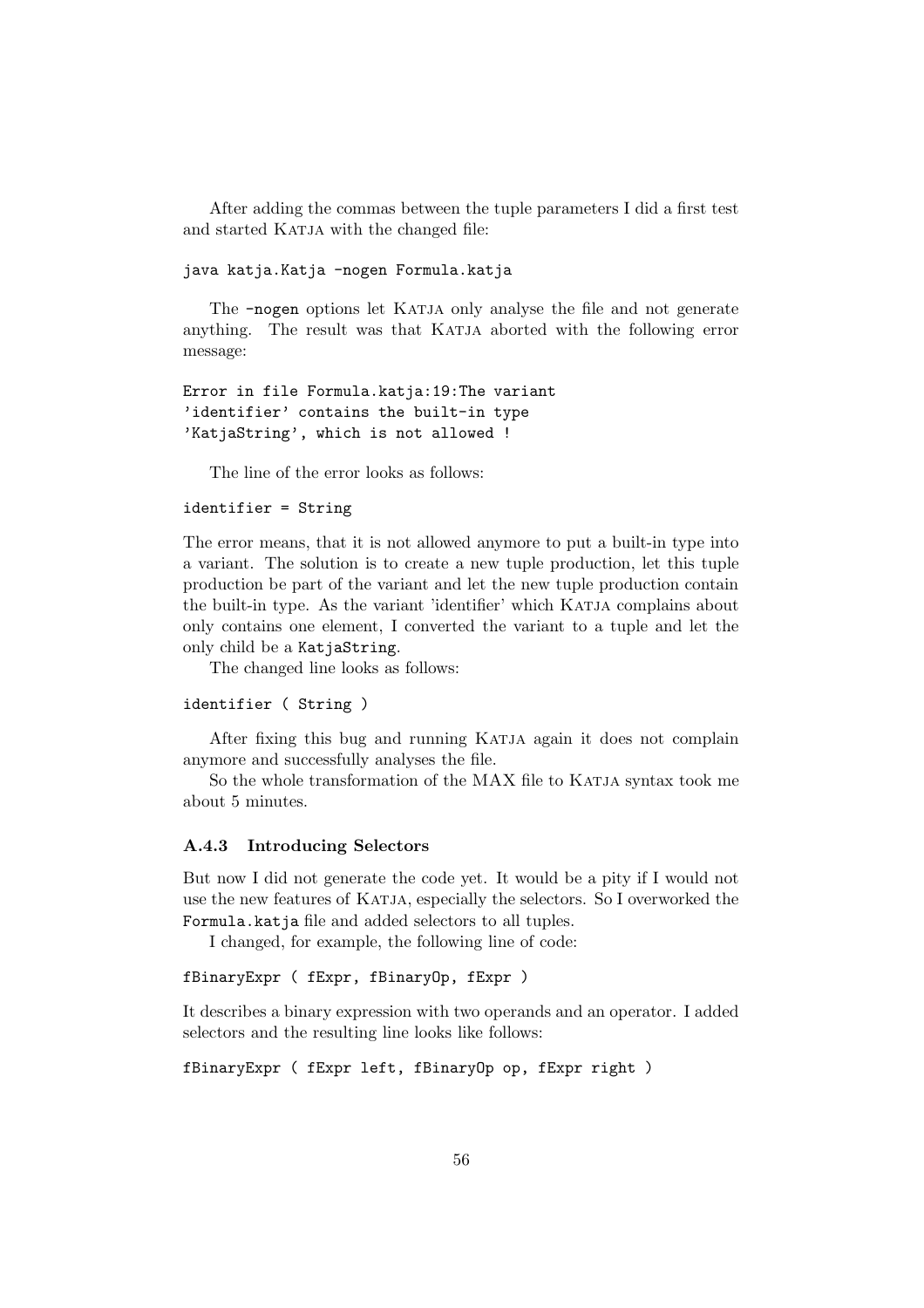To get the operator of the binary expression, it now no longer necessary to remember that the operator was the 2nd child, but instead it can be accessed by the selector op.

After all tuple parameters had their selectors I added the package name of the package where the generated class should be in:

```
package jive.PVC.Container.Formula.Katja
```
Now the Katja file was finished and I let Katja generate the Java classes:

```
java katja.Katja jive/PVC/Container/Formula/Formula.katja
```
The files were generated as expected and I started to convert the MAX functions to Java.

# A.4.4 Conversion of MAX Functions to Java

All MAX functions were stored in a file called MAXFormulaFunctions.m. As all functions in the Java interface of MAX are static, I created a new class FormulaFunctions and put all translated functions in that class in a first step. Later I put the functions to the classes that they actually belong to.

Some functions could simply be deleted, because the new interface made them obsolete, like the following function:

```
/* returns 1 st operand of a fBinaryExpr */FCT getOperand1 (fExpr ebe) fExpr:
    IF is [ebe, -fBinaryExpr]: st1(ebe)ELSE nil()
```
This function is in fact a selector! So I could replace all occurrences of getOperand1 with the selector left.

Other functions were getting obsolete because of the methods that I added to the list interface for convenience reasons. For example the following function could be replaced by the contains method:

```
/* returns whether the fExprList el contains the fName ex.
   ∗/
FCT containsVariable (fExprList el, fExpr ex) Bool:
    IF is [ex, _fNameOrConstant]:
       IF ns (el) = 0: false ()
       ELSE
          IF eq[st1(el), ex]: true ()
          ELSE contains Variable (el. back, ex)
     ELSE dbgsecure("Error_in_containsVariable:_"\
                     "2nd param is of wrong sort", ex)
```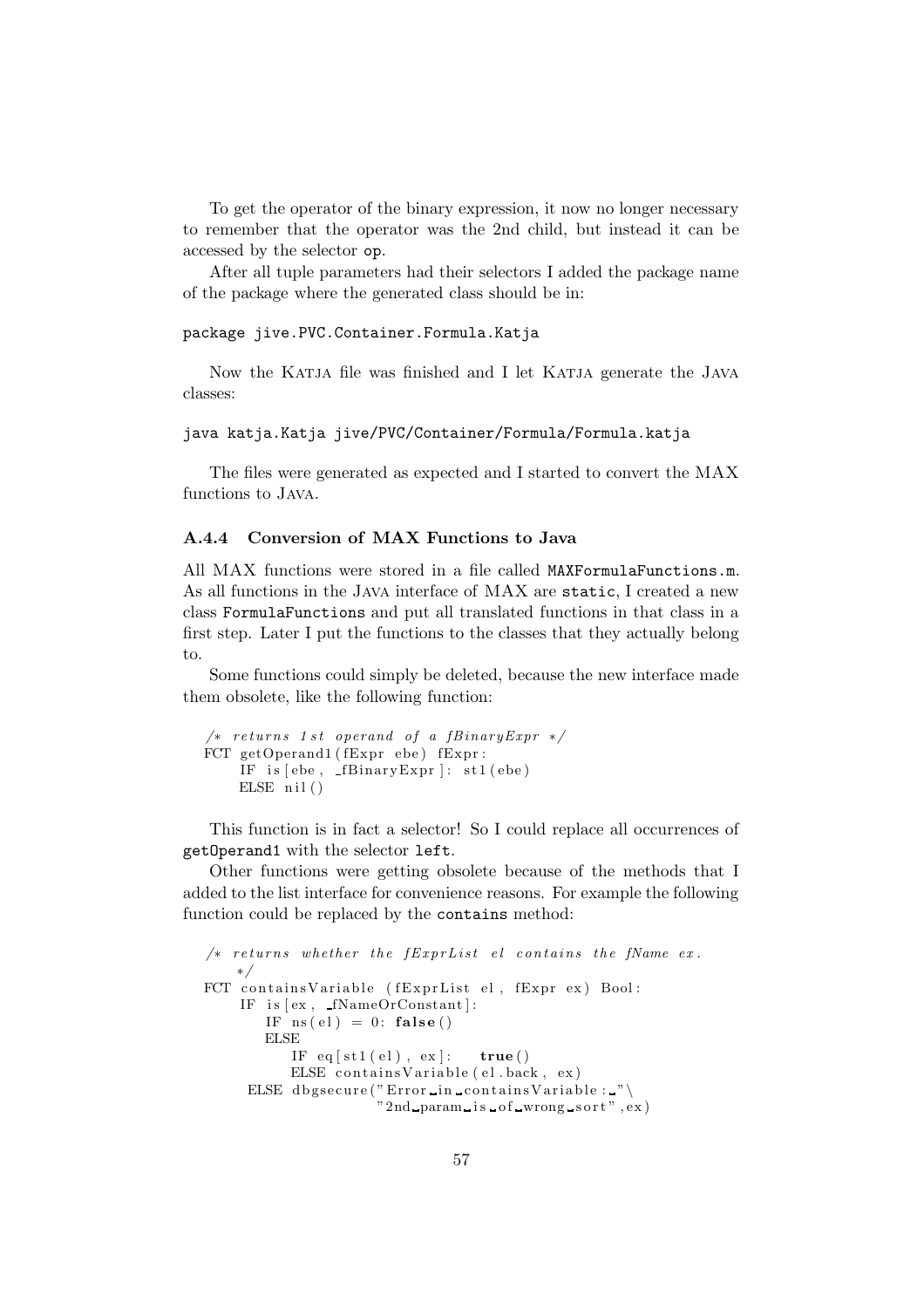So I identified all functions that were obsolete and replaced all their occurrences by the new methods.

The translation of most of the functions was straightforward. For example the function:

```
/* returns whether the fExpr e is an implication */FCT is Implication (fExpr e) Bool:
        IF numsubterms (e) = 3:
                IF is [subterm(2, e), ffimplies]: true()ELSE false()
        ELSE false()
```
looks in Java as follows:

```
public boolean is Implication () {
   if (! expr.is(fBinaryExpert.sort))return false;
   if (((ffBinaryExpr) expr).op().is(fImplies.sort))return true ;
   el se
      return false:
}
```
I replaced the numsuberms $(e) = 3$  check with the actually correct sort check in this example. Also, I used the op selector instead of the subterm method.

In functions where lists were traversed with the back function, I used the iterator method instead:

```
/* returns whether the fExprList e is a sub-fExprList of el
    ∗/
FCT isSubExprList (fExprList el, fExprList e) Bool:
    IF ns(e) = 0: true ()
    ELSE
       IF isInExprList (el, st1(e)) = true():
          isSubExprList( el , e . back )ELSE false()
```
In Java:

```
protected static boolean isSubExprList (fExprList el,
    fExprList e) {
    fExprListIterator it = e.iterator();
    while (i t \cdot \text{hasNext}() ) {
        if (! el. contains (it.next())return false;
    }
    return true ;
```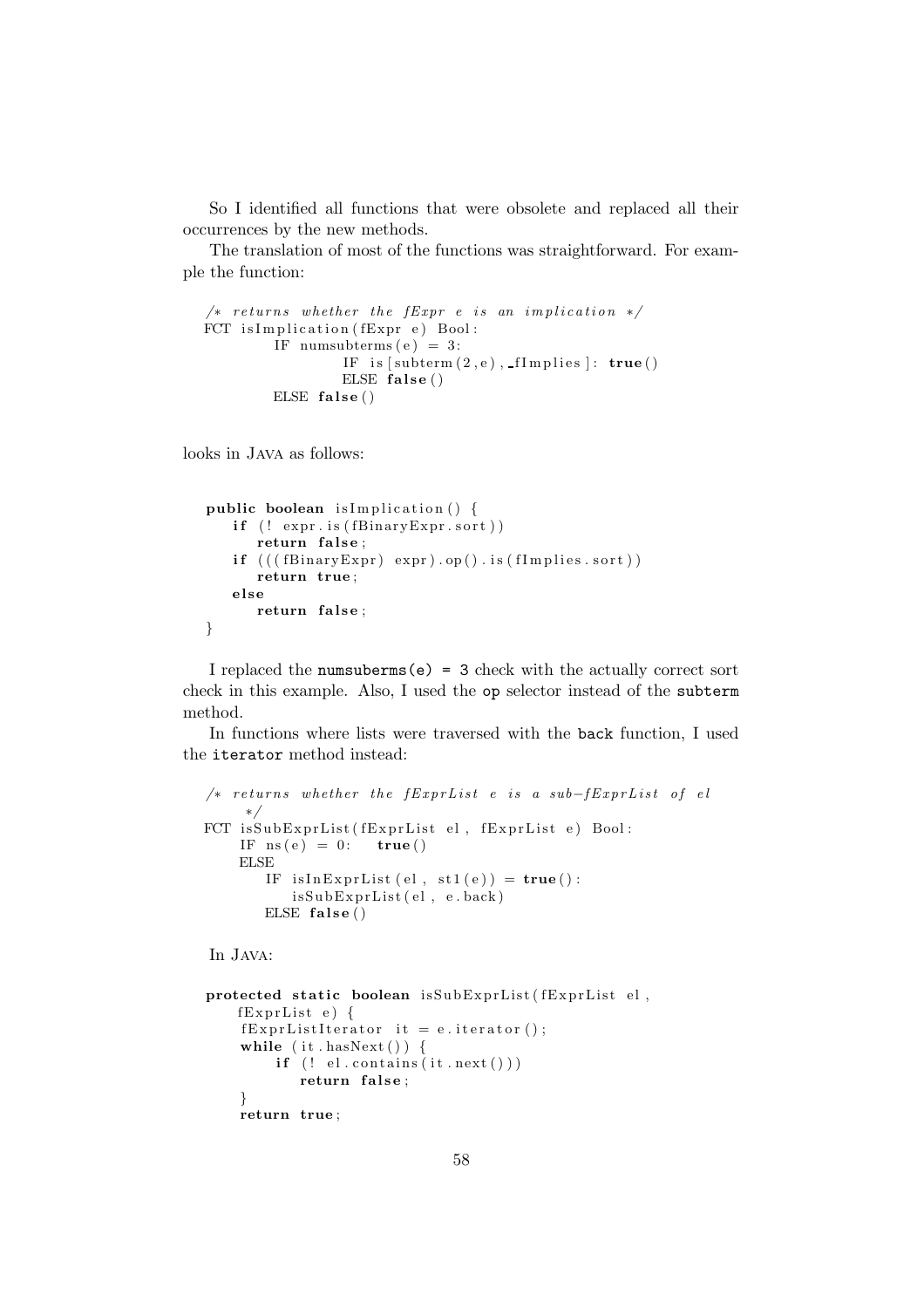### A.4.5 Conversion of MAX Java code to Katja Java code

After all MAX functions had been translated into Java I moved the methods to the classes where they belong to, mainly the Formula class and started to convert the MAX Java code to the KATJA Java code.

The Formula class stored a Long, that held a MAX fExpr term. With KATJA there exist a fExpr class now, so all Long occurrences had to be replaced by fExpr.

All MAX functions start in Java with MAX, this could be removed. Most conversion functions that convert from MAX built-in types to Java built-in types could be removed, because Katja functions return Java built-in types directly. I also replaced all subterm function calls with the corresponding selector methods.

After I replaced the whole MAX related Java code, the migration was finished.

# A.5 Conclusions

The results of the migration have been very encouraging:

- The Java code of Katja was much more readable and understandable than the MAX Java code.
- The conversion of the MAX Java code to the KATJA Java code, and of the MAX code to Java were very easy and straightforward.
- The type-safety was of great use, and there was seldomly the need of casting operations.
- The selectors brought an enormous advantage to the readability and to the correctness of the code.
- During the migration I also found some bugs in the old code (Due to the bad readability of the MAX Java interface)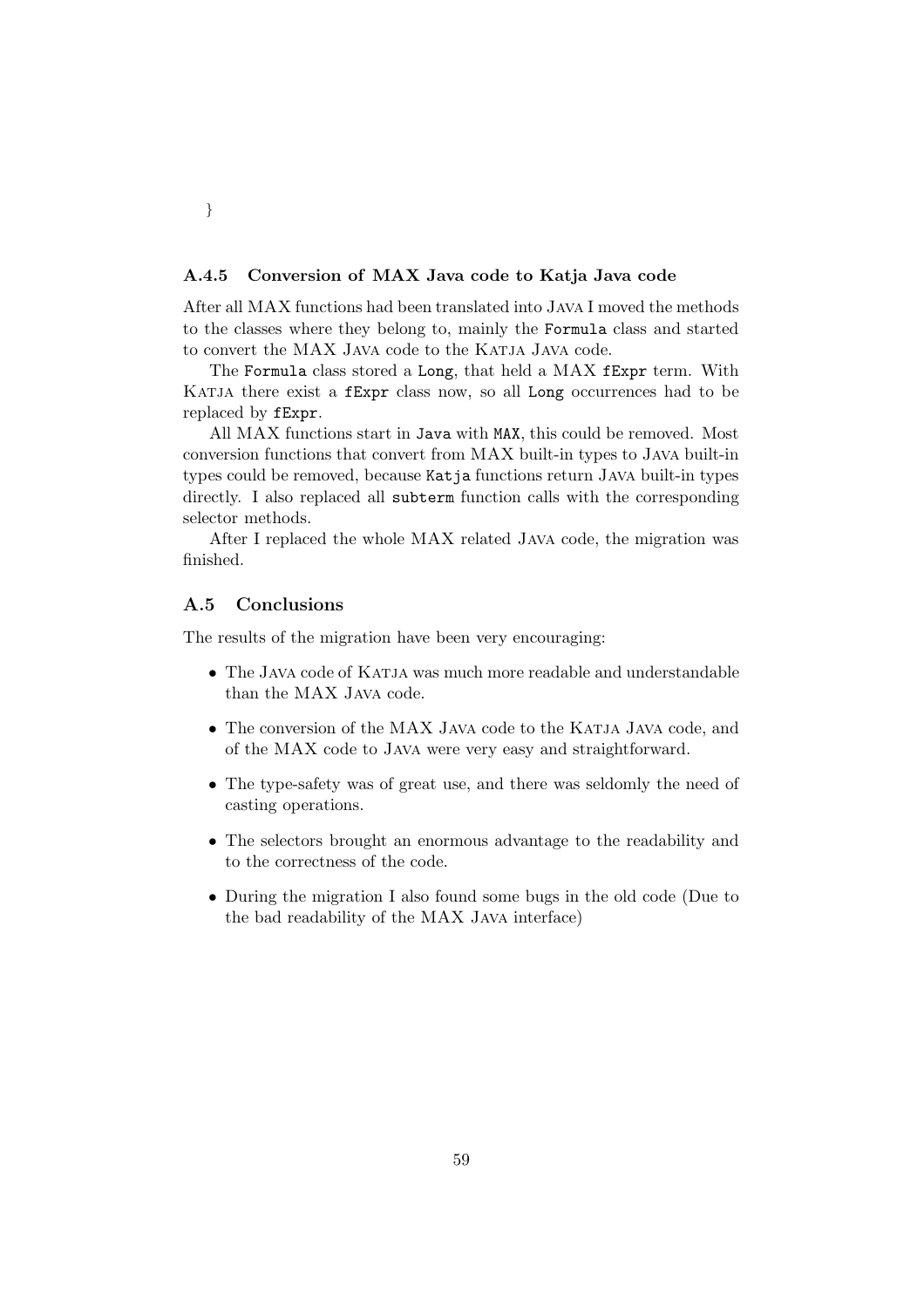# B The Source Code

```
katia.lex
```

```
1 package katja;
 2
 3 import java_cup . runtime . Symbol;
 4 import java. io. File;
 5 \frac{8}{6} %
 \frac{6}{7} %class Scanner<br>\frac{7}{7} %cupsym Symbol
 7 %cupsym Symbols
     8 %cup
 9 %uni code
10 \frac{\text{W}}{\text{line}}\begin{array}{c|c}\n 11 & \text{\%column} \\
 12 & \text{\%} \\
 \end{array}%13 StringBuffer string = new StringBuffer ();<br>14 String filename;
        String filename;
15
16 public void setFilename (String filename) {
17 this filename=filename;
18 }
19
20 public String getFile (String filename) {<br>System.out.println("Includ.
21 System . out . println ("Include Datei: "+filename+" '");<br>
\mathbf{r} if (filename equals (""))
                            if (filename.equals (""))\begin{array}{c|c}\n 23 \\
 24\n \end{array} return \begin{array}{c}\n 3 \\
 24\n \end{array} return \begin{array}{c}\n 7 \\
 24\n \end{array}if ( filename . length ( ) < 10)
25 return "";
rac{26}{27}System.out.println(filename.length());
rac{28}{29}\begin{array}{l} \mbox{filename = filename.substring (8) . trim () ;} \end{array}30 System . out . println ("Living1");
31 if (filename length () < 2)32 return \ldots33 filename = filename . substring (1, \text{filename.length}() - 1);<br>34 System . out . println ("Include\_Datei:..",\text{filename}34 System . out . println ("Includete_Datei : _'"+filename+" '") ;
35 System . out . println ("Datei : "+this . filename);
36 File file = new File (this filename);
37
38 String sep = System.getProperty ("file.separator");
39 System . out . println \binom{v}{k} Living \binom{a}{k} ;<br>and \binom{m}{k} is a set Parent (k) \frac{1}{2} is a set Parent (k) \frac{1}{2} is a set Parent (k) \frac{1}{2} is a set Parent (k) \frac{1}{2} is a set Parent (k)
                return file .getParent ()+sep+filename;
41
42 }
\begin{array}{c} 43 \\ 44 \end{array}private Symbol symbol (int type) {
45 return new Symbol(type, yyline, yycolumn);
46 }
47 private Symbol symbol (int type, Object value) {
48 return new Symbol (type, yyline, yycolumn, value);
\begin{matrix} 49 \\ 50 \end{matrix} %}
     %}
51 LineTerminator = \langle r | \n\rangle \langle r | \n\rangle52 InputCharacter = [\hat{\ } \rangle r \rangle n<br>53 WhiteSpace = {LineTermin
53 | WhiteSpace = {LineTerminator} | [ \setminus t \setminus f]
54 Comment = { TraditionalComment } | { EndOfLineComment } | { DocumentationComment }
55 TraditionalComment = " /∗" [ ˆ ∗ ] ˜ " ∗/" { LineTerminator }∗
56 | EndOfLineComment = "//" {InputCharacter}* {LineTerminator}
57 DocumentationComment = " /∗∗ " ˜ " ∗/ " { LineTerminator }∗
```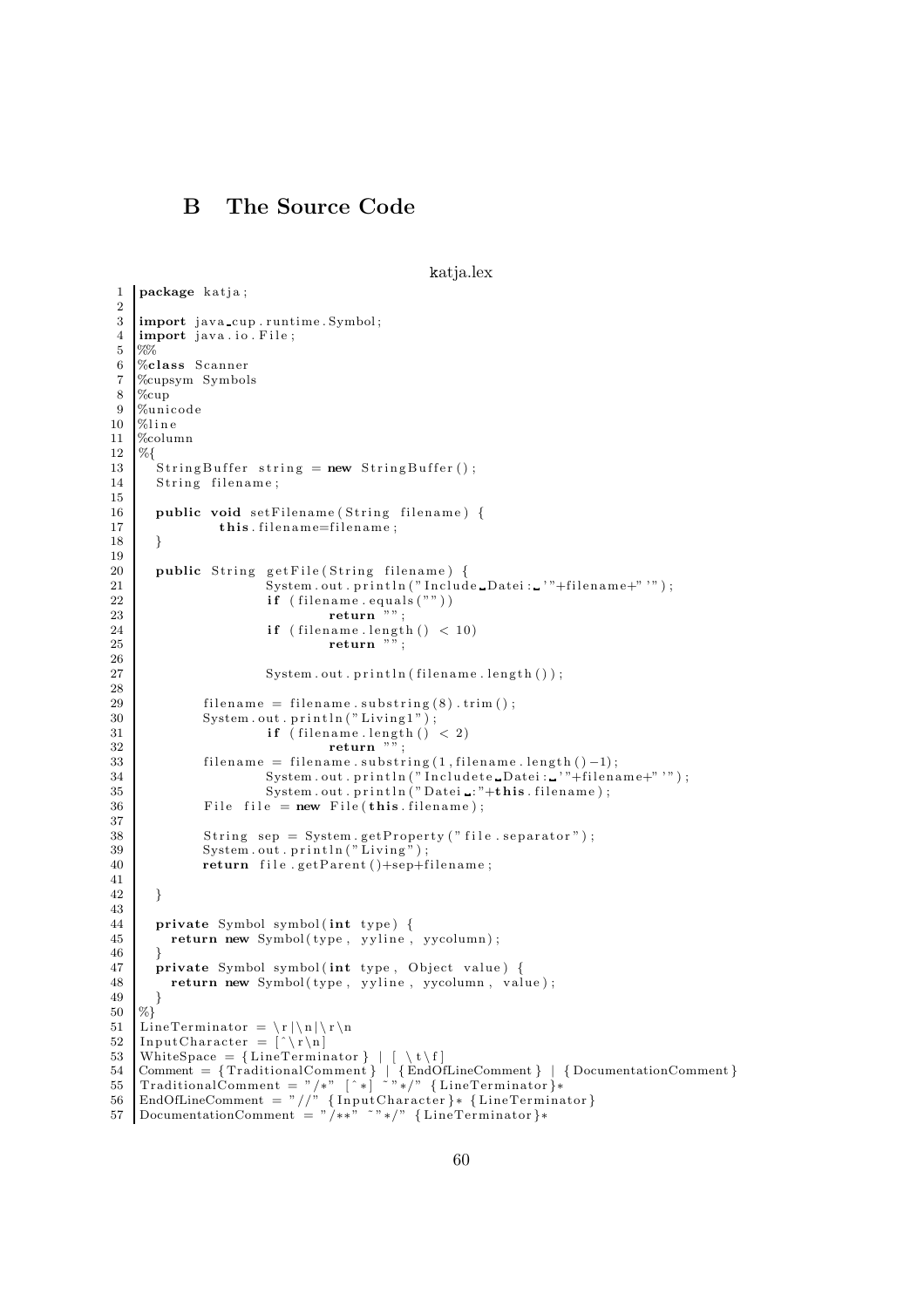```
58 | Identifier = [: jletter : | [: jletterdigit : ]*
\frac{59}{60}%
61 \begin{array}{c} \n\ast \ast \\
\ast \ast \\
\ast \n\end{array} \left\{\n\begin{array}{c}\n\ast \ast \\
\ast \n\end{array}\n\right\} \left\{\n\begin{array}{c}\n\ast \ast \\
\ast \n\end{array}\n\right. \left\{\n\begin{array}{c}\n\ast \ast \\
\ast \n\end{array}\n\right. \left\{\n\begin{array}{c}\n\ast \ast \\
\ast \n\end{array}\n\right. \left\{\n\begin{array}{c}\n\ast \ast \\
\ast \n\end{array}\n\right. \left\{\n\begin{array}{c}\n\ast62 \mid "("; }
63 " )" { return symbol (Symbols .RBRACE)
                              ; }
64 "=" \{ return symbol(Symbols . EQUAL) ; \}65 " | " { return symbol ( Symbols . PIPE) ; }
           \frac{1}{6} \frac{1}{6} \frac{1}{6} \frac{1}{6} \frac{1}{6} \frac{1}{6} \frac{1}{6} \frac{1}{6} \frac{1}{6} \frac{1}{6} \frac{1}{6} \frac{1}{6} \frac{1}{6} \frac{1}{6} \frac{1}{6} \frac{1}{6} \frac{1}{6} \frac{1}{6} \frac{1}{6} \frac{1}{6} \frac{1}{6} \frac{1}{6} 67 \begin{array}{c} \text{57} \\ \text{58} \\ \text{59} \\ \text{68} \end{array} \begin{array}{c} \text{68} \\ \text{7} \\ \text{69} \\ \text{70} \end{array} : \begin{array}{c} \text{69} \\ \text{60} \\ \text{70} \\ \text{70} \end{array} : \begin{array}{c} \text{60} \\ \text{7} \\ \text{70} \\ \text{80} \end{array} : \begin{array}{c} \text{61} \\ \text{7} \\ \text{70} \\ \text{80} \end{array} : \begin68 " import" { return symbol (Symbols .IMPORT) ; }<br>
\begin{array}{l} \{ \begin{array}{l} \text{return } \text{symbol(Symbols}. \text{IMPORT}) \text{ ; } \} \\ \text{if } \text{return } \text{symbol(Symbols}. \text{PACKAGE}) \text{ ; } \end{array} \end{array}" package"           { return symbol(Symbols .PACKAGE); }<br>{Identifier }          { return symbol(Symbols .IDENTIFIER,
70 \{ \text{Identifier } \} \{ \text{return symbol(Symbols. IDENTIFIER, yytext()) \}<br>
71 \{ \text{Comment} \}{Comment } {\n    {\n        {4 \quad i gmore \quad *}} \n    } \72 \mid \{\text{WhiteSpace}\} { \text{/} * \text{ ignore } * \text{/} \}73 | . { System.err.println("Illegal_character:_"+yytext()+"_in_line_"+(yyline+1)+"_,
                              column "+(yycolumn+1)); }
```
katja.cup

 $1$  package katja;

```
\overline{2}3 import katia spec .*;
 \frac{4}{5} import katja .common .*;
     import java cup . runtime . Symbol;
 6
 7
 \begin{array}{c|c} 8 & \text{action code } {\{ : \}} \\ 9 & \text{void } {\{ } \} \end{array}void error (String message, int line, int column) {
10 System . out . println ("Syntax Error in file ""+parser . filename+" ', -
                      line "+(line +1) +", -column "+(column +1) +": "+message);11 parser . number _of_errors++;<br>12 }
12 }
13 | :}14
15 parser code {:
16
17 String filename;
18 Specification spec;<br>19 Katia katia:
                 Katja katja;
\begin{array}{c} 20 \\ 21 \end{array}\text{int number of errors} = 0;2223 public int numberOfErrors () {<br>24 public int number-of-erro
\begin{array}{c|c}\n 24 & \text{return number-of-errors;} \\
 25 & \text{ } \end{array}25 }
26
rac{27}{28}public Specification getSpecification() {
\begin{array}{c|c}\n 29 \\
 \hline\n 30\n \end{array} return spec;
30 }
\frac{31}{32}public void setKatja ( Katja katja ) {
\begin{array}{c|c}\n 33 & \text{this. } \text{katja} = \text{katja}; \\
 34 & \text{this. } \text{filename} = \text{kat} \\
 \end{array}\textbf{this}. filename = katja.getSpecFile ();
35 }
36
37 public void set Filename (String filename) {
```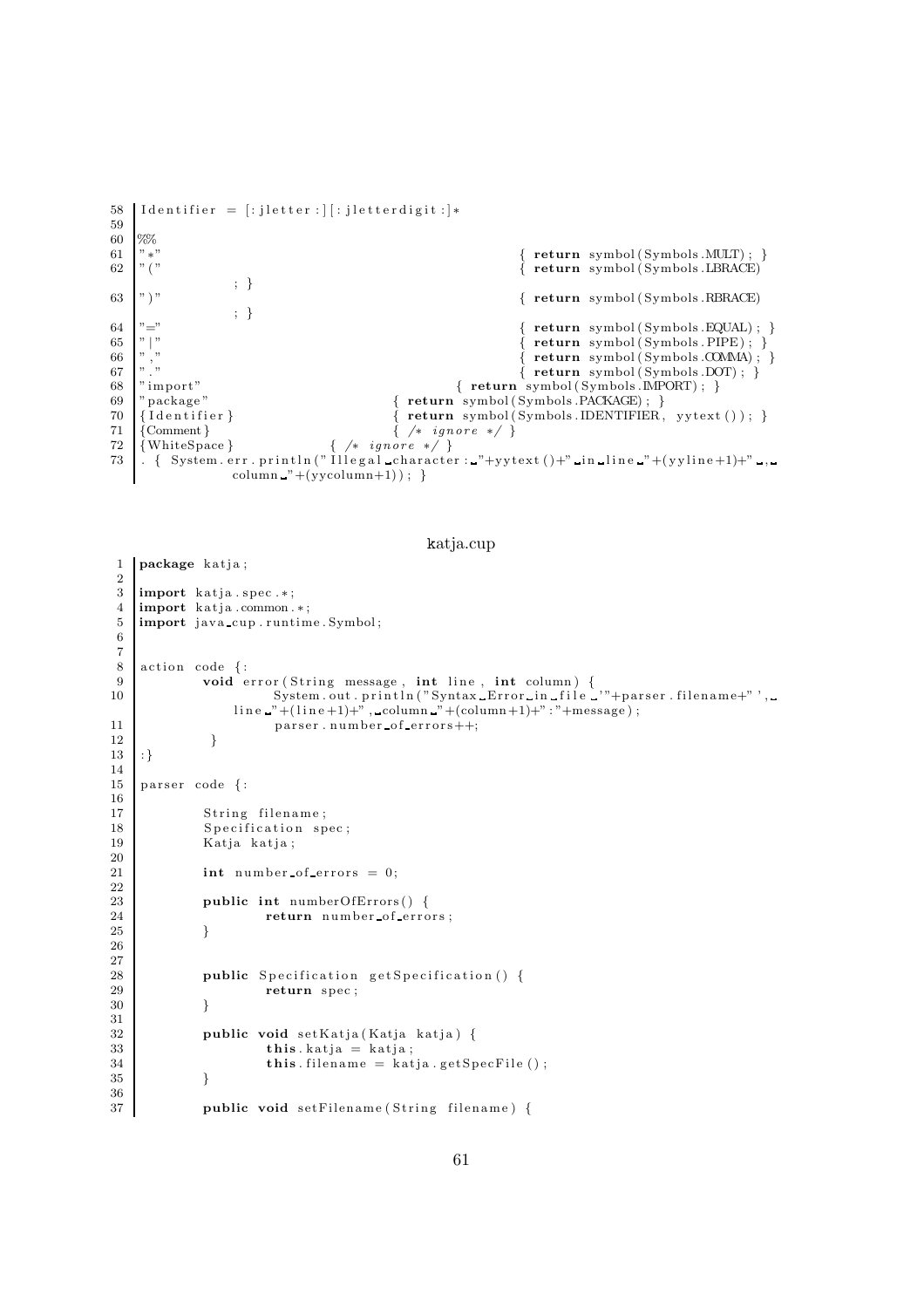```
38 this \text{filename} = \text{filename};
39 }
40
41 public void report error (String message, Object info) {
42
43 /* Create a StringBuffer called 'm' with the string 'Error' in it. */
44 StringBuffer m = new StringBuffer ("\nError");
45 m. append (" _in _file _'"). append (filename). append ("'");
46
47 \vert /* Check if the information passed to the method is the same<br>48 \vert type as the type java_cup.runtime.Symbol. */
48 type as the type java_cup . runtime . Symbol . */49 if (info instanceof java_cup runtime Symbol) {
50 | /* Declare a java_cup.runtime. Symbol object 's ' with the
51 information in the object info that is being typecasted
52 as \ a \ jawa\_cup.\ runtime \ Symbol \ object. */<br>53 is \ a \ jawa\_cup.\ runtime \ Symbol \ s = ((iava \ cup.\ run)\ n)53 java cup . runt ime . Symbol s = ( ( java cup . runt ime . Symbol ) i n f o ) ;
54 // KatjaLexer lexer = (KatjaLexer) this .getScanner();
55 \vert \vert // m. append ("regarding text: "+lexer.yytext()+"'");
56
57 /* Check if the line number in the input is greater or
58 equal to zero . */59 \mathbf{if} (s. \text{ left } > = 0) {
60 /* Add to the end of the StringBuffer error message
61 the line number of the error in the input. */62 m. append (" , . \text{line } " + (s . \text{left} + 1));63 <br>64 /* Check if the column number in the input is greater<br>64
                       or equal to zero. */
65 if (s \text{ right} > = 0)66 /* Add to the end of the StringBuffer error message
67 the column number of the error in the input. */
68 m. append (", column "+(s. right +1));69 }
70 }
\frac{71}{72}72 /* Add to the end of the StringBuffer error message created in<br>
this method the message that was passed into this method. *
               this method the message that was passed into this method. */74 m. append (" ... " + message );75
76 | /* Print the contents of the StringBuffer 'm', which contains
77 an error message, out on a line. */
78 katja. error (m. to String());
79 }
\begin{array}{c} 80 \\ 81 \end{array}/* Change the method report_fatal_error so when it reports a fatal
82 error it will display the line and column number of where the
83 fatal error occurred in the input as well as the reason for the
84 fatal error which is passed into the method in the object
85 'message' and then exit.*/
86 public void report fatal error (String message, Object info) {<br>\frac{87}{100}87 done parsing ();<br>88 report_error (message, i
            report error (message, info);
89 }
9091 public void syntax_error (Symbol cur_token) {
92 number of errors++;
93 \vert report_error ("Syntax_error", cur_token);
94 }
95
96 public void unrecovered_syntax_error (Symbol cur_token) {<br> \begin{bmatrix} 97 \end{bmatrix} katja error ("Fatal_Error_:_Couldn't_repair_and_co
                    katja . error ("Fatal_Error :: Couldn't repair and continue parse");
98 done parsing ();
99 }
```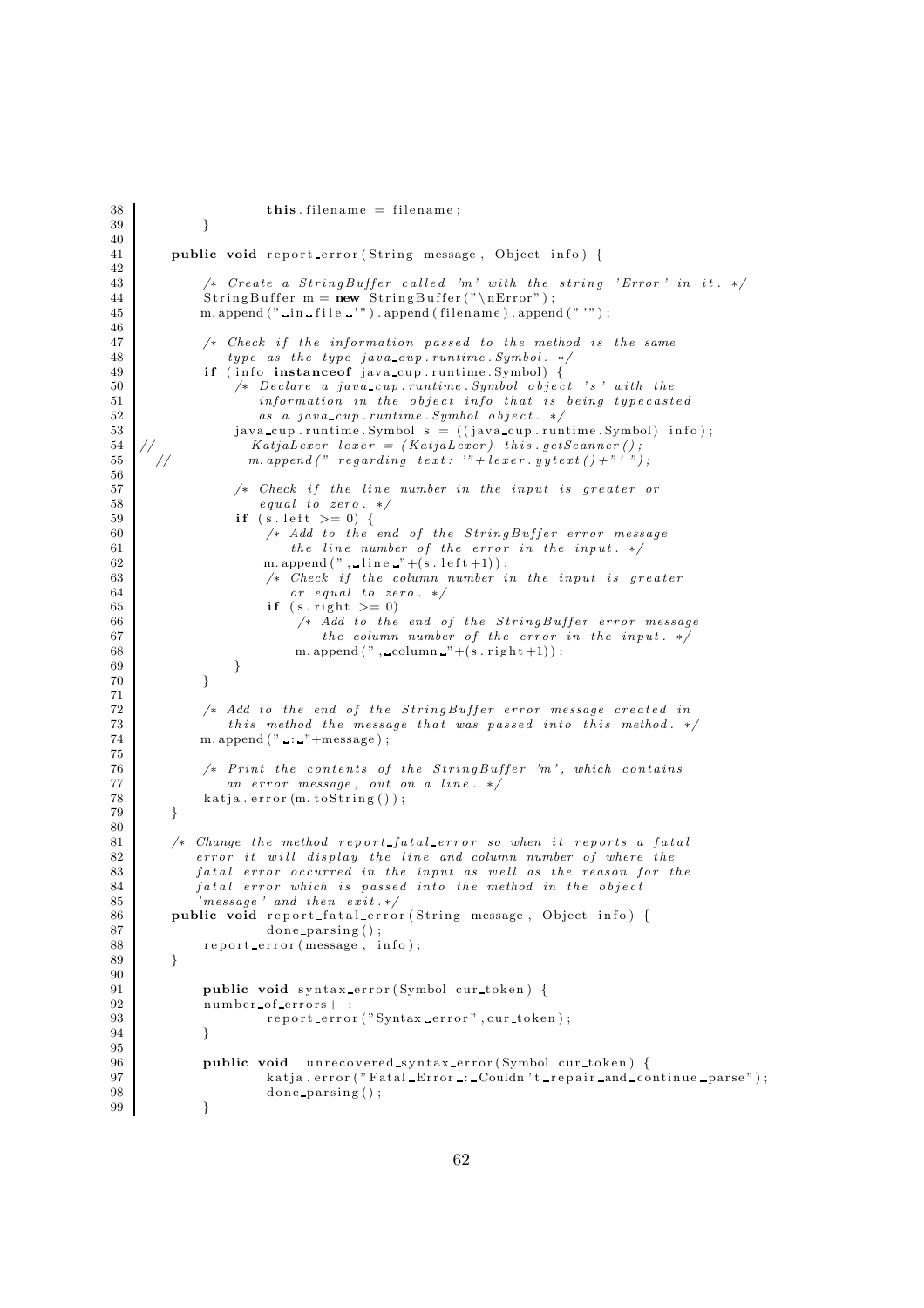```
100
101 : }
\frac{102}{103}terminal MULT, LBRACE, RBRACE, EQUAL, PIPE, COMMA, DOT;
104 terminal IMPORT, PACKAGE;
105 terminal java.lang. String IDENTIFIER;
\frac{106}{107}non terminal Specification katja_spec;
108 non terminal ProductionList production_list;
\begin{bmatrix} 109 \\ \text{non terminal Production production;} \\ \text{non terminal SortIdList pipe-list;} \end{bmatrix}non terminal SortIdList pipe_list;
111 non terminal TupleParamList tuple_param_list;
112 non terminal TupleParam tuple_param;<br>113 non terminal PackageDcl package_decl
     non terminal PackageDcl package_declaration_opt;
114 non terminal PackageName package_declaration;<br>115 non terminal ImportList import declarations of
     non terminal ImportList import_declarations_opt;
116 non terminal ImportList import_declaration_list;
117 non terminal Import import declaration;<br>118 non terminal Import single_type_import_
     non terminal Import single_type_import_declaration;
119 non terminal Import type import on demand declaration;
120 non terminal KatjaString name;<br>121 non terminal KatjaString simple
121 non terminal KatjaString simple-name;<br>122 non terminal KatiaString qualified-nam
     non terminal KatjaString qualified name;
123 non terminal SortId sort id;
124 non terminal TupleProd tuple-prod;<br>125 non terminal ListProd list prod;
125 non terminal ListProd list_prod;<br>126 non terminal VariantProd variant
126 non terminal VariantProd variant_prod;<br>127 non terminal newlines:
     non terminal newlines;
\begin{array}{c} 128 \\ 129 \end{array}katija_spec ::=130 package_declaration_opt:packagedcl
131 import_declarations_opt:imports
132 production_list: productions<br>133 f.
133 \{ :
134 parser spec = new Specification (packagedcl, imports,
                   productions, new KatjaString (parser . filename));
135 : }
136 ;
137
138 package declaration opt  ::=139 package_declaration:name<br>140 {:
140 {:
141 RESULT = name;
142 \hspace{24pt} : \}143 |
144 \{ :
145 RESULT = new Empty ( );<br>
146146 : }
147
\begin{array}{c|c} 148 \overline{) } & \text{import-declarations-opt} :: = \text{import-declarations} \end{array}import_declaration_list:list
\begin{array}{c|c} 150 \\ 151 \end{array} {:
                                 RESULT = list;
152 \t : \t\t 152153 |
154 {:
155 RESULT = new ImportList();<br>156 :}
156 : }
157 ;
158
159 production list ::=160 production : prod
```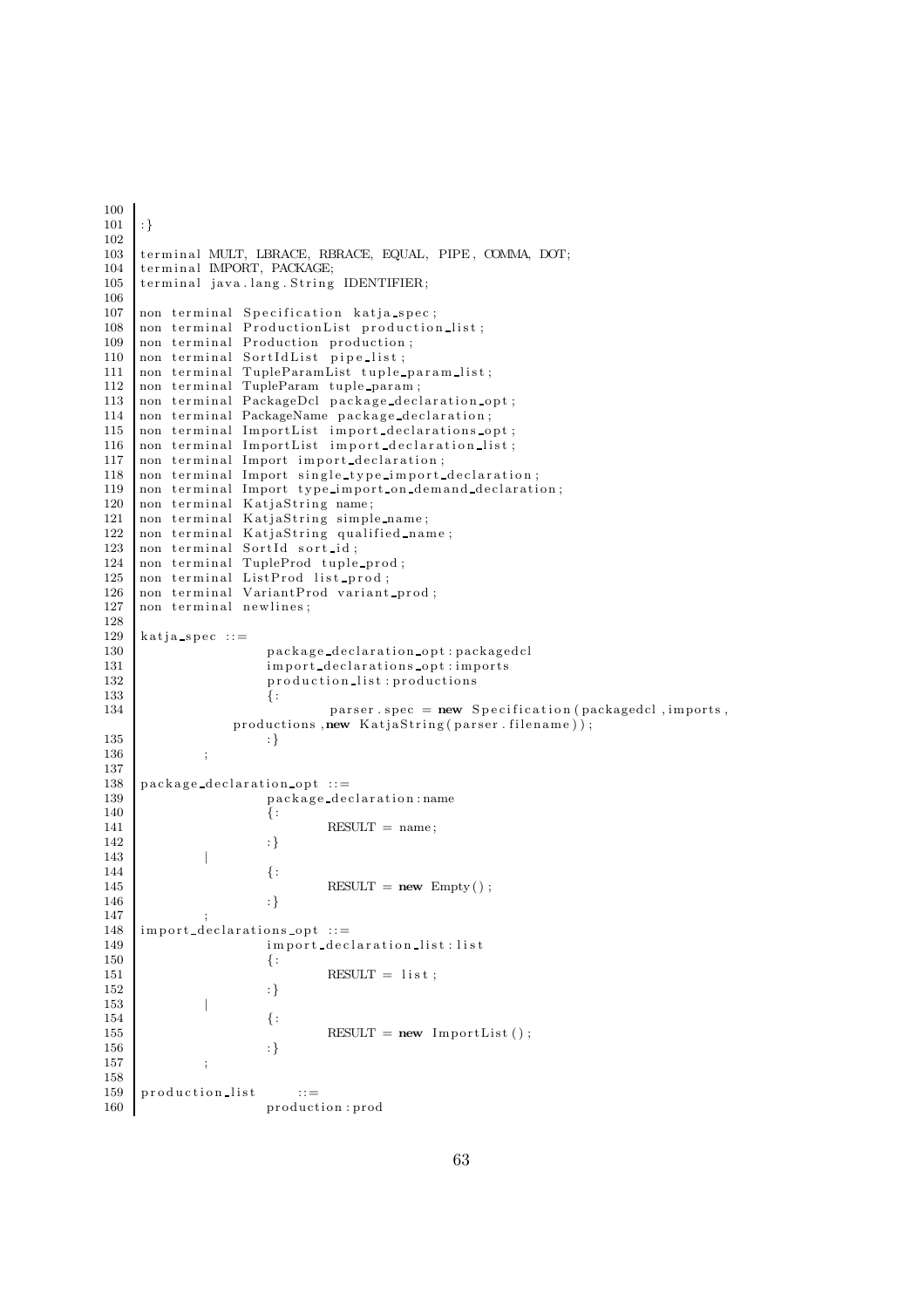$\begin{aligned} 161 \quad \begin{array}{c} \end{array} \end{aligned}$ 162 ProductionList list = new ProductionList();<br>163 RESULT = list.appBack(prod);  $RESULT = list.appendBack(root)$ ;  $164$  : } 165 | production list : list production : prod  $166$  { : 167 RESULT = list.appBack(prod);<br>168 :} 168 169 ;  $\begin{array}{c} 170 \\ 171 \end{array}$  $import\_declaration\_list :: =$ 172 import\_declaration:importdcl  $173$  {: 174 ImportList importList  $= new$  ImportList (); 175 RESULT = importList.appBack(importdcl);<br>176 :} 176 177 | import\_declaration\_list:list import\_declaration:importdcl  $178$  {:  $\text{RESULT} = \text{list} \cdot \text{appBack}(\text{import}d \text{c})$ ;  $180$  : } 181 ; 182  $183$  package\_declaration ::= 184 PACKAGE name : id  $185$  {: 186  $\begin{array}{c} \text{Katja.} \text{debug("Package-declamation \text{---} "+id+" \text{---} found \text{---} \text{---} \text{)}; \\ \text{RESULT = new PackageName(id)}; \end{array}$  $\text{RESULT} = \text{new}$   $\text{PackageName}$  ( id ) ;  $188$  : } 189 190 ; 191  $192$  import declaration  $::=$ 193 single\_type\_import\_declaration:importdcl  $194$  {:  $\text{RESULT} = \text{importdcl};$  $196$  : 197 | type\_import\_on\_demand\_declaration:importdcl 198  $\left\{ \begin{array}{ccc} \end{array} \right.$  $\text{RESULT} = \text{importdcl};$ 200 :  $\}$ 201 ;  $\frac{202}{203}$  $203$  single\_type\_import\_declaration ::=  $\begin{array}{c|c}\n 204 \\
 \hline\n 205\n \end{array}$  IMPORT name: id  $205$  {: 206 | Katja . debug (" Import declaration number of  $\text{Katja}$  . debug (" Import declaration number of  $\text{Hilb}$ "); 207  $\left| \begin{array}{c} \text{if} \left( \text{id} \cdot \text{to} \text{String} \right( \text{)} \text{.endsWith}(\text{''}. \text{katja''}) \right) \end{array} \right|$ 208 RESULT = new KatjaImport (id ,new KatjaInt (idleft)  $+1)$  ) ; 209 else 210 RESULT =  $new$  JavaSimpleImport (id ,  $new$  Kat jaInt (  $i$  d l e f t +1)  $);$ 211  $: \}$ 212 213 ;  $\frac{214}{215}$ 215 type\_import\_on\_demand\_declaration ::=<br>216 DOT MEORT name: id DOT M 216 IMPORT name : id DOT MULT  $\begin{array}{c|c} 217 \\ 218 \end{array}$  {: Katja . debug (" Import declaration "+id+" found  $!!$ "); 219 RESULT = new JavaOnDemandImport (new KatjaString  $(id+".$ \*"), new  $Kationalnt (id left +1));$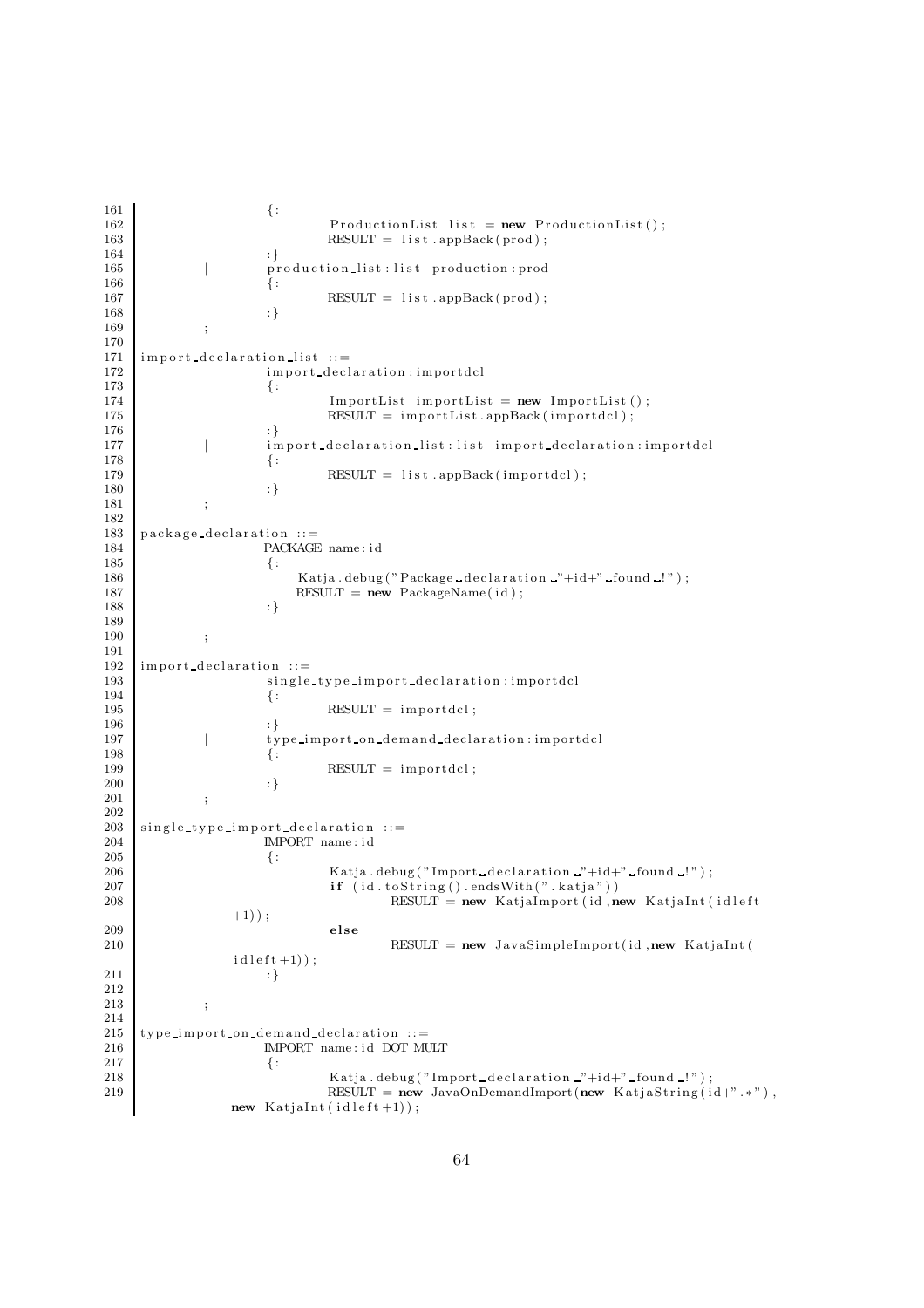$\begin{array}{c} 220 \\ 221 \end{array}$  : }<br> $\begin{array}{c} 1 \\ \text{IN.} \end{array}$  $\begin{array}{c|c}\n 221 \\
 222\n \end{array}$  | IMPORT: im DOT MULT 222  $\{ :$ 223 error ("Missing import name after import keyword!", imleft  $+1$ , imright $+1$ ); 224 RESULT = new JavaOnDemandImport (new KatiaString (""), new  $Kationalnt (im left +1));$ <br>:} 225 :  $\}$ 226 ;  $\begin{array}{c} 227 \\ 228 \end{array}$  $\begin{array}{c|c} 228 \\ 229 \end{array}$  s ort\_id ::= name id  $\begin{array}{c} 230 \\ 231 \end{array} \hspace{3cm} \{:$  $if (Katja.isReservedWord ( id . to String ()))$  { 232 error ("The identifier - "+id+" ' is a reserved word -"+233 " in Java and cannot be used as Katja identifier !"  $, id \, let t +1, id \, right +1);$ 234 }  $\frac{235}{236}$ 236 **if** (Katja.isNativeType(id.toString())) { 237 error ("The identifier '"+id+" ' is a Java native type "+ $\,$ 238 **238 238 238 238 238 239 239 239 239 239 239 239 239 239 239 239 239 239 239 239 239 239 239 239 239 239 239 239 239 239 239 239 239 239 239 239 2**  $+1$ ,  $i$  d r i g h t  $+1$ ); 239 }  $\frac{240}{241}$ 241 String s = Katja .getBuiltInName(id.toString());<br>242 RESULT = new SortId(new KatjaString(s), new Kat RESULT = new SortId (new KatjaString (s), new KatjaInt (idleft +1)); 243  $|$  : }  $244$  ; 245  $246$  name ::= 247 simple\_name:id  $\begin{array}{c|c}\n 248 \\
 249\n \end{array}$  {:  $249 \n250$  RESULT = id;  $250$  : } 251 |  $qualified_name : id$ <br>252 |  $\{$ :  $252$  {:  $\text{RESULT} = \text{id};$  $254$  : } 255 ;  $\frac{256}{257}$  $257 \mid$  simple name ::= IDENTIFIER: id  $\begin{array}{c|c} 259 \\ 260 \end{array}$  {:  $\text{RESULT} = \text{new}$   $\text{KatjaString}(\text{id})$ ;  $261$  : } 262 ;  $\frac{263}{264}$  $264 \over 265 \over 265$  qualified name ::= 265 name : n DOT IDENTIFIER: id  $\begin{aligned} 266 \\ 267 \end{aligned} \qquad \qquad \{ :$  $\text{RESULT} = \text{new}$   $\text{KatjaString}(n+" \cdot "+id)$ ;  $268$  : } 269 ; 270  $271 \nvert$  production ::=  $\begin{array}{c|c}\n 272 & \text{tuple\_prod: prod} \\
 273 & \{ \end{array}$ 273  $\{ :$  $274$  RESULT = prod;  $275$  : 276 | list\_prod:prod  $277$  { :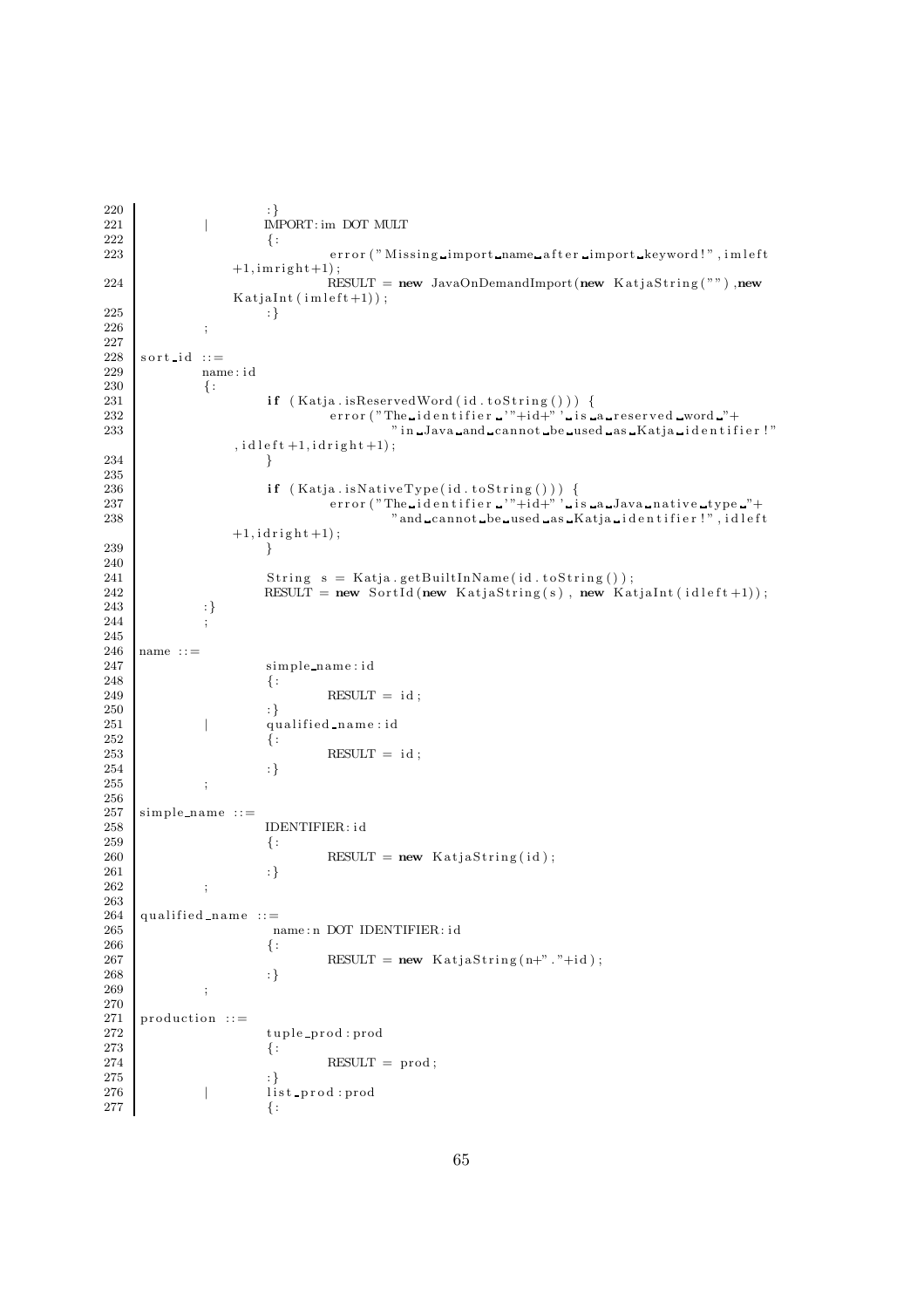```
\text{RESULT} = \text{prod};
\begin{array}{c|c} 279 & & & & \vdots \\ 280 & & & & \text{vz} \end{array}280 | variant_prod : prod 281
281 \{ :282 RESULT = prod;
283 :
284 ;
285
286 tuple prod ::=
287 sort_id:id LBRACE tuple_param_list:list RBRACE 288
288 \{ :289 Katja . debug ("Tuple Production "+id . subterm (0)+" found !")
                ;
290 RESULT = new TupleProd (id, list, new KatjaInt (parser . katja.
                getFreeSortInt\left(\begin{smallmatrix} \\ \end{smallmatrix}\right)) ;<br>:}
291 : \}292 | sort_id:id tuple_param_list:list RBRACE
293 \{ :
294 error ("Missing left bracket before tuple production
                parameters !", id \leq \hat{t} + 1, id \leq \hat{t} + 1);
295 RESULT = new TupleProd (id, list, new KatjaInt (parser . katja.
                getFreeSortInt() ) ;
296 : }
297
298 ;
299
300 tuple_param_list<br>301 tuple_param_list; li
                    t u p l e _p a r a m _list : list COMMA tuple _p a r a m : param
302 {:
303 RESULT = list.appBack(param);
304 : }
305 | tuple param : param
\{ :307 TupleParamList list = new TupleParamList ();<br>308 RESULT = list.appBack(param);
                            \text{RESULT} = \text{list} \cdot \text{appBack} (\text{param});
\begin{array}{c|c} 309 & & & & \vdots \end{array}310 |
311 \{ :
312 RESULT = new TupleParamList();
313 : }
314 ;
\begin{array}{c} 315 \\ 316 \end{array}\begin{array}{c|c}\n316 \\
317\n\end{array} tuple param ::=
                    sort id: typeId simple_name: sel
318 {:
\text{RESULT} = \text{new} \text{Select}(\text{typeId}, \text{sel});320 : }
321 | sort id: typeId
\begin{aligned} 322 \end{aligned} \qquad \qquad \{:\qquad\begin{array}{c|c}\n 323 \\
 324\n \end{array} RESULT = typeId;
\begin{array}{c} 324 \\ 325 \end{array}| sort_id:param name name
326 {:
327 error ("Missing comma between tuple production parameters!
                ", paramleft + 1, paramright + 1);328 RESULT = param;
\begin{array}{ccc} 329 & & & & \vdots \\ 330 & & & & \end{array}| sort_id:id name:param name name {
\begin{array}{c} 331 \\ 332 \end{array}error ("Missing_comma_between_tuple_production_parameters!
                ", paramleft+1, paramright+1);
\text{RESULT} = \text{id};
```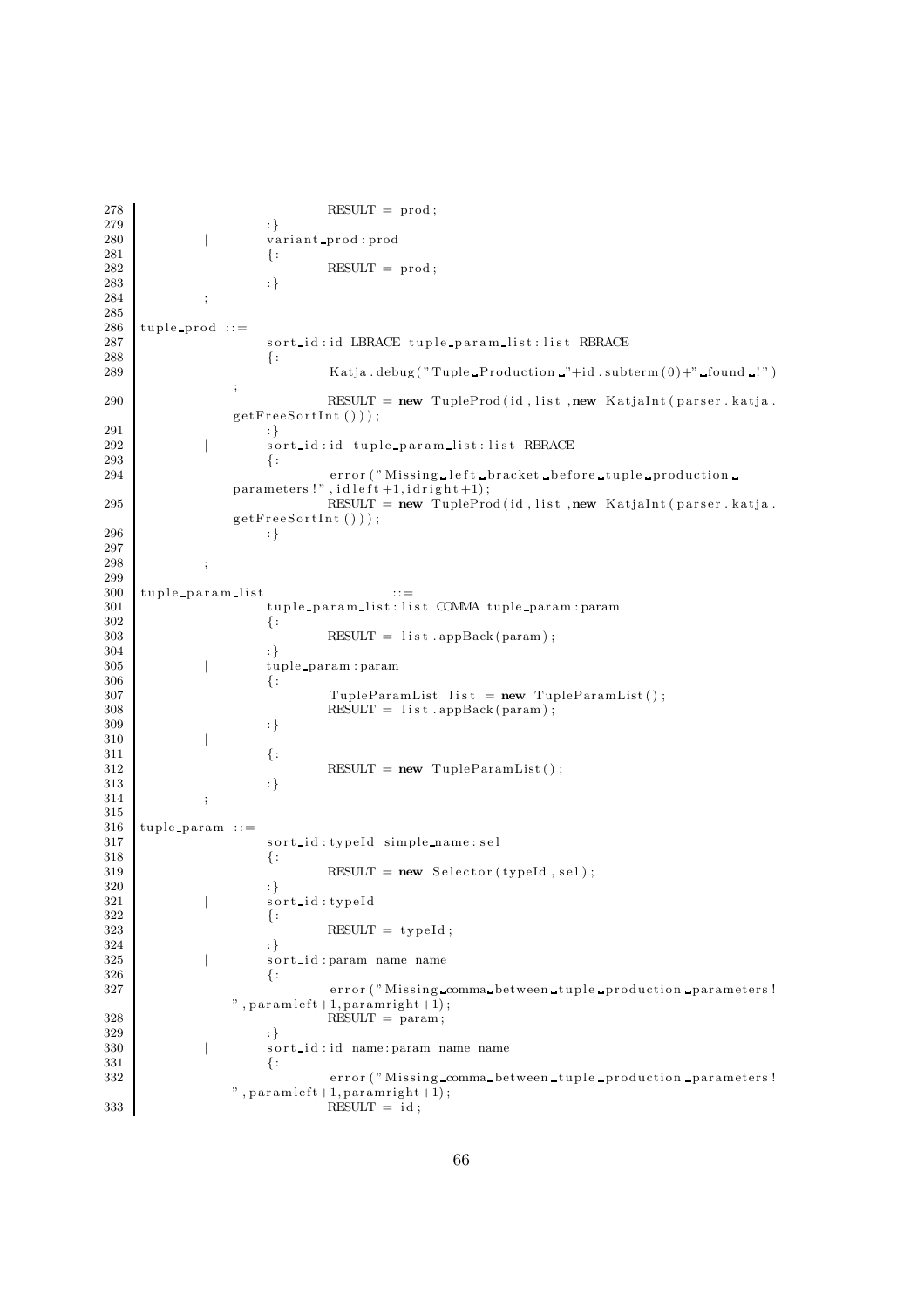```
334 : }
335
336 ;
337
338 list prod ::=
339 sort id: id MULT sort id: childType
340 \{ :
341 | Katja . debug ("List Production "+id . subterm (0)+" found \Box");
342 RESULT = new ListProd (id, childType, new KatjaInt (parser.
               kati a . get FreeSortInt() ) ;
343 : }
344 ;
345 \begin{array}{|l} \mathtt{variant\_prod} :: = \\ \mathtt{346} \end{array}s ort id: id EQUAL pipe list: list
347 \{ :
148 | Katja . debug ("Variant Production "+id . subterm (0)+" found !
               " ) ;
\begin{array}{c|c}\n 349 & \text{RESULT} = \text{new VariantProd} \text{ (id, list, new Katjalnt} \text{ (parse r.)}\n \end{array}kati a . get FreeSortInt() ) ;
350 : }
351 ;
352
353 pipe list ::=
354 pipe list : list PIPE sort id : typeName
\left\{ \begin{array}{ll} 355 \end{array} \right. \hspace{2cm} \left\{ \begin{array}{ll} \end{array} \right.356 RESULT = list.appBack(typeName);<br>357 :}
357 : }
358 | sort id : typeName
359 {:
360 SortIdList list = new SortIdList ();
361 RESULT = list.appBack(typeName);
362 : }
363 ;
```
#### katja.katja

```
1 /∗
 2 \mid * \text{ This is the Katja specification of the Katja language.}3 ∗
 \begin{array}{c|c} 4 & \ast/ \\ 5 & \mathbf{pac} \end{array}package katja.spec
 \frac{6}{7}Specification (PackageDcl pck, ImportList importList, ProductionList
                     prodList, String filename)
 8 PackageDcl = PackageName | Empty
9 PackageName (String name)<br>10 ImportList * Import
     ImportList
11 Import = JavaImport | KatjaImport
12 JavaImport = JavaSimpleImport | JavaOnDemandImport<br>13 JavaSimpleImport (String name, Int line)
13 JavaSimpleImport (String name, Int line)<br>14 JavaOnDemandImport (String name, Int line)
                                 ( String name, Int line )15 KatjaImport (String name, Int line)<br>16 ProductionList * Production
16 ProductionList
17 Production = TupleProd | VariantProd | ListProd<br>18 TupleProd (SortId sortId, TupleParamList para
                                 ( SortId sortId , TupleParamList params , Int sortInt ) * TupleParam
19 TupleParamList<br>20 TupleParam
20 \begin{array}{l} \text{TupleParam} \\ \text{Selection} \end{array} = SortId | Selector<br>21 Selector (SortId sortId, St
21 Selector (SortId sortId, String selector)<br>22 VariantProd (SortId sortId, SortIdList params
22 | VariantProd (SortId sortId, SortIdList params, Int sortInt )
23 | ListProd                   ( SortId sortId , SortId param , Int sortInt )
```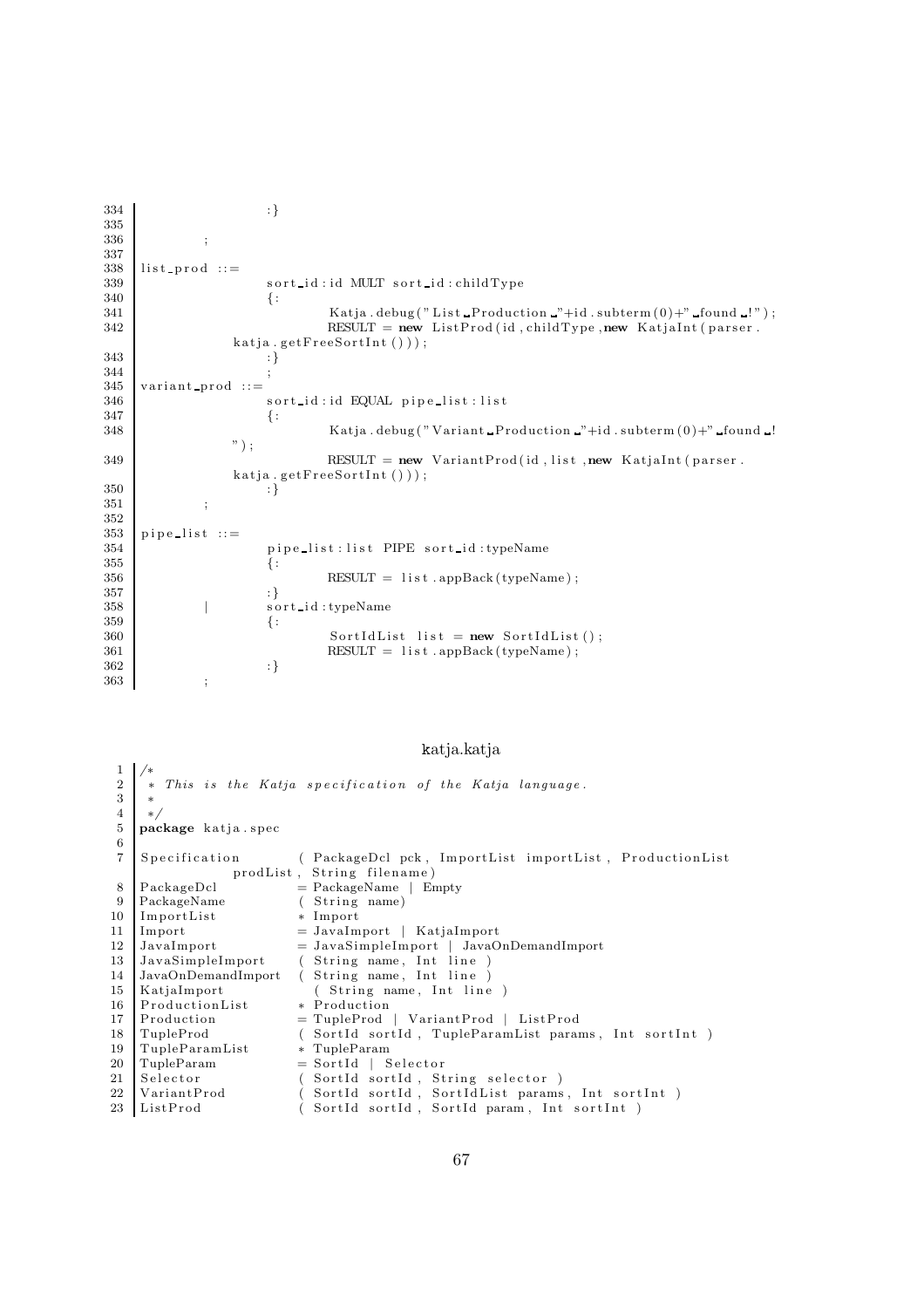```
24 SortIdList * SortId
25 SortId (String name, Int line )<br>26 Empty ()
    Empty ( )
27
\frac{28}{29}\begin{array}{c|c} 29 & * \n\end{array} Helper \; classes\begin{array}{c|c} 30 & * \end{array}<br>31 Sel
     31 SelectorList * Selector<br>31 Selector * KatjaError * * (* String
32 | KatjaError ( String message, String file, Int line )
33 KatjaErrorList * KatjaError<br>34 KatjaWarning (String mes
                                   ( String message, String file, Int line ) * KatjaWarning
35 KatjaWarningList
```
#### Katja.java

```
1 /∗
 \begin{array}{c|c} 2 & * & Copyright & 2003 \\ 3 & * & AG & Softwaretec \end{array}\begin{array}{c|c} 3 & * AG \ \hline \end{array} \begin{array}{c} 8 \ \hline \end{array} \begin{array}{c} 3 \ \hline \end{array} \begin{array}{c} 8 \ \hline \end{array} \begin{array}{c} 2 \ \hline \end{array} \begin{array}{c} 3 \ \hline \end{array} \begin{array}{c} 1 \ \hline \end{array} \begin{array}{c} 2 \ \hline \end{array} \begin{array}{c} 2 \ \hline \end{array} \begin{array}{c} 2 \ \hline \end{array} \begin{array}{c} 2 \ \hline \end{array}\begin{array}{c|cc} 4 & * & All & rights & reserved. \\ 5 & * & & \end{array}\begin{array}{c|c} 5 & * \end{array} + \begin{array}{c} 6 & * \end{array}package katja;
  7
 8 import java. io. File;
 9 | import java.io. FileNotFoundException;
 10 import java.io. FileReader;
 11 | import java.io.IOException;
\frac{12}{13} import java.util.HashMap;<br>\frac{13}{13} import java.util.HashSet;
       import java.util.HashSet;
14 import java.util.Iterator;
15 import java.util.LinkedList;
16 import java.util.List;
17 import java.util.Random;
\frac{18}{19}19 import katja .common . KatjaInt;<br>20 import katja .common . KatjaStri
20 import katja .common . KatjaString;<br>
21 import katja . spec. *;
       import katja.spec.*;
22\begin{array}{c|c}\n 23 & \rightarrow & * \\
 24 & \rightarrow & \n\end{array}24 * The main class of the Katja system<br>25 * @author Jan Sch&auml: fer
25 * @author Jan Schä fer<br>26 *\begin{array}{c|c} 26 & * \end{array}<br>27 | pul
       public class Katja {
\frac{28}{29}private static String VERSION = "0.1";
30^{\circ}31 * Wether debug messages should be shown<br>32 *32 ∗/
33 | private static boolean DEBUG = false;
\frac{34}{35}\begin{array}{ccc} 35 & & \not & \ast \ast \\ 36 & & \ast \end{array}* Wether any text should be shown on the
37 ∗ standard output
38 ∗/
39 private static boolean QUIET = false;
40
\frac{41}{42}42 * Wether code should be generated *43 */<br>44 pri
               private static boolean NOGEN = false;
45
```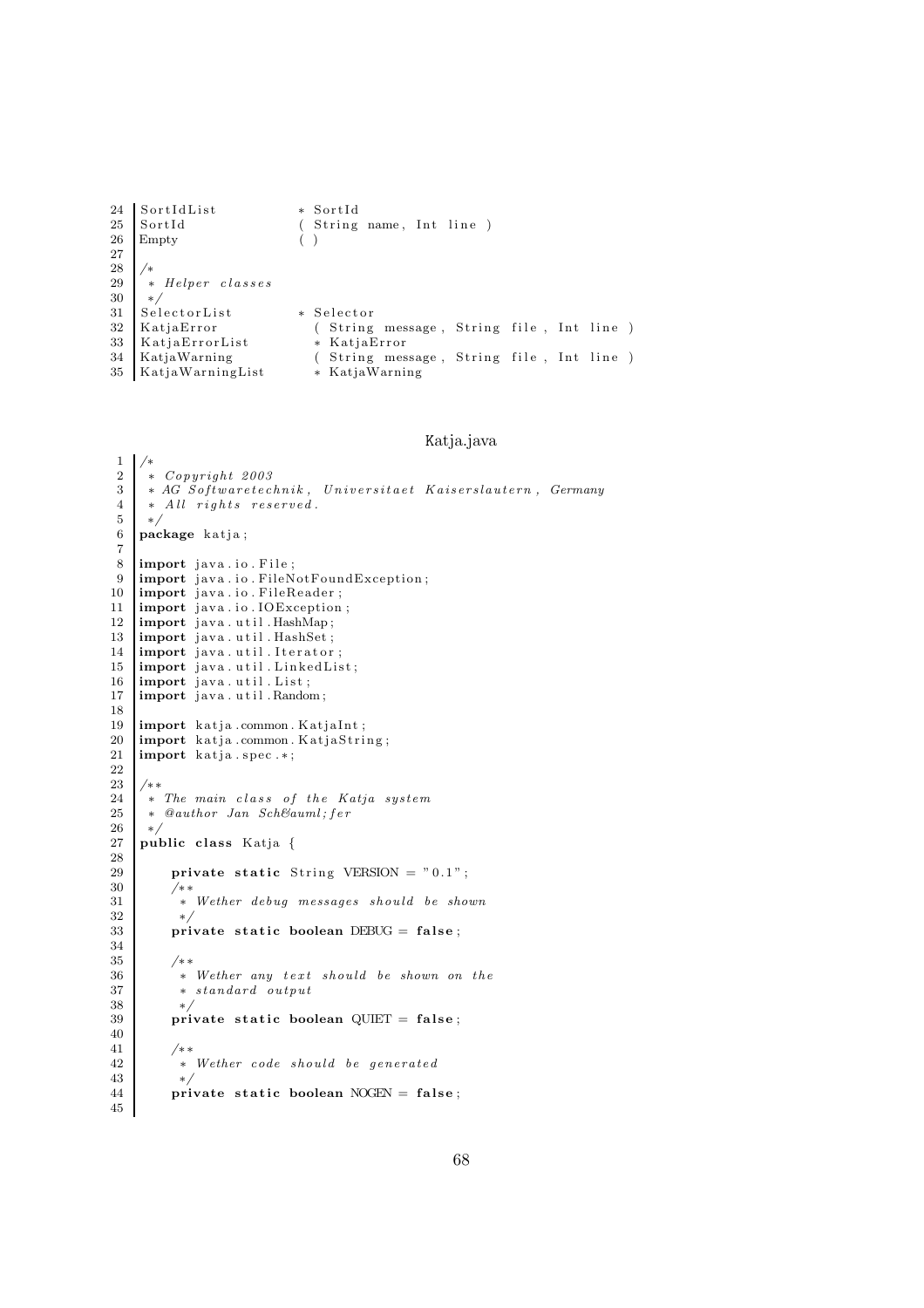```
46 /∗ ∗
47 * Maps built-in names to there Java name.<br>48 * E.g. String will be KatjaString, Int w
          * E.g. String will be KatjaString, Int will be KatjaInt and so on
49 ∗/
50 private static HashMap builtInNames = new HashMap();
51
 52 /∗ ∗
 53 ∗ contains all Java reserved words.
54 ∗/
55 private static HashSet reservedWords = new HashSet();
56
 57 /∗ ∗
 58 | ∗ contains all Java native types
59 ∗/
60 private static HashSet nativeTypes = new HashSet ();
61
62 static {
63 built In Names . put ("String", "KatjaString");<br>64 built In Names . put ("Int", "KatiaInt");
 64 built In Names . put ("Int", "KatjaInt");
 65 built In Names . put ("Bool"," KatjaBool");
 66 built In Names . put ("Char", "KatjaChar");
67 built InNames . put ("KatjaString","KatjaString");
 68 built In Names . put ("KatjaInt","KatjaInt");
 69 built In Names . put ("KatjaBool" ,"KatjaBool" ) ;
 70 built In Names . put ("KatjaChar", "KatjaChar");
\frac{71}{72}72 reservedWords.add ("private");
 73 \qquad reservedWords.add ("abstract");
74 reservedWords . add ("break") ;<br>75 reservedWords . add ("case") ;
             reservedWords . add \ddot{('} case" );
76 reservedWords.add("catch");77 reservedWords. add ("class");
 78 \vert reservedWords.add ("const");
 79 \vert reservedWords.add ("continue");
80 reservedWords . add \ddot{)} default " );<br>81 reservedWords . add ("do");
 81 reservedWords.add ("do");
 82 reservedWords.add ("else");
83 reservedWords.add("extends");
 84 reservedWords.add ("final");
 85 reservedWords.add ("finally");
86 reservedWords. add \hat{r} for \hat{r});
87 reservedWords . add ("future");<br>88 reservedWords . add ("generic")
 88 reservedWords.add ("generic");
 89 reservedWords.add ("goto");
90 reservedWords . add (" if");
91 reservedWords.add ("implements");
92 reservedWords . add ("import");
93 reservedWords.add ("inner");
 94 reservedWords.add ("instance of");
 95 reservedWords.add ("interface");
96 reservedWords.add ("native");<br>97 reservedWords.add ("new");
 97 | reservedWords.add ("new");
 98 reservedWords.add ("null");
99 \vert reservedWords . add (" operator");
100 reservedWords.add ("outer");
101 reservedWords.add ("package");
102 reservedWords . add (" private") ;<br>
103 reservedWords . add (" protected"
103 reservedWords.add ("protected");
104 reservedWords.add ("public");
105 reservedWords.add ("rest");
106 reservedWords.add ("return");
107 reservedWords.add ("static");
```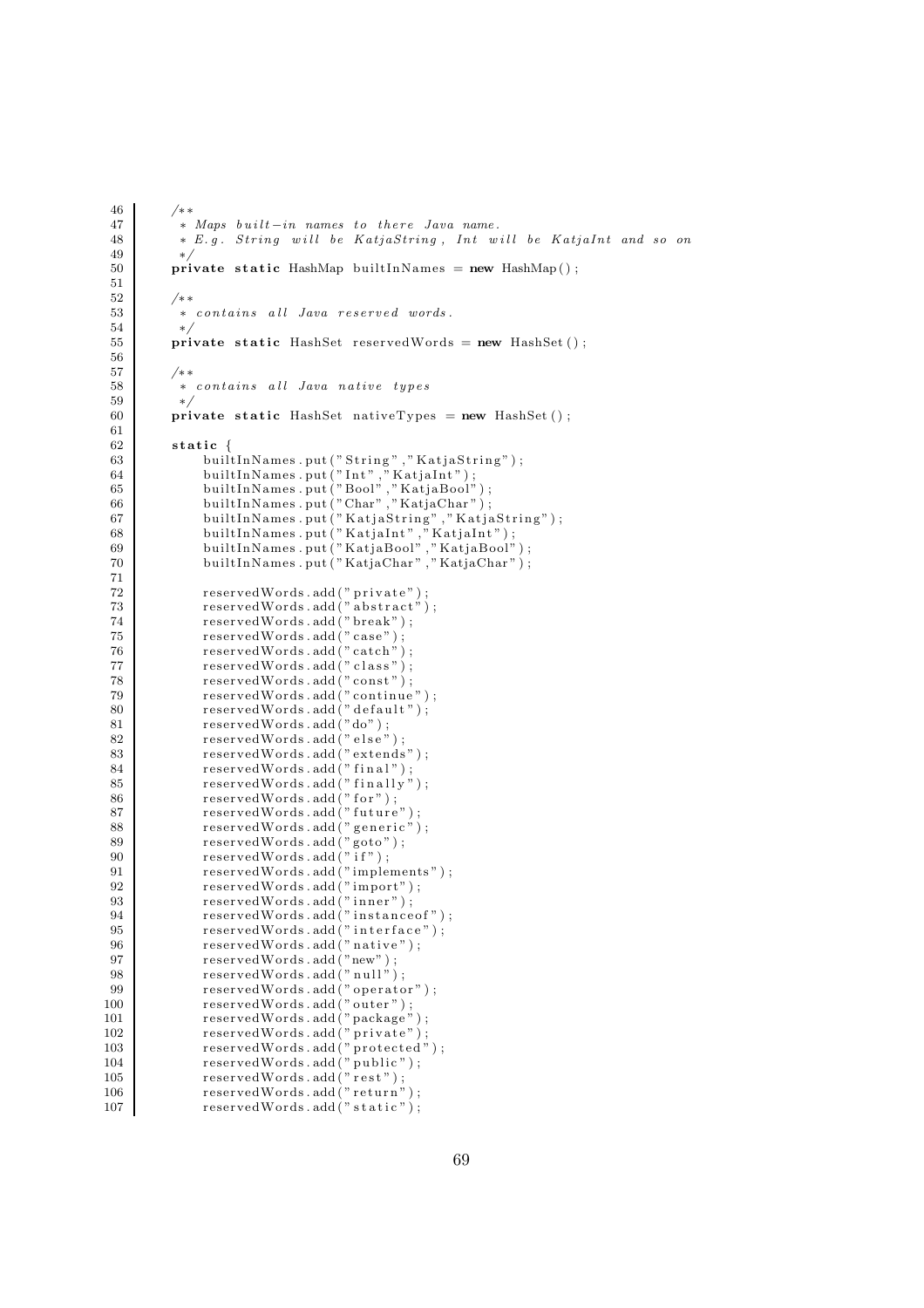```
108 reservedWords.add ("super");
109 reservedWords.add ("switch");
110 reservedWords.add ("synchronized");
111 reservedWords.add ("this");
112 reservedWords.add ("throw");
113 reservedWords.add ("throws");
114 reservedWords.add ("transient");
115 reservedWords.add ("try");
116 reserved Words . add ("\text{var" });<br>116117 \qquad reservedWords.add ("void");
118 reservedWords.add ("volatile");
119 reservedWords.add("while");
\begin{array}{c} 120 \\ 121 \end{array}121 nativeTypes . add ("int");
122 nativeTypes . add ("boolean");
123 nativeTypes . add ("char");
124 hat{TypeTypes}.add("long");125 nativeTypes .add ("byte");
126 nativeTypes . add ("double");<br>127 nativeTypes . add ("float");
127 \vert nativeTypes . add ("float");
128 nativeTypes . add ("short");
129
\begin{tabular}{c} 130 \\ \hline \end{tabular} \qquad \qquad \}131
132 /**
133 <sup>*</sup> Contains all java imports.<br>
<sup>134</sup> * The keus are String objects wi
           * The keys are String objects with the classnames and the
135 ∗ v a lue s are St r ing o b j e c t s with t h e f u l l q u a l i f i e d import.<br>
136 \bullet \bullet E.g.: for~~'java.util.lterator~~'the~key~would~be137 * 'Iterator' and the value would be 'java.util.Iterator' <br/>< br>
138 | * All imports of all imported and the current Katja file are
139 * stored.
140
141 HashMap javaImportHash ;
\begin{array}{c} 142 \\ 143 \end{array}/∗∗
144 \begin{array}{c|c} \n\end{array} \begin{array}{c} \n\ast \quad Contains \quad for \quad every \quad MAX \quad SoftId \quad the \quad package \quad where \n\end{array}<br>
\begin{array}{c} \n\ast \quad it \quad is \quad declared < b \quad for \quad \end{array}* it is declared. 
146 ∗ The Keys and Values are St r ing o b j e c t s
147 ∗/
148 HashMap sortIdPackageHash;
149
150 /∗ ∗
151 ∗ St o r e s t h e s o r t i n t e g e r f o r t h e next s o r t .
152 ∗ non-internal types start with a random number
153 ∗ t h a t i s at l e a s t 1000 big , so t h a t i t doesn ' t g e t int o
154 * the MAX built-in types sort integers.
155 * \langle p \rangle156 | * The probability, that types of two different generated
157 \bullet \text{MAX} sorts have the same sortInt is then 1:2147482\begin{array}{c|c} 158 & * \end{array}<br>159 pri
          private int nexts or tint = ((new Random()). next Int ((Integer MAXVALUE-1000)/1000) ) ∗1000;
160
161 /∗ ∗
162 | ∗ Contains the Specification term created by the KatjaParser
\frac{163}{164}\overrightarrow{\text{private}} S p e c i fication spec :
165\atop166/∗∗
167 ∗ St o r e s f o r every So r t I d t h a t i s contained in
168 				* at least one Variant, a SortIdList which contains all
```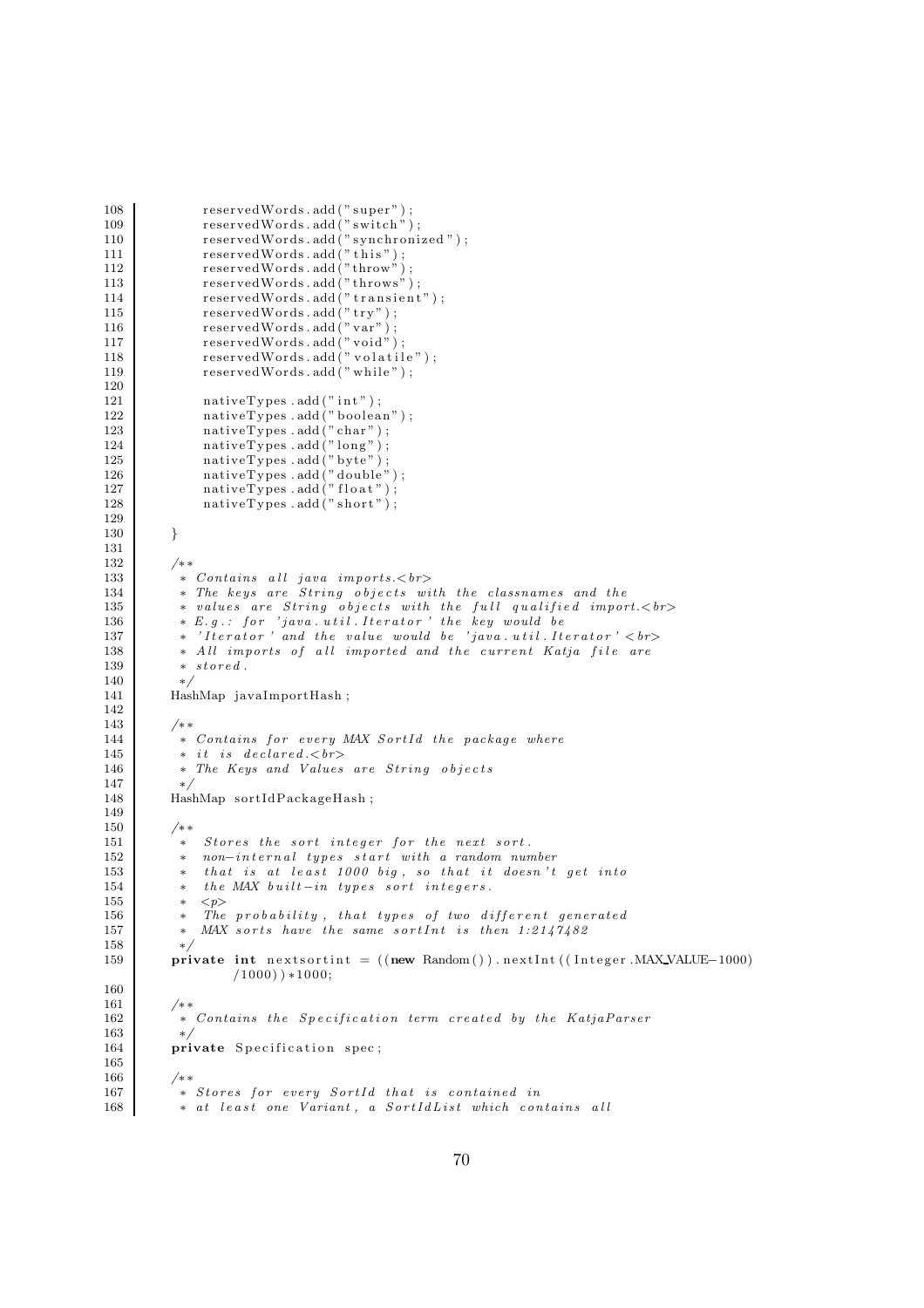```
169 * Variants the SortId is contained in.
170 * Keys are the names of the SortIds
171 ∗/
172 HashMap variantHash;
173
174 /∗ ∗
175 * * The directory where the classes should be generated
176 ∗/
177 String destDir = null;
\begin{array}{c} 178 \\ 179 \end{array}/∗ ∗
180 ∗ The name o f t h e Katja s p e c i f i c a ti o n f i l e to par se
\begin{array}{c} 181 \\ 182 \end{array}String\;specFile = null;183
               /∗ ∗
185 				* Contains the start time of Katja
\begin{array}{c|c} 186 & * \end{array}<br>187 pri
               private long start millis;
188
\begin{array}{c|c}\n 189 \\
 190\n \end{array} /**
190 ∗ Contains a l l e r r o r messages
               191 ∗/
192 private KatjaErrorList katjaErrorList;
193 private KatjaWarningList katjaWarningList;
194
\begin{array}{c|c}\n 195 & \rightarrow \ast \\
 196 & \ast\n \end{array}\begin{array}{c|c|c|c|c|c|c|c} \hline & & \ast & A & List & of & Katja & instances & of & all \\ & & \ast & imported & Katja & files & & \end{array}197 ∗ imported Katja f i l e s
198 ∗/
199 private List katjaImports;
200
\frac{201}{202}202 <sup>*</sup> * If this file is imported from another specification<br>203 * this stores the Katja instance of that specification
203 <sup>*</sup> this stores the Katja instance of that specification.<br>204 * Otherwise it is <code>null</code>
204 ∗ Otherwise i t i s <code>nul l </code>
\begin{array}{c|c} 205 & * \end{array}private Katja parentKatja;
207
208
\frac{209}{210}\begin{array}{c|c} 210 & \rightarrow & \ast \ast \\ 211 & & \ast \end{array}211 \begin{array}{c|c} \n\text{212} & \rightarrow & \text{Create } s \text{ a new } \text{Katja } \text{instance with the given specification} \\
\text{212} & \rightarrow & \text{file } \text{and } \text{a } \text{Katja } \text{parent } \text{instance}.\n\end{array}212 * file and a Katja parent instance.\langle b \rangle<br>213 * The desination directory will be take
                * The desination directory will be taken from the
214 * parent Katja instance.<br>
215 \bullet The nexts ortint will be setted to the nexts ortint of
216 <sup>*</sup> the parent instance.<br>>\langle b \rangle<br>217 * A parent is a Katja inste
217 * A parent is a Katja instance which specification<br>218 * file imports the specification of this instance
218 * file imports the specification of this instance.<br>219 * @param specFile the specification file to parse
219 • @param specFile the specification file to parse<br>220 • ©param parentKatja the parent Katja instance wh
220 * @param parentKatja the parent Katja instance which specification<br>221 * file imports specFile
                * file imports specFile
222 ∗/
223 public Katja ( String specFile, Katja parent Katja) {
224 this specFile = specFile :<br>225 this destDir = parentKat
225 this . dest Dir = parent Katja . dest Dir;<br>
226 this . next sortint = parent Katja . next
\begin{array}{c|c} \textbf{226} & \textbf{this. next sort} \textbf{in} = \texttt{parentKatja. next sort} \textbf{in} ; \\ \textbf{227} & \textbf{this. javaImportHash} = \texttt{parentKatja.java} \textbf{Import} \end{array}227 this .javaImportHash = parentKatja .javaImportHash;<br>228 this .sortIdPackageHash = parentKatja .sortIdPackage
228 this sort IdPackage Hash = parent Katja sort IdPackage Hash;<br>229 this variant Hash = parent Katja variant Hash
                     this. variantHash = parentKatja. variantHash;
230 \text{this parentKatja} = \text{parentKatja};
```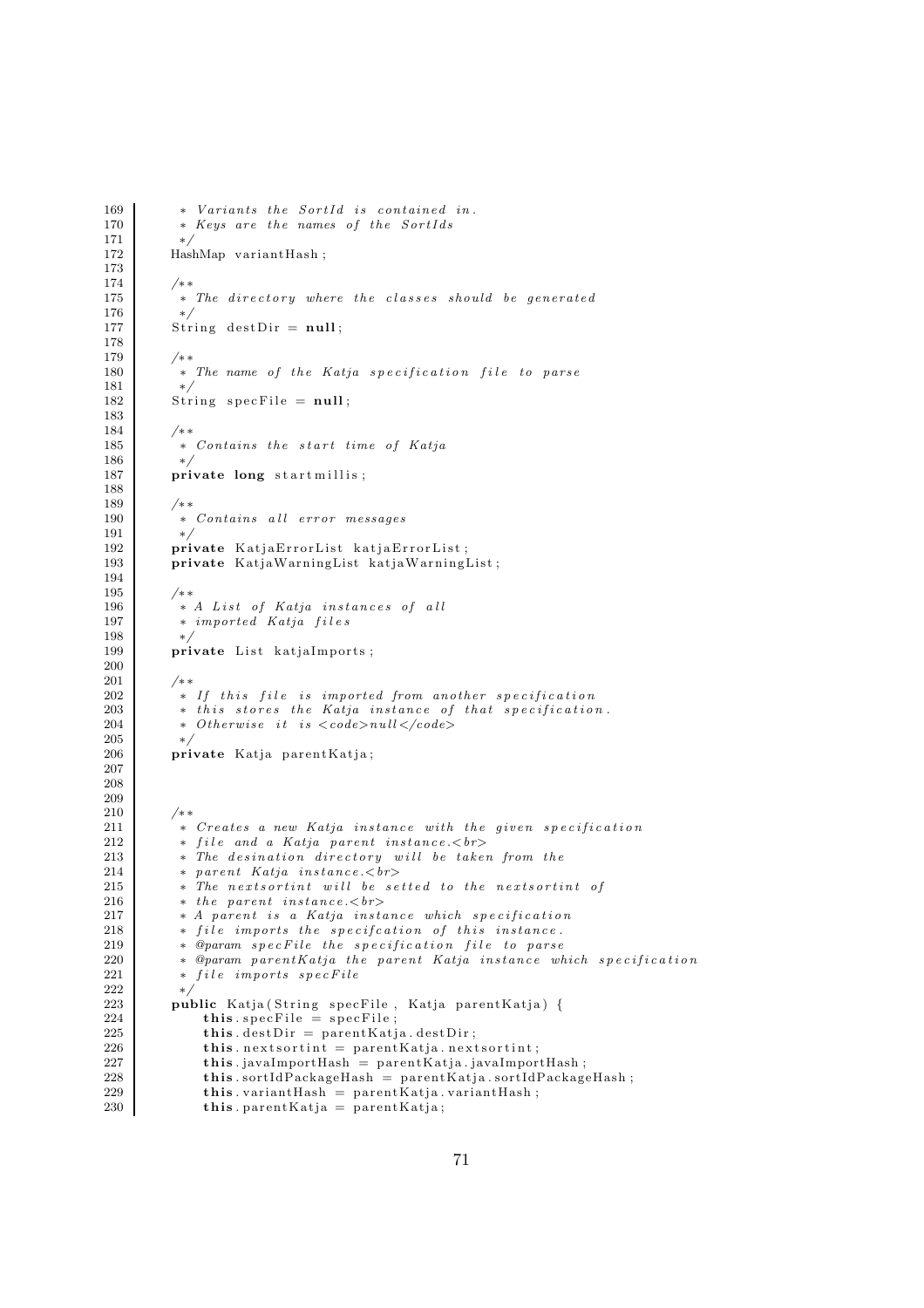```
231 }
\begin{array}{c} 232 \\ 233 \end{array}233 /**
            * Creates a new Katja instance with the given specification
235 * file. The classes are generated to the 236 * current working directory
            * current working directory
237 ∗ @param s p e cFil e t h e path o f t h e s p e c i f c a ti o n f i l e
238 | ∗ @throws Exception if an error occurres
239 ∗/
240 public Katja (String specFile) throws Exception {
241 \mathbf{this}(\text{specFile }, \text{""});242 }
\frac{243}{244}/∗ ∗
245 ∗ Creates a new Katja ins t anc e with t h e g i v en s p e c i f i c a ti o n
            * file. The classes are generated to the given
247 \vert * destination directory. If destDir is empty or \langle code \rangle null \langle code \rangle248 * the current working directory is taken<br>249 * @param _specFile the path of the speci
249 ∗ @param s p e cFil e t h e path o f t h e s p e c i f i c a t i o n f i l e
250 \quad * @param destDir the directory where the classes should
251 \vert * be generated to. If it is empty or \lt{code} > null \lt{code}252 * the current working directory is taken
253 ∗ @throws Exception i f an e r r o r occures
254 ∗/
255 public Katja (String specFile, String destDir) throws Exception {<br>256 destDir = destDir:
\begin{array}{c|c} 256 & \text{destDir} = \text{destDir}; \\ 257 & \text{specFile} = \text{specFil} \end{array}specFile = _specFile;258
259 \left\{\n \begin{array}{c}\n 1 \text{ if } (\text{destDir} == \text{null} \mid \mid \text{ destDir} == \text{""}) \\
 260 \end{array}\n \right\}destDir = System.getProperty("user.dir");261 }
262
263 javaImportHash = new HashMap();<br>264 sortIdPackageHash = new HashMap
264 \begin{bmatrix} 264 \\ 265 \end{bmatrix} sort IdPackageHash = new HashMap();<br>
variant Hash = new HashMap();
265 variantHash = new HashMap();<br>
266 katjaErrorList = new KatjaE:
                kati a ErrorList = new KatjaErrorList ;
267 katiawarningList = new KatjaWarningList();
268 }
269
270 /**
271 * Starts parses the specification file, analyses it and generates 272\begin{array}{c|c}\n 272 & * \text{ the classes } \\
 273 & * \text{ \& } \text{throws} \quad \text{File} \n\end{array}273 ∗ @throws FileNotFoundException i f t h e s p e c i f i c a ti o n f i l e
            * or the destination directory doesn't exist
275 ∗ @throws Exception i f an e r r o r occures
276 ∗/
277 public void parse ()
278 throws FileNotFoundException, Exception
\begin{array}{c|c} 279 & \{280 \end{array}280 start millis = System. current TimeMillis ();<br>
281 show Convright ():
281 showCopyright ();<br>
282 checkFileExisten
                checkFile Existence();
283
284 output ln ("Specification file : "+this specFile);
285 output ln ("Destination directory : "+this . dest Dir);
286
287 output ("\text{Parsing} \dots");
288
                Parser parser = parseFile();
290
291 if ( parser . numberOfErrors ( ) == 0) {
292 output ln ("done");
```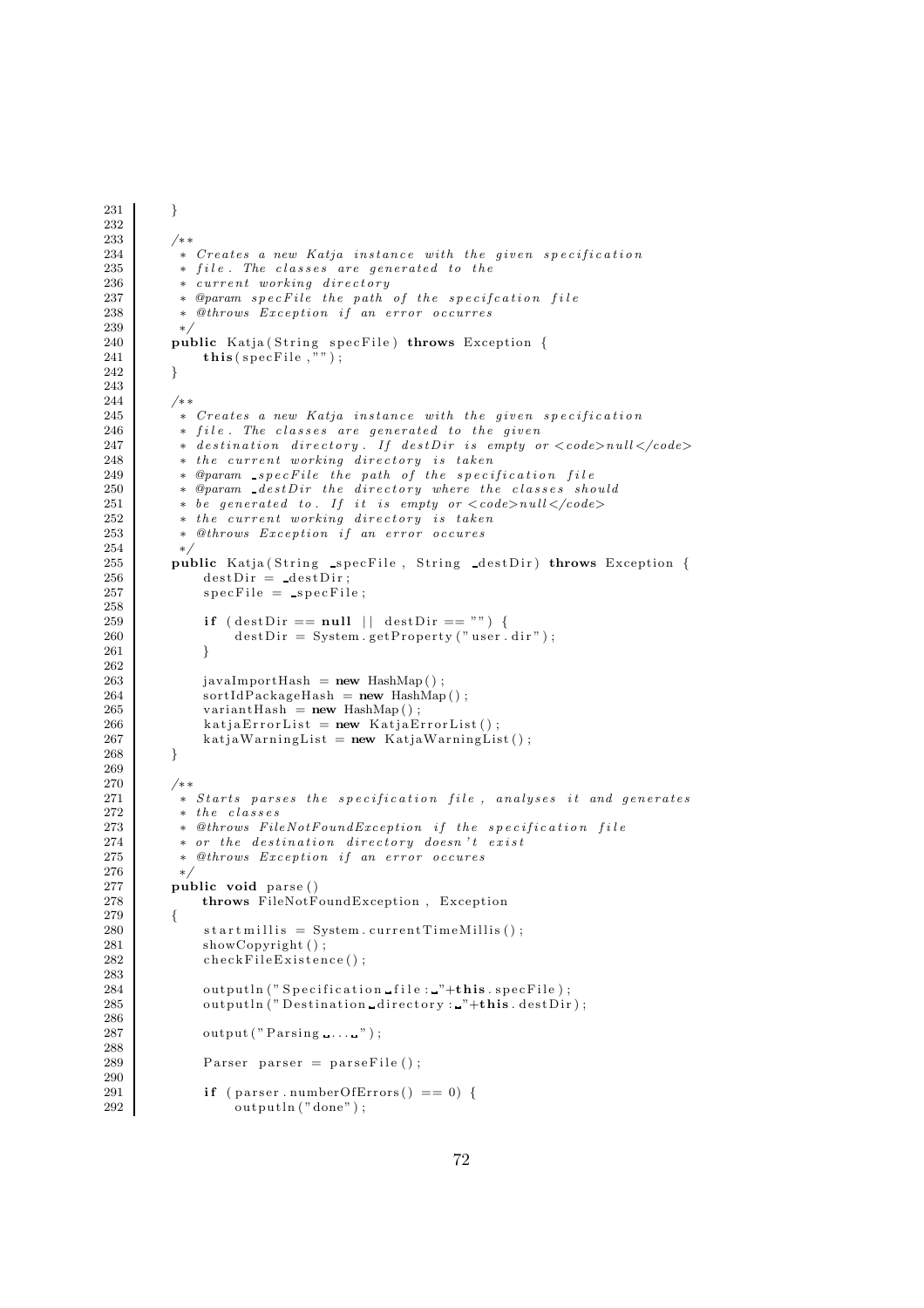```
293 output ("Analysing ......");
294 fillVariantHashtable();<br>295 Analyser analyser = ana
295 \begin{cases}\n\text{Analyser}\ \text{anal}\ \text{ser}\ =\ \text{anal}\ \text{vec}\ (\text{)}\ ;\n\text{if}\ (\text{anal}\ \text{user}\ \text{.}\ \text{numberOfErrors}()\ \text{.}\n\end{cases}296 if (analyser . numberOfErrors() == 0)297 output ln ("done");
298 output ("  Generaling code ... " ) ;
299 if ( NOGEN) {
300 output ln ("skipped");
301 } el se {
302 generateCode ();<br>303 outputln ("done"
                               outputln ("done");
304 }
305
306
\begin{array}{c|c}\n 307 \\
 308\n \end{array} if (kat ja Warning List. size () >0) {<br>
show Warnings ():
                               showWarnings ();
309 output ln ("Warnings: "+kat ja Warning List . size () ) ;
310 }
311 output ln ("\nBUILD_SUCCESSFUL");<br>312 showTotalTime(startmillis);
                     showTotalTime(startmillis);
313 }
314 else {
315 output ln ("failed");
316 showBuildFailedAndExit();
317 }
\begin{array}{c|c}\n 318 \\
 319\n \end{array} } else {
                     outputIn(" failed");\begin{array}{c|c}\n 320 & \text{showBuildFailedAndExit();}\n 321 & \text{} \end{array}321
322
323 }
\frac{324}{325}private Analyser analyse () {
\begin{array}{c|c} 326 & \text{Analyser\_analyser} = \mathbf{new} \text{Analyser}(\mathbf{this}); \\ 327 & \text{analyser. analvse}(); \end{array}327 analyser.analyse();<br>328 return analyser;
          return analyser;
329
330
331 private void generateCode () throws IOException {
332 generateImportsCode ();
333 PackageGenerator pkgGen = new PackageGenerator (this, destDir);<br>334pkgGen.generate();
335 }
336
337 /∗ ∗
338 ∗ Generates t h e code o f a l l imported
339 \vert * Katja specifications
340 | * @throws IOException if a problem during the writing of the files occurs
\begin{array}{c|c}\n 341 & \rightarrow \\
 342 & \text{pri}\n \end{array}342 private void generateImportsCode () throws IOException {<br>343 leterator it = katiaImports.iterator ():
343 Iterator it = katjaImports . iterator ();<br>344 while (it . has Next () ) {
                while ( it . hasNext() )345 ((Katja) it . next ()) . generateCode ();
346 }
347 }
348
349 /**
\begin{array}{c|c} 350 & \ast \quad Only \textit{ parses the specification file, but doesn't} \\ * & \mathit{analyze} \textit{ or generate something} \end{array}351 • analyse or generate something<br>352 • @return the KatjaParser insta
            * @return the KatjaParser instance of the parser
353 * @throws FileNotFoundException if the
354 ∗ @throws Exception
```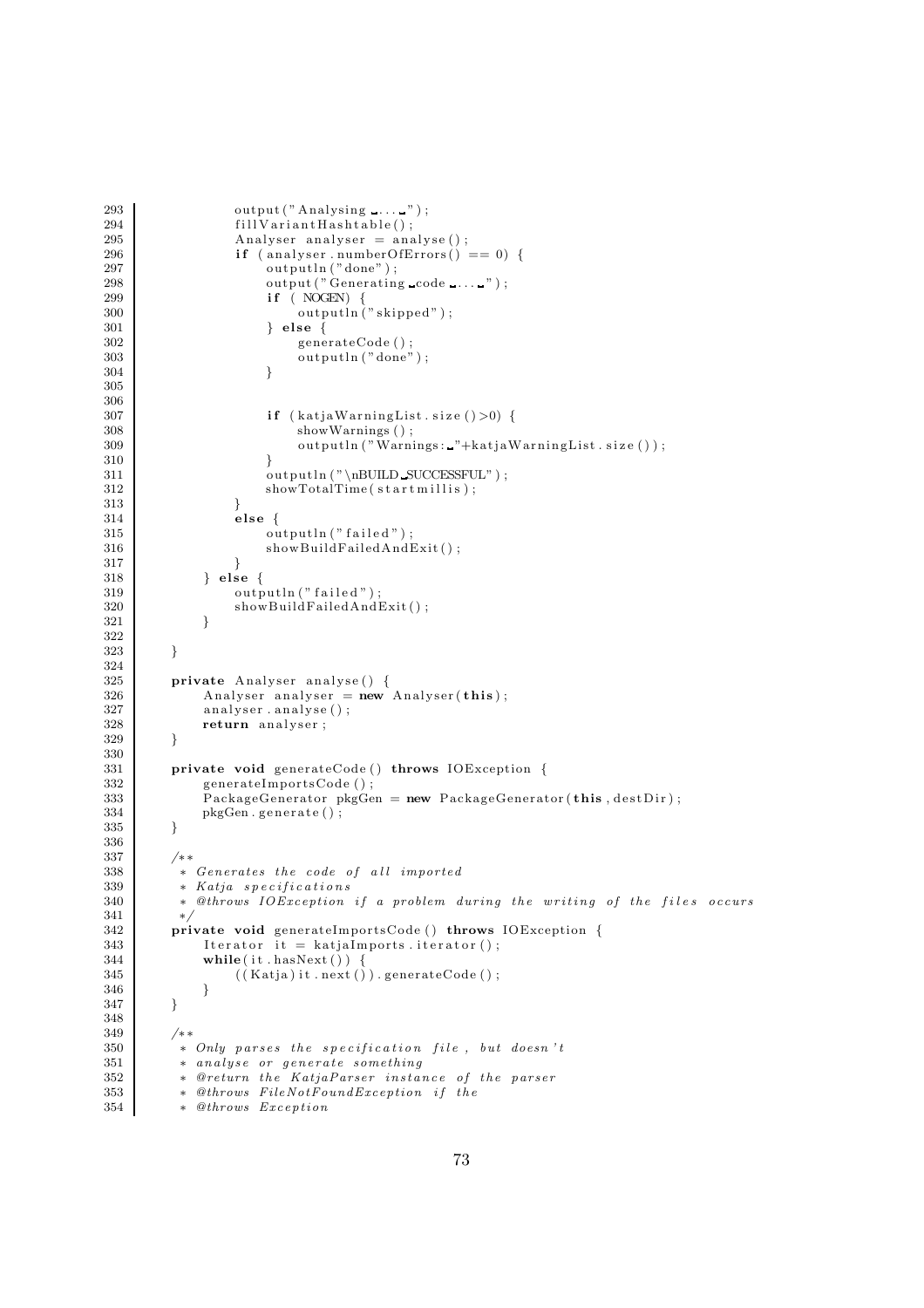```
355 ∗/
356 private Parser parseFile () throws FileNotFoundException, Exception {<br>357 Scanner lexer = new Scanner (new FileReader (specFile));
                Scanner \text{ lever} = new \text{Scanner} (new \text{FileReader} (specFile) );358 lexer . setFilename (specFile);
359
360 Parser parser = new Parser (lexer);
\begin{array}{c|c} 361 & \text{parse r. setKatja} \textbf{(this)}; \\ 362 & \text{parse . parse ()}; \end{array}parser . parse ( ) ;
363
364 if ( parser . numberOfErrors ( ) == 0) {<br>365 spec = parser . getSpecification
                     spec = parser.getSpecification();
\begin{array}{c} 366 \\ 367 \end{array} par se Imports ();
367 }
368
\begin{array}{c|c} 369 & \text{return parser} \\ 370 & \end{array}370 }
371
\frac{372}{373}private void checkFileExistence() {
374 if (! ( new File ( dest Dir ) ) . exists ( ) ) {
375 error ("The destination directory - '"+destDir+" ' doesn 't exist -!\n");
376 showBuildFailedAndExit();
377 }
378
379 if (! (new File (destDir)).canWrite ()) {
380 error ("You have no write permissions for the destination directory "
                    +\text{destDir}"' ! \n\langle n" \rangle;
381 showBuildFailedAndExit();<br>382 }
382
383
384 if (!(new File(specFile)). exists ()) {
385 \vert error ("The specified file '"+specFile+" 'doesn 't exist!\n");
386 showBuildFailedAndExit();<br>387 }
\begin{array}{c|c}\n 387 \\
 388\n \end{array} }
388 }
389
390 /**<br>391 *
            * Creates a new KatjaError and adds it to katjaErrorList
392 ∗
393 | * @param errormsg the message of the error
394 | * @param file the file where the error have been occurred
395 | ∗ @param line the line of the error
\begin{array}{c|c} 396 & * \\ 397 & \mathbf{pu} \end{array}public void error (String errormsg, String file, KatjaInt line) {
398 addError (new KatjaError (new KatjaString (errormsg),
399 new KatjaString (file), line);
400 }
401
402 /∗ ∗
403 <sup>403</sup> ∗ Creates a new KatjaError with the given message<br>404 <sup>∗</sup> and adds it to katjaErrorList
404 ∗ and adds it to katjaErrorList<br>405 → @param errormsq the error mes
            * @param errormsg the error message
406 ∗/
407 public void error (String errormsg) {
408 | addError (new KatjaError (new KatjaString (errormsg),
409 new KatjaString (""), new KatjaInt (-1));
410 }
\begin{array}{c} 411 \\ 412 \end{array}\begin{array}{ccc} 412 & & \rightarrow & \ast \ast \\ 413 & & \ast \end{array}* Prints all error messages stored
414 * in katjaErrorList
415 ∗/
```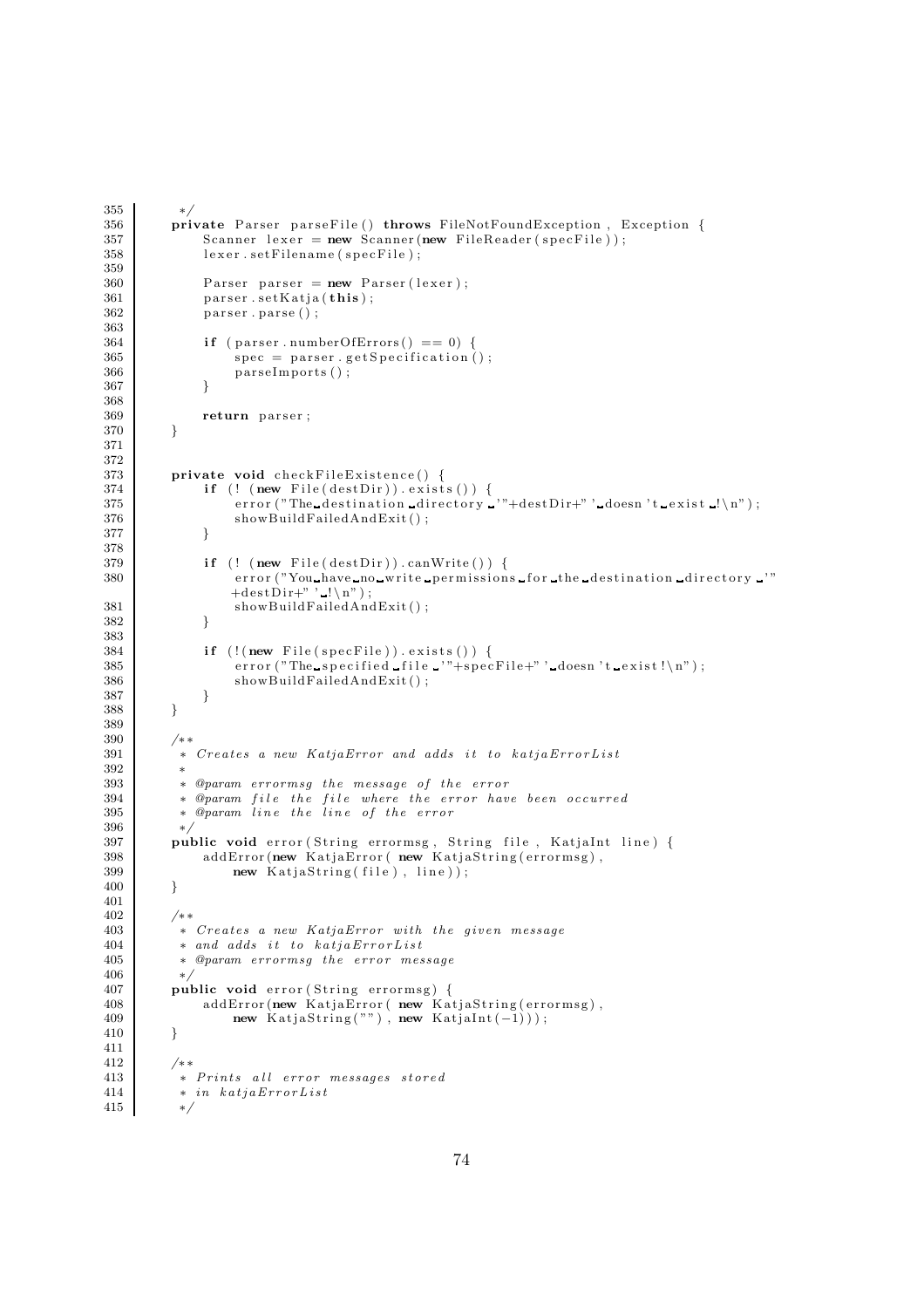```
416 | private void showErrors() {
417 | KatjaErrorListIterator it = katjaErrorList.iterator();<br>418 | while (it.hasNext()) {
              while (it . hasNext() ) {
419 | KatjaError e = it .next();
420 String msg = "Error";
421 if (\check{e} \cdot \check{file}() \cdot toString() \cdot equals(\check{r}))422 msg += " in file "+e. file ();
423
424 if (! e.line (). eq (new KatjaInt (−1))) {
425 msg += ": "+e . line ();<br>426 }
426 }
427
428 \begin{array}{c} \n \text{msg } += " : "+e \text{. message } () ; \\
 \n \text{output}( \text{msg }); \n \end{array}output ln (msg);<br>}
\begin{array}{c} 430 \\ 431 \end{array}431 }
432
433 /**<br>434 *
434 * Prints all warn messages stored<br>
\begin{array}{r} * \text{ } Prints all warning List
           \quadin katjaWarningList
436 */<br>437 pri
         private void showWarnings () {
438 | KatjaWarningListIterator it = katjaWarningList.iterator();
439 while (it . hasNext ()) {
440 | KatjaWarning e = it .next();
441 String msg = "Warning ";
442 if (! e . file () . to String () . equals ("")443 msg += " in file "+e file ();
444<br>445if (! e. line () . eq(new Katjalnt(-1)))446 \text{msg } += " : "+e \text{ line } () ;447 }
448
449 \begin{array}{c} \text{msg }+= " : "+e \text{. message } () ; \\ \text{outputIn (msg)}: \end{array}output ln (msg);<br>}
\begin{array}{c|c} 451 & \\ 452 & \end{array}452
453
454 /∗ ∗
455 ∗ Shows a l l warnings and e r ro r s and e x i t s with
456 * result 1458 */<br>458 pri
         private void showBuildFailedAndExit() {
459 showWarnings ();
460 showErrors ();
461 output ln ("\nWarnings: "+kat ja Warning List . size ());
462 | output ln (" Errors : _"+katjaErrorList .size ()+"\n");
463 output ln ("BUILD_FAILED");
464 showTotalTime (startmillis);
\begin{array}{c|c} 465 & \text{System. exit (1)}; \\ 466 & \text{ } \end{array}466 }
467
468 /∗ ∗
469 			* Parses all imported Katja files
470 ∗/
471 private void parseImports () throws FileNotFoundException, Exception {
472 ImportList impList = spec. importList();
473 ImportListIterator it = impList.iterator();<br>474 katjaImports = new LinkedList();
474 kat jaImports = new LinkedList();<br>475 while (it.hasNext()) {
              while (it \cdot hasNext() ) {
476 Import imp = it . next();
477 if (imp. is (KatjaImport . sort)) {
```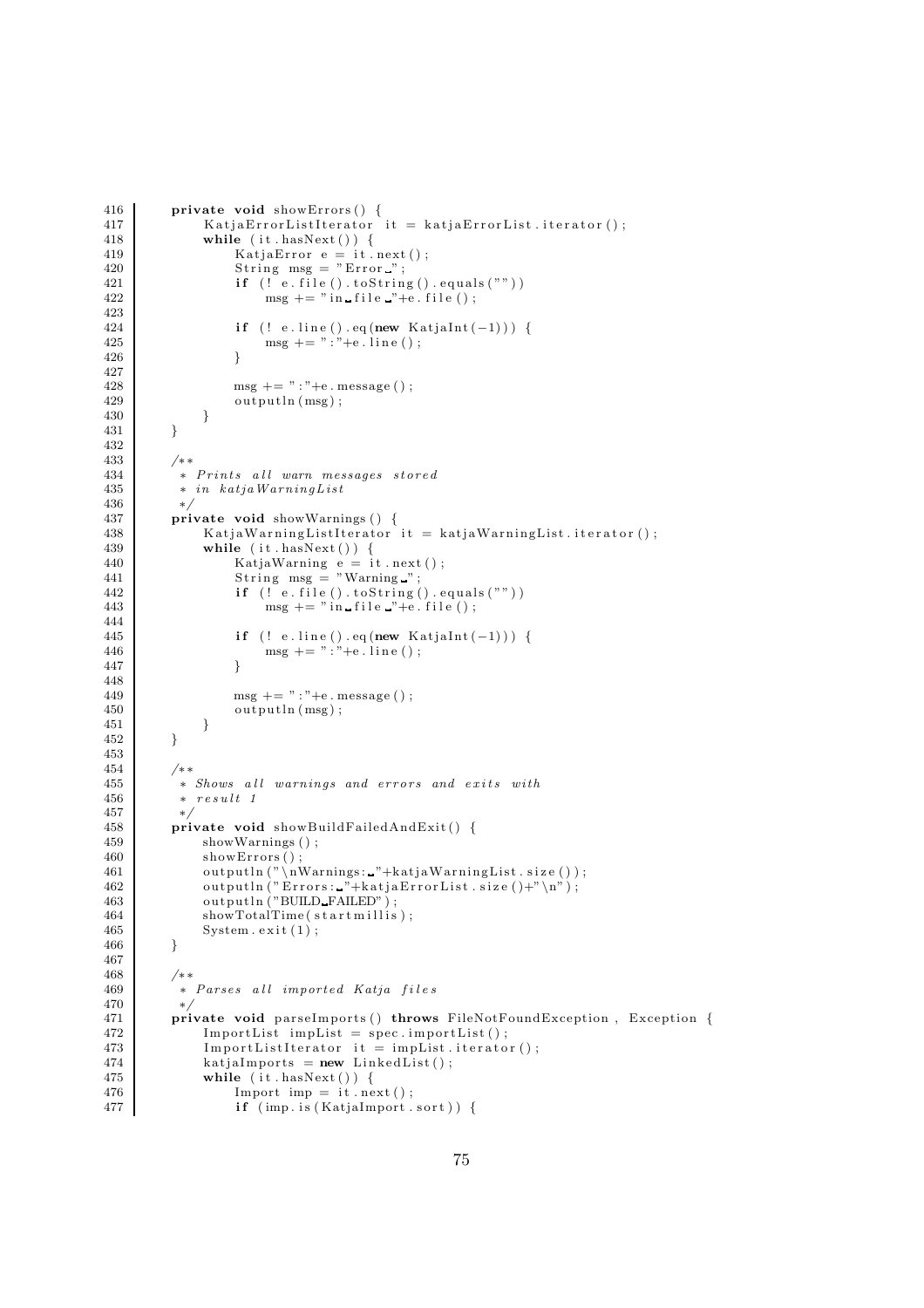```
478 | String importFile = ((KatjaImport)imp).name().toString();
479 debug ("Importing file "+importFile);<br>480 File f = new File (specFile);
                            File \overrightarrow{f} = new File (specFile);
481 \left\{\n \begin{array}{c}\n \text{File } \text{impFile} = \text{new } \text{File}(\text{f.getParent}() \text{, importFile});\n \end{array}\n\right.482 if ( fileAlreadyParsed (impFile.getPath ()) }
483 error (" Cyclic import of file i" + import File +"!" , specFile , imp.
                      \,\,\mathrm{line}\, ( ) ) ;
484 } else {
485 Katja m = new Katja (impFile.getPath (), this );
486 m. parseFile();<br>487 katjaImports.a
                                 kational mports . add (m);
488 \qquad \qquad \textbf{this. next sort} = \text{m. next sort};489 }
\begin{array}{c} 490 \\ 491 \end{array} } }
\begin{array}{c} 491 \\ 492 \end{array}492 }
493
494 /**<br>495 *
\begin{array}{c|c} 495 \end{array} \begin{array}{c} * \quad Returns \quad wether \quad the \quad given \quad Katja \quad file \quad gets \ 496 \end{array}* parsed in a parent Katja file already
497 ∗ @param filePath the file to check<br>498 * @return wether the given Katja fi
             * @return wether the given Katja file gets
499 | ∗ parsed in a parent Katja file already
500 ∗/
501 private boolean fileAlreadyParsed(String filePath) {<br>502 if (specEile equals(filePath))
\begin{array}{c|c} 502 & \text{if (specFile equals (filePath))} \\ 503 & \text{return true:} \end{array}return true;
504
505 if (parentKatja != null) {<br>506 return parentKatja.file
                      return parentKatja.fileAlreadyParsed(filePath);
507 }
508
\begin{array}{c|c} 509 & \text{return false} ; \\ 510 & \end{array}510 }
\begin{array}{c} 511 \\ 512 \end{array}/∗ ∗
513 <sup>*</sup> boes a <code>System.out.println</code> if 514 * not in quiet mode
             * not in quiet mode
515 ∗ @param s t r i n g t h e s t r i n g to p r i n t out
516 ∗/
517 public static void output ln (String string) {
518 if (QUIET)<br>519 if teturn
                      return;
520
521 System.out.println(string);
522
523 }
524
\begin{array}{c|c}\n525 & \rightarrow \ast \\
526 & \ast\n\end{array}526 * Does a \lt{code} \leq System.out.print \lt{code} > if<br>527 * not in quiet mode
\begin{array}{c|cc} 527 & * & not & in & quite & mode \\ 528 & * & @param & string & the \end{array}* @param string the string to print out
529 ∗/
530 public static void output (String string) {
531 if (QUIET)
532 return ;
533
                 System.out . print ( string):
535
536 }
537
538 public String getSpecFile () {
```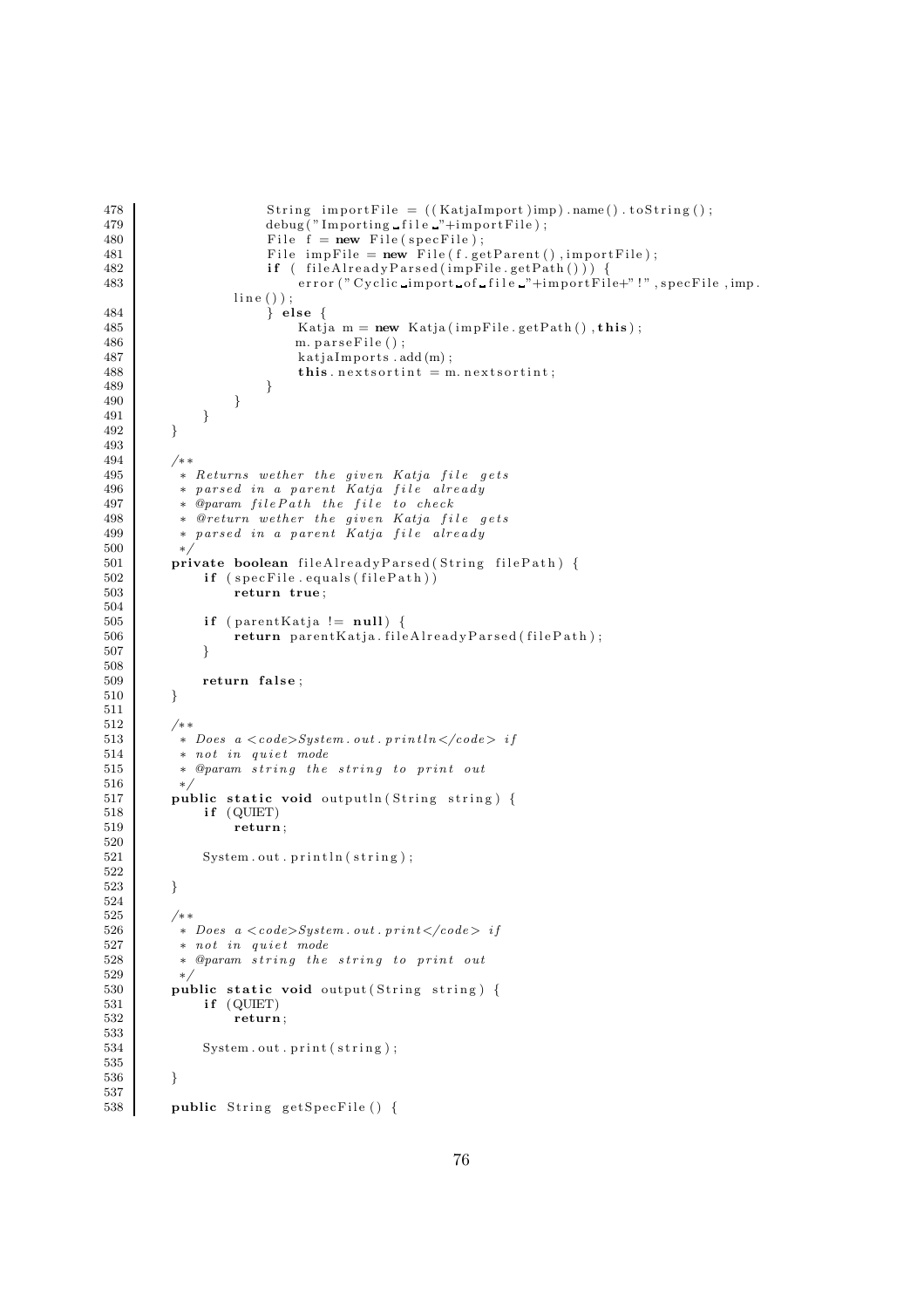```
539 return specFile;
540 }
541
542 /**
543 * Returns a <code>SortIdList\lt/code> containing all
544 * <\ncode&gt;SortId</math> <math><\ncode&gt;3</math> of variants where sortId545 * is contained in.<br>546 * @param sortId th
           * @param sortId the \langle code \rangle SortId \langle /code \rangle to get the list of.
547 * @return a <code>SortIdList </code> containing all
548 * <code>SortId </code>'s of variants where sortId \ast is contained in
           * is contained in
550 ∗/
551 public SortIdList getVariantsOfSortId(SortId sortId) {<br>552 return (SortIdList) variantHash.get(sortId.name())
              \textbf{return} \; \left( \; \text{SortIdList} \; \right) \; \; \text{variantHash.get} \left( \; \text{sortId} \; . \; \text{name} \left( \; \right) \; \right);553 }
554
555 /∗ ∗
556 * Fills the variantHash field
557 ∗/
558 private void fill Variant Hashtable () {
559 ProductionListIterator it = spec. prodList(). iterator();
560 while (it hasNext()) {<br>561 Production prod =
                   Production prod = it.next();562 if ( prod. is ( Variant Prod. sort ) ) {
563 addVariantToHashtable((VariantProd) prod);
564 }
565 }
566
567 fillVariantHashtableOfKatjaImports();
568 }
569
570 private void fillVariantHashtableOfKatjaImports () {
571 Iterator katiaIt = getKatiaImports();
\begin{array}{c|c}\n572 & \text{while (kational. hasNext()) }\{573 & \text{Katja m = (Katja) katja }\n\end{array}573 Katja m = (Katja) katjaIt . next ();<br>574 m. fillVariantHashtable();
              m. fill V ariant H as h t a b l e ( ) ;<br>}
575
576 }
577
578 /∗ ∗
579 ∗ Adds a VariantPod to t h e variantHash Hashtable .<br>
580 <sup>*</sup> This means for every SortId contained in prod it adds<br>581 * prod to the SortIdList of the Hashtable with the key
581 * prod to the SortIdList of the Hashtable with the key<br>582 * of the SortId
           * of the SortId
583 | * @param prod the VariantProd to add to the variantHash Hashtable
584 ∗/
585 private void addVariantToHashtable (VariantProd prod) {
586 SortIdListIterator it = prod.params().iterator();
587 while (it \cdot hasNext() ) {
588 SortId sortId = it.next();
589 SortIdList variantList = (SortIdList) variantHash.get (sortId.name());<br>590 int hashCode = sortId.hashCode();
                   \text{int } hashCode = s o rtId . hashCode ();
591
592 if (variantList == null) {
593 variantList = new SortIdList ();
594 }
595 variantHash .put (sortId .name (), variantList .appBack (prod .sortId ()));
596 debug ( "Adding "+prod . s o r t I d ( ) . name ( )+" to "+s o r t I d . name ( )+" hash : "+
                  hashCode ) ;
597 }
598 }
599
```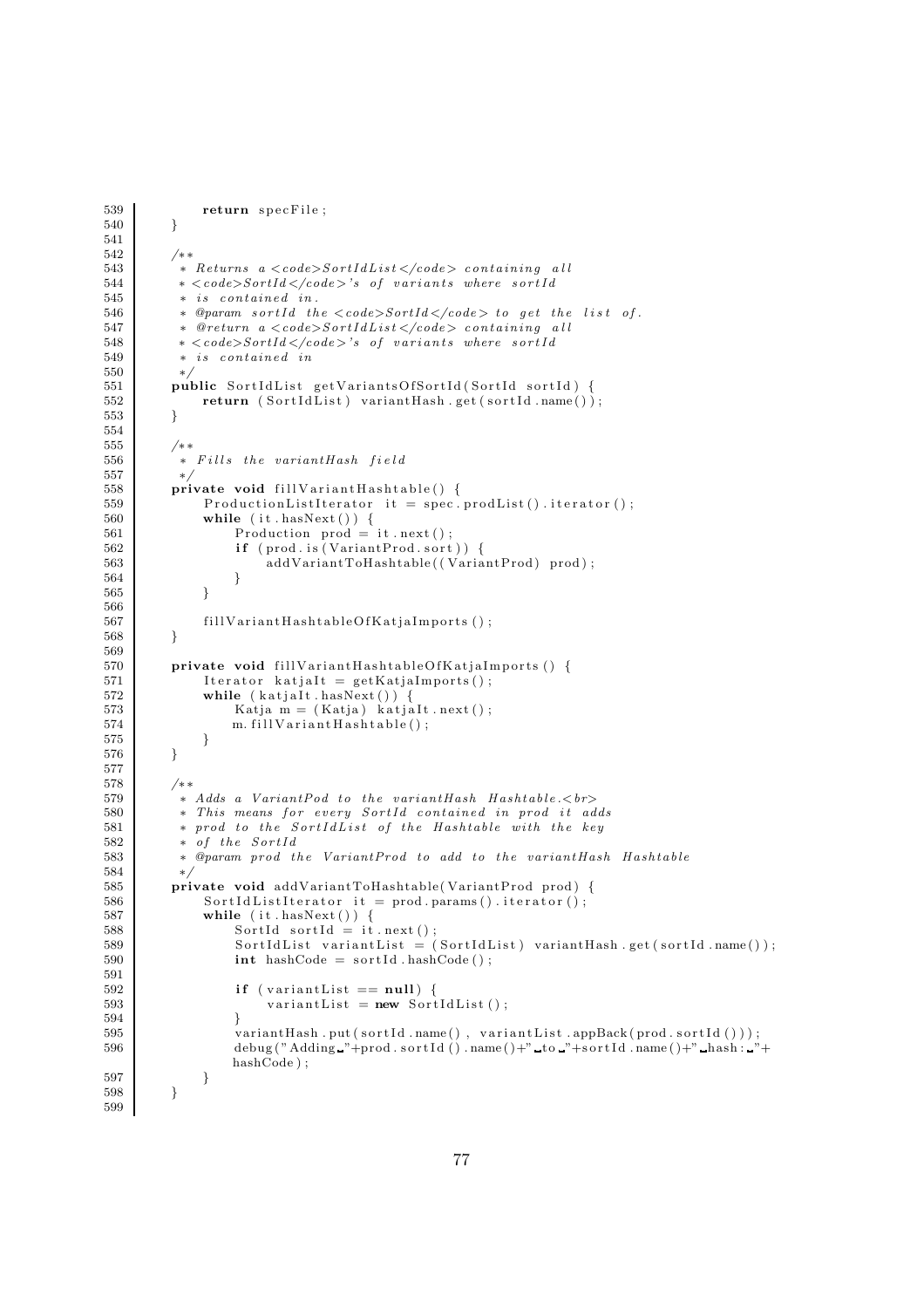```
600 /∗ ∗
601 \begin{array}{c|c} \ast \text{ } Prints \text{ } the \text{ } copyright \text{ } note \text{ } to \text{ } the \text{ } standard \text{ } output \text{ } 602 \end{array}* if the QUIET flag is not set
603 ∗/
604 private static void showCopyright () {
605 if (QUIET)
\begin{array}{c|c} 606 & \textbf{return;} \\ 607 & // & System. \ \hline \end{array}System.out.println();608 System . out . p r i n t l n ( "−−−−−−−−−−−−−−−−−−−−−−−−−−−−−−−−−−−−−−−−−−−" ) ;
609 | System.out.println("<del>--------------------K</del>atja_v"+VERSION);
610 System.out.println("(c)_copyright_2003_AG_Softwaretechnology");
611 System . out . println (" University of Kaiserslautern , Germany");
612 System . out . p r i n t l n ( "−−−−−−−−−−−−−−−−−−−−−−−−−−−−−−−−−−−−−−−−−−−" ) ;
613 System . out . println ();
614 }
615
616 /**617 * Prints the total amount of time needed<br>618 * to the standard output if the QUIET fle
            * to the standard output if the QUIET flag
619 \qquad \ast \text{ is not set.}620 			* @param startMillis the milliseconds of the start time
621 ∗/
622 private void showTotalTime (long startMillis) {
623 if (QUIET)
624 return
625 \begin{cases}\n\text{long endMills} = \text{System currentTimeMills}();\n\end{cases}long diff Millis = endMillis -start Millis;
627 \vert long hours = (diffMillis/3600000);
628 \begin{array}{|l|l|} \hline \text{608} & \text{long minutes} = (\text{diffMillis}/60000)^{6}\% \text{ 60}; \\ \hline \text{629} & \text{long seconds} = (\text{diffMillis}/1000)^{6}\% \text{ 60}; \end{array}\log seconds = (diffMillis/1000) % 60;
630 \vert long millis = diffMillis \% 1000;
631
632 System.out.print ("Total_time:..");
\begin{array}{c|c}\n 633 & \text{if} & \text{(hours } > 0) \\
 634 & \text{System.out}\n \end{array}System.out.print(hours+"_hours " );635
\begin{array}{c|c}\n 636 & \text{if } (\text{minutes} > 0) \\
 637 & \text{System.out.} \n\end{array}System.out . print(minutes+" - minutes -");
638
639 if (\text{seconds} > 0)640 System.out.print (seconds+"_seconds_");
641
642 if (millis > 0)<br>643 System.out.
                     \begin{array}{l} \text { System.out . print (millis+'' _ mss' ) ;} \end{array}644
645 System.out.println();
646 System.out.println();
647 }
648
649 /**<br>650 *
650 \ast Prints the usage to the standard output and exit (1) after that 651 \ast if the QUIET flaq is not set
            * if the QUIET flag is not set
652 ∗/
653 private static void showUsageAndExit() {
654 if (! QUIET) {
655 showCopyright ();
656 System . out . println ("Usage: _java _katja . Katja _[ options ] _< filename >" );<br>657 System . out . println () :
657 System . out . println ();<br>658 System . out . println (")
                     System.out.println("Options:");659 System . out . println ("-h-help \ldots-help show this -help");
660 System . out . println ("--d=<dir>) ;
```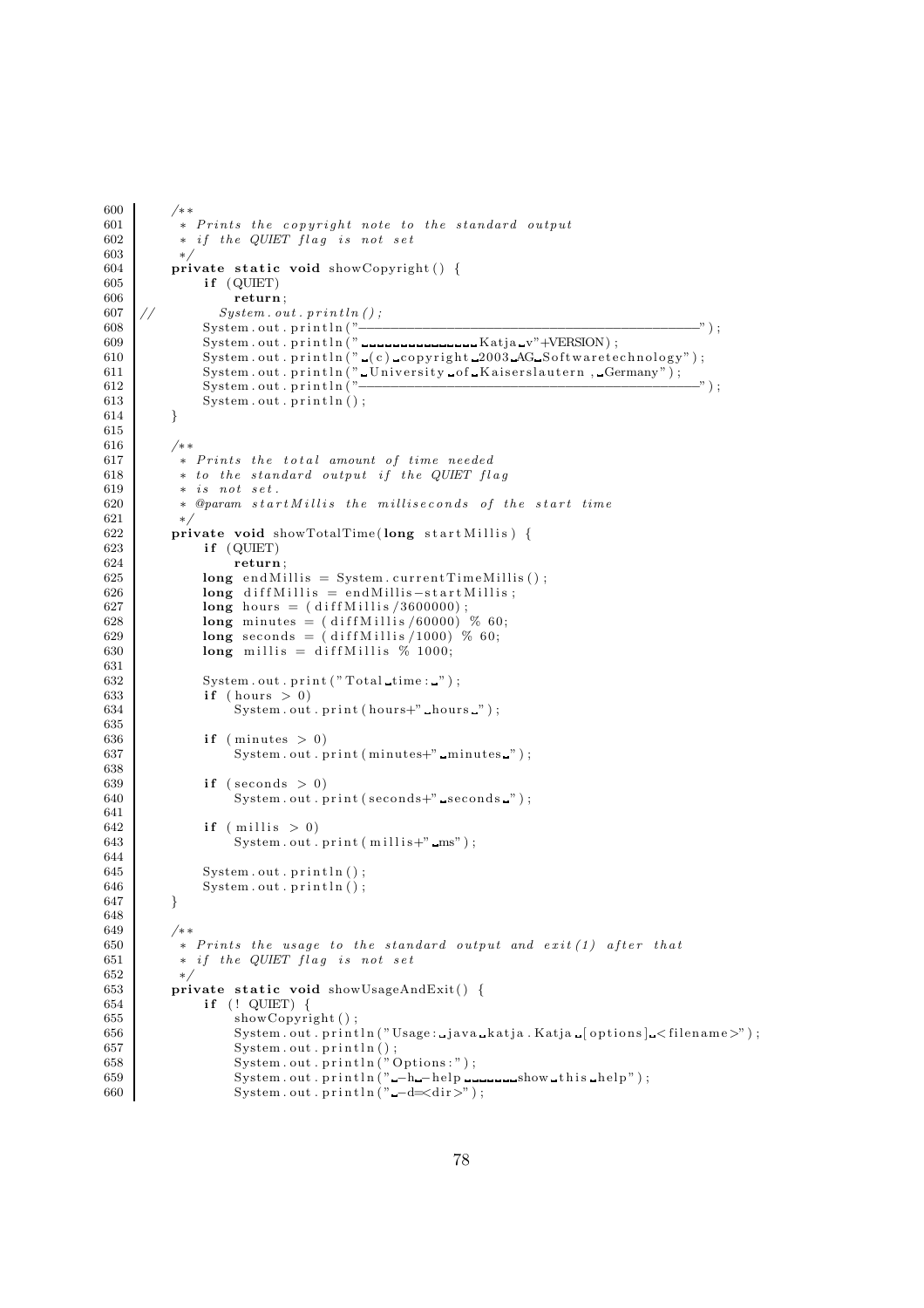```
661 System . out . println ("-dest=<dir>
sourcedire the Java classes to <direction of the System . out . println ("-dest=<direction of the Java classes to <direction of the system . out . println ("-dest=<direction of the
                  >." ) ;
662 System . out . p r i n t l n ( " I f t h i s i s not s e t , the c l a s s e s
                  are generated to ");
663 System . out . p r i n t l n ( " the cur r ent working d i r e c t o r y . " ) ;
664 | System .out .println(" −q − quiet -------be -quiet , -suppress -any -output" );
665 | System .out .println("_−debug_________show_debug_messages");
666 | System .out .println(" −nogen -----------only analyse , but don't generate
                  anything " ) ;
667 System . out . println (" - sortint = <n > start sort integer constants at <
                  n>" ) :
668 System . out . println();
669<br>670
              System. exit (1);671 }
672
673 /∗ ∗
\begin{array}{c|c}\n 674 & \ast & \text{The main function} \\
 675 & \ast & \text{Qparam args the } a\n \end{array}* @param args the arguments
676 ∗/
677 public static void main (String [] args) throws Exception {
678 String destDir = null;
679 String specFile = null;
680
681 if \left( \text{args.length} \leq 1 \right) {
682 System . out . p r in t ln ("\nNo_filename_specified!\n");<br>683 showUsageAndExit():
                  showUsageAndExit();
684 }
685<br>686int startSortInt = 0;
687
688 for (int i=0; i<args.length; i++) {
689 if (args[i].equals("−q") ||
690 args [i]. equals ("−quiet"))
691 Katja .QUIET=true;<br>692 else
                  else
693 if (args[i]. equals ("-debug"))<br>694 Katja DEBUG=true:
                      Katja .DEBUG=true;
695 else
696 if ( args[i] . equals ("-nogen" ) )
697 Katja .NOGEN=true;
\begin{array}{c|c}\n 698 & \text{else} \\
 699 & \text{if} \n\end{array}699 if (args[i].equals("−help") ||
700 | args[i].equals("−h"))
701 showUsageAndExit();
702 else
703 | if ( args [i ]. startsWith ("−d=") ||
704 | args[i].startsWith ("−dest="))
705 dest \text{Dir} = \text{getParamValue}(\text{args}[i]),706 else<br>707 if (
707 <br>708 if (\arg s[i]. startSortInt = Integer . parseInt (
                      startSortInt = Integer.parseInt(getParamValue(args[i]));
709 else
710 if (\arg s[i]. startsWith ("-")) {
711 \Box output ln ("Unkown option : "+args [i]+"\n");
712 showUsageAndExit();
\begin{array}{c} 713 \\ 714 \end{array} }
714 }
\begin{array}{c} 715 \\ 716 \end{array}specFile = args [args.length -1];717 \left| \text{if (specFile statusWith ("−")} \right)718 \text{output}(\text{"}\nNo-filename\_specified!}\n
```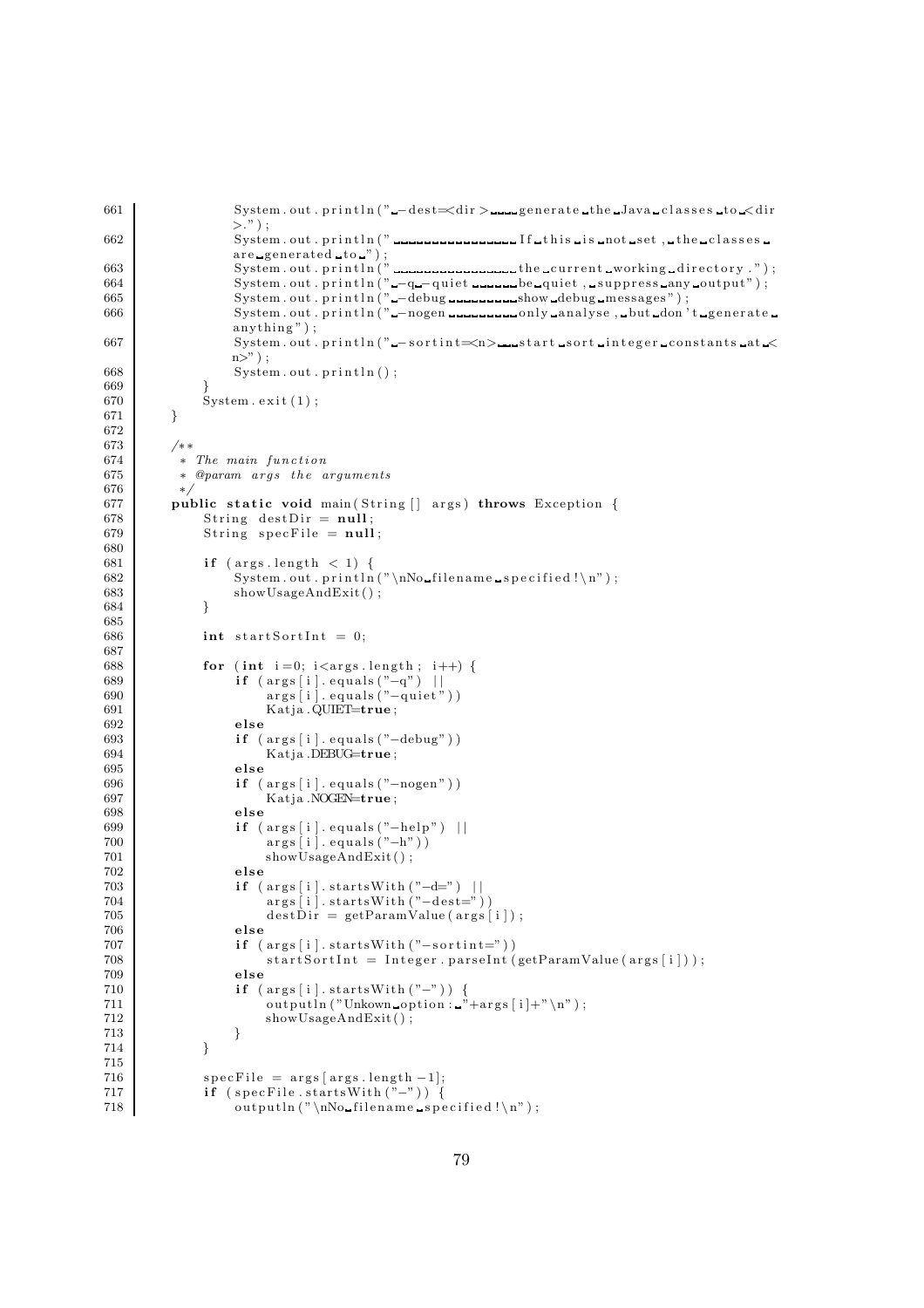```
719 showUsageAndExit();
720 }
721
722 Katja katja = new Katja (specFile, destDir);
723
\begin{array}{c|c} 724 & \text{if (startSortInt > 0) } \end{array}725 <br> 726 <br> \text{if} (\text{startSortInt} < 100) {<br> \text{outputIn} (\text{"} \text{The start})output ln ("\nThe_starting_sort_integer_has_to_be_greater_or_equal_
                   to 100" );
727 showUsageAndExit();<br>
728 } else
                     } else
729 \n<br>\n730 \n<br>\n731 \begin{array}{r}\n \text{katja. nextsort} = \text{startSortInt}; \\
 \end{array}730 }
731
\begin{array}{c|c} 732 & \text{katja . parse () ;} \\ 733 & \text{ } \end{array}733 }
734
\frac{735}{736}/∗ ∗
737 \parallel \parallel \parallel R eturns the value of an option. \lt{br>}738 | \ast E.g. for the option '− dest=/tmp' it would return '/tmp'
739 * @param string an option
740 * @return value of an option
741 ∗/
742 private static String getParamValue (String string) {
743 return string substring (string indexOf("=") + 1, string length ());
744 }
745
746 public static void debug (String s) {747 if (DEBUG)
               if (DEBUG)
748 System.out.println(s);
749 }
750
751 public Specification get Specification () {<br>752
               return spec;
753 }
754 \over 755/∗ ∗
756 | * Checks wether the given String s is a built-in name
757 | ∗ such as String or Int and returns the Java name for
758 * it like KatjaString or KatjaInt.<br>759 * \leq 0
759 * <br>\n760 * If760 <sup>∗</sup> If the given String s is not a built-in name it is returned \frac{761}{1000} * without changing anything.
           * without changing anything.
762 		 * @param s the String to get the Java name for
763 ∗ @return a St r ing t h a t can be used
764 ∗/
765 public static String getBuiltInName (String s) {
766 String s2 = (String) built In Names.get(s);767 \n\begin{array}{c}\n767 \\
768\n\end{array} if (82 == null)<br>
768 \n\begin{array}{c}\n767 \\
768\n\end{array}768 return s;<br>769 return s2;
          return s2;<br>}
770 }
771
772 /∗ ∗
773 ∗ Returns wether t h e g i v en St r ing s i s a r e s e r v e d word in Java
774 * @param s the String to check
775 ∗ @return wether t h e g i v en St r ing s i s a r e s e r v e d word in Java
776 ∗/
777 | public static boolean isReservedWord (String s) {
778 return reservedWords.contains (s);
779 }
```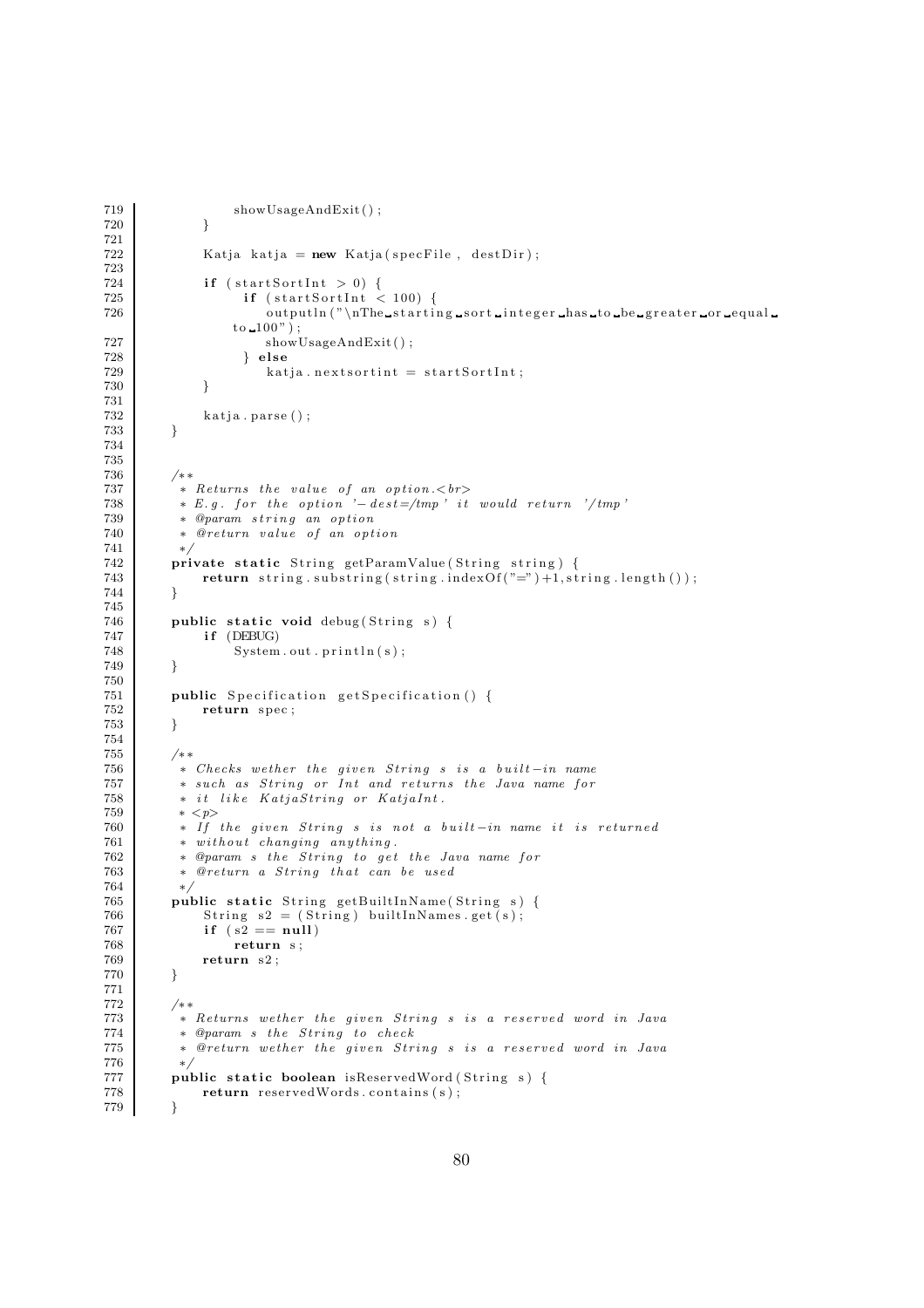```
\begin{array}{c|c}\n 781 & \rightarrow \ast \\
 782 & \ast\n \end{array}* Returns wether the given String s is a Java native type
783 * @param s the String to check
784 | * @return wether the given String s is a Java native tupe
785 ∗/
786 public static boolean isNativeType(String s) {<br>787 per static foolean isNativeTypes (s);
              return nativeTypes . contains (s);
788 }
789
          790 /∗ ∗
791 | ∗ Returns wether the given String s is a Katja built-in type
792 * like Int, Bool etc.
793 | ∗ @param s the String to check
794 	 * @return wether the given String s is a Katja built-in type
795 ∗/
796 | public static boolean isBuiltInType (String s) {
797 return \text{ builtInNames. contains Value(s)};
798 }
799
800 /∗ ∗
801 <sup>*</sup> * Returns a free sort integer
802 | ∗ @return a free sort integer
803 ∗/
\begin{array}{c|c} 804 & \textbf{public int getFreeSortInt} \end{array} ( ) {<br>805 point in t next sortint ++:
              return next sortint++;
806 }
807
808 /**<br>809 *
809 | ∗ Returns an Iterator of Katja objects of all imported Katja files
810 | ∗ @return an Iterator of Katja objects of all imported Katja files
811 ∗/
812 public Iterator getKatjaImports () {
\begin{array}{c|c} 813 & \text{return } \text{katjaImports. iterator} \text{();} \\ 814 & \end{array}814 }
815
816 /∗ ∗
817 <sup>*</sup> * Returns the full qualified name of the given name
818 | * @param name the Java type of which the full qualified name should be
                  returned
819 * @return the full qualified name of the given name
\begin{array}{c|c} 820 & * \end{array} bub
821 public JavaImport getJavaImportForName (String name) {<br>822 per set (1898) return (JavaImport) javaImportHash.get (name);
          return ( JavaImport ) javaImportHash . get (name ) ;<br>}
823 }
824
825 /∗ ∗
826 ∗ Returns t h e package name o f t h e g i v en s o r t name
827 * @param sortName the sort name to get the package of
828 * 9return the package name of the given sort name
829<br>830public String getPackageOfSortId (String sortName) {
831 return ( String ) sortIdPackageHash .get (sortName);
832 }
833
834 /∗ ∗
835 ∗ Adds t h e g i v en e r r o r to t h e i n t e r n a l e r r o r l i s t
           * @param error the error to add to the inernal error list
837 ∗/
         public void addError ( KatjaError error ) {
839 if (parentKatja == null)840 katja Error List = katja Error List . add ( error );
```
780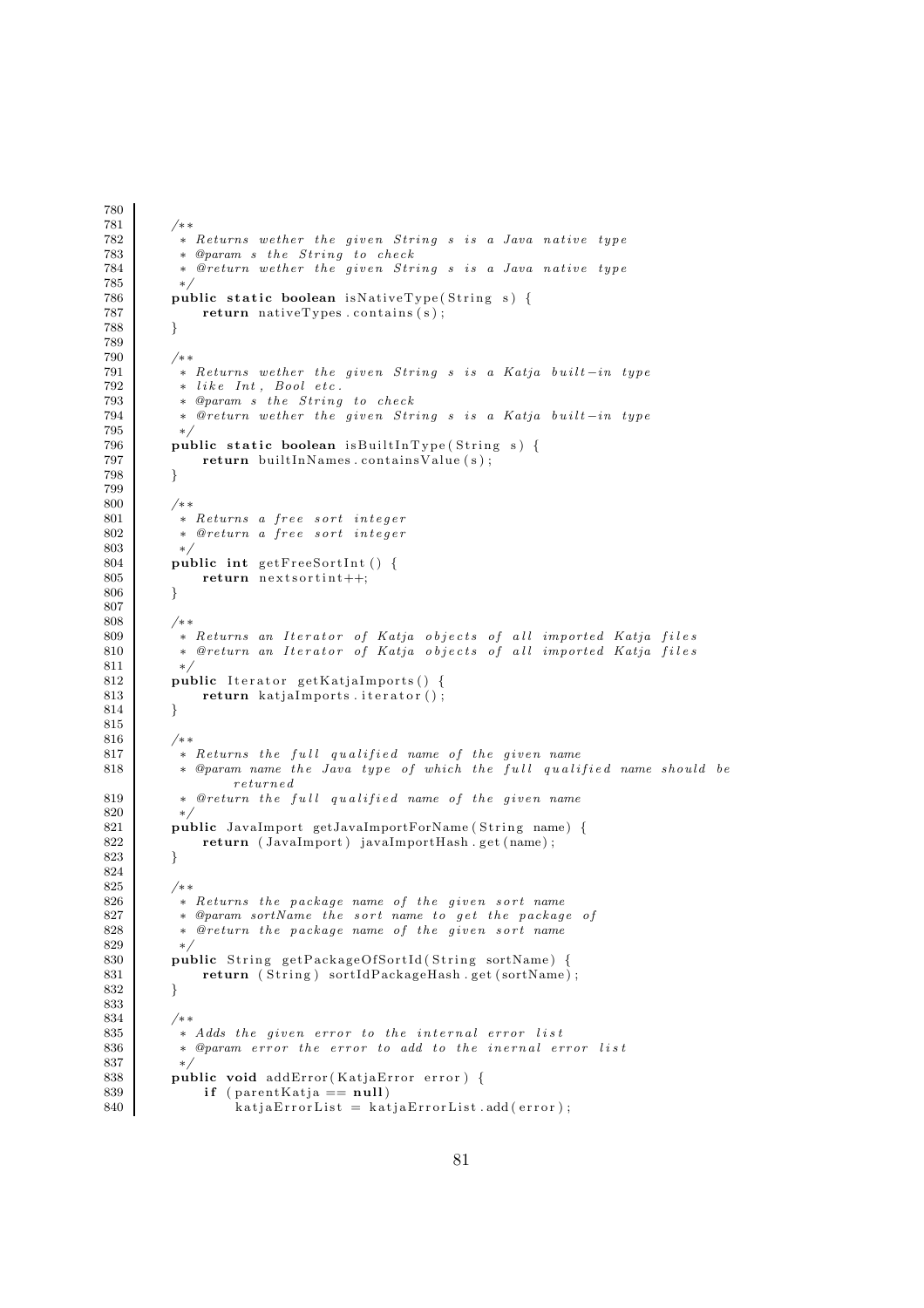```
841 else
842 par ent Katja . addError ( error ) ;<br>843 }
843 }
844
845 /**<br>846 *
         * Adds the given warning to the internal warning list
847 			* @param warning the warning to add to the internal warning list
848 ∗/
849 public void addWarning (KatjaWarning warning) {
850 if (parentKatja == null)<br>851 katiawarningList = kkati aWarning List = kati aWarning List.add(warning);852 else
853 parentKatja . addWarning (warning);
854 }
855
856 }
```
PackageGenerator.java

```
\frac{1}{2}\begin{array}{c|cc} 2 & * & Copyright & 2003 \\ 3 & * & AG & Softwaretec. \end{array}3 * AG Softwaretechnik, Universitaet Kaiserslautern, Germany<br>4 * All rights reserved.
         * All rights reserved.
 \begin{matrix}5\\6\end{matrix}\begin{array}{c|cc} 6 & * \ Create{C}{\rightarrow} 6 \\ 7 & * \end{array}\begin{array}{c} 7 \\ 8 \end{array} ×/
       package katja;
\frac{9}{10}import java.io. File;
11 import java.io.IOException;
12
13 | import katja.spec.ListProd;
14 import katja spec PackageDcl;<br>15 import katja spec PackageName
15 \left| \begin{array}{c} \text{import } k \text{ at } j \text{ a } . \text{ spec.} \text{ PackageName}; \\ \text{import } k \text{ at } j \text{ a } . \text{ spec.} \text{Production}; \end{array} \right.import katja.spec. Production;
17 import katja . spec . ProductionList;
18 | import katja.spec.TupleProd;
19 import katja . spec . VariantProd;
20
\frac{21}{22}22 ∗ The MaxPackageGenerator i s r e s p o n s i b l e f o r c r e a ti n g
\begin{array}{c|cc} 23 & * & a & package & containing & generated & classes. \ 24 & * & You & initialize & it & with & the & package & name. \end{array}24 * You initialize it with the package name and the 25 * destination directory where to generate the cla
25 \vert * destination directory where to generate the classes.
26 | * After that you call the different methods to create the
\begin{array}{c|c} 27 & * & desired & classes \\ 28 & * & @author & Jan & Sch\end{array}\begin{array}{c|c} 28 & * & \mathcal{Q} \hline \end{array} author Jan Schä fer
\begin{array}{c|c} 29 & * \end{array}<br>30 pub
       public class PackageGenerator {
\frac{31}{32}Katja katja;
33
34 /**
\begin{array}{c|c|c|c|c|c|c|c} \hline \text{35} & \text{*} & \text{This}\text{ variable holds the name of the} \ \text{36} & \text{*} & \text{package for all created classes} \end{array}\begin{array}{c|c|c|c|c} 36 & * \text{ package for all created classes} \\ 37 & * \end{array}\begin{array}{c|c}\n 37 & * \\
 \hline\n 38 & \text{pri}\n \end{array}\textbf{private} String packageName = "";
39
40^{\circ}41 * This variable holds the directory where
```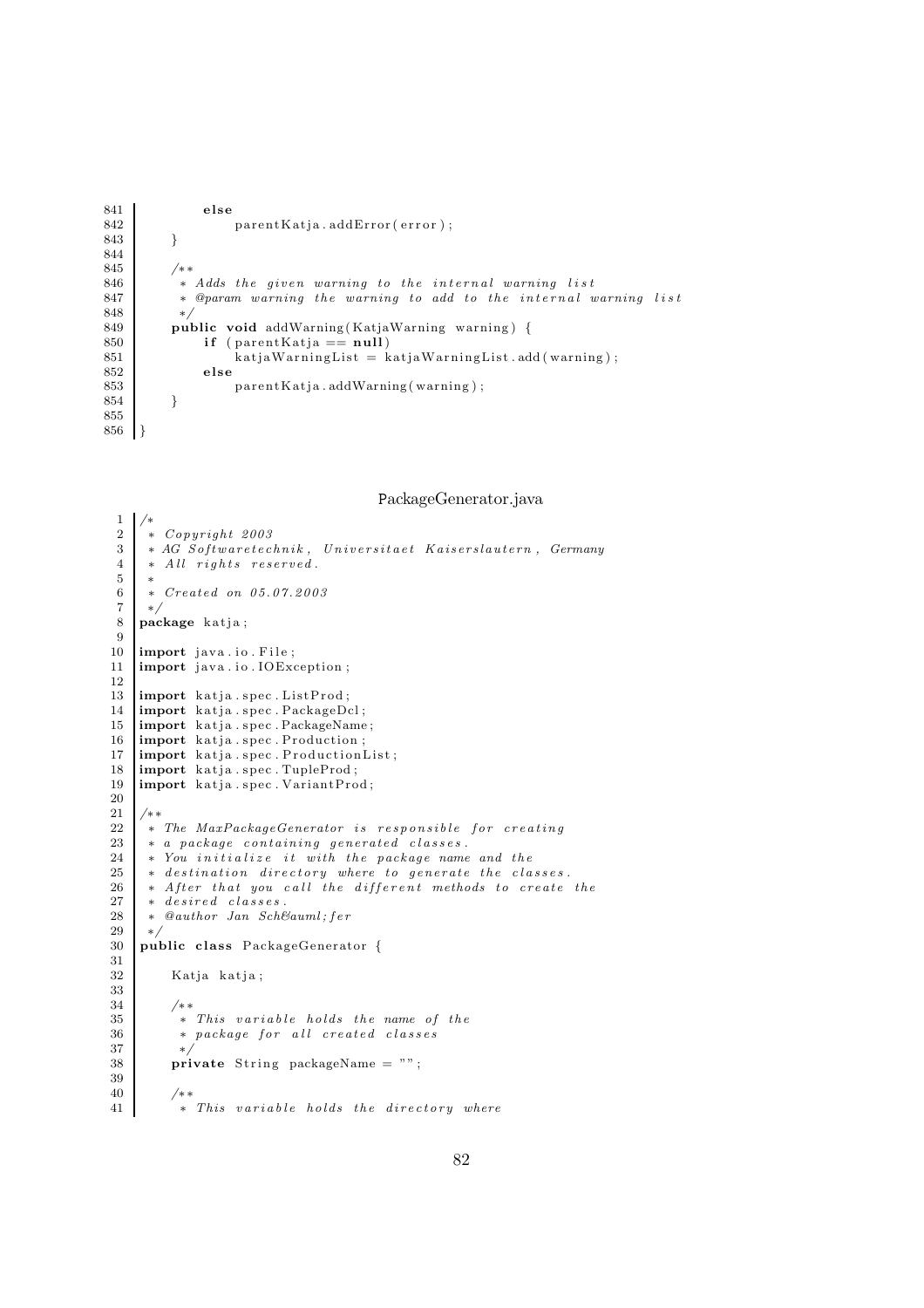```
42 | * the generated classes should be put in.
 \begin{array}{c} 43 \\ 44 \end{array}private File destDir;
45
46 /**47 ∗ This c ons t ruc t o r c r e a t e s a new <code>MaxClassGenerator</code>
48 * object an sets the package name and the destination directory * where the generated classes should be put in.
             * where the generated classes should be put in.
50 \quad * \leq p51 • Notice that the generatoed classes will be put under<br>52 • the destination directory plus the package directory
             * the destination directory plus the package directory.
53 * < p>54 * E.g. if destDir is \langle i \rangle/tmp/test\langle i \rangle and the package name
55 * is \langle i \ranglemy. katja. test\langle i \rangle the classes would be put into the
56 <sup>∗</sup> directory <i>/tmp/test/my/katja/test</i><br>57 * @naram_katja_the_Katja_instance
             * @param katja the Katja instance
58 			* @param destDir the destination directory of the generated classes
\begin{array}{c|c}\n 59 & \rightarrow \\
 \hline\n 60 & \textbf{p} \end{array}public PackageGenerator (Katja katja, String destDir) throws IOException {
 61 \mathbf{this} \cdot \mathbf{k} at ja = \mathbf{k}at ja ;
 62 PackageDcl packageDcl = katja .getSpecification () .pck();
 63 if ( packageDcl . is ( PackageName . sort ) )
 64 this packageName = ((PackageName) packageDcl) name() stringValue();
65
66 this destDir = new File (destDir, getPackageDirectory ());
 67 if ( ! this . destDir. exists ()) {<br>this . destDir. mkdirs () :
                        this . destDir. mkdirs();
\begin{array}{c|c}\n69 & & & \n\end{array}70 }
 71
72 /∗ ∗
73 ∗ Returns t h e d i r e c t o r y o f t h e package name .
 74 * \langle p \rangle75 * E.g. if the package name is <i>i</i> >i>my. k \n  atja. test <i>i</i> >i > the <i>n</i> * result would be <i>i</i> >i>my. k \n  atj \n  <math>dist \leq i \leq m</math> and <i>i</i> \n  <math>dist \leq i</math>76 * result would be \langle i \rangle and \langle i \rangle and \langle i \rangle and \langle i \rangle system \langle i \rangle are \langle i \rangle \langle i \rangle and \langle i \rangle and \langle i \rangle and \langle i \rangle and \langle i \rangle and \langle i \rangle and \langle i \rangle and \langle i \rangle and \langle i \rangle and \langle i \rangle and \langle i \rangle a
             * resp. < i>my\katja\test </i> on a Windows (R) system
78 ∗ @return t h e d i r e c t o r y f o r t h e package name
 79 ∗/
 80 protected String getPackageDirectory () {
81 return packageName.replace('.', File.separatorChar);
82 }
83
            84 /∗ ∗
85 ∗ Return t h e d i r e c t o r y where c l a s s e s w i l l be generated to ,
86 * including the package directory
 87 ∗ @return t h e d i r e c t o r y where c l a s s e s w i l l be generated to .
88 ∗/
 89 public File get Destination Dir () {
 \begin{array}{c|c} 90 & \text{return } \text{destDir}; \\ 91 & \end{array}91 }
92
            93 /∗ ∗
94 			 * Returns the package name of the generated classes
 95 ∗ @return t h e package name o f t h e generated c l a s s e s
96 ∗/
97 public String getPackageName () {
 98 return packageName;
99 }
\begin{array}{c} 100 \\ 101 \end{array}public void generate () throws IOException {
102 | ProductionList prodList = katja.getSpecification().prodList();
103 for (int i=0; i<prodList.numSubterms(); i++) {
```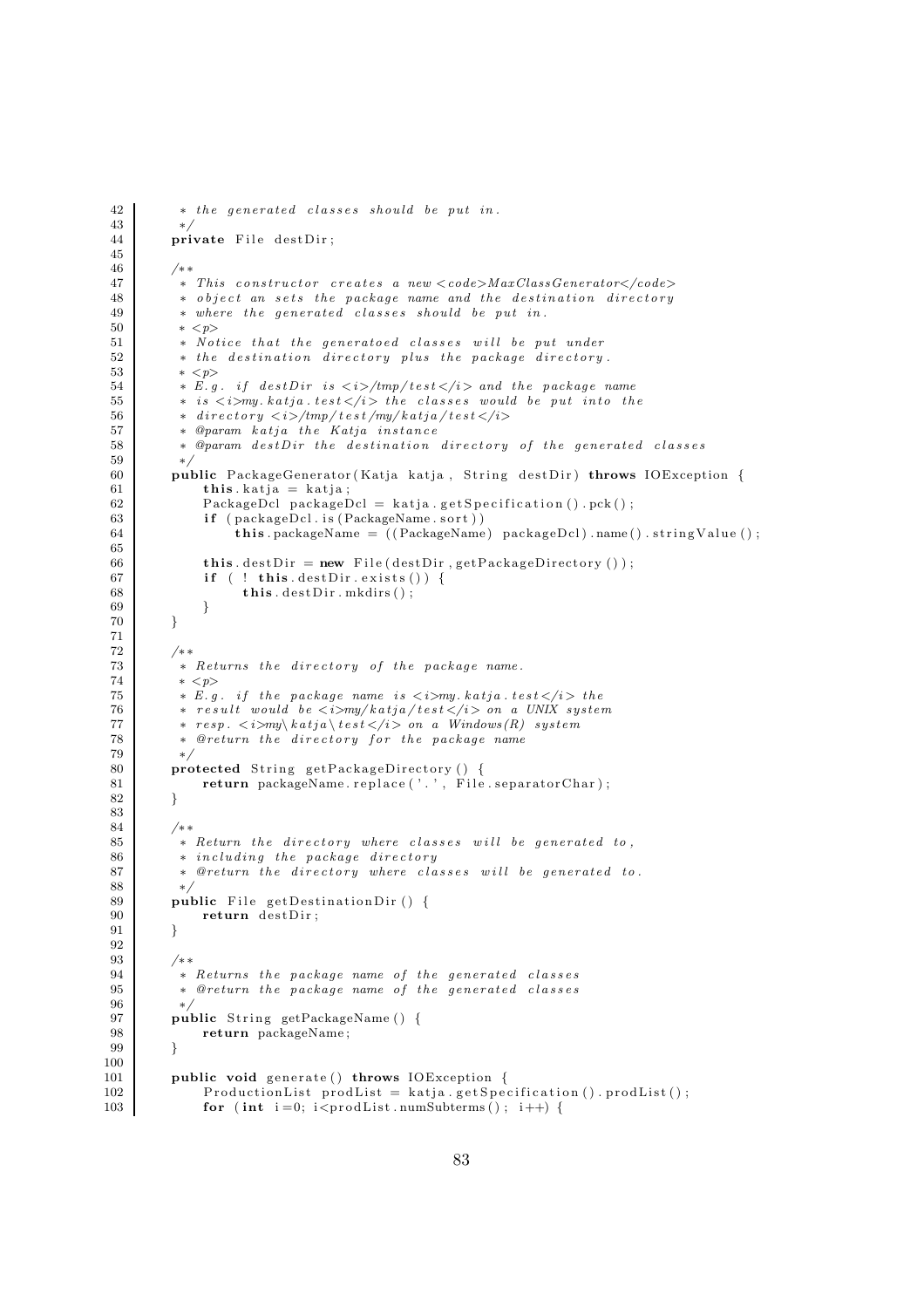```
104 Production prod = prodList.subterm(i);
\left\{\n \begin{array}{c}\n 105 \\
 106\n \end{array}\n \right.\n} generate (prod);
106 }
107 }
108
109 private void generate (Production prod) throws IOException {
110 switch (prod. sort (). toInt ()) {<br>111 case TupleProd. sortInt : g
                     case TupleProd . sortInt : generate ((TupleProd) prod); break;
112 case ListProd.sortInt : generate ((ListProd) prod); break;
113 case VariantProd.sortInt : generate ((VariantProd) prod); break;<br>114
114 }
115 }
\begin{array}{c} 116 \\ 117 \end{array}private void generate (TupleProd prod) throws IOException {
118 (new TupleGenerator (this , prod ) ) . generate ( ) ;<br>119
119 }
120
121 private void generate (ListProd prod) throws IOException {<br>122 new ListGenerator (this, prod)), generate ();
                (new ListGenerator(this, prod)). generate ();123 }
\frac{124}{125}125 private void generate (VariantProd prod) throws IOException {<br>126 (new VariantGenerator(this prod)) generate():
                (new \ VariantGenerator(this, prod)). generate();
127 }
128
129
```
ClassGenerator.java

```
1 /∗
 \begin{array}{c|cc} 2 & * & Copyright & 2003 \\ 3 & * & AG & Softwaretec. \end{array}* AG Softwaretechnik, Universitaet Kaiserslautern, Germany
 \begin{array}{c|cc} 4 & * & All & rights & reserved. \\ 5 & * & & \end{array}\begin{array}{c|c} 5 & * \end{array}<br>6 pac
      package katja;
 7
 8 | import java.io. BufferedWriter ;
\frac{9}{10} import java.io. File;<br>10 import java.io. FileV
     import java.io. FileWriter;
11 | import java.io.IOException;
12 | import java.io.PrintWriter;
\begin{array}{c} 13 \ 14 \ 11 \ 15 \end{array} import java.util.LinkedHas
     import java.util.LinkedHashSet;
15 | import java.util.LinkedList;
16 | import java.util.List;
17 import java.util.ListIterator;<br>18 import java.util.Set:
      import java.util.Set;
19 import java.util. Collection;
\frac{20}{21}21 import katja spec JavaImport;<br>22 import katja spec Production:
      import katja.spec.Production;
23 | import katja.spec.SortIdList;
24 | import katja.spec.SortIdListIterator;
25
\frac{26}{27}27 \begin{array}{r} 27 \ \ast \ \textit{This class is the super class for the specialized} \\ * \ \textit{generators}. \ \textit{It implements common methods} \end{array}28 * generators. It implements common methods 29 * to generate Java classes.
\begin{array}{c|cc} 29 & * \text{ to generate Java classes.} \\ 30 & * \text{ Qauthor Jan Sch\'e} \\ 30 & * \text{ Qauthor.} \end{array}* @author Jan Schä fer
31 ∗/
```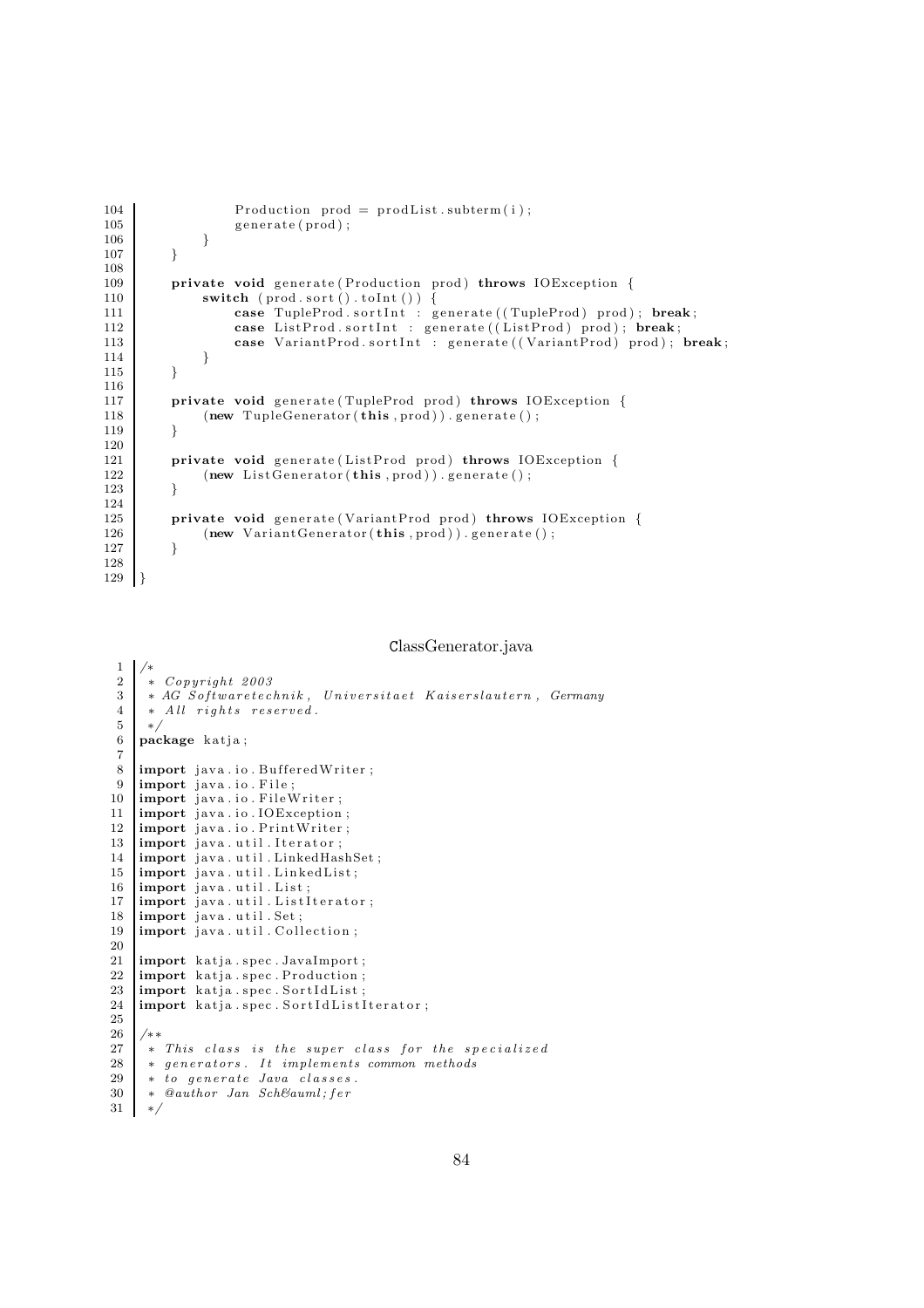```
32 public abstract class ClassGenerator {
34 ∗ Holds d e s ti n a ti o n d i r e c t o r y and package name
          35 ∗/
36 protected PackageGenerator pkgGen;
38 /∗ ∗
39 | ∗ Holds the name of the class to be generated
40 ∗/
41 protected String className;
43 /∗ ∗
44 | ∗ The Production to create the class from
45 ∗/
46 protected Production prod;
48 /∗ ∗
49 | ∗ The Writer to write the generated class
\begin{array}{cc} 50 & * \ / \\ 51 & \textbf{proj} \end{array}protected PrintWriter writer;
53 /∗ ∗
54 ∗ Creates a new ClassGenerator .
55 | ∗ @param packageGenerator the PackageGenerator
56 ∗ @param prod t h e Production to c r e a t e t h e c l a s s from
\begin{array}{c|c}\n 57 & \ast & \hat{\mathcal{Q}}\n 33 \\
 \ast & \ast\n \end{array}58 ∗/
\begin{array}{c|c} 59 & \textbf{public } ClassGenerator \ (60 & \textbf{Pack} score \end{array}60 PackageGenerator packageGenerator,<br>
61 Production prod)
                        Production prod)
62 {
63 this . pkgGen = packageGenerator;
64 this className = prod. sortId () . name () . stringValue ();<br>this prod = prod.
         this. prod = prod;
68 /**<br>69 *
          69 ∗ Creates a new ClassGenerator .
70 ∗ @param packageGenerator
71 • * @param className the name of the class to be generated
\begin{array}{ccc} 72 & & & * \end{array}73 public ClassGenerator (<br>
PackageGen
74 PackageGenerator packageGenerator,<br>
75 String className)
                        String className)
76 {
77 this . pkgGen = packageGenerator;
78 this className = className;
79 }
81 /**
82 * Generates the Java file<br>83 * @throws IOException if
          * @throws IOException if a problem during the writing of the file occurs
84 ∗/
85 public void generate () throws IOException {
86 this writer = new PrintWriter (
87 new BufferedWriter (
88 new FileWriter (getFilePath());<br>89 percentage of the conduct of the set of the set of the set of the set of the set of the set of the set of the set of the set of the set of the set of the set of the set of the set of the s
89 generatePackageName();<br>90 generateImportList();
90 generateImportList ();<br>91 generateClassDeclarat
              generate ClassDe characterization();
92 generateClassBody();
93 this writer close ();
```
 $\frac{33}{34}$ 

37

42

47

52

66 } 67

 $rac{80}{81}$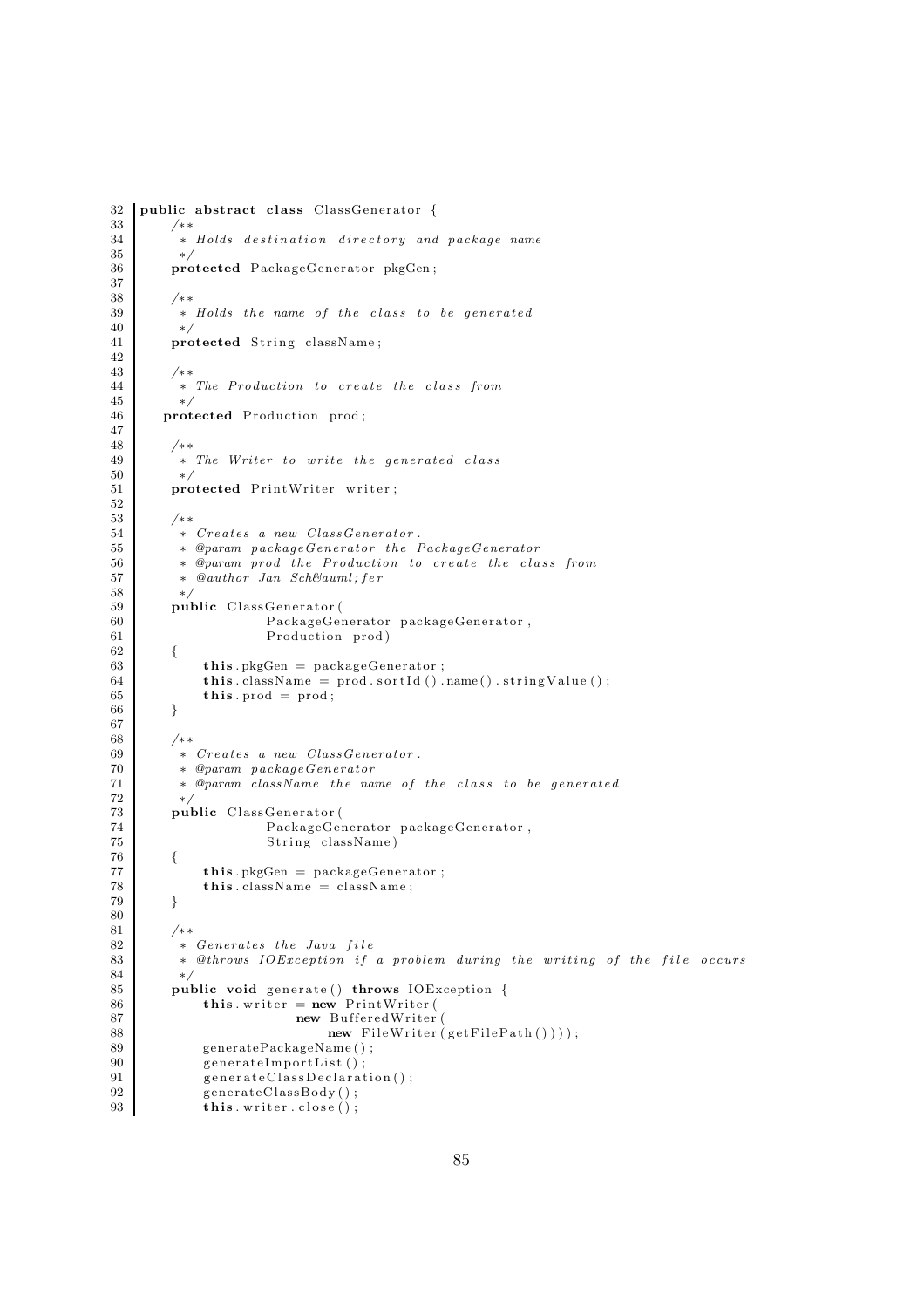```
95
96
         97 /∗ ∗
98 <sup>*</sup> * Generates the package declaration of this class
99 * or none if it has no package name.
\frac{100}{101}private void generatePackageName() {
102 if (this . pkgGen . getPackageName () . equals (""))
103 return;
104
105 writer.println("package "+this.pkgGen.getPackageName()+";");
106 writer println(); // Empty line after the package declaration
107 }
\frac{108}{109}/∗ ∗
110 * Generates the list of import declarations.
111 \uparrow * It uses for this the List that is returned by the getImportList<br>112 * method
          112 ∗ method
113 ∗/
114 private void generateImportList() {
115 Iterator it = getImportList(). iterator();
116
117 | while (it . hasNext ()) {
118 writer.println("import_"+it.next()+";");
119 }
120
121 writer . println(); // Empty line after the import list
122 }
123
124 private void generateClassDeclaration() {
125 writer.print ("public ");
126
127 if (isInterface ())<br>128 writer.print("
128 writer.print ("interface.");<br>129 else
             else
130 writer.print ("class");
131
132 writer.print (className);
133 if (getExtendedClass() != null)
134 writer.print (" extends "+getExtendedClass ()+" ");<br>
reperatelmplementedInterfaces ();
135 generate Implemented Interfaces \tilde{()};<br>136 writer.println();
         writer . println ( ) ;<br>}
137 }
138
139 /∗ ∗
140 * Generates the list of implemented interfaces.
141 | * It uses for this the List returned by the getImplementedInterfaces
142 * method.
\begin{array}{c|c} 143 & * \end{array}<br>144 pri
144 private void generateImplementedInterfaces () {<br>145 ListIterator it = getImplementedInterfaces
             ListIterator it = getImplementedInterfaces().listIterator();
146 if ( it . hasNext ( ) ) {
147 \vert // if its an interface we have to extend the other interfaces
148 // instead of implementing them
149 if ( is Interface ( ) )
150 writer.print("",");
\begin{array}{c|c} 151 & \text{else} \end{array}writer.print ("implements \lrcorner") ;
153 }
154
155 while (i t \cdot \text{hasNext}() ) {
```
94 }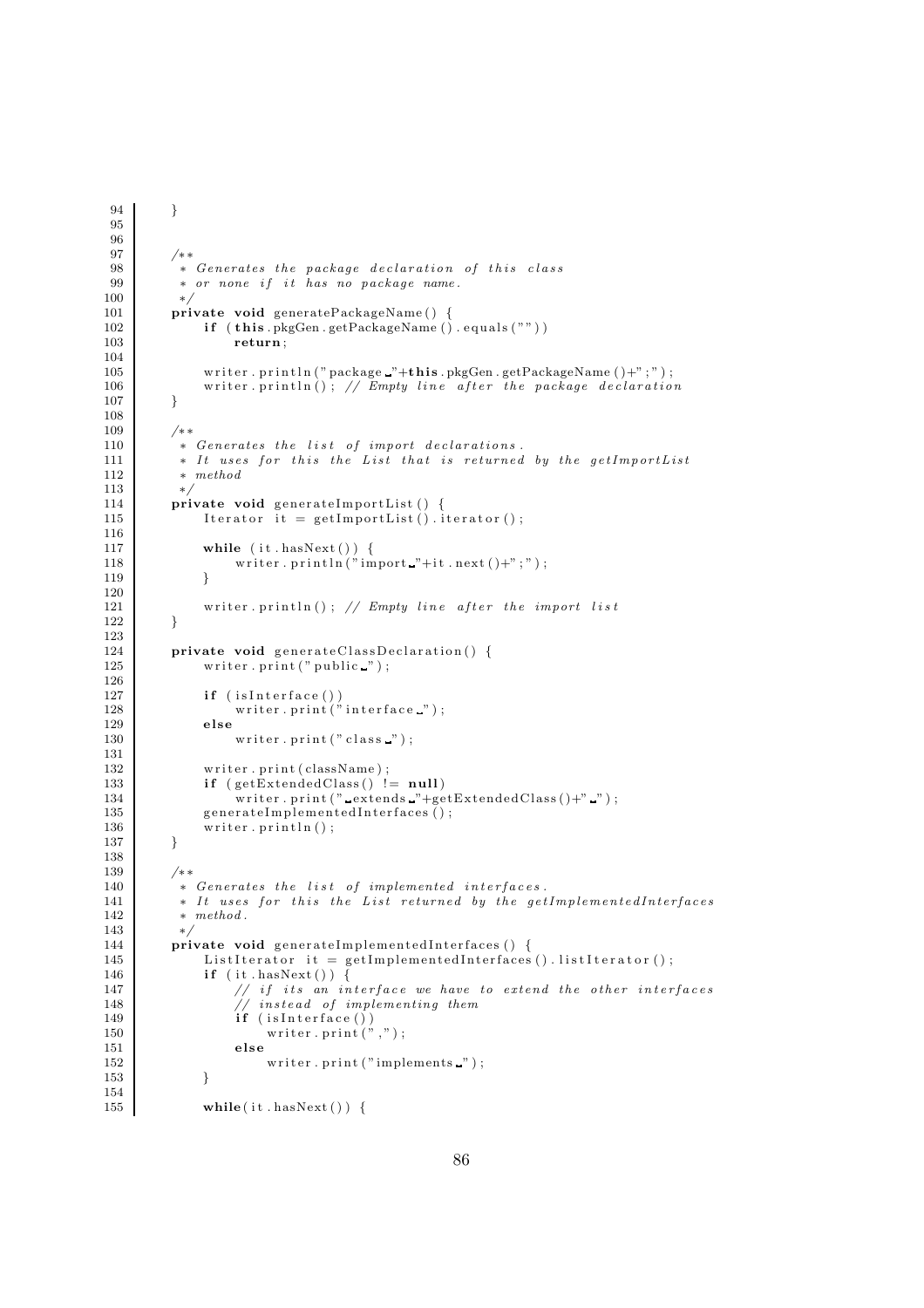```
156 writer.print (it.next());
157 if (it . hasNext())<br>158 if (it . hasNext())
                             writer. print (\cdot, \cdot);
\begin{array}{c|c} 159 & & & \cr 160 & & & \cr \end{array}160 }
161
\begin{array}{c} 162 \\ 163 \end{array}* Generates the body of the class.
164 ∗/
165 private void generateClassBody() {<br>166 writer.println("{");
166 writer. \text{print}\left(\right.\text{''}\left\{\right.\text{''}\right\},167 generateSortDefinition ();
168 generateMemberVariables ();<br>169 generateMethods ();
                 generateMethods();
170 generateSortMethod ();<br>171 writer.println("}");
                  written. print <math>\{n\}'</math>);172 }
\frac{173}{174}174 /∗ ∗
175 * Generates the KatjaSort related static members:
176 * < pre>177 * public static int sortInt = ...
178 * public static KatjaSort sort = ...
179 * \langle \text{pre} \rangle180 ∗/
181 protected void generateSortDefinition () {<br>182 / For interfaces there is no static
182 | // For interfaces there is no static sortInt defined, because it
183 // is never needed.
184 if (! is Interface ())<br>185 writer.println("
                       writer. println \binom{n}{k} \ldots public static final int sort Int \ldots "+prod. sort Int
                       ()+";");
186 writer . println (" \ldots public static final KatjaSort sort = new KatjaSort ("+
                       \text{className+} \text{''}. \text{class }, \text{"+prod}. \text{sortInt } (\text{)}\text{+''}) \text{''}187 | writer.println();
188
189 }
\frac{190}{191}/∗ ∗
192 ∗ Generates a l l member v a r i a b l e s .<br>
193 * Has to be overriden by specialized class
\begin{array}{c|c} 194 \\ 195 \end{array} * generators.
\begin{array}{c|c}\n 195 & * \\
 \hline\n 196 & \text{pro}\n\end{array}protected abstract void generateMemberVariables ();
197
198 /∗ ∗
199 \ast Generates all methods.\lt{br}200 ∗ Has to be o v e r r id en by s p e c i a l i z e d c l a s s
201 * generators.
\begin{array}{c|c}\n 202 & * \\
 \hline\n 203 & \text{pro}\n\end{array}protected abstract void generateMethods ();
\begin{array}{c} 204 \\ 205 \end{array}\begin{array}{c|c}\n205 & \rightarrow & \times \\
206 & & \times\n\end{array}* Generates the sort () method
207 ∗/
208 protected void generateSortMethod () {
209 writer . print (" public KatjaSort sort ()");<br>210 if (isInterface ())
210 if (isInterface ())<br>211 writer.println
211 writer. println(";");<br>212 else {
\begin{array}{c|c}\n 212 \overline{)13}\n \end{array} else {
213 writer.println\left( \begin{array}{cc} n & \text{if } n \end{array} \right);
214 writer.println(" ________return _"+className+" .sort;");
215 | writer.println("---}");
```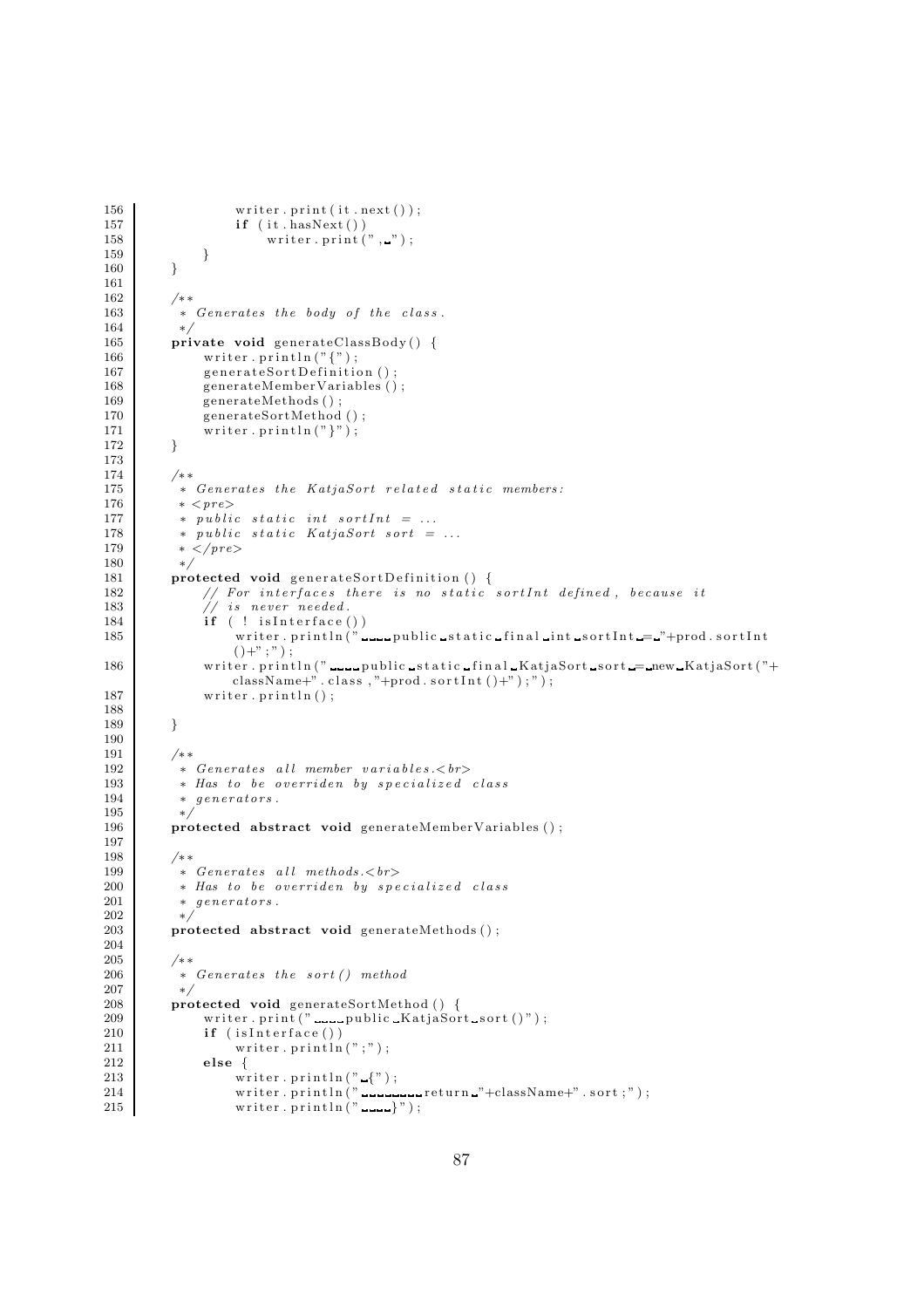```
216 }
217 }
218
219
\begin{array}{c|c} 220 & \rightarrow & \ast \ 221 & & \ast \end{array}\begin{array}{c|c} 221 & * & Returns \ the \ filename \ of \ this \ class \\ 222 & * & @ return \ the \ filename \ of \ this \ class \end{array}* @return the filename of this class
223 ∗/
224 public String getFileName () {
225 return className+" .java";<br>226 }
226 }
227
\begin{array}{c|c} 228 & \rightarrow & \ast \ast \\ 229 & & \ast \end{array}* Returns the path of the file of this class
230 * @return the path of the file of this class
231 ∗/
232 public File getFilePath () {
233 return new File (this . pkgGen . getPackageDirectory (), getFileName ());
234 }
235
\begin{matrix} 236 \\ 237 \end{matrix} \qquad \begin{matrix} \end{matrix} \begin{matrix} \end{matrix} \begin{matrix} \end{matrix} \begin{matrix} \end{matrix} \end{matrix}* Returns the class name that should be extended by this
238 			 * class or <code>null\lt/code> if the class doesn't extend
239 * any class.
240 * This method must be overriden by specialized
\begin{array}{c|c} 241 \ 242 \end{array} \begin{array}{c} * \quad generator \; \; classes \,. \\ * \quad @return \; \; the \;\; class \end{array}* @return the class that should be extended by this class.
243 ∗/
244 protected abstract String getExtendedClass();
245
246
247 ∗ Returns a l i s t o f St r ing o b j e c t s , t h a t c ont a ins t h e
248 | ∗ interface names of interfaces which should be implemented
249 | ∗ by this class. This method must be overriden by specialized
250 <sup>*</sup> generator classes. < br><br>251 * When overide this metho
251 | ∗ When overide this method don't forget to call the super method
252 | ∗ to not lost the implemented interfaces of the super class
253 ∗ @return
254 ∗/
255 protected List getImplementedInterfaces() {
256 List interfaces = new LinkedList();
\frac{257}{258}258 if (prod != null) {<br>259 SortIdList vari
                     259 Sort IdList variant List = pkgGen. katja.getVariantsOfSort Id (prod.sort Id
                     () ) ;
260 if (variantList == null)261 return interfaces;
262
263 \vert SortIdListIterator it = variantList.iterator();
\frac{264}{265}265 while (it . hasNext()) {<br>266 interfaces . add (it .
                         interfaces.add ( it . next () . name(). toString () );267 }
268 }
269
270 return interfaces;
271 }
\frac{272}{273}273 /∗ ∗
274 | ∗ Returns a list of String objects, that contains the
275 | ∗ full qualified imported classes. This method should
276 \bullet \bullet be overidden in specialized generator classes.
```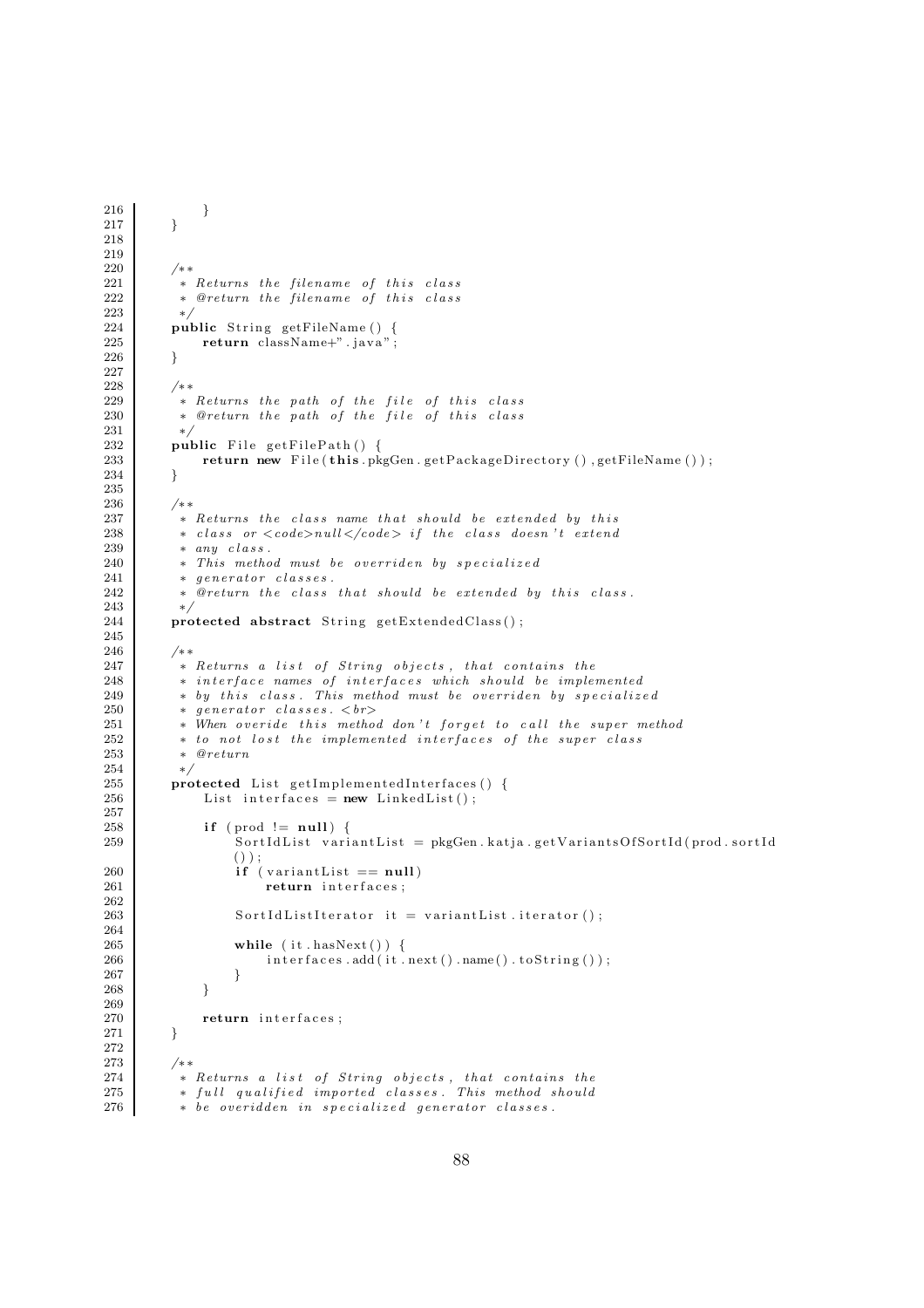```
277 * \leq n278 				* Notice to call the super () method to not lose the<br>279 								* imported classes of this class. Which is in fact
            * imported classes of this class. Which is in fact \langle code \rangle katja common.*\langlecode>
280
281 * @return a list of String objects, that contains the
282 <sup>*</sup> tull qualified imported classes
283 ∗/
284 protected Collection getImportList() {
285 Set result = new LinkedHashSet();<br>286 result.addAll(getImportListOfSortI
                  r e sult . addAll ( get ImportListOfSortIdNames ( ) ) ;
287 result . addAll (getImportListOfImplementedInterfaces());
288 return result;
289 }
\frac{290}{291}private List getImportListOfImplementedInterfaces() {
292 Iterator it = getImplementedInterfaces().iterator();
293 LinkedList result = new LinkedList();<br>294 while (it.hasNext()) {
\begin{array}{c|c}\n 294 & \text{while (it. hasNext())} \{ 295 & \text{String name} = (Str)\n\end{array}String name = (Suring) it . next ();
296 if (name != null) {
297 String qualified Name = getFullQualified Name (name);
298 if (qualifiedName != null)
299 result.add( qualifiedName);\begin{array}{c} 300 \\ 301 \end{array} }
301 }
\frac{302}{303}return result;
304 }
305
306 /∗ ∗
307 | * Returns a List of String objects of full qualified
\begin{array}{c|cc} 308 & \ast \text{ \textit{classnames which are generated of the List returned by} \\ 309 & \ast \text{ the } \text{ \textit{aefSortIdName method}} \end{array}\begin{array}{c|c}\n 309 \\
 310 \\
 \times \text{  return \space a \text{  List \space of \space String}\n} \end{array}310 • ©return a List of String objects of full qualified<br>311 • classnames which are generated of the List returne
            * classnames which are generated of the List returned by
312 ∗ the getSortIdName method
313 ∗/
314 private List getImportListOfSortIdNames () {
315 List result = new LinkedList();
316 Iterator it = getSortIdNames(). iterator();
\begin{array}{c} 317 \\ 318 \end{array}318 while (it . hasNext ()) {<br>319 String sortIdName:
                     String \quad sortIdName = (String) \quad it \quad next();
320 String fullQualifiedName = getFullQualifiedName (sortIdName);
321 if (fullQualifiedName != null &&
322 | result.contains (fullQualifiedName))
323 result . add (fullQualifiedName);
324 }
\frac{325}{326}return result;
327 }
328
329 /∗ ∗
330 * Returns the full qualified name of a classname\langle b \rangle331 ∗ There are two p o s s i b i l i t i e s to fi n d out t h e f u l l q u a l i f i e d
332 ∗ name . Eit h e r t h e name i s an import Java type , then t h e Java
333 * import statement is used, or the type is a Katja type then the 334 * package name plus the type is returned. \langle br \rangle334 * package name plus the type is returned.<br/><br>
\begin{array}{r} 335 \\ * \end{array} if nothing works and the full qualified name
            * If nothing works and the full qualified name would be the
336 ∗ same as t h e g i v en parameter , < code>nul l </code > i s returned
337 ∗
```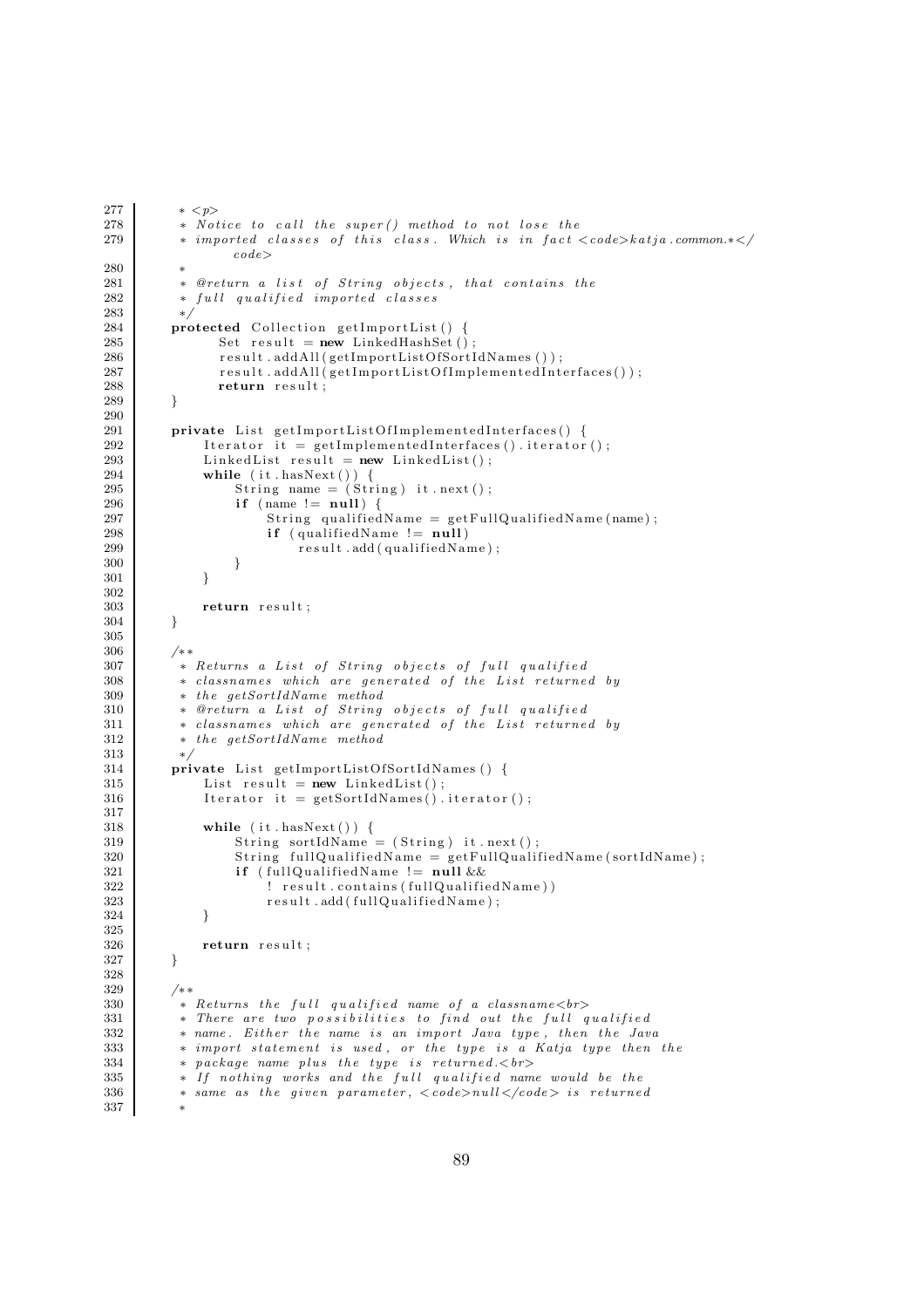```
338 * E.g. for 'List' it would return 'java.util. List' iff
339 * there is an 'import java.util. List' statement in the Katja<br>340 * file. \langle br \rangle* file. 
341 * for 'Exp' it would return 'mypackage.Exp' if there is an
342 | ∗ 'package mypackage ' statement in the Katja file where Exp is
343 * defined.
344<br>345
           * @param sortIdName the name to find out the full qualified name
346 \bullet * @return The full qualified name of the given name, or \lt{code} > null \lt{code}347 ∗ i f t h e r e tur en name would be t h e same as t h e parameter
348 ∗/
349 private String getFullQualifiedName (String sortIdName) {
350 // Test if it is a Java type
351 JavaImport imp = pkgGen . katja . getJavaImportForName (sortIdName);
\begin{array}{c|c} 352 \ 353 \end{array} if (\text{imp } != \text{null}) {<br>\text{return } \text{imp } \text{.} nam
                  return \, imp.name() . to String () ;354 } else { // If no Java type look for the packagename
355 String pck = pkgGen . katja .getPackageOfSortId(sortIdName);<br>356 if (pck != null)
\begin{array}{c|c}\n 356 & \text{if } (\text{pck } != \text{null}) \\
 357 & \text{Katia.} \end{array}Katja . debug (sortIdName+" sort has package : "+pck) ;
358 else
359 Katja . debug ( sortIdName + " _sort _has _no _package " ) ;
360
361 | // If a package name is declared return the package name
362 // plus the sort name, otherwise return null
363 if (pck != null & & !pck . equals ("") & & !pck . equals (pkgGen.
                  getPackageName ( ) ) ) {
364 return pck+". "+sortIdName;
365 } else
366 return null ;
367 }
368 }
369
370 /**<br>371 *
371 * Returns a List of String objects of the<br>372 * names of sorts that are used in the sub
372 | * names of sorts that are used in the subclass.<br>
373 ∗ This Li s t i s then used to c r e a t e t h e needed impor t s .
374 * @return a List of String objects of the
375 * names of sorts that are used in the subclass.
376 ∗/
377 protected abstract List getSortIdNames();
\frac{378}{379}\begin{array}{c|c}\n 379 & \rightarrow \ast \\
 380 & \ast\n \end{array}* Returns wether an interface rather a class should be generated<br></>>>
381 			 * The default implementation returns false.<br>
382 | * Specialized generators can override this to generate an interface
383 * rather a class384 • * @return wether an interface rather a class should be generated
\begin{array}{c|c}\n 385 & * \\
 \hline\n 386 & \text{nrc}\n \end{array}386 protected boolean is Interface () {<br>387 return false:
              return false;
388 }
389 }
```
## TupleGenerator.java

```
1 /∗
\begin{array}{c|c} 2 & * & Copyright 2003 \\ 3 & * & AG & Softwaretec \end{array}* AG Softwaretechnik, Universitaet Kaiserslautern, Germany
     * All rights reserved.
```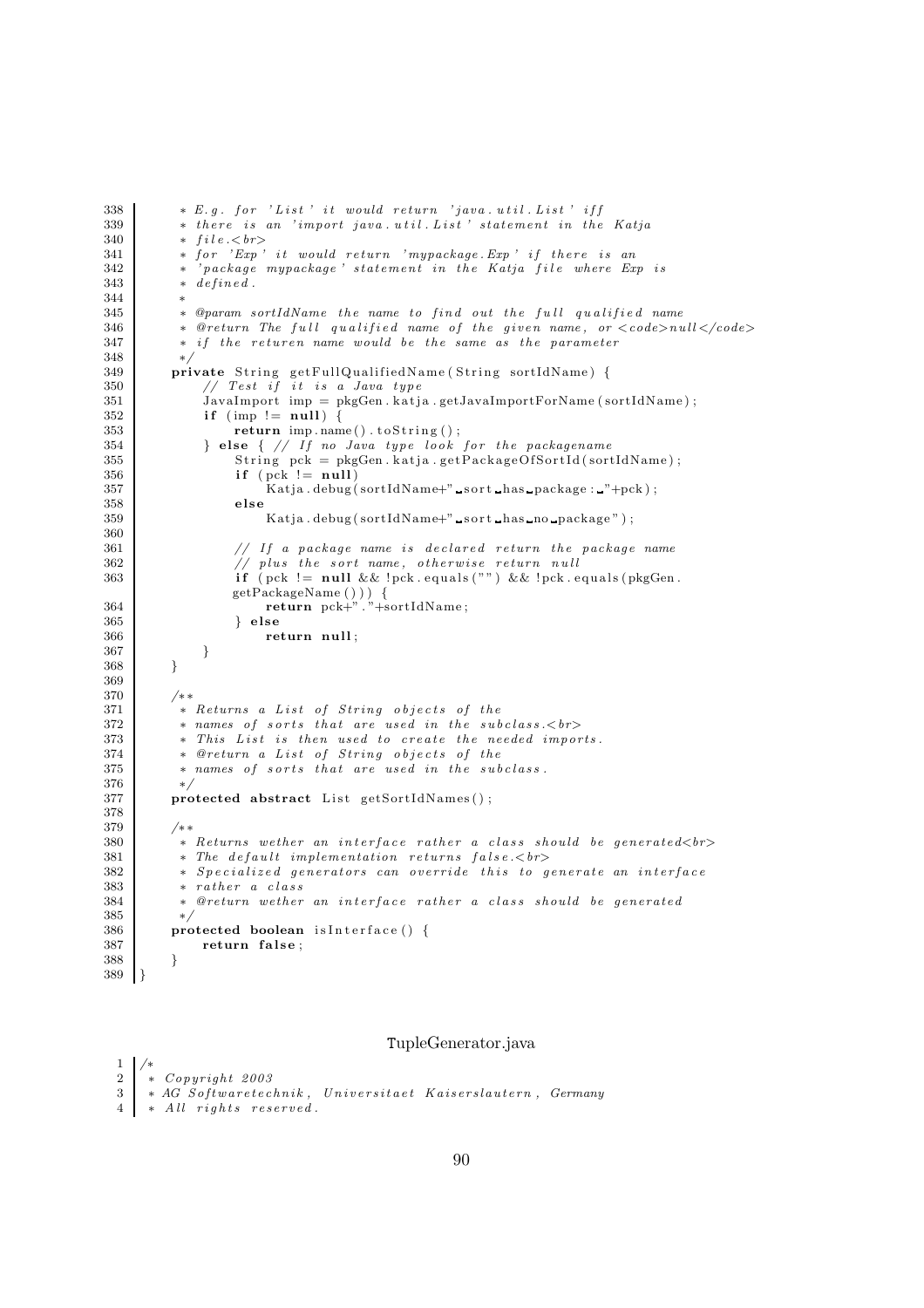```
5 ∗/
 6 package katja;
 7
 8 | import java.util. Collection;
 9 | import java.util.LinkedList;
10 import java. util. List;
\frac{11}{12}import katja.common. KatjaString;
13 import katja.spec. Selector;
14 import katja.spec.SortId;
15 import katja.spec.TupleParam;
16 import katja spec TupleParamListIterator;
17 | import katja.spec.TupleProd;
18
\begin{array}{c|c} 19 \\ 20 \end{array} /**
     * This class generates a class from a Katja tuple.
21 * @author Jan Schä fer
\begin{array}{c|c} 22 & * \end{array}<br>23 pul
    public class TupleGenerator extends ClassGenerator {
24
25 private TupleProd tupleProd:
\frac{26}{27}∕∗∗
28 <sup>∗</sup> Creates a new KatjaTupleGenerator
29 ∗
30 ∗ @param packageGenerator t h e PackageGenerator
           * @param prod the TupleProd to generate the class from
32 ∗/
33 public TupleGenerator (<br>34 Packag
                              PackageGenerator packageGenerator,
35 TupleProd prod )
36 {
37 super ( package Generator , prod );
\begin{array}{c} 38 \\ 39 \end{array} this . tupleProd = prod;
39 }
40
\begin{array}{c|c} 41 & \quad \quad \not \rightarrow * \\ 42 & \quad \quad * \end{array}* Generates all member variables.
43 			* Which are one variable for every child
44 ∗
45 \bullet\qquad * @see katja. Class Generator #generateMember Variables ()
\begin{array}{c|c}\n46 & * \\
47 & \text{pro}\n\end{array}protected void generateMemberVariables () {
48 if (tupleProd .params() . numSubterms () == 0)49 return ;
50
51 for (int i=0; i<tupleProd . params () . numSubterms (); i++) {
52 TupleParam param = tupleProd . params () . subterm (i);
53 SortId sortId = getSortIdFromTupleParam(param);
\begin{array}{c} 54 \\ 55 \end{array}writer.println (" \ldots private "+sortId.subterm (0)+" \ldotschild "+i+";");
56 }
57 writer.println();
58 }
59
60 private SortId getSortIdFromTupleParam(TupleParam param) {
\begin{array}{c|c}\n61 & \text{SortId} & \text{sortId} \\
62 & \text{if} & \text{param is} \n\end{array}\begin{array}{c|c} 62 & \text{if } (\text{param. is (Selector. sort})) \\ 63 & \text{sortId} = ((\text{Selector}) \text{ para}) \end{array}63 \begin{bmatrix} 63 \\ 64 \end{bmatrix} sortId = ((Selector) param). sortId ();
               else
65 sortId = (SortId) param;
66 return sortId;
```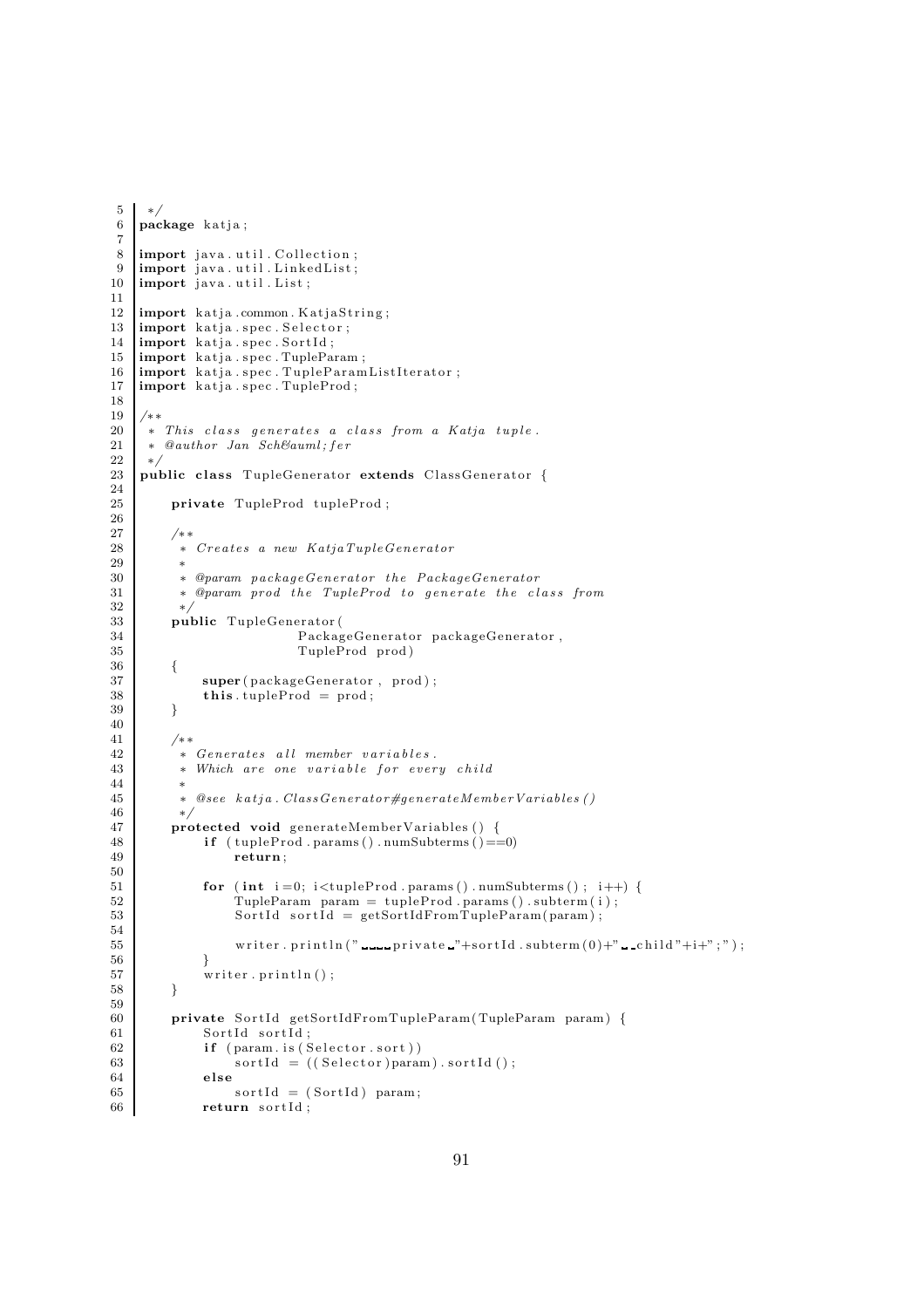```
67 }
 68
          protected void generateMethods () {
 70 generateConstructor();
 71 generateNumSubterms ();
 72 \quad generate Get ();
 \begin{array}{c|c} 73 & \text{generateSubterm ()}; \\ 74 & \text{generateEq ()}; \end{array}generateEq();
 75 generateSelectorFunctions();
 76 generateHashcode ();<br>77 generateToString ();
               generateToString();
 78 }
 79
 80 private void generateConstructor() {
 81 // We do not need an empty constructor<br>82 if (tupleProd.params).numSubterms() =
                \textbf{if} \text{ (tupleProd . } \text{params } () \text{ . } \text{numSubterms } () == 0)83 return;
 84 writer.print("
manupublic "+className+"(");<br>
generateConstructorArguments();
               generateConstructorArguments();
 86 writer.println(")_{");
 87 generateConstructorBody();
 88 writer . println ("---}");
 89 writer.println();
 90
 91 }
 92
          private void generateConstructorArguments() {
 94 for (int i = 0; i < tupleProd \cdot params() \cdot numSubterms() ; i++) {<br>q<sub>5</sub> TunleParam \cdot param = tuneProd \cdot params() \cdot subterm(i) \cdot95 TupleParam param = tupleProd . params () . subterm (i);<br>96 SortId sortId = getSortIdFromTupleParam (param);
                    \text{SortId} sort\text{Id} = getSortIdFromTupleParam(param);
 97
 98 writer.print (sortId .name()+" arg"+i);
99 if (i \leq \text{tupleProd}. \text{params}() \text{ . numSubterms}() - 1)<br>100
               writer.print\binom{n}{r}, \binom{n}{r};
101 }
102 }
103
104 private void generateConstructorBody() {
105 for (int i=0; i<tupleProd .params () .numSubterms (); i++) {
106 writer.println(" \ldots this. child"+i+" \ldots arg"+i+";");
\begin{array}{c} 107 \\ 108 \end{array} }
108
109
110 private void generateNumSubterms () {
111 | writer.println(" ........ public .int numSubterms() \{");
112 writer . println (" ---------return -"+tupleProd . params () .numSubterms ()+";");
113 | writer.println("---}");
114 writer. print(n);
115 }
\frac{116}{117}117 private void generateGet () {<br>118 writer println ("
118 writer.println(" .....public Object get (int ith) [");
119 writer.println(" .............return subterm (ith);");
120 writer.println("---}");
121 writer.println();
122 }
\frac{123}{124}\begin{array}{ccc} 124 & & \nearrow * \ * & \\ 125 & & \ast \end{array}125 \bullet Senerates the subterm method.\lt br><br>126 \bullet If the class has no subterms at a
            * If the class has no subterms at all, this
127 * method isn't generated.
128 ∗/
```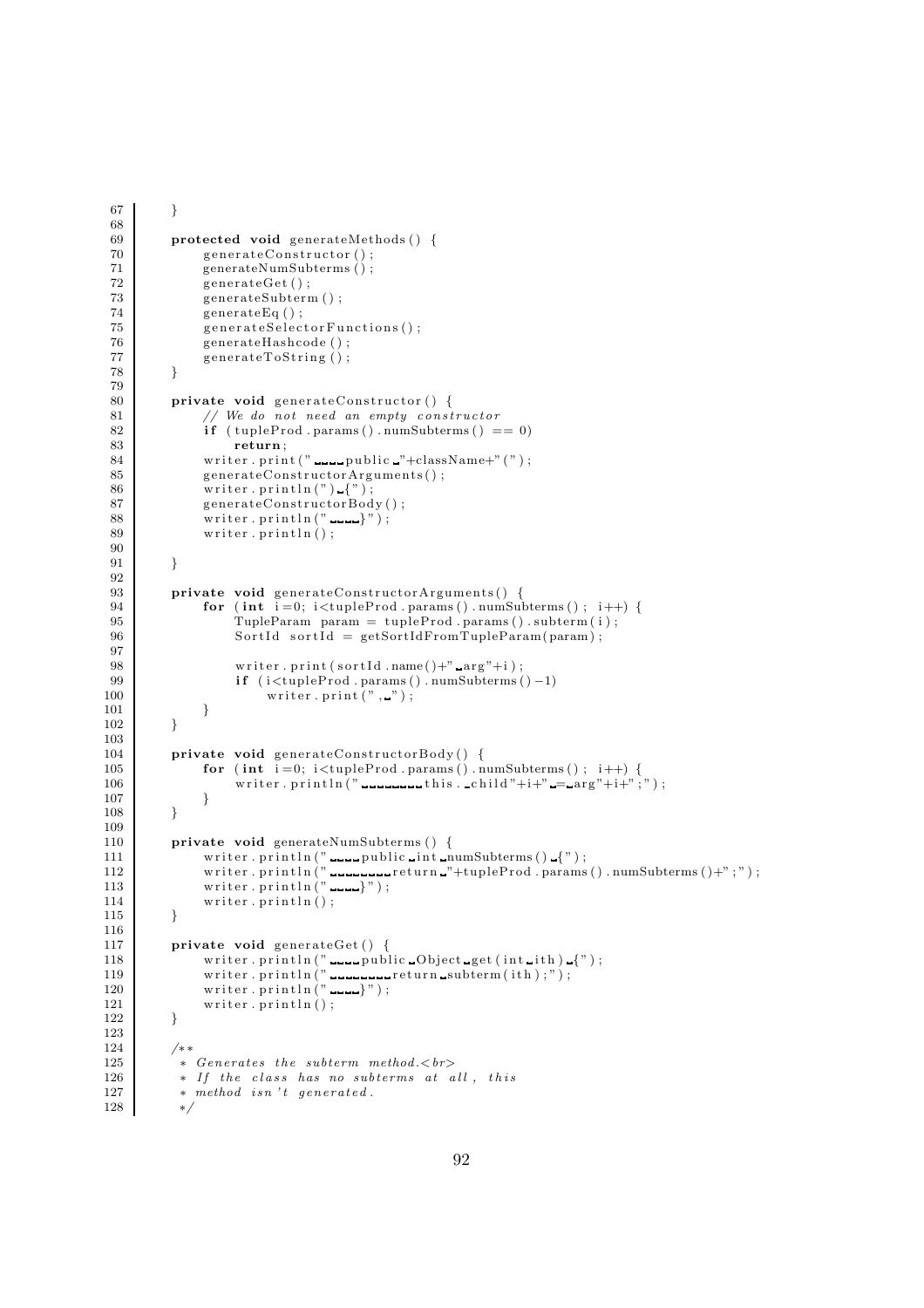```
129 private void generateSubterm () {
130 // Don't generate the subterm method if the 131 // class has no subterms
131 // class has no subterms
132 // if (prod. params() . numSubterms() == 0)133 // return;134 writer . println ("\frac{1}{2} upublic \frac{1}{2} Object subterm (int ith) \frac{1}{2}");
\frac{135}{136}\text{writer.println}(" ............switch (i\text{th}) \{" );137
138 for (int i = 0; i < tupleProd \nvert p_1, p_2, \ldots, p_k)<br>
139 writer. println \binom{n}{2} . produced and case \binom{n}{1} is return solid
                   \text{writer.println}("140 }
\frac{141}{142}142 writer.println("
143 writer.println ("\frac{1}{2} if \frac{1}{2} (ith \lt 0)\frac{1}{2}");
144 wr i t e r . p r i n t l n ( " throw new
                   KatjaIllegalArgumentException (");
145 writer . println ("\frac{1}{2} \frac{1}{2} \frac{1}{2} \frac{1}{2} \frac{1}{2} \frac{1}{2} \frac{1}{2} \frac{1}{2} \frac{1}{2} \frac{1}{2} \frac{1}{2} \frac{1}{2} \frac{1}{2} \frac{1}{2} \frac{1}{2} \frac{1}{2} \frac{1}{2} \frac{1}{2} \frac{1}{2} \frac{1}{2}with negative parameter \langle"+ith+\langle" !\langle");");
146 writer.println("\ldots147 wr i t e r . p r i n t l n ( " throw new
                   KatjaIllegalArgumentException (");
148 wr i t e r . p r i n t l n ( " \ " Trying to a c c e s s subterm
                   \lambda"+" );
149 \vert writer.println(" ---------------------------------ith+\" -,but sort -'\"+sort ().
                   \text{toString}() + \ \text{has} \text{only} - \text{"+}
150 +tupleProd . params ( ) .
                  numSubterms () +" subterms!\langle" \rangle;" );
151 wr i t e r . p r i n t l n ( " } " ) ;
152 writer.println("---}");
153 writer.println(" \left(" \right);
154 writer.println();
155 }
\frac{156}{157}157 private void generateEq () {<br>158 writer.println ("
158 writer.println("......public_boolean_eq(KatjaElement_e)...{");
159 wr i t e r . p r i n t l n ( " i f ( ! e . i s ( "+className+" . s o r t ) ) " ) ;
160 writer. println ("\frac{1}{2} return false;");
161 writer.println();
162
163 if ( tupleProd . params ( ) . numSubterms ( ) > 0) {
164 writer.println("----------"+className+"-t-=-("+className+") e;");
165 writer . println ();
166 for (int i = 0; i < t \text{uple} \text{Prod}. \text{params}() \text{ . } \text{numSubterms}(); i++) {
167 writer . println ("\frac{1}{2} if \frac{1}{2} (\frac{1}{2} (t. child "+i+") . equals (child "+i+"))
                   )" );
168 writer.println("\frac{168}{169} writer.println("\frac{169}{169});
169 }
\begin{array}{c|c}\n 170 \\
 171\n \end{array} writer.println();
171 }
\begin{array}{c} 172 \\ 173 \end{array}173 writer.println(" ....................true;");
174 writer.println(" ......}");
175 writer.println();
176 }
177
178 private void generateSelectorFunctions() {
179 for (int i = 0; i < t <u>tuple</u> Prod.params() . numbers() ; i++) {<br>180<br>Tu <u>rule</u> Params <u>array</u> = <u>tuple</u> Prod.params() .subterm (i) :180 TupleParam param = tupleProd .params () .subterm (i);<br>
181 if (param is (Selector .sort)) {
                   if ( param . is ( Selector . sort ) ) \cdot182 \Big\} generateSelectorFunction ((Selector)param, i);
183 }
```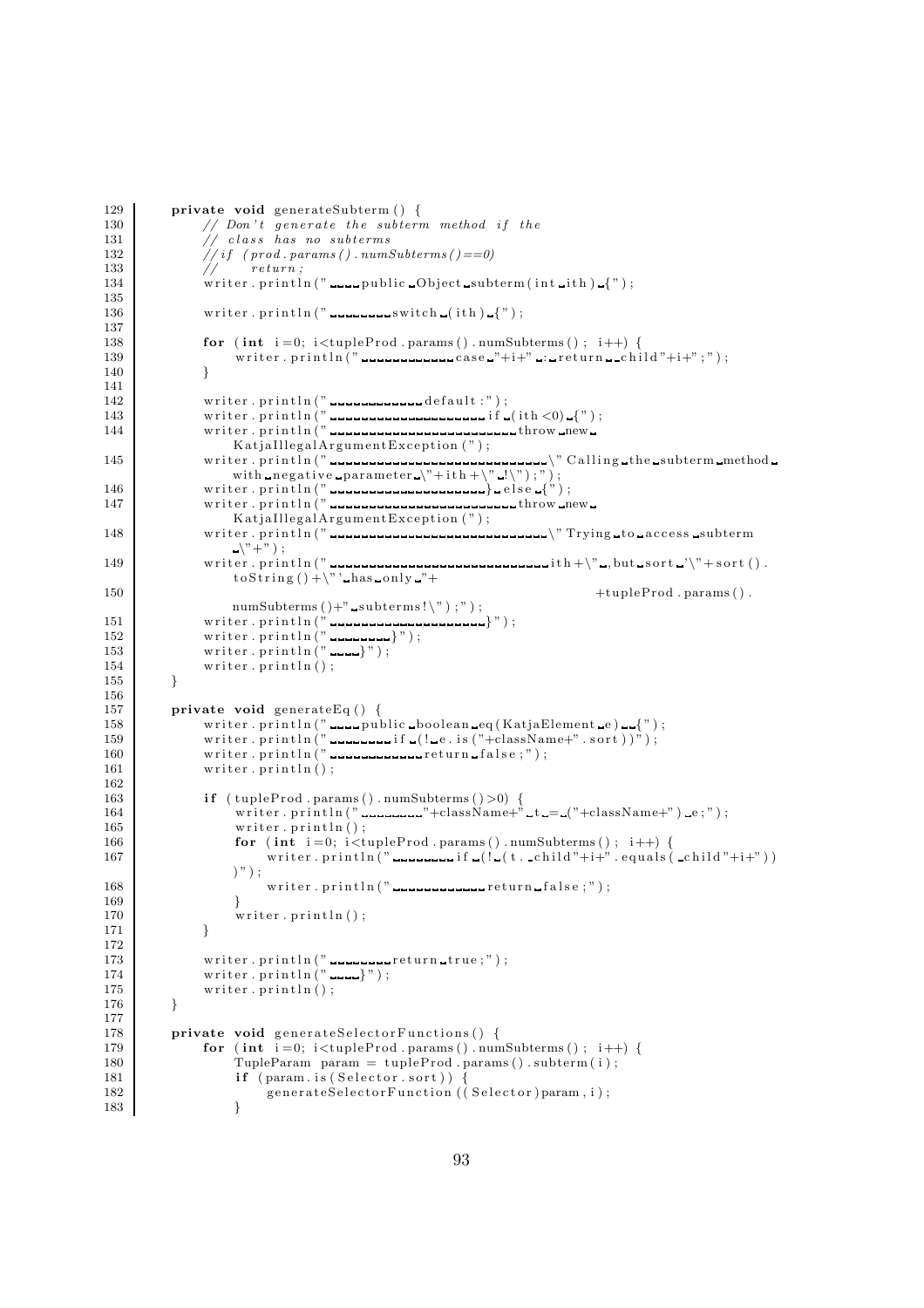```
184 }
185 }
186
187 private void generateSelectorFunction (Selector selector, int ithArg) {
188 SortId sortId = selector.sortId();
189 KatiaString selName = selector selector();
190 writer.print(" ____public _");
191 writer.print(sortId.name()+"_");
192 writer.println (selName+" ()-{");
193 writer.println(" --------return __child"+ithArg+";");
194 writer.println(" ......}");
\begin{array}{c} 195 \\ 196 \end{array} writer . println ();
196 }
197
\begin{array}{c|c}\n 198 & \rightarrow \ast \\
 \hline\n 199 & \ast\n \end{array}* Generates the hashCode function
200 ∗/
201 private void generateHashcode () {<br>202 writer.println("
                writer.println("\ldotspublic\ldotsint\ldotshashCode()\lceil");
203 wr i t e r . p r i n t ( " r e turn "+tupleProd . s o r t I n t ( ) ) ;
204 for (int i=0; i<tupleProd . params () . numSubterms (); i++) {
205 writer. println("+");
206 writer . print ("\frac{1}{2} child"+i+" . hashCode () * 31");
207 }
\frac{208}{209}writer . println(";");
\frac{210}{211}211 writer println(\begin{bmatrix} 2 & 1 & 1 \\ 2 & 2 & 3 \end{bmatrix};
                written.println();
213 \qquad \qquad \}214
215 /**216 * Generates the toString function
\begin{array}{c|c}\n 217 & * \\
 218 & \text{pri}\n\end{array}218 private void generateToString () {<br>219 writer.println("---public-St
219 writer.println(" quarely public String to String() {");
220 writer . println (" المحمد السلطان السلطان السلطان المسلمان السلطان المحمد السلطان المحمد السلطان المحمد ا
221 writer . println ("\frac{221}{221} writer . println ("\frac{221}{21} result . append (\gamma^*(\neg \gamma^*));
222 for (int i=0; i<tupleProd .params () .numSubterms (); i++) {
223 writer.println(" \Box result .append ( \Boxchild"+i+" .toString());");
224 if (i+1 < \text{tupleProd}. \text{params}() \text{ . numSubterms}() )225 writer . println (" ----------result . append (\langle \, \, \rangle, \rangle, \, \, \rangle" );
226 }
\frac{227}{228}228 writer.println (" \Box) \Box result .append (\langle"\rangle\langle"\rangle;");
229 writer.println(" ----------return result.toString();");
230 writer.println(" ......}");
231 writer. \text{print}( );
232 }
233
\begin{array}{c} 234 \\ 235 \end{array}/∗ ∗
236 <sup>*</sup> * Returns ' KatjaElementImpl'
237 \bullet \text{ } \bullet \text{ } \text{ } \bullet \text{ } \text{ } \text{ } \text{ } \text{ } \text{ } \text{ } \text{ } \text{ } \text{ } \text{ } \text{ } \text{ } \text{ } \text{ } \text{ } \text{ } \text{ } \text{ } \text{ } \text{ } \text{ } \text{ } \text{ } \text{ } \text{ } \text{ } 238 ∗/
239 protected String getExtendedClass() {
240 return " KatjaTupleImpl";
241 }
\begin{array}{c} 242 \\ 243 \end{array}protected List getSortIdNames() {
244 List list = new LinkedList();
```
245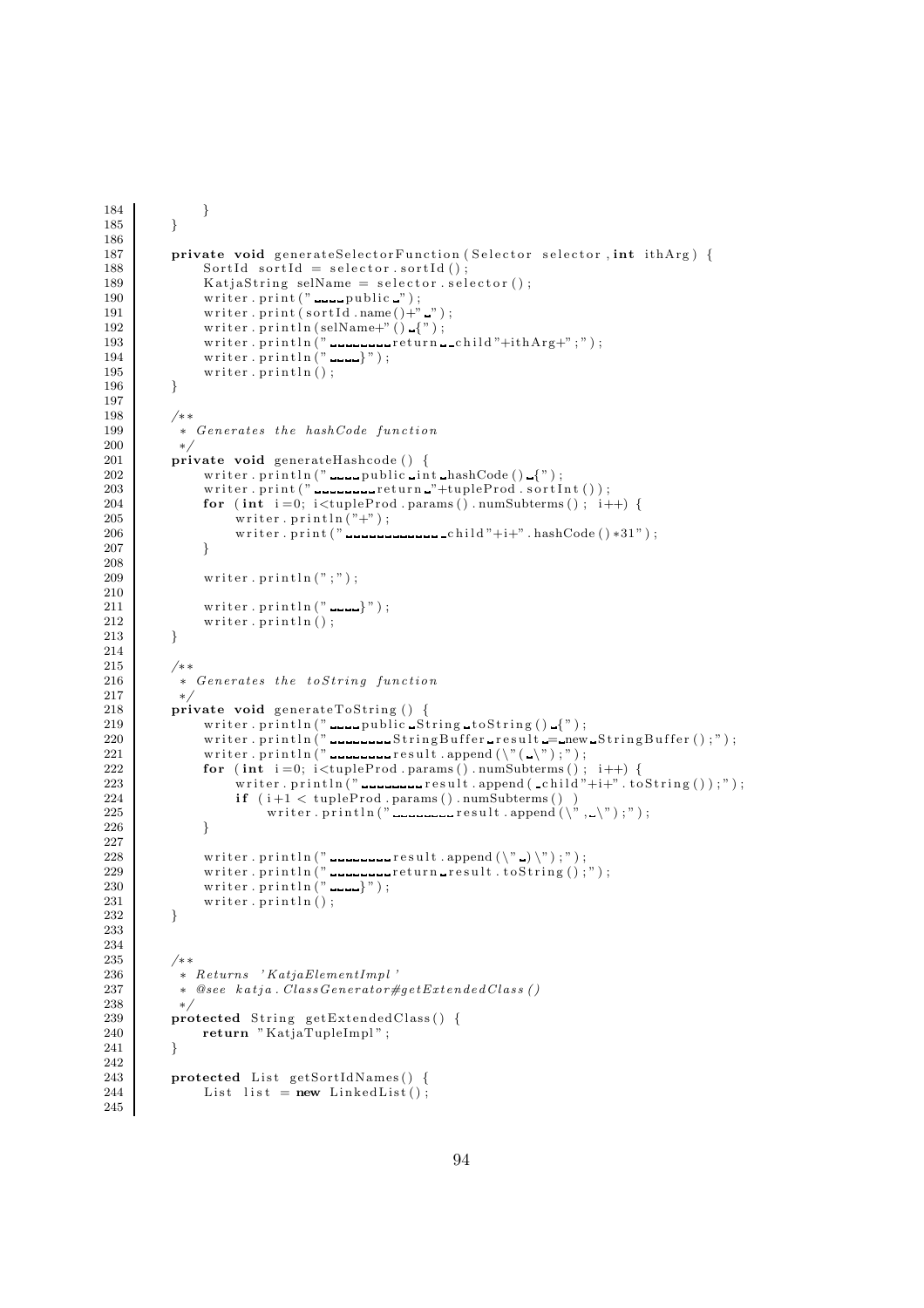```
246 TupleParamListIterator it = tupleProd.params().iterator();<br>247 while (it.hasNext()) {
247 while (it hasNext()) {<br>248 TupleParam param =
248 TupleParam param = it . next ();<br>249 SortId sortId :
\begin{array}{c|c}\n 249 \\
 \hline\n 250\n \end{array} SortId sortId;
250 if (param. is (SortId. sort))<br>251 sortId = (SortId) paral
\begin{array}{c|c}\n\text{251} \\
\text{252} \\
\text{else}\n\end{array} = (SortId) param;
\begin{array}{c|c} 252 & \text{else} \end{array}sortId = ((Selector) param).sortId();254
255 list.add (sortId.name ().toString ());
256
257 }
\frac{258}{259}return list;
260 }
261
262 protected Collection getImportList() {<br>263 Collection col = super getImportLi
263 Collection col = \text{super.getImportList}(x);<br>264 col.add (new String ("katia .common.*"));
264 col.add (new String ("katja.common. *"));<br>265 return col:
            return col;
266
267 }
```
## VariantGenerator.java

```
\frac{1}{2}\begin{array}{c|c} 2 & * & Copyright 2003 \\ 3 & * & AG & Softwaretec. \end{array}3 * AG Softwaretechnik, Universitaet Kaiserslautern, Germany<br>4 * All rights reserved.
         * All rights reserved.
 \begin{array}{c|c} 5 & * \\ 6 & \mathbf{pa} \end{array}package katja;
 7
 \frac{8}{9} import java.util. Collection;<br>\frac{9}{9} import java.util. Linked List:
9 \begin{bmatrix} \text{import java.utili.} \text{LinkedList;} \\ \text{import java.utilList;} \end{bmatrix}import java.util.List;
11
12 | import katja.common. KatjaInt;
13 import katja .common . Katja String;<br>14 import katia .spec . Katia Warning;
      import katja spec KatjaWarning;
15 import katja . spec . Production;
16 import katja spec ProductionList;
17 import katja.spec. ProductionListIterator;<br>18 import katja.spec. Selector;
18 import katja spec Selector;<br>19 import katja spec SelectorL
      import katja.spec.SelectorList;
20 | import katja.spec. SelectorListIterator;
\begin{array}{c|c} \text{21} & \text{import } k \text{atja.spec.SortId;} \\ \text{22} & \text{import } k \text{atia.spec.SortId} \end{array}22 \left| \right| import katja spec SortIdList;<br>23 \left| \right| import katja spec SortIdListI
      import katja.spec.SortIdListIterator;
24 import katja spec TupleParam;<br>25 import katja spec TupleParam
25 \left| \right| import katja.spec. TupleParamListIterator;<br>26 \left| \right| import katja.spec. TupleProd;
       import katja.spec.TupleProd;
27 | import katja.spec.VariantProd;
28\frac{29}{30}30 \begin{pmatrix} * & Create & a & class & from & a & VariantProd \\ * & @author & Jan & Sch & suml: fer \end{pmatrix}* @author Jan Schä fer
\begin{array}{c|c} 32 & * \\ 33 & \mathbf{p1} \end{array}public class VariantGenerator extends ClassGenerator {
34
35 private SortIdList children;
```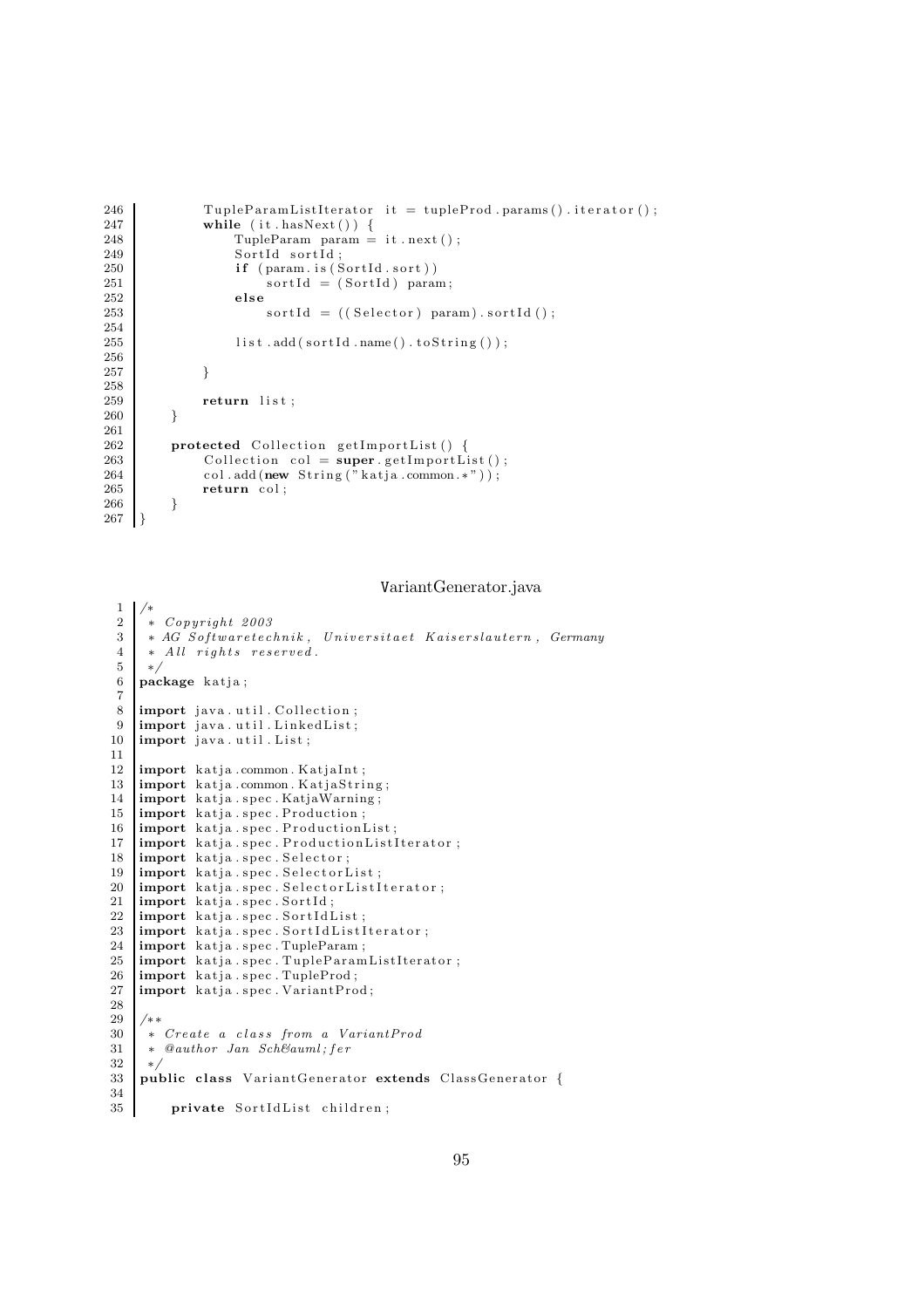```
36 private VariantProd variantProd;
37 private SelectorList allSelectors = null; // Lazy initialisation
39 /∗ ∗
40 <sup>*</sup> * Creates a new KatjaVairiantGenerator
41 • * @param packageGenerator the PackageGenerator
42 ∗ @param prod t h e VariantProd to c r e a t e t h e c l a s s from
44 public VariantGenerator (
45 PackageGenerator packageGenerator,<br>
46 VariantProd prod)
               VariantProd prod)
47 {
48 super ( package Generator , prod ) ;
49 \text{this children} = \text{prod} \cdot \text{params}();
\begin{array}{c|c}\n50 & \text{this. variantProd} = \text{prod}; \\
51 & \text{ } \n\end{array}53 /**<br>54 *
           * Does nothing, as interfaces have no member variables
55 ∗ @see k a tj a . ClassGenerator#generateMemberVariables ( )
56 ∗/
57 protected void generateMemberVariables () {
58 }
60 /∗ ∗
61 ∗ Generates a l l Se l e c t o rFunc tions t h a t are t h e same in a l l sub t y pe s
           62 ∗ @see k a tj a . ClassGenerator#generateMethods ( )
63 ∗/
64 protected void generateMethods () {<br>generateSelectorFunctions ();
               generateSelectorFunctions();
66 }
68 private void generate Selector Functions () {<br>69 Selector List Iterator it = get All Select
               S e l e ctor List I terator it = get All S e lectors (). iterator ();
               while ( it . hasNext() ) { }72 generateSelectorFunction (it . next ());
73 }
74 }
76 private void generateSelectorFunction (Selector selector) {
77 \begin{bmatrix} 77 \\ 78 \end{bmatrix} SortId sortId = selector.sortId();<br>KatiaString selName = selector.sel
78 KatjaString selName = selector . selector ();<br>
79 writer . print ("\Box") muslime ...
               \text{writer: } \text{print}(" \text{1} \text{1} \text{public } \text{?});
80 writer. print (sortId . name () +" ");
81 writer.println (selName+" ();" );82 writer.println();
83 }
85 private SelectorList get All Selectors () {<br>
if (all Selectors = null)
\begin{array}{c|c|c|c} 86 & \text{if (allSelectors == null)} \\ 87 & \text{allSelectors = getAll} \end{array}all Selectors = getAilSelectors (variantProd);89 return all Selectors;
90 }
93 private SelectorList getAllSelectors (VariantProd variant) {<br>ProductionListIterator it = getAllProductions (variant).
94 ProductionListIterator it = getAllProductions (variant). iterator ();<br>
95 SelectorList 1 ist = new SelectorList ();
               S e l e ctor List list = new S e l e ctor List ();
97 // First add all Selectors of the first TupleProduction
```
96

38

43 ∗/

51 } 52

59

67

 $70\,$  71

75

 $\frac{84}{85}$ 

88

**91** 92

96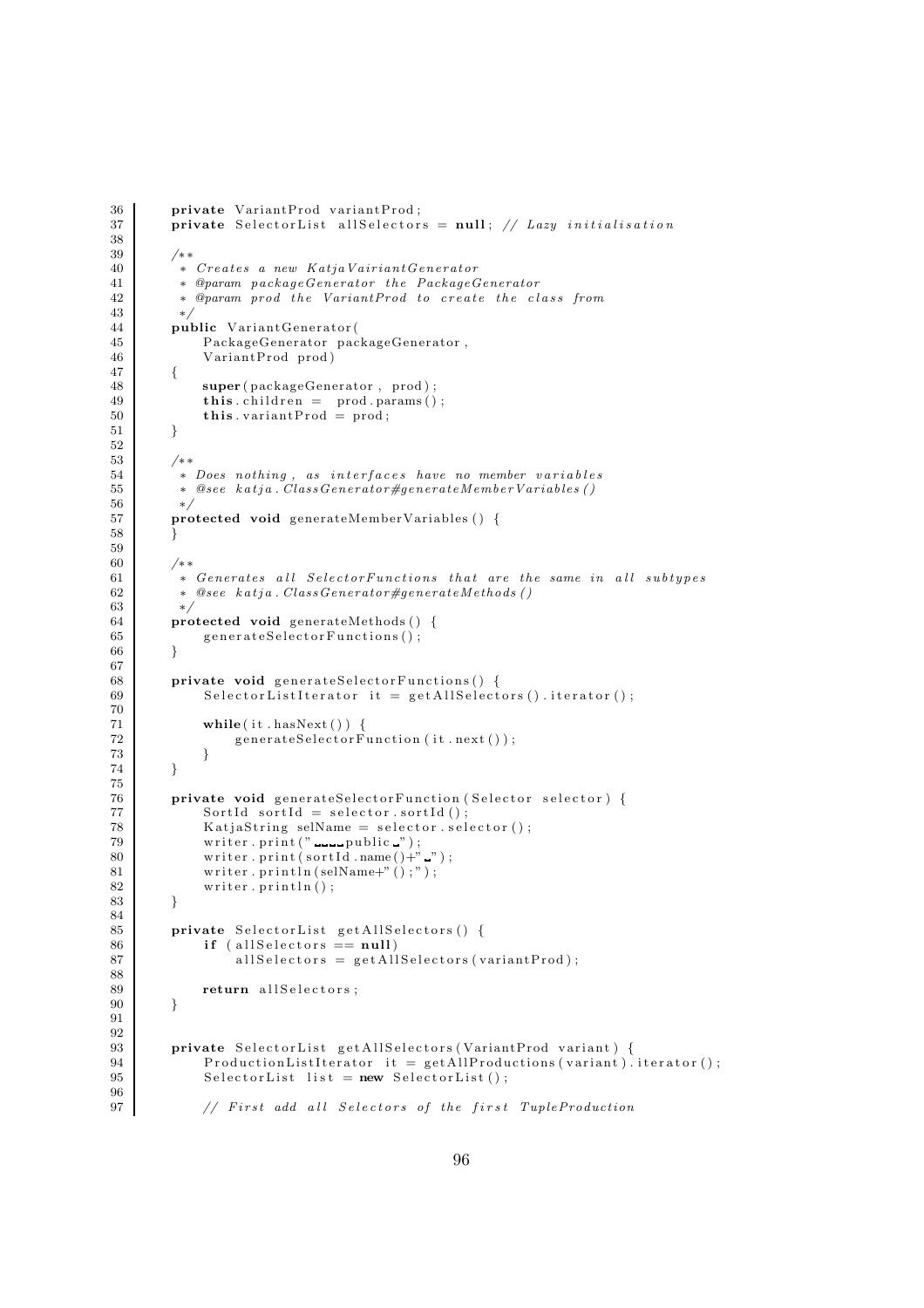```
98 if (it . hasNext()) {
99 Production p = it \t next()<br>100 if (p \t i s (TupleProd.sort))100 if (p.is(TupleProd.sort))<br>
101 list = getAllSelectors()list = getAllSelectors ((TupleProd) p);102 } else if (p \text{ is (VariantProd) sort})}
103 list = get All Selectors ((Variant Prod) p);
\begin{array}{c|c} 104 & \text{else} & 105 \\ 105 & & & \end{array}1/ If there is a ListProduction there are no Selectors
106 return new SelectorList();
\begin{array}{c} 107 \\ 108 \end{array} }
108 }
109
110 // Then merge the others<br>111 while (it has Next()) {
              while (it \cdot hasNext() ) {
112 Production p = it \text{.next}()<br>
113 if (p \text{.is} (TuneProd \text{.sort}))if ( p. is (TupleProd . sort ) ) {
114 list = mergeSelectorLists(list, getAllSelectors((TupleProd) p));
115 } else if (p \text{ is (VariantProd.sort)}) {<br>116 } ist = mergeSelectorLists (list, g
                       list = mergeSelectorLists(list, getAllSelectors((VariantProd) p));117 } else
118 // If there is a ListProduction there are no Selectors
119 return new SelectorList();
120 \hspace{14mm} \Big\}121 }
122 return list;
123 }
124
125 private ProductionList getAllProductions (VariantProd variant) {
126 | ProductionListIterator it = pkgGen. katja.getSpecification().prodList().
                  iterator();
127 ProductionList list = new ProductionList();
128 while (it \cdot hasNext()) {
129 Production p = it.next();
130 \left\{\n \begin{array}{c}\n \text{if } (\text{variant ContinuousSortId} \text{ (variant, p. sortId} \text{ ))})\n \end{array}\n \right\}list = list.add(p);132 }
133 }
134 return list;
135 }
136
137 private boolean variantContainsSortId (VariantProd variant, SortId id) {
138 SortIdListIterator it = variant .params () .iterator ();<br>139 while (it .hasNext () ) {
              while (it \cdot hasNext() ) {
140 SortId sortId = it . next();
141 if (sortId .name() . eq(id .name()))
142 return true;
143 }
144 return false;
145 }
\frac{146}{147}147 private SelectorList getAllSelectors (TupleProd p) {<br>148 TupleParamListIterator it = p.params().iterator
              TupleParamListIterator it = p. params(). iterator();
149 SelectorList result = new SelectorList();
150 while (it . hasNext ()) {
151 TupleParam param = it . next ();
152 if ( param. is ( Selector. sort ) ) {
153 result = result . add ( ( Selector ) param) ;
154 }
\begin{array}{ccc}\n 155 & & & \text{ } \\
 \hline\n 156 & & & \text{ } \mathbf{r}\n \end{array}return result;
157 }
158
```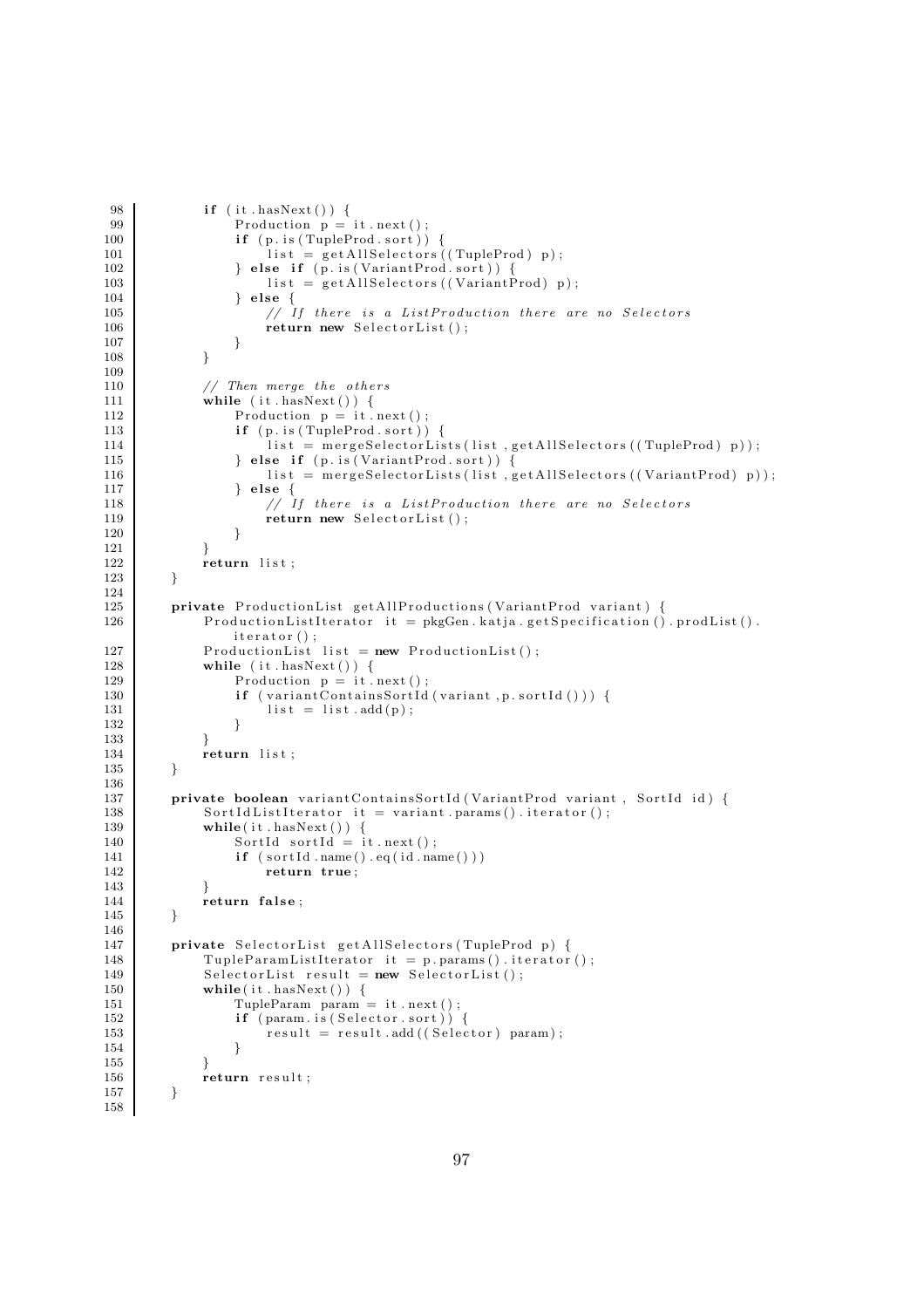```
159
160 private SelectorList mergeSelectorLists (SelectorList a, SelectorList b) {<br>161 SelectorListIterator it = a.iterator ():
               S e l e c t or L ist I t e r a t or i t = a. i t e r a t or ();
162 SelectorList result = new SelectorList();
163 while (it \cdot hasNext()) {
164 Selector sel = it . next();
165 <br>
if (selectorListContains(b, sel))<br>
result = result.add(sel);
                       result = result.add(self);167 else {
168 Selector sel2 = getSelectWithName(b, sel.electron());<br>
169 if (sel2 != null) {
                        if (sel2 != null)170 pkgGen. katja . addWarning (new KatjaWarning (
171 new KatjaString ("Conflict between types of selectors!\n"+<br>
"Can't add selector "+sel selector ()+"' to variant "
                                      "Can't\_add\_selector \_ "+sel. selector ()+"'.to\_variant\_'"+className+" ' | " ).
173 new KatjaString (""), new KatjaInt (-1));
174 }
\frac{175}{176}continue;
177 }
\begin{array}{c} 178 \\ 179 \end{array} }<br>179
              return result;
180 }
181
182 private boolean selectorListContains (SelectorList b, Selector sel) {
183 SelectorListIterator it = b.iterator ();<br>184 while (it.hasNext()) {
              while (it \cdot hasNext() ) {
185 \text{Selector} \ \text{self} = \text{it} \cdot \text{next}();
186 if (sel2.selector().eq(sel.selector())) {<br>187 if (sel2.sortId().name().eq(sel.sortId
                        if (sel2.sortId() .name() .eq(self.sortId() .name()) { }188 return true;
189 }
190 }
\begin{array}{c} 191 \\ 192 \end{array} }
              return false;
193 }
\frac{194}{195}private Selector getSelectorWithName(SelectorList list, KatjaString string) {
196 SelectorListIterator it = list.iterator();
197 while (it . hasNext ()) {
198 Selector sel = it . next();<br>199 if (sel selector() eq(str)199 <br>
199 if (sel. selector (). eq (string))<br>
199 return sel:
                       return sel;
201 }
202 return null ;
203 }
204
205 /**<br>206 *
206 * Returns ' KatjaElement'<br>207 * @see katja ClassGenera
           207 ∗ @see k a tj a . ClassGenerator#getExtendedClas s ( )
\begin{array}{c|c} 208 & * \end{array}\bf{protected} String getExtendedClass() {
210 return "KatjaElement";
211 }
212
213 protected boolean is Interface () {<br>214 return true:
              return true;
215 }
\frac{216}{217}protected List getSortIdNames() {
218 \vert LinkedList list = new LinkedList();
219
```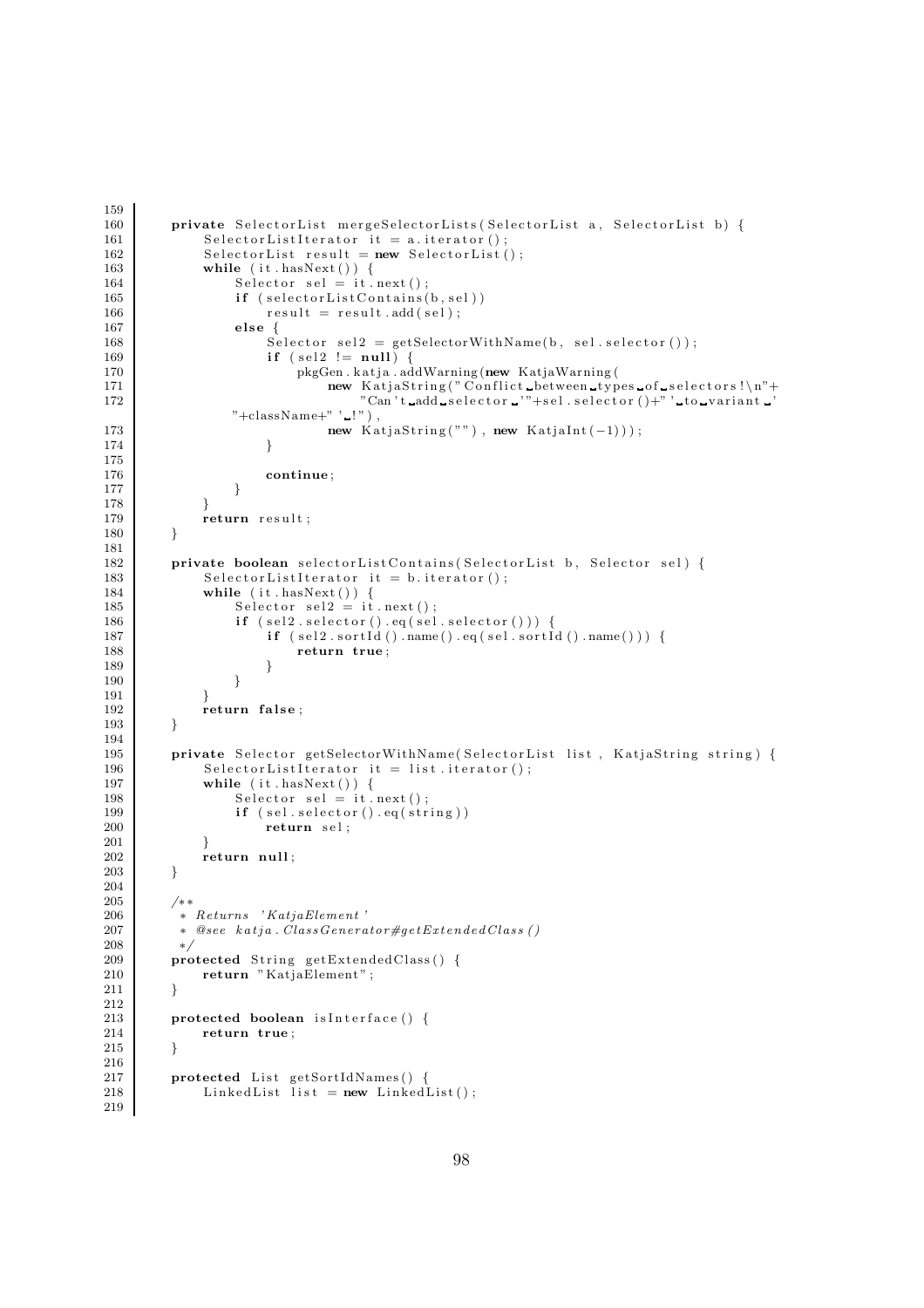```
220 // First add all children
221 SortIdListIterator it = children.iterator();<br>222 while (it.hasNext()) {
\begin{array}{c|c} \text{222} & \text{while (it. hasNext())} & \{223 & \text{list. add (it. next())}\} \end{array}list.add(it.next().name().toString());224 }
225
226 // Then add all return types of selector methods<br>227 SelectorListIterator it 2 = getAllSelectors (). ite
               S e l e c t or L ist I t e r a t or i t 2 = get All S e l e c t or s ( ) . i t e r a t or ( ) ;
228 while (it2. hasNext() ) {
229 list.add(it2.next().sortId().name().toString());<br>230 }
230 }
231
232 return list;
233 }
\frac{234}{235}protected Collection getImportList() {
236 Collection col = super.getImportList();
237 col.add (new String ("katja.common.*"));
238 return col;
239 }
240 }
```
ListGenerator.java

```
\frac{1}{2}\begin{array}{c|c} 2 & * & Copyright & 2003 \\ 3 & * & AG & Softwaretec \end{array}\begin{array}{c|c} 3 & * \ AG & \tilde{S} of \tilde{t}waretechnik \, , & Universita et \ Kasersla {a}utern \, , & Germany \ 4 & * \ All \ rights \ reserved \, . \end{array}* All rights reserved.
 5 ∗/
 6 package katja;
 7
 8 | import java.io.IOException;
9 \frac{10}{2} import java. util. Collection;
10 \left| \begin{array}{ll} \text{import java.utili.} \\ \text{import java.util.} \\ \text{List} \end{array} \right.import java.util.List;
12
13 import katja spec . List Prod;
\frac{14}{15}15 /∗ ∗
16 | * Class to generate List classes
17 ∗
18 \rightarrow \text{Qa}uthor Jan SchBauml; fer
\begin{array}{c|c} 19 & \ast \\ 20 & \mathbf{pu} \end{array}public class ListGenerator extends ClassGenerator {
21 String childType;
22 ListIteratorGenerator iteratorGen;
\frac{23}{24}\begin{array}{ccc} 24 & & \rightarrow & \ast \ 25 & & \ast \end{array}25 <sup>*</sup> Creates a new KatjaListGenerator<br>26 * @param pkoGen the PackaoeGenerat
26 				* @param pkgGen the PackageGenerator<br>27 			* @param prod the ListProd to create
                 * @param prod the ListProd to create the class from
\begin{array}{c|c}\n 28 & \rightarrow \\
 29 & \text{null}\n\end{array}public ListGenerator (
30 PackageGenerator pkgGen,<br>31 PackageGenerator pkgGen,<br>ListProd prod)
                                               ListProd prod)
\begin{array}{c} 32 \\ 33 \end{array} {
\begin{array}{c|c}\n 33 & \text{super (pkgGen, prod)}; \\
 34 & \text{this children} \\
 \end{array}34 this childType = prod param() name() stringValue();<br>35 the state is to the set of the set of the set of the state of the set of the set of the set of the set of the set of the set of the set of the set of the set of
                       \text{iteratorGen} = \text{new} \text{ListenerAction} (pkgGen, prod);
36 }
```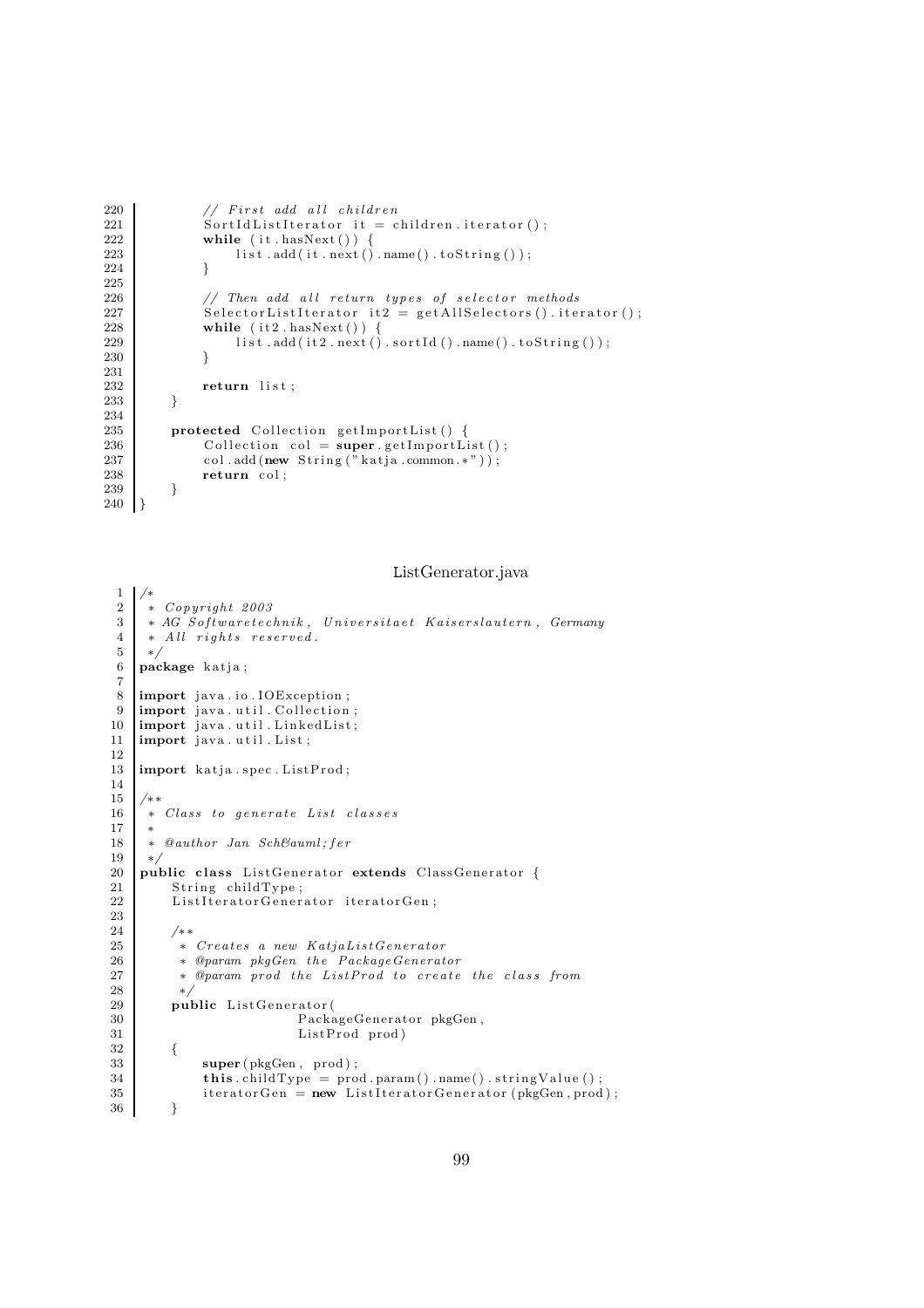```
37
\begin{array}{c|c} 38 & \text{public void generate() throws IOException } \{39} \end{array}super. generate ();
40 iteratorGen.generate();
41 }
42
\frac{43}{44}44 /∗ ∗
45 ∗ Generates nothing , as t h e member v a r i a b l e s are d e fine d
46 * in KatjaListImpl<br>47 * @see katja.class
          47 ∗ @see k a tj a . c l a s sGene ra t o r#generateMemberVariables ( )
48 ∗/
49 protected void generateMemberVariables () {
50 }
\frac{51}{52}protected void generateMethods () {
53 generateSubterm ();
54 generateGet();<br>55 generateContai
             generate Contains();
56 generateFirst();
57 generateLast();
58 generateAppFront();
59 generateAppBack();
60 generateAdd ();
61 generateRemove ( ) ;
62 generateRemoveAll();<br>
generateFront();
             generateFront();
64 generateBack ();
65 generateConc ();<br>66 generateAddAll (
             generateAddAll();
67 generateIterator();
68 generateCreateInstance ();
69 }
\frac{70}{71}71 private void generateGet () {<br>72 writer.println("
72 writer.println(" ____public _"+childType+" _get(int_ith) _{");
73 writer . println (" - - - - - - - - - - - return ("+childType+") _subtermInternal(ith);");
74 wr i t e r . p r i n t l n ( " } " ) ;
75 \n76 \n276 writer. println();
76 }
77
78 private void generateContains () {<br>
\begin{array}{c} \text{write} \\ \text{inter} \text{.} \text{print} \\ \end{array}79 writer .println(" .....public _boolean_contains("+childType+" _e) _{");
80 writer.println("<del>---------</del>return_containsInternal(e);");
81 writer. println (" ......}");
82 writer . println ();
83 }
84
85 private void generateRemove() {
86 writer.println("----public "+className+" remove("+childType+" -e) -{");
87 writer . println (" ----------return -("+className+") -removeInternal (e);");
88 writer.println(" ----}");
89 writer.println();
90 }
91
92 private void generateRemoveAll() {
93 writer . println ("\frac{1}{2} public \frac{1}{2} +className+" removeAll ("\frac{1}{2} +className+" e ) \frac{1}{2}");<br>94 writer . println ("\frac{1}{2} = \frac{1}{2} +className+") removeAllInternal (e) : ") :
94 writer . println (" ---------return _("+className+" ) _removeAllInternal(e);" );
95 | writer.println("---}");
96 | writer.println();
97 }
98
```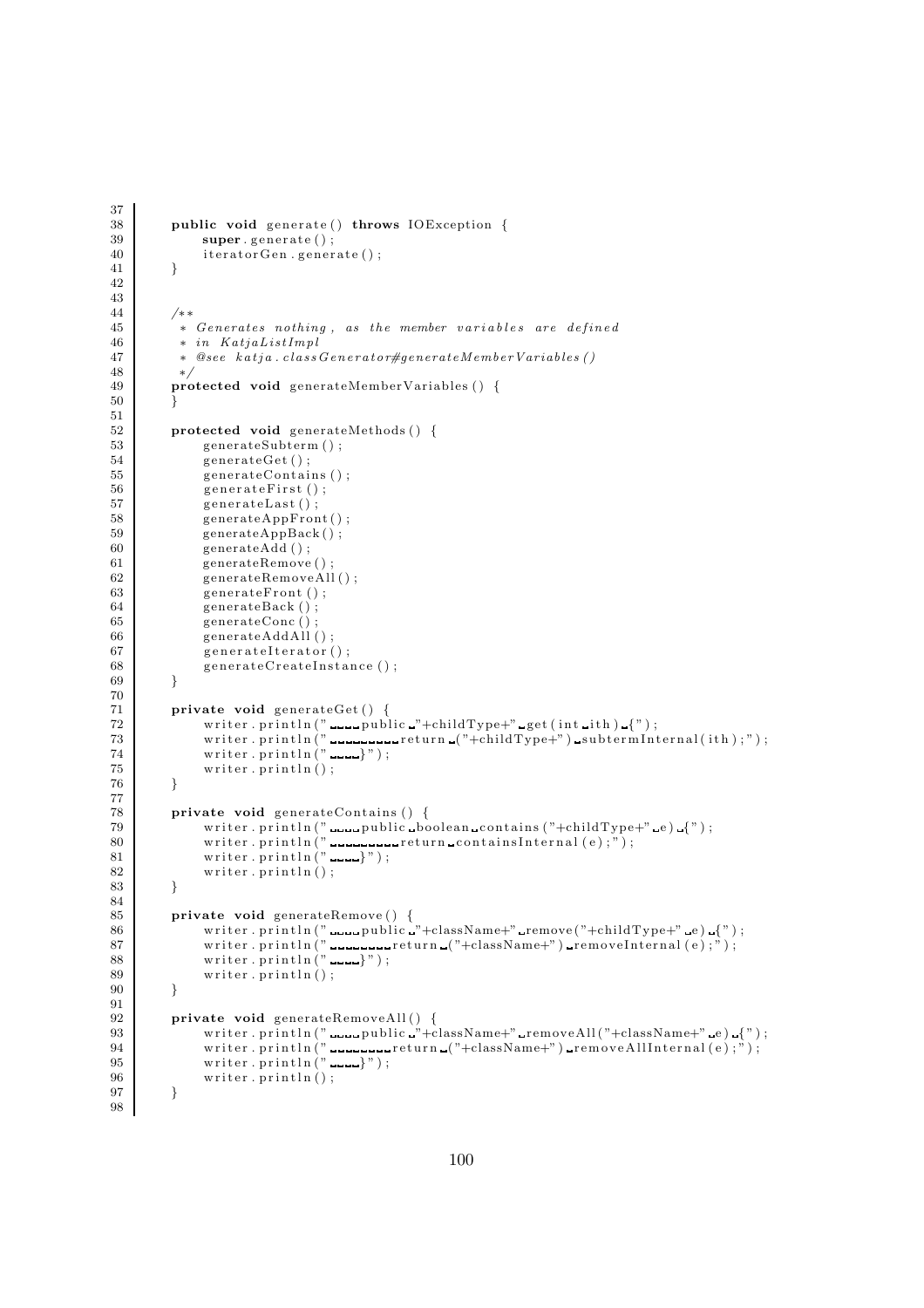```
99
100 private void generateAdd () {
101 writer . println (" ...... public ."+className+" .add ("+childType+" .e) .{");
102 wr i t e r . p r i n t l n ( " r e turn ( "+className+" ) appBackInt e rnal ( e ) ; " ) ;
103 writer.println("---}");
104 writer . println ();
105 }
106
107 private void generateAddAll () {
108 writer .println(" ____public _"+className+" _addAll("+className+" _1) _{");
109 wr i t e r . p r i n t l n ( " r e turn ( "+className+" ) c o n c I n t e r n a l ( l ) ; " ) ;
110 writer.println("---}");
111 writer.println();
112 }
\frac{113}{114}private void generateSubterm () {
115 writer.println(" ......public "+childType+" subterm(int ith) {");
116 writer .println(" _________return ("+childType+") _subtermInternal(ith);");
117 | writer.println(" ......}");
\begin{array}{c|c} 118 \\ 119 \end{array} writer.println();
119 }
120
121 private void generateFirst () {
122 writer.println(" ......public "+childType+" first() {");
123 wr i t e r . p r i n t l n ( " r e turn ( "+childType+" ) f i r s t I n t e r n a l ( ) ; " ) ;
124 writer. println \binom{n}{1} : writer. println () ;
              written. print ( ) ;126 }
127
128 private void generateLast () {
129 writer.println("\frac{1}{2} public "+childType+"\frac{1}{2} last()\frac{1}{2}");
130 writer . println ("\frac{1}{2} return ("+childType+") lastInternal ();");
131 writer.println("---}");
\begin{array}{c|c} 132 \\ 133 \end{array} writer . println ();
133 }
134
135 private void generateAppFront() {
136 writer.println ("
\frac{136}{2} experiment ("
\frac{136}{2} experiment ("+childType+"
e ) -{");
137 | writer .println(" ________return ("+className+") _appFrontInternal(e);");
138 writer.println(" ......}");
\begin{array}{c|c}\n 139 \\
 140\n \end{array} writer.println();
140141
142 private void generateAppBack() {
143 writer . println (" public "+className+" appBack ("+childType+" e) [");
144 wr i t e r . p r i n t l n ( " r e turn ( "+className+" ) appBackInt e rnal ( e ) ; " ) ;
145 writer.println(" ......}");
146 writer.println();
147 }
148<br>149
149 private void generateFront () {<br>150 private rate in terms writer println ("
150 writer.println(" ____public "+className+" _front() _{");
151 wr i t e r . p r i n t l n ( " r e turn ( "+className+" ) f r o n t I n t e r n a l ( ) ; " ) ;
152 writer.println("---</math>}");
153 writer.println();
154 }
155
156 private void generateBack ( ) {
157 writer.println(" -----public -"+className+" -back() -{");
158 wr i t e r . p r i n t l n ( " r e turn ( "+className+" ) ba ckInt e rna l ( ) ; " ) ;
\begin{array}{c} \text{159} \\ 159 \end{array} writer . println (" \begin{array}{c} \text{212} \\ \text{223} \end{array});
160 writer . println ();
```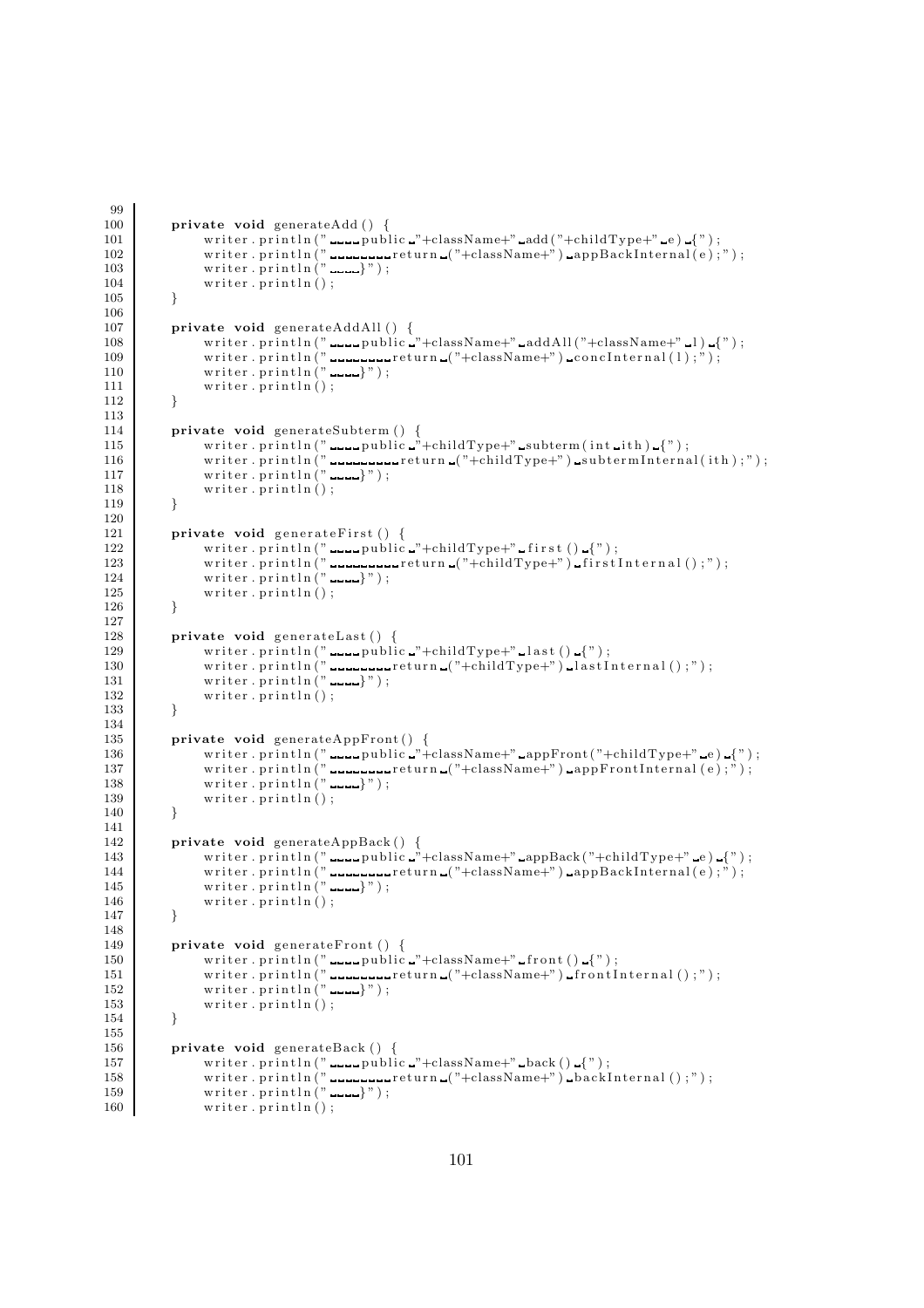```
161 }
\frac{162}{163}private void generateConc () {
164 writer.println(" public "+className+" conc("+className+" l) {");
165 wr i t e r . p r i n t l n ( " r e turn ( "+className+" ) c o n c I n t e r n a l ( l ) ; " ) ;
166 writer.println("---}");
\begin{array}{c|c} 167 & \text{writer.} \text{println} () \, ; \ \end{array}168 }
169
170 private void generateIterator() {
171 writer .println (" ......public ..." +className+" Iterator .iterator () ...{" );
172 | writer . println (" الصحيحات return new "+className+" Iterator ( values . iterator =
                    ( ) ) ; " ) ;
173 writer . println (" ----}" );\begin{array}{c} 174 \\ 175 \end{array} writer.println();
175 }
176
177 private void generateCreateInstance () {<br>178 writer.println("----protected_Katia
                writer.println (" ......protected KatjaListImpl createInstance (List.
                     listValues) {\f} ? ;179 writer.println(" ========="+className+" =1 == new ="+className+" ();");
180 wr i t e r . p r i n t l n ( " l . va lue s = l i s t V a l u e s ; " ) ;
181 writer.println("\blacksquare182 \quad \text{writer.println(" ... })");
\begin{array}{c|c} 183 & \text{writer.} \text{println} () \, ; \ 184 & \text{} \end{array}184
185
186 /∗ ∗
187 * Returns ' KatjaListImpl'<br>188 * @see katja.KatjaClassGe
            188 ∗ @see k a tj a . KatjaClassGenerator#getExtendedClas s ( )
189 ∗/
190 protected String getExtendedClass() {
191 return " KatjaListImpl";<br>192 }
192
\begin{array}{c} 193 \\ 194 \end{array}protected Collection getImportList() {
195 \begin{array}{c} \text{Collection } col = \text{super.getImportList}(); \\ \text{col.add(new String("katia.common.*"))}; \end{array}col.add(new String("katja.common.*"));197 \vert col.add (new String ("java.util.List"));
198 return col;
199 }
\frac{200}{201}201 protected List getSortIdNames() {<br>202 LinkedList list = new Linked]
                LinkedList list = new LinkedList();
203 list.add (childType);
204 return list;
205 }
206 }
```
ListIteratorGenerator.java

```
\frac{1}{2}2 ∗ Copyr ight 2003
3 * AG Softwaretechnik, Universitaet Kaiserslautern, Germany<br>4 * All rights reserved.
\begin{array}{c|c|c|c} 4 & * & All & right s & reserved. \end{array}\begin{array}{c|c} 5 & * \end{array}<br>6 pac
    package katja;
7\over 8import java.util. Collection;
9 | import java.util.LinkedList;
```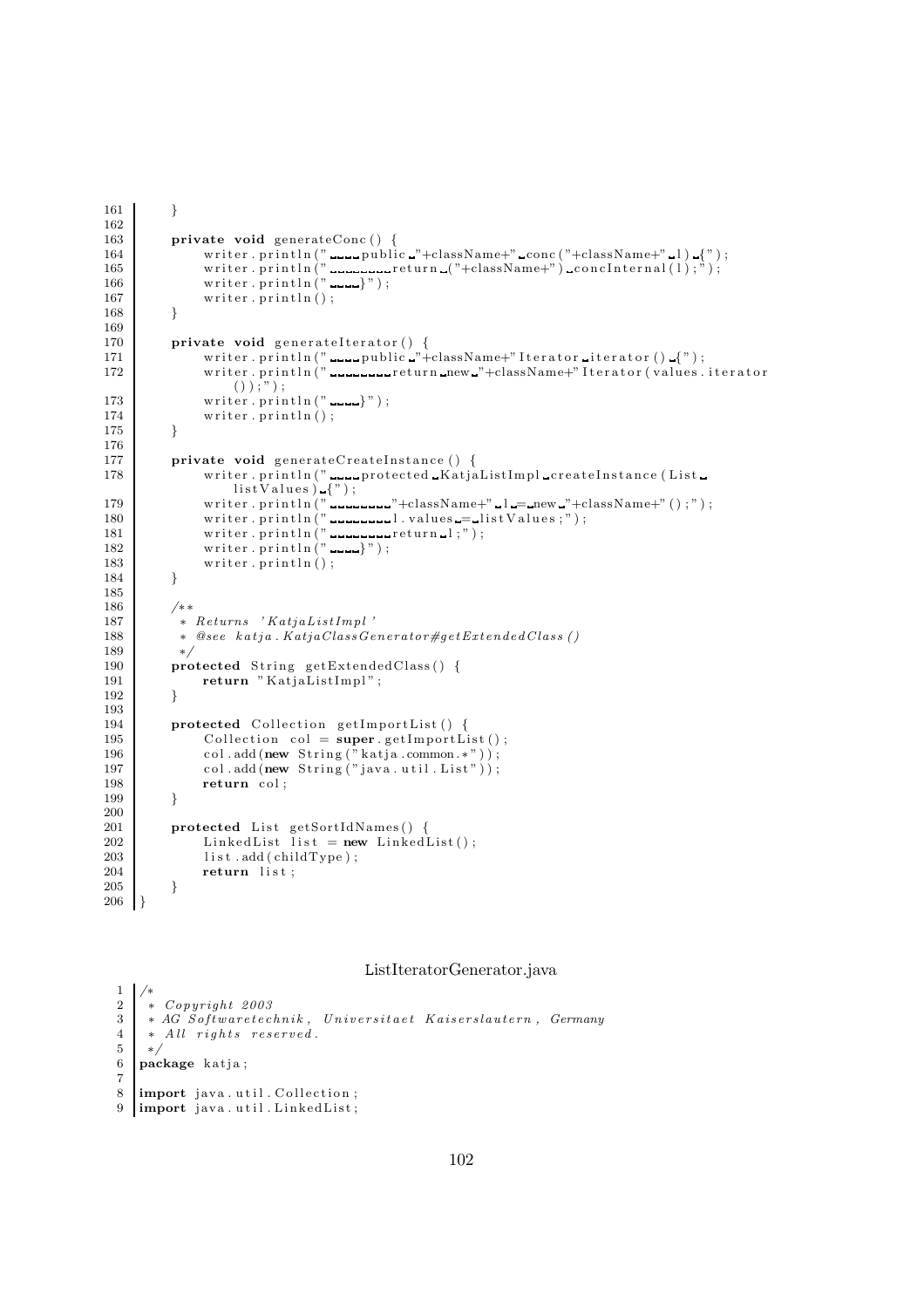```
10 import java.util.List;
\frac{11}{12}import katja.spec.ListProd;
13
1415 \overline{\phantom{a}} * Class to generate ListIterator classes
\begin{array}{c|c} 16 & * & \mathcal{Q} \text{author} & \mathcal{J} \text{an} & \mathcal{S} \text{ch} \mathcal{B} \text{a} \text{u} \text{m} \text{l}; \text{fer} \\ 17 & * \end{array}17 ∗/
18 public class ListIteratorGenerator extends ClassGenerator {
\frac{19}{20}ListProd listProd;
21
22 public ListIteratorGenerator (<br>PackageGenerator katjaPac
              PackageGenerator katjaPackageGenerator,
24 ListProd prod) {<br>25 super (katiaPacka)
              super (katjaPackageGenerator, prod.sortId().name()+"Iterator");
26 listProd = prod;
27 }
rac{28}{29}protected void generateMemberVariables () {
\overline{30} writer . println ("\overline{u} private Iterator iterator;");
31 writer . println ();
32 }
33
34 protected void generateMethods () {
35 generateConstructor();<br>36 generateHasNext();
36 generateHasNext();<br>37 generateNext();
              \bar{\mathbf{g}}enerateNext();
38 }
39
40 private void generateConstructor() {
41 writer.println(" public "+className+
42 "({\text{Iterator}}_*;43 writer.println("\ldots\ldots\ldotsthis.iterator\ldots\ldotsit;");
44 | writer.println(" - - - - }");
45 writer. \text{print}( ;
46 }
47
48 private void generateHasNext() {
49 writer . println (" public boolean hasNext () \{");
50 writer . println (" \ldots return iterator . hasNext();");
51 writer. \text{print}\left(\text{"---}\right)");
52 writer . println ();
53 }
54
55 private void generateNext() {
56 writer.println(" ____public "+listProd.param().name()+" _next()_{");
57 writer.println(" ...........return ("+listProd.param().name()+") iterator.
                   next();"
\begin{array}{c} 58 \\ 59 \end{array} writer. println (" -----}");<br>
59 writer. println ();
              written. print <math>( )</math>;60 }
61
62 /∗ ∗
63 * returns <code>code>null</code> <code></code>64 \ast @return <code>code>null</code> <code>/code>65 \times /66 protected String getExtendedClass() {<br>
67 return null;
              return null;
68 }
69
70 /∗ ∗
```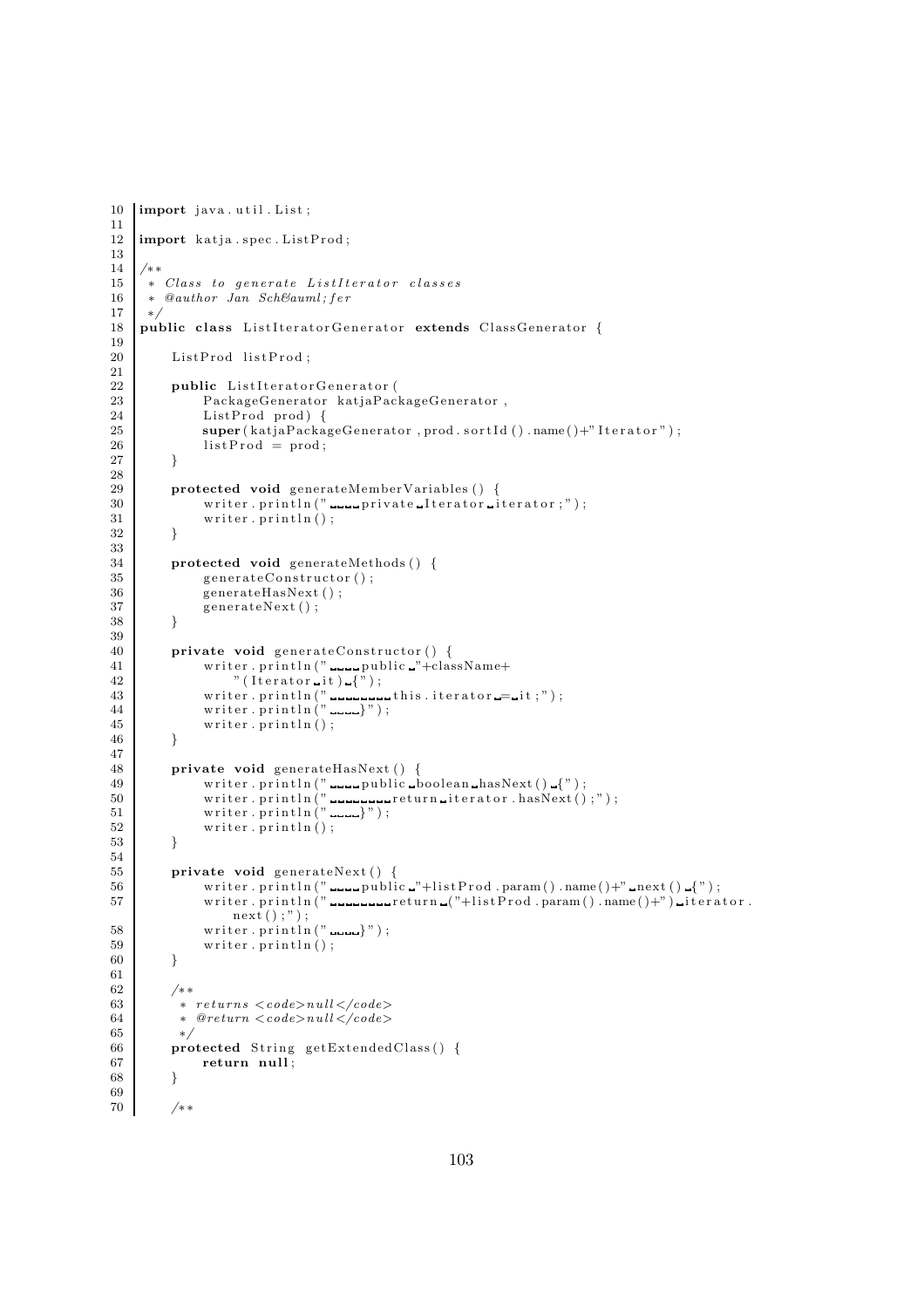```
71 | * Does nothing, as ListIterators have no sort
\begin{array}{c} 72 \\ 73 \end{array} */
         protected void generateSortDefinition() {
74 }
\frac{75}{76}76 /∗ ∗
77 * We don't want any sort code here, so<br>
78 * we override the method and do nothin
          * we override the method and do nothing
79 ∗/
80 protected void generateSortMethod () {
81 }
82
83 protected Collection getImportList() {<br>Collection col = super.getImportLi
              \text{Collection } \text{col} = \text{super.getImportList}();
85 col. add (" java. u til. I terator");<br>86 return col:
              return col;
87 }
88
89 protected List getSortIdNames() {
90 | LinkedList list = new LinkedList();
91 list.add (listProof) .name ().to String () );<br>
geturn list;
              return list;
93 }
94 }
```
## Analyser.java

```
\frac{1}{2}2 ∗ Copyr ight 2003
 3 * AG Softwaretechnik, Universitaet Kaiserslautern, Germany<br>4 * All rights reserved.
 \begin{array}{c|cc} 4 & * \ All & rights & reserved. \end{array}5 ∗/
 6 package katja;
 rac{7}{8}\begin{array}{c} 8 \\ 9 \end{array} import java.util.HashMap;
\begin{array}{c|c} 9 & \text{import java.util. HashSet} \\ 10 & \text{import java.util. Iterator} \end{array}import java.util.Iterator;
\frac{11}{12}12 import katja .common . KatjaInt ;<br>13 import katja .common . KatjaStri
13 import katja common . KatjaString;<br>14 import katja spec.*;
      import katja.spec.*;
15
\frac{16}{17}17 ∗ The Analyser
18 ∗/
19 public class Analyser {
\frac{20}{21}private Katja katja;
\frac{22}{23}private int num errors = 0;
24
\frac{25}{26} /**
               * Stores all defined SortIds
27 \times Defined is a sortid after it has<br>28 \times been declared as a tuple. list of
28 ∗ been d e c l a r e d as a tup l e , l i s t or v a r i ant
\begin{array}{c|c}\n 29 & \rightarrow \end{array} \begin{array}{c}\n \text{pri}\n \end{array}private HashSet definedSortIdHash;
\frac{31}{32}32 /**<br>33 *
              * Stores for every SortId the
```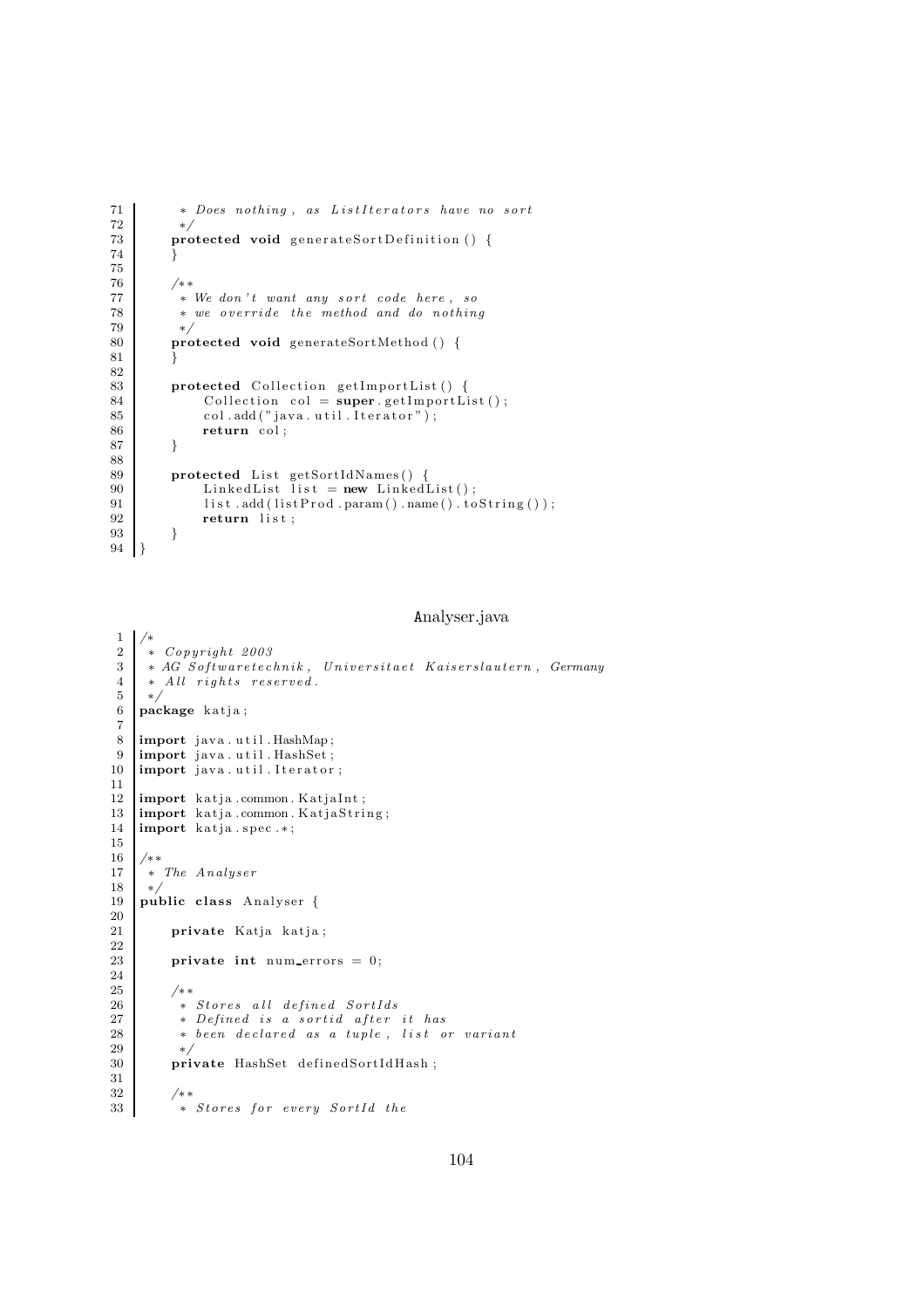```
34 ∗ package where i t i s d e fine d
        private HashMap sortIdPackages;
38 /∗ ∗
39 <sup>*</sup> * Contains all Strings of names that are defined by
40 * java import statements.
41 ∗/
42 private HashMap definedJavaImportHash;
        public Analyser (Katja katja) {
45 \text{this } . kat ja = kat ja;
46 definedSortIdHash = new HashSet();<br>definedJavaImportHash = katja.java
             \text{definedJavalmportHash} = \text{katja.javaImportHash};
48 \left\{\n \begin{array}{r}\n 48 \\
 49\n \end{array}\n \right\}\n sortIdPackages = katja.sortIdPackageHash ;51 public Analyser (Katja katja, Analyser parent) {<br>
this katja=katja;
             this . katja=katja;
53 this defined JavaImport Hash = parent . defined JavaImport Hash;
54 this . definedSortIdHash = parent . definedSortIdHash;
55 this sortIdPackages = parent sortIdPackages;
56 }
58 public void analyse () {
59 analyseImports();<br>60 fillDefinedHashes
             fillDefinedHashes();61 checkDefinitionOfSortIds();
62 }
64 private void checkDefinitionOfSortIds() {
65 Specification spec = katja.getSpecification();
66 ProductionListIterator it = spec. prodList(). iterator();
67 while (it . hasNext ()) {<br>68 Production prod =
68 Production prod = it . next ();<br>69 switch (prod. sort () . to Int ())
                 switch (\text{prod.out }() . \text{ to} \text{Int }() ) {
70 case TupleProd . sortInt :<br>
71 checkTupleDefinitio
                         checkTupleDefinition ((TupleProd) prod);
72 break ;
73 case ListProd.sortInt:
74 checkListDefinition ((ListProd) prod);
75 break;<br>76 break ;<br>276 case Varia
76 case VariantProd.sortInt:<br>
checkVariantDefinition
                         checkVariantDefinition ((VariantProd) prod);
78 checkCyclicFreeness ((VariantProd) prod);
80 break ;
81 }
\begin{array}{c|c} 82 & & & \end{array} }
86 /∗ ∗
87 ∗ Checks i f t h e v a r iant i s c y c l i c l y defined <br>
88 | \ast E.g. A = A would be a cycle, or A = B B = A, or89 | ∗ A = B B = C C = A91 * @param prod the variant to check<br>92 *92 */<br>93 pri
        private void checkCyclicFreeness (VariantProd prod) {
94 \vert findSortIdInVariants (prod.sortId (), prod);
95 }
```
 $\frac{35}{36}$ 

37

 $\frac{43}{44}$ 

49 } 50

57

63

79

90<br>91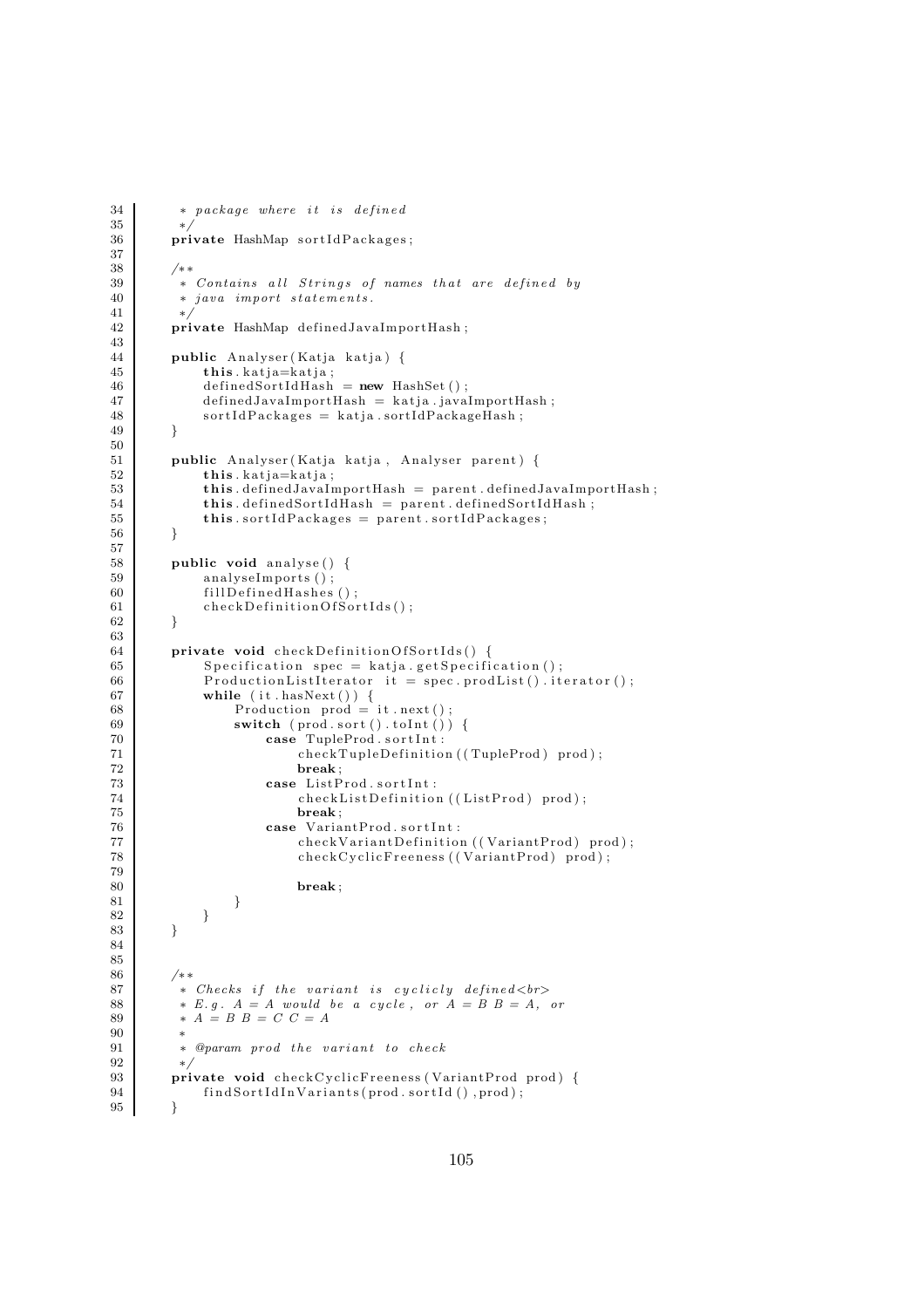```
96
 97 private void find Sort Id In Variants (Sort Id variant, Variant Prod prod) {<br>98 Sort Id List list = katia.get Variants Of Sort Id (variant);
              SortIdList list = katja.getVariantsOfSortId(variant);
 99 if (list == null)100 \mid return ;
101
102 SortIdListIterator it = list.iterator();
103
104 while (it. hasNext() ) {
105 SortId sortId = it . next();<br>106 if (sortId eq(prod. sortId)
                   if (sorted . eq (prod . sort Id () ))107 error ("Cyclic dependency of variant "+prod sort Id () name ()+"
                   detected !", prod . sortId(). line());
108 return;
\begin{array}{c|c}\n 109 \\
 110\n \end{array} } else {
                       findSortIdInVariants(sortId, prod);
\begin{array}{c} 111 \\ 112 \end{array} }
\begin{array}{c|c} 112 \\ 113 \end{array} }
113 }
114
115 private void checkVariantDefinition (VariantProd prod) {
116 SortIdListIterator it = prod.params().iterator();
117
118 | while (it . hasNext ()) {
119 SortId id = it . next();
120 \left| \begin{array}{cc} \text{if } (\text{!} \quad \text{sortIdIsDefined}(\text{id})) \ \text{if } (\text{!} \quad \text{sort}) \text{``Sort_2"+id.name() + \text{!} \end{array} \right.error("Sort-"+id.name() + "lis\_undefined!", id line());
122 } else
123 if (definedJavaImportHash . containsKey (id . name () . to String ())) {
124 error ("The variant '"+prod. sort Id (). name ()+"' contains the Java
                   type \rightarrow "+id.name() + " ', \text{while } is \text{__not } allowed \rightarrow "', prod.sortId() . line());
125 } else
126 if (Katja . is Built In Type (id . name () . to String ())) {
127 e r r o r ( "The va r i ant ' "+prod . s o r t I d ( ) . name ( )+" ' c ont a ins the b u i l t −
                   in type \cdots+id . name()+"', which is not allowed \cdots", prod. sort Id(). line()
                  ) ;
128 }
129
130 }
131 }
132
\begin{array}{c} 133 \\ 134 \end{array}private void checkListDefinition (ListProd prod) {
135 if ( ! sortIdIsDefined (prod.param ()))
136 error ("Sort_"+prod . param () . name ()+" is _undefined !", prod. sort Id (). line
                   () ) ;
137 }
138
139 private void checkTupleDefinition (TupleProd prod) {
140 Tuple ParamListIterator it = prod. params(). iterator();
\begin{array}{c} 141 \\ 142 \end{array}while (it . hasNext() ) {
143 TupleParam param = it . next ();
144 SortId sortId;
145 if (param. is (SortId. sort))
146 sortId = (SortId) param;
147 else
148 sort Id = ((Selector) param). sort Id ();
\begin{array}{c} 149 \\ 150 \end{array}if (! sortIdIsDefined (sortId)) {
151 error ("Sort "+sort Id . name ( )+" is _undefined !", sort Id . line ( ) );
152 }
```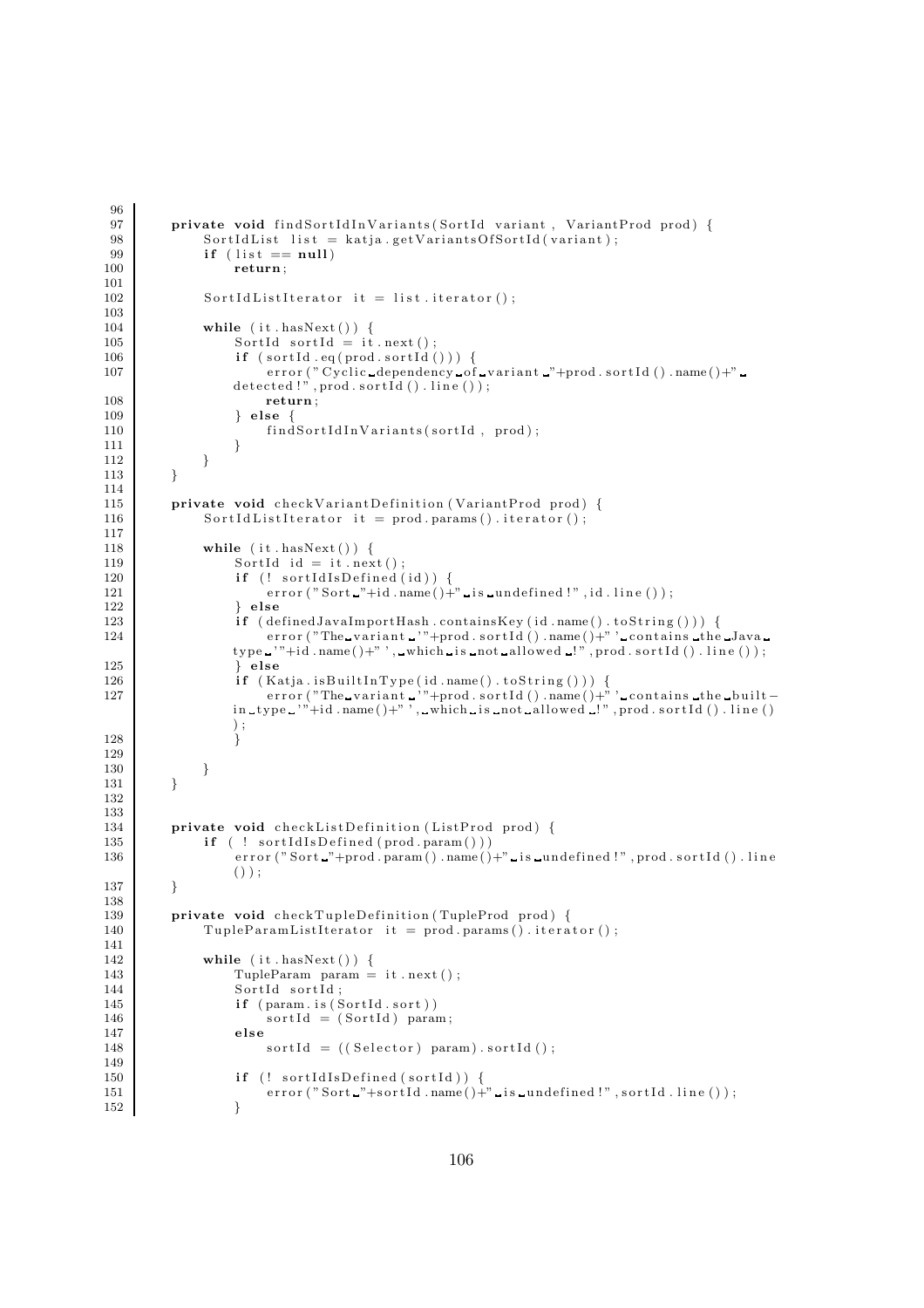```
153 }
154 }
155
156 private boolean sortIdIsDefined (SortId id) {
157 if (Katja . isBuiltInType (id . name () . toString ()))
158 return true;
\frac{159}{160}if (defined JavaImportHash. containsKey (id.name().toString()) )161 return true;
\begin{array}{c} 162 \\ 163 \end{array}if (definedSortIdHash.contains (id.name())164 return true;
\frac{165}{166}if (is In ClassPath (id.name() . to String())167 return true;
168
169 return false;
170 }
171
172 private boolean is InClass Path (String string) {
173 if (\text{findClass}(string))174 return true;
175
176 if (find Class("java.lang." +string))177 return true;
\frac{178}{179}return false;
180 }
\begin{array}{c} 181 \\ 182 \end{array}private boolean findClass(String string) {
183 try {
184 this . getClass () . getClassLoader () . loadClass (string);
185 Katja . debug ("Sort -"+string+" is in classpath!");
186 return true:
\begin{array}{c} 187 \\ 188 \end{array}188 catch ( ClassNotFoundException e) {
189 | Katja .debug ("Sort "+string+" is in NOT classpath!");
190 return false;
191 }
192 }
\frac{193}{194}194 private void analyse Imports () {<br>195 http:// Iterator it = katja getKatj
              Iterator it = katja.getKatjaImports();
196 | while (it \cdot hasNext()) {
197 | Katja m = (Katja) it . next ();
198 \Box Analyser analyser = new Analyser (m, this);
199 \qquad \qquad \text{analyser . analysis} ( );
200 num_errors += analyser . num_errors;
\begin{array}{ccc} 201 & & & \ & 202 & & \ \end{array}202 }
\frac{203}{204}private void fillDefinedHashes () {
205 fill D e fined Java Import Hash (katja . get Specification () );
206 fillDefinedSortIdHash (katja.getSpecification ());
207 }
208
209 private void fill Defined Java Import Hash (Specification spec) {<br>210 Import List Iterator it = spec. import List (), iterator ();
210 ImportListIterator it = spec.importList().iterator();<br>211 while (it.hasNext()) {
211 while (it . hasNext ()) {<br>212 Import imp = it . ne
                  Import imp = it.next();
213 if (imp. is (JavaImport. sort)) {
214 if (imp. is (JavaSimpleImport. sort)) {
```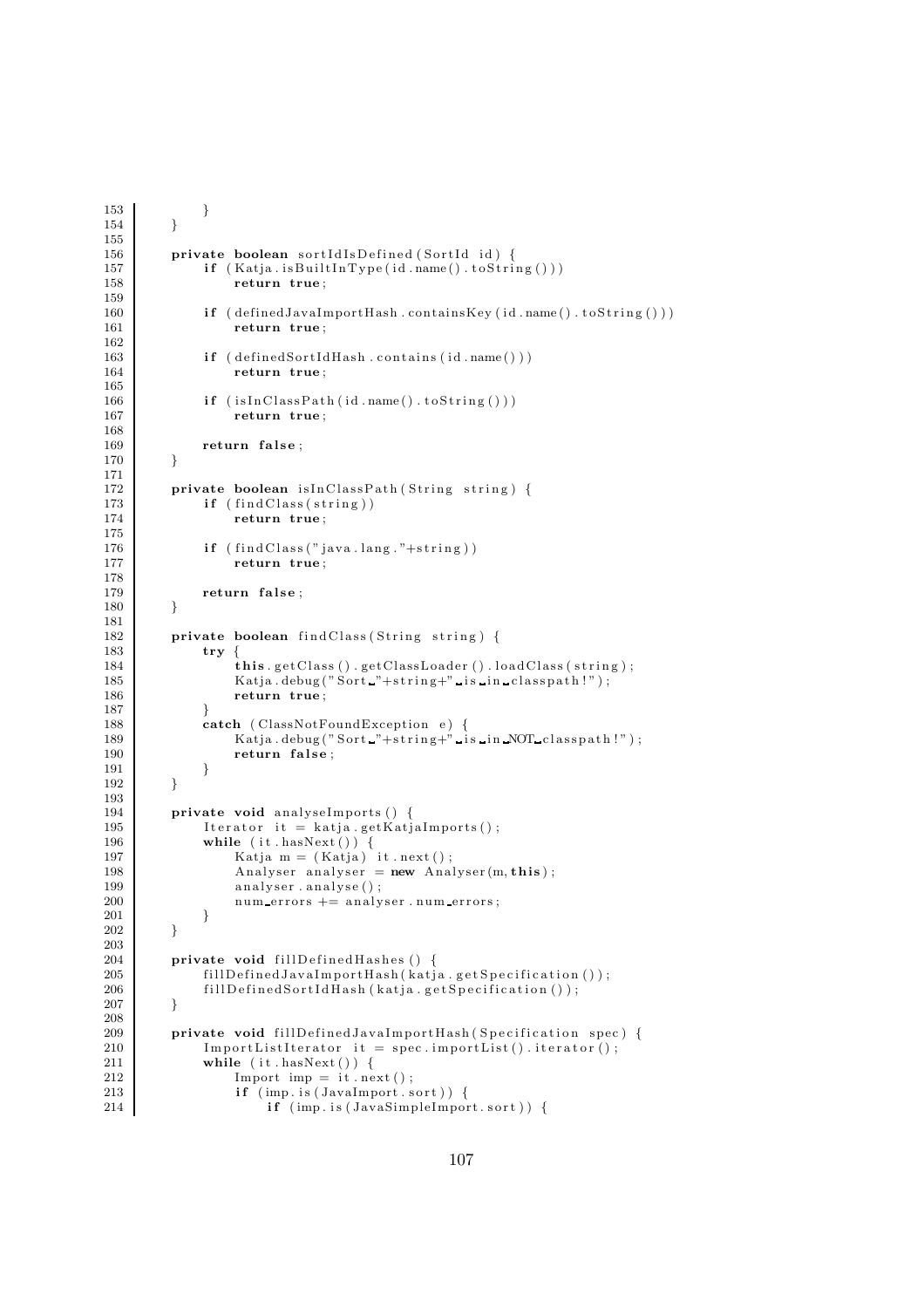```
215 \text{String name} = \text{getNameOfImport}( \text{imp} );216 definedJavaImportHash . put (name, imp);<br>217 Katia debug("Adding Java_type .: ..."+na
                                 Katja . debug ("Adding Java type : "+name) ;
218 }
219 else
220 error ("Java_imports_on_demand_aren 't_supported_yet!", imp. line
                      \left(\begin{smallmatrix} \cdot & \cdot \\ \cdot & \cdot \\ \cdot & \cdot \\ \cdot & \cdot \end{smallmatrix}\right) ;
\begin{tabular}{c} 221 \\ 222 \end{tabular} \hspace{3.5cm} \Big\}222 }
223 }
224
225 /**226 <sup>*</sup>* Returns the unqualified classname of the Import. \langle b \rangle<br>227 * E.g. for the import 'java.util. Iterator' it would re
             * E.g. for the import 'java.util.Iterator' it would return
\begin{array}{c|c}\n 228 \\
 229 \\
 \hline\n * & \text{Onaram } \text{imp}\n \end{array}* @param imp the Import to return the classname of
230 ∗ @return t h e classname o f t h e Import
\begin{array}{c|c} 231 & * \end{array}<br>232 pri
232 private String getNameOfImport (Import imp) {<br>233 String name = imp.name(), toString();
                 String name = imp.name() . to String () ;234 int dot = nameu2astIndexOf(" . " ) ;<br>
235 name = name.substring (dot+1,name
                 name = name.substring (dot+1,name.length ());236 return name;
237 }
238<br>239
239 private void fillDefinedSortIdHash (Specification spec) {<br>240 productionListIterator it = spec.prodList().iterator
240 ProductionListIterator it = spec.prodList().iterator();<br>241 while (it.hasNext()) {
                 while (it. hasNext()) {
242 Production prod = it . next();<br>243 if (defined SortId Hash . contai
                      if (defined SortIdHash. contains (prod. sortId() . name()) )244 error ("Sort "+prod . sort Id () . name ()+" is _already _defined _!", prod.
                      sortId(). line();
\begin{array}{c|c}\n 245 \overline{\smash)246} \\
 \end{array} } else {
246 definedSortIdHash.add (prod.sortId ().name());<br>247 PackageDcl pck = spec.pck();
247 PackageDcl pck = spec.pck();<br>248 if (pck.is (Empty.sort)) {
248 if (pck. is (Empty. sort)) {<br>249 sortIdPackages. put (pr
249 sortIdPackages.put (prod. sortId (). name (), "");<br>250 Satia debug ("Adding _empty_packagename_to_sort
                                 Katja. <math>\text{debug} ("Adding empty packagename to sort");
251 }
252 else {
253 PackageName pckName = (PackageName) pck;<br>254 sortIdPackages.put(prod.sortId().name().
                                 \texttt{sortIdPackages.put}(\texttt{prod}.\texttt{sortId}\;(\texttt{).name}(\texttt{).toString}(\texttt{).pckName}.name() . to String());255 Katja . debug ("Adding packagename to sort : "+pckName . name () ) ;<br>256
256 }
257
258 Katja . debug ("Adding defined sort : "+prod . sort Id () . name () ) ;<br>259
259 }
\begin{array}{c} 260 \\ 261 \end{array} }
261 }
\frac{262}{263}private void error (String string, KatjaInt line) {
264 num errors++;265 katja.addError (new KatjaError (
266 new KatjaString(string),
267 new KatjaString (katja . getSpecFile ()),
\begin{array}{c|c} 268 & \text{line} \ 269 & & \end{array}269 }
\frac{270}{271}public int numberOfErrors () {
272 return num errors;
273 }
```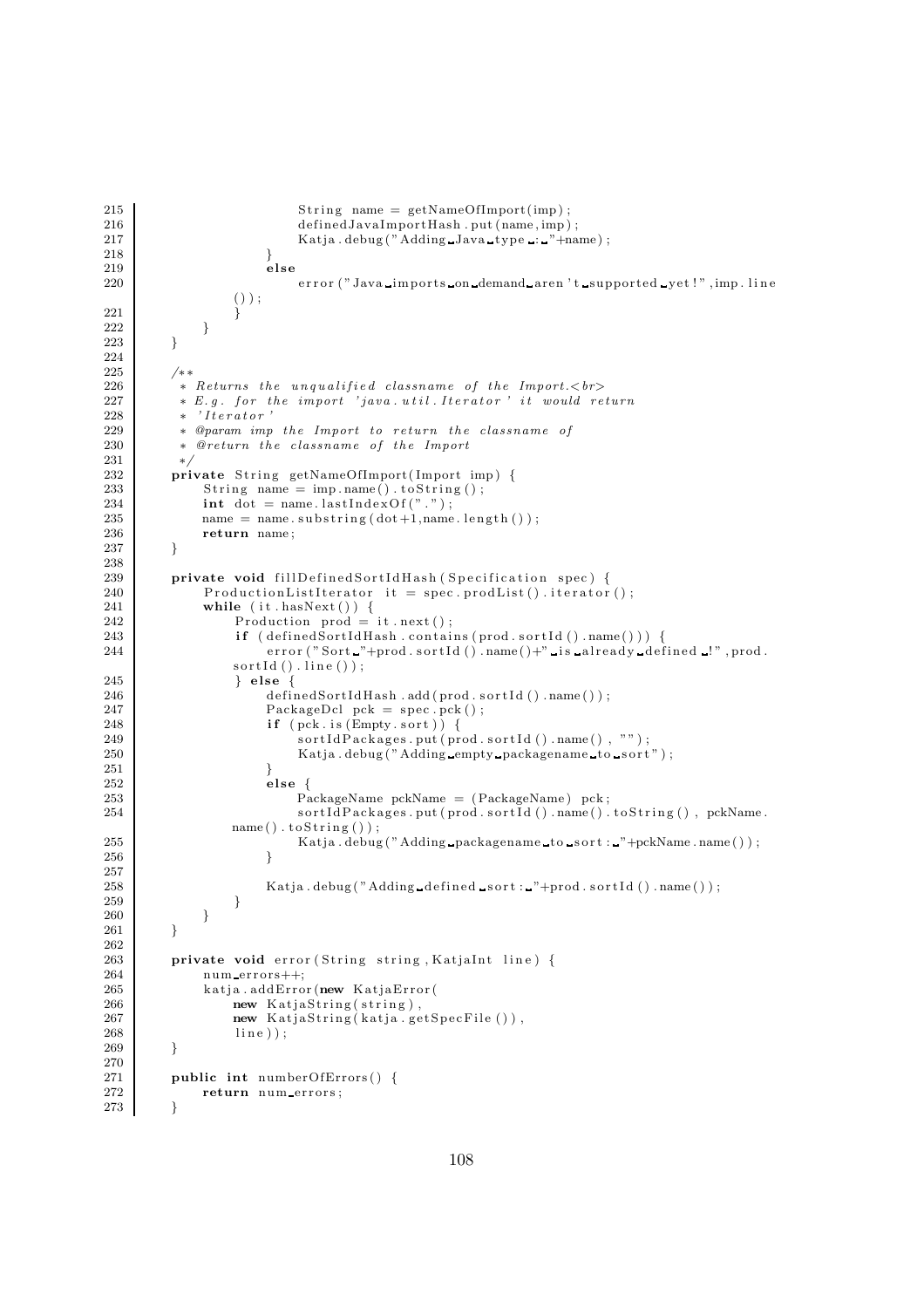```
\frac{274}{275}275 public HashMap getJavaImportHash () {<br>276 percent contract of the set of the set of the set of the set of the set of the set of the set of the set of the set of the set of the set of the set of the set of the set of
                                         return definedJavaImportHash;
277 }
278 | 3
```
KatjaElement.java

```
1 | package katja.common;
\overline{2}3
 4 public interface KatjaElement {
 5 public final static int sortInt = 1;
6 public final static KatjaSort sort = new KatjaSort (KatjaElement class, sortInt
                   ) ;
7
8 public KatjaSort sort ();<br>9 public boolean is (KatiaS
9 public boolean is (KatjaSort s);<br>10 public boolean eq (KatjaElementpublic boolean eq(KatjaElement e);
11 public boolean equals (Object o);
12 public int hashCode();<br>13 public String toString
         public String to String ();
14 }
```

```
KatjaSort.java
```

```
1 | package katja.common;
\frac{2}{3}public final class KatjaSort extends KatjaElementImpl {
 4
\begin{array}{c|c} 5 & \text{public final static int sortInt = 5;} \\ 6 & \text{public final static KatjaSort sort =} \end{array}public final static KatjaSort sort = new KatjaSort (KatjaSort class, 5);
 \frac{7}{8}private Class cl;
9 private int id;
10
11 protected Class getClassValue () {
12 return cl;
13 }
14
15 public KatjaSort (Class cl, int id) {<br>
this. cl = cl;
               this \overrightarrow{cl} = \overrightarrow{cl};
17 this id = id;18 }
19
20 public KatjaSort sort () {<br>21 public KatiaSort sort
               return KatjaSort.sort;
22 }
\frac{23}{24}public boolean eq (KatjaElement s) {
25 if (! ( s instance of KatjaSort))<br>
26 return false;
                     return false;
27
28 return this id = (KatjaSort)s) . id;
29 }
\begin{array}{c} 30 \\ 31 \end{array}31 public String to String () {<br>32 return cl.getName():
               return cl.getName();
```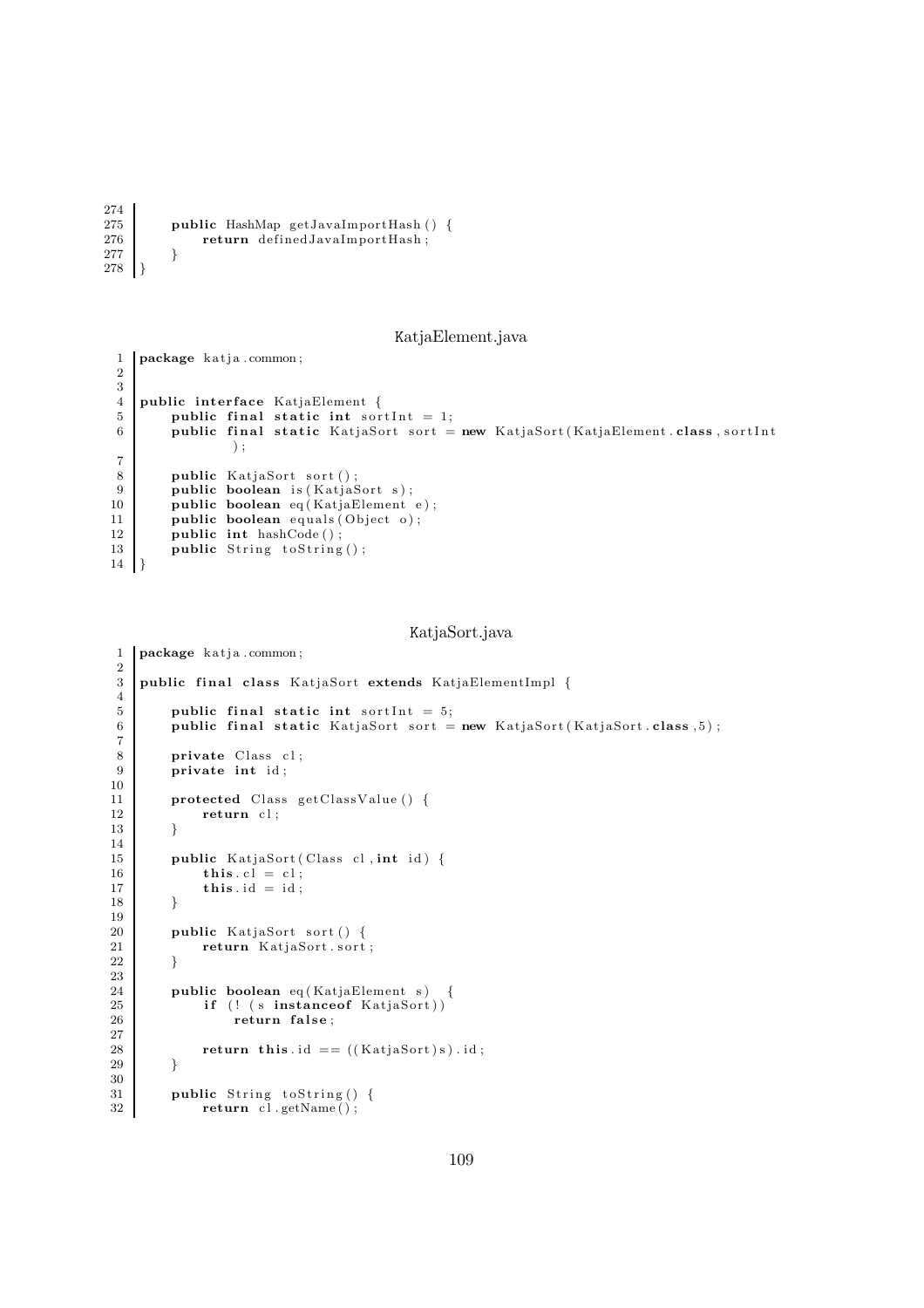```
33 }
\frac{34}{35}\begin{array}{c|c} 35 & \textbf{public int toInt()} & \{36 \} & \textbf{return id:} \end{array}return id;
37 }
38
\begin{array}{c|c} 39 & \textbf{public int } \text{intValue}() \\ 40 & \textbf{return } \text{id} \end{array}return id;
41 }
\begin{array}{c} 42 \\ 43 \end{array}public int hashCode() {
\begin{array}{c|c}\n 44 & \text{return id}; \\
 45 & \end{array}45 }
46
47 }
```
KatjaTerm.java

```
1 | package katja.common;
 2
 \frac{3}{4}4 public interface KatjaTerm extends KatjaElement {<br>5 public final static int sortInt = 2;
 \begin{bmatrix} 5 \\ 6 \end{bmatrix} public final static int sortInt = 2;<br>public final static KatjaSort sort =
              public final static KatjaSort sort = new KatjaSort (KatjaTerm.class, sortInt);
 \begin{array}{c} 7 \\ 8 \end{array}\begin{array}{c|c} 8 & \text{public int numSubterms}(); \\ 9 & \text{public int size}(); \end{array}public int size();
10 }
```
# KatjaBuiltInType.java

```
1 | package katja.common;
\frac{2}{3}public abstract class KatjaBuiltInType extends KatjaElementImpl implements
                      KatjaTerm {
 4 public final static int sortInt = 6;
\overline{5} public final static KatjaSort sort = new KatjaSort (KatjaBuiltInType class , 6);
 \frac{6}{7}7 public int numSubterms () {<br>8 return 0;
 \begin{array}{c|c} 8 & \text{return } 0; \\ 9 & \text{ } \end{array}9 }
10
\begin{array}{c|c} 11 & \textbf{public int size() } \{12 & \textbf{return 0}; \end{array}return 0;
13 }
14 }
```
#### KatjaTuple.java

```
1 package katja.common;
2
\frac{3}{4}4 public interface KatjaTuple extends KatjaTerm { public final static int sortInt = 3;
\begin{array}{c|c|c|c|c} 5 & \text{public final static int sortInt = 3;} \\ \hline \end{array} public final static KatjaSort sort =
           public final static KatjaSort sort = new KatjaSort (KatjaList.class, 3);
7
```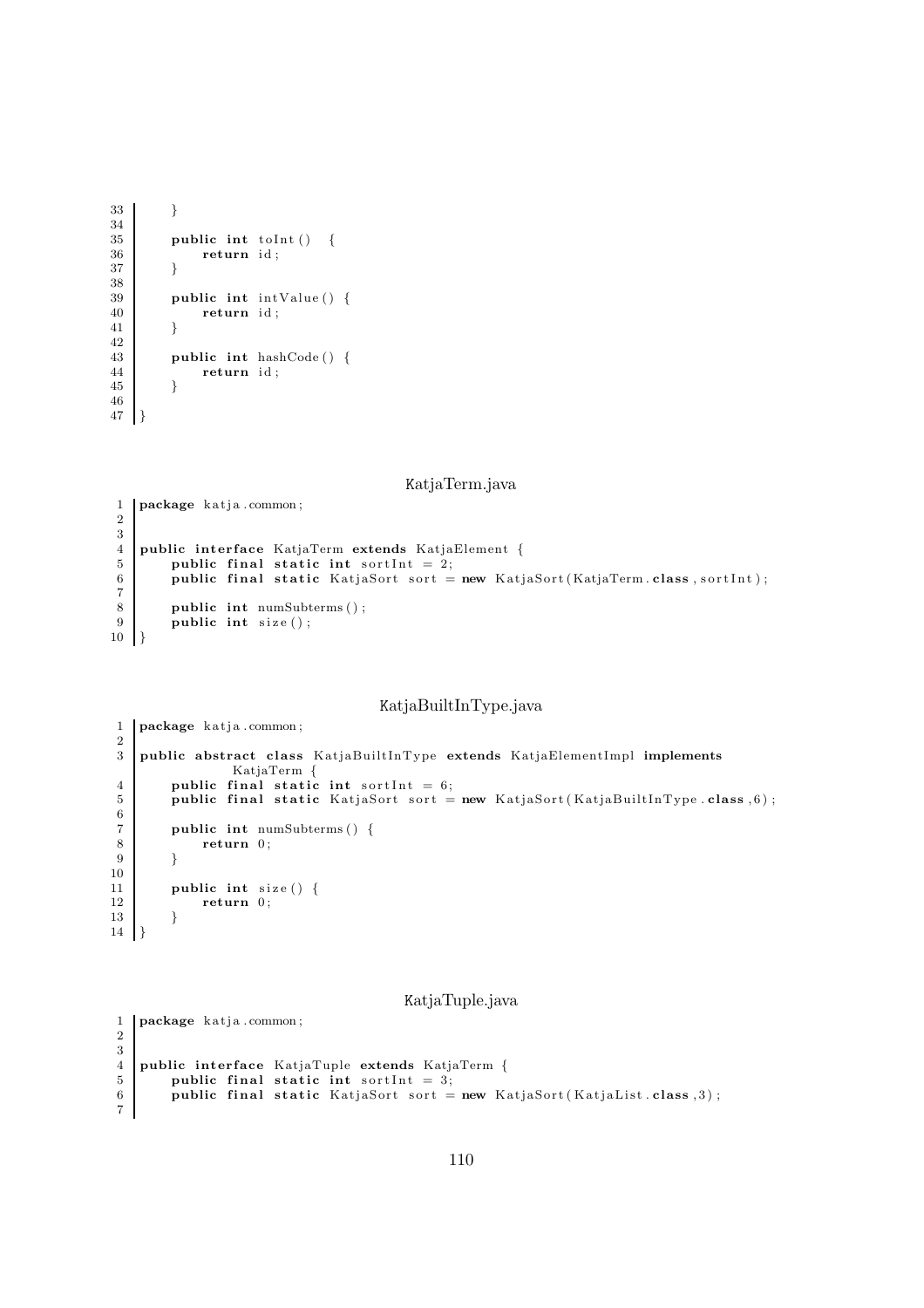```
public Object subterm (int ith);
\begin{bmatrix} 8 \\ 9 \end{bmatrix}
```
KatjaList.java

```
1 | package katja.common;
2
\begin{array}{c} 3 \\ 4 \end{array}4 public interface KatjaList extends KatjaTerm{<br>public final static int sortInt = 4;
           public final static int sortlnt = 4;
           public final static KatjaSort sort = new KatjaSort (KatjaList.class, 4);
\begin{array}{c} 6 \\ 7 \\ 8 \end{array}8 }
```
KatjaElementImpl.java

```
1 | package katja.common;
\frac{2}{3}public abstract class KatjaElementImpl implements KatjaElement {
4 public boolean is (KatjaSort s) {
\begin{array}{c|c} 5 & \textbf{return } s \cdot \textbf{getClassValue} \end{array} ( ) . is Instance (this);
          \}7
8 public boolean equals (Object o) {<br>9 if (! (o instance of KatjaEler
               if ( ! (o instanceof KatjaElement))
10 return false;
\frac{11}{12}return eq (( KatjaElement) o);13 }
14 }
```
KatjaTermImpl.java

```
1 | package katja.common;
\frac{2}{3}public abstract class KatjaTermImpl extends KatjaElementImpl implements KatjaTerm
               {
4 public int size () {
5 return numSubterms();
6 }
7 }
```
## KatjaTupleImpl.java

```
1 package katja.common;
\begin{array}{c} 2 \\ 3 \end{array}public abstract class KatjaTupleImpl extends KatjaTermImpl implements KatjaTuple
                     {
\frac{1}{4}
```
KatjaListImpl.java

```
1 | package katja.common;
```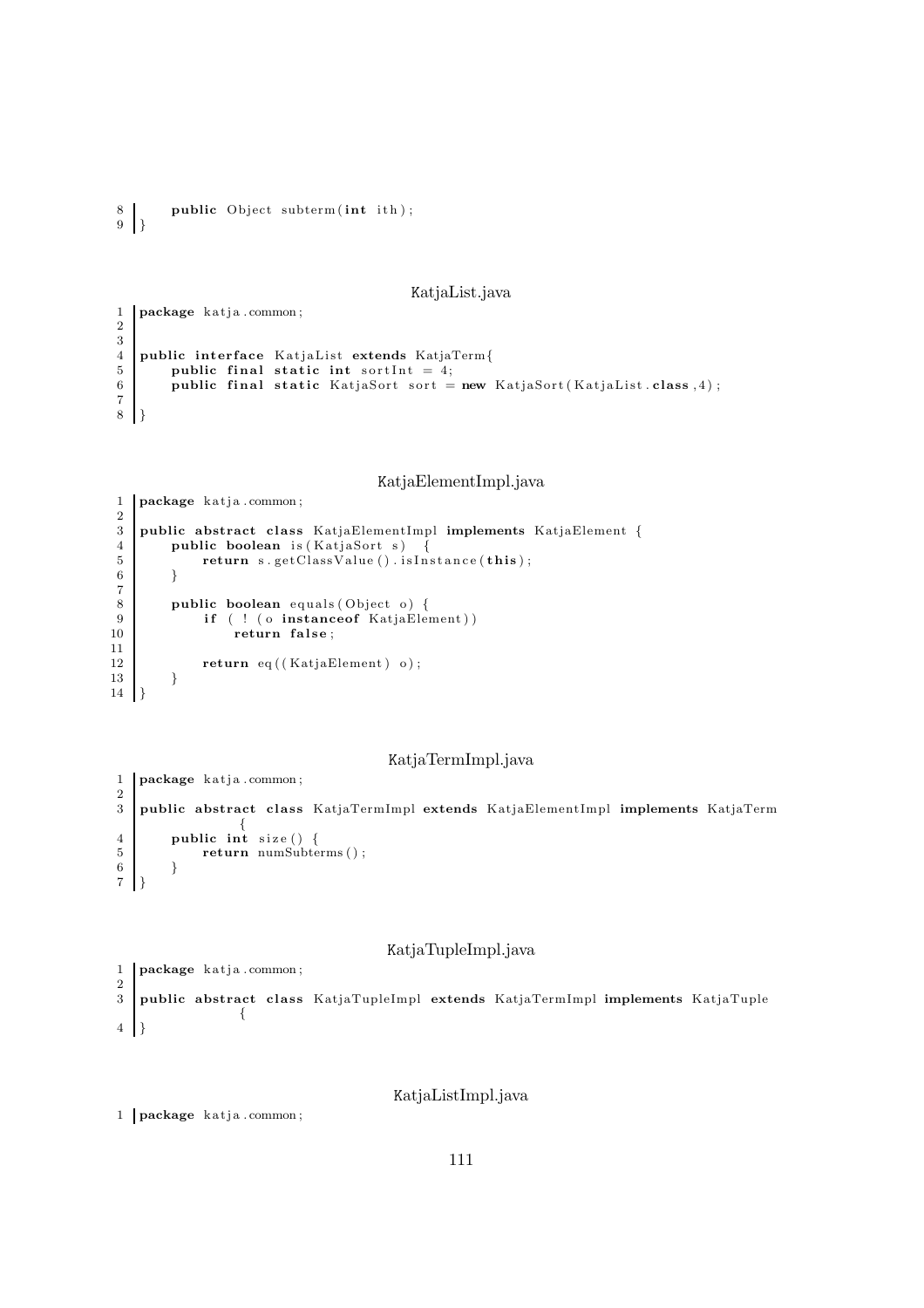```
2
 \frac{3}{4} import java.util. ArrayList;<br>\frac{4}{4} import java.util. Iterator;
    import java.util.Iterator;
 5 import java.util. List;
 6
 7 public abstract class KatjaListImpl extends KatjaTermImpl implements KatjaTerm {
 8 protected List values = new ArrayList();
 9
10 protected abstract KatjaListImpl createInstance(List listValues);
\begin{array}{c} 11 \\ 12 \end{array}protected Object subtermInternal(int ith) {
13 if (\text{ith} < 0)14 throw new KatjaIllegalArgumentException ("Trying to access subterm \Box"+<br>15 ith+", but only values greater \Box are allowed \Box");
                                   ith+", but only values greater 0 are allowed !!" ;
\frac{16}{17}if (int \gt= values.size())18 return null;
\frac{19}{20}return values.get (ith);
21 }
\frac{22}{23}23 public int numSubterms () \{24 return values size ():
              return \ values.size();
25 }
26
27 public int size () {<br>28 percentage return values.s
              return values  size();
29 }
\begin{array}{c} 30 \\ 31 \end{array}protected boolean containsInternal (Object o) {
32 return values . contains (o);
33 }
\frac{34}{35}\begin{array}{c|c} 35 & \textbf{protected Object firstInternal()} & \{36 \} & \textbf{if (values size() == 0)} \end{array}\begin{array}{c|c}\n 36 \\
 37 \\
 \hline\n 37\n \end{array}
if (values . size () == 0)
                    return null;
\frac{38}{39}return values . get (0);
40 }
41
42 protected Object lastInternal () {<br>
if (values size () - 0)
43 if (values size () == 0)<br>44 return null:
                    return null;
45
46 return values .get (values .size ());
47 }
48
49 protected KatjaListImpl frontInternal() {
50 if (values size () == 0)
51 return null:
\begin{array}{c} 52 \\ 53 \end{array}return \; createInstance\; (values.subList(0, values.size() - 1));54 }
55
56 protected KatjaListImpl backInternal () {
57 if (values.size() == 0)58 return null ;
59
               return createInstance (values.subList (1, value s.size());
61 }
62
63 protected KatjaListImpl appFrontInternal (Object o) {
```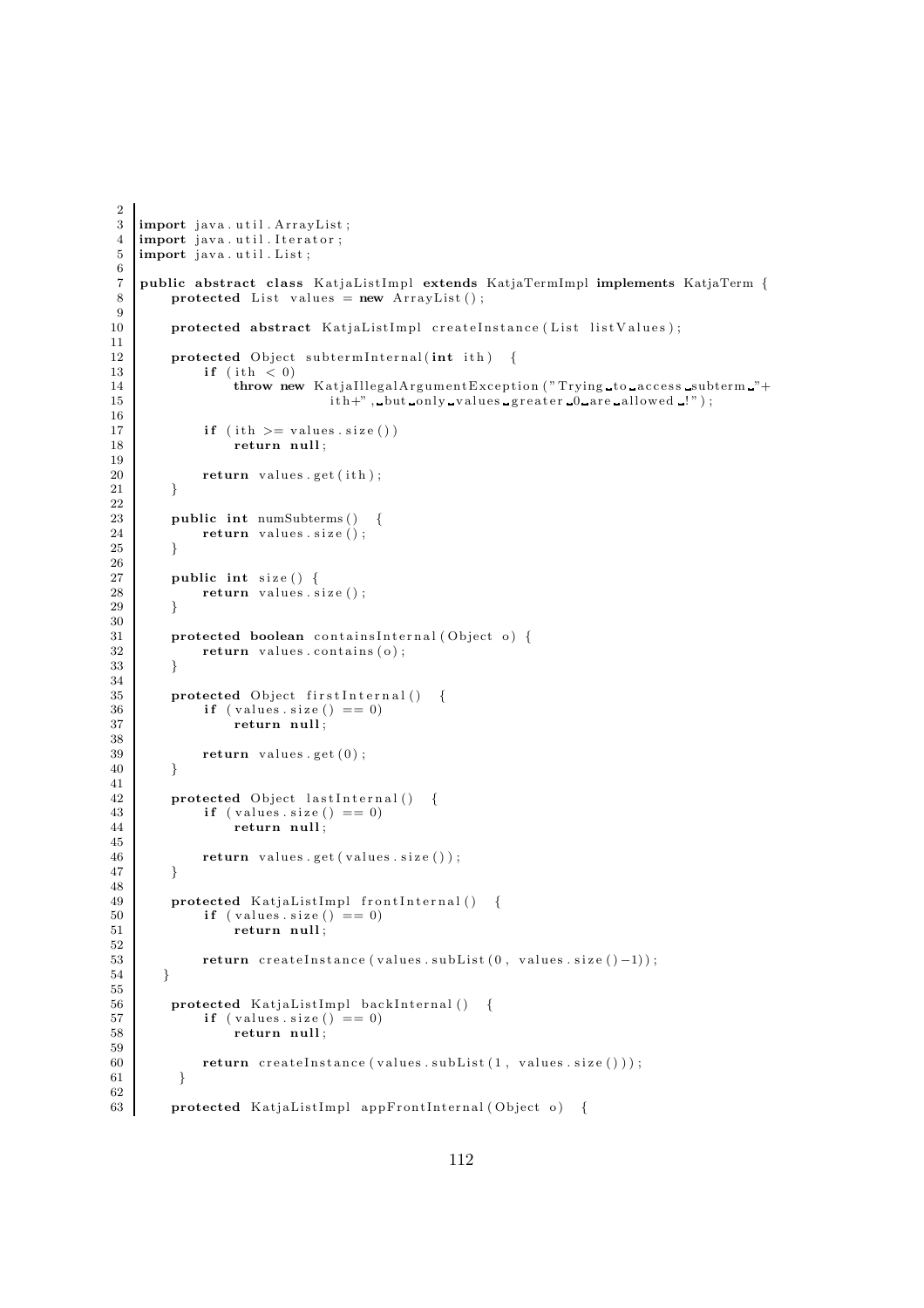```
64 List list = new ArrayList (values . size ( )+1);
65 list.add(o);<br>66 list.addAll(
              list.addAll(values);
 67
68 return createInstance (list);
 69 }
\begin{array}{c} 70 \\ 71 \end{array}protected KatjaListImpl removeInternal (Object o) {
72 if (values \text{size}(x) = 0)
73 return null ;
 74
75 List list = new ArrayList (values);
76 list.remove(o);
 77
78 return createInstance (list);<br>7979 }
80
81 protected KatjaListImpl removeAllInternal (KatjaListImpl 1) {<br>82 if (values size () == 0)
\begin{array}{c|c}\n 82 & \text{if (values size () == 0)} \\
 83 & \text{return null:}\n \end{array}return null;
84
85 List list = new ArrayList (values);
86 list.removeAll(1.values);
87
88 return createInstance (list);
89 }
90
91
92 protected KatjaListImpl appBackInternal (Object o) {<br>
\begin{array}{r} 93 \end{array} List list = new ArrayList(values.size()+1);
               List list = new ArrayList (values \text{ size } ( )+1 );
94 list.addAll(values);
95 list . add ( o ) ;
\frac{96}{97}return createInstance(list);
98 }
\frac{99}{100}protected KatjaListImpl concInternal(KatjaListImpl l) {
101 List list = new ArrayList (values size () + l . values size () );
102 list.addAll(values);
103 list.addAll(1.values);
\frac{104}{105}return createInstance (list);
106
107
108 public boolean eq (KatjaElement e) {
109 if (! ( e instance of KatjaListImpl))
110 return false;
111
112 KatjaListImpl el = (KatjaListImpl) e;
113 return el values equals (values);<br>
114 }
114 }
115
116 public int hashCode() {
117 return values . hashCode ( )+this . getClass ( ) . hashCode ( ) *31;
118 }
119
120 public String to String () {
121 I terator it = values.iterator();
122 StringBuffer result = new StringBuffer ();<br>
123 result append ("\lceil \_");
             result.append(" [-") ;124 while (it . hasNext ()) {
125 result . append (it . next () . to String () );
```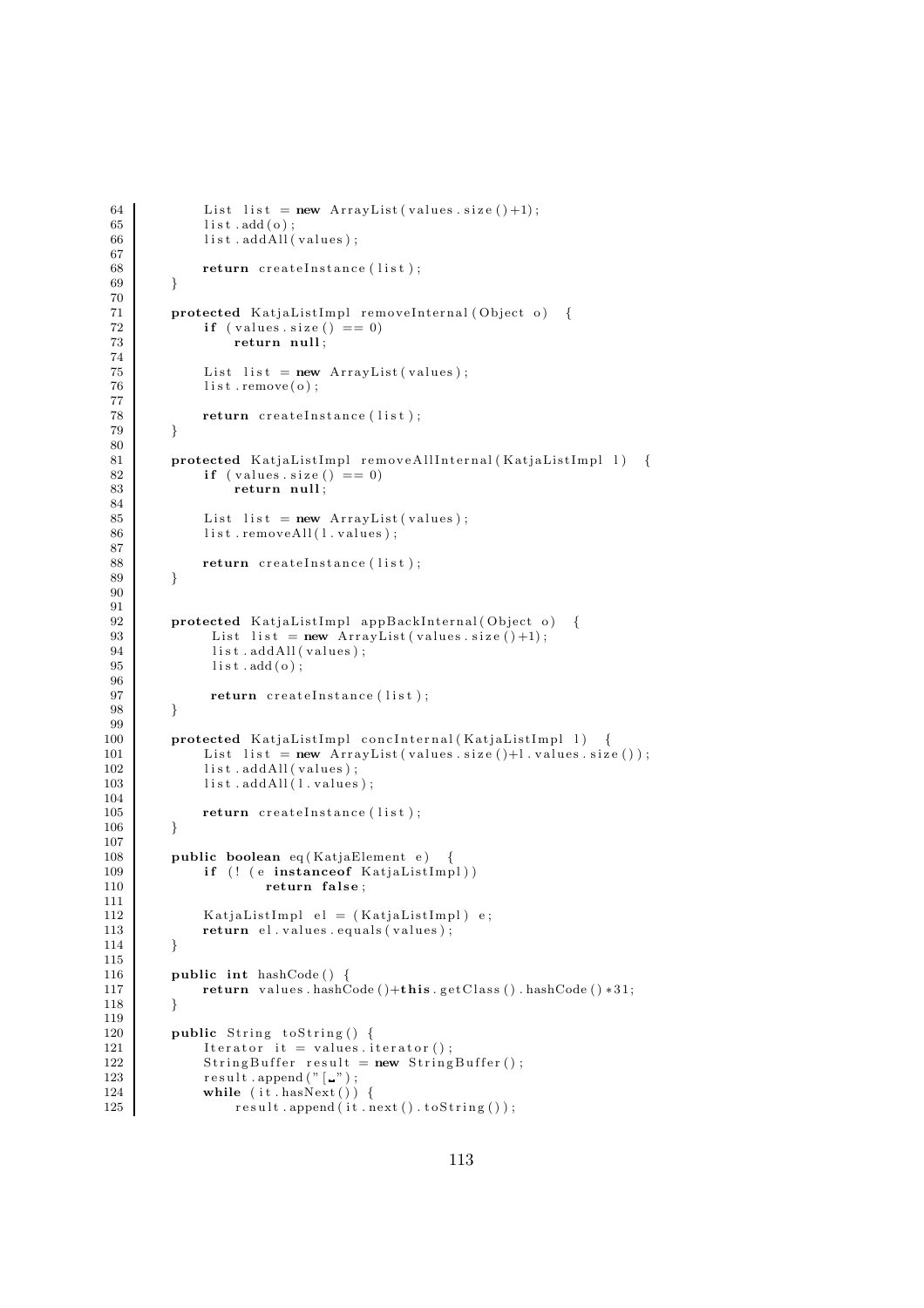```
126 if (it \cdot \text{hasNext}()127 \begin{bmatrix} \text{result} \end{bmatrix} . \begin{bmatrix} x^m \end{bmatrix};
\frac{128}{129}result.append(" ]" ;\begin{array}{c} 130 \\ 131 \end{array}return result. to String();
\begin{array}{c|c} 132 & \\ 133 & \end{array}133 }
```
KatjaString.java

```
1 package katja.common;
 2
 \frac{3}{4}public class KatjaString extends KatjaBuiltInType {
 5 public final static int sortlnt = 9;
 6 public final static KatjaSort sort = new KatjaSort (KatjaString class, sortInt)
                    ;
 7
 8 String value;
\frac{9}{10}10 public KatjaString (String value) {<br>
this value = value :
                this value = value;
12 }
\frac{13}{14}14 public String to String () {<br>15 return value:
               return value;
16 }
17
18 public String stringValue () {<br>19 return value:
               return value ;
20 }
\frac{21}{22}22 public KatjaSort sort () {<br>23 public KatjaString.so
               return KatjaString.sort;
24 }
25
26 public boolean eq (KatjaElement e)<br>27 if (! (e instanceof KatiaStrin
27 if ( ! (e instanceof KatjaString))<br>28 return false:
                     return false;
\frac{29}{30}return this value . equals ( ( ( KatjaString ) e ) . value ) ;
31 \,32
33 public int hashCode() {
\begin{array}{c|c}\n 34 & \text{return value } \text{.} \text{ hashCode } ( ) \; ; \\
 35 & \text{ } \end{array}35 }
36 }
```
#### KatjaInt.java

```
1 | package katja.common;
2
\frac{3}{4}4 public class KatjaInt extends KatjaBuiltInType { public final static int sortInt = 8;
5 public final static int sortInt = 8;<br>6 public final static KatjaSort sort =
          public final static KatjaSort sort = new KatjaSort (KatjaInt . class , sortInt);
7
```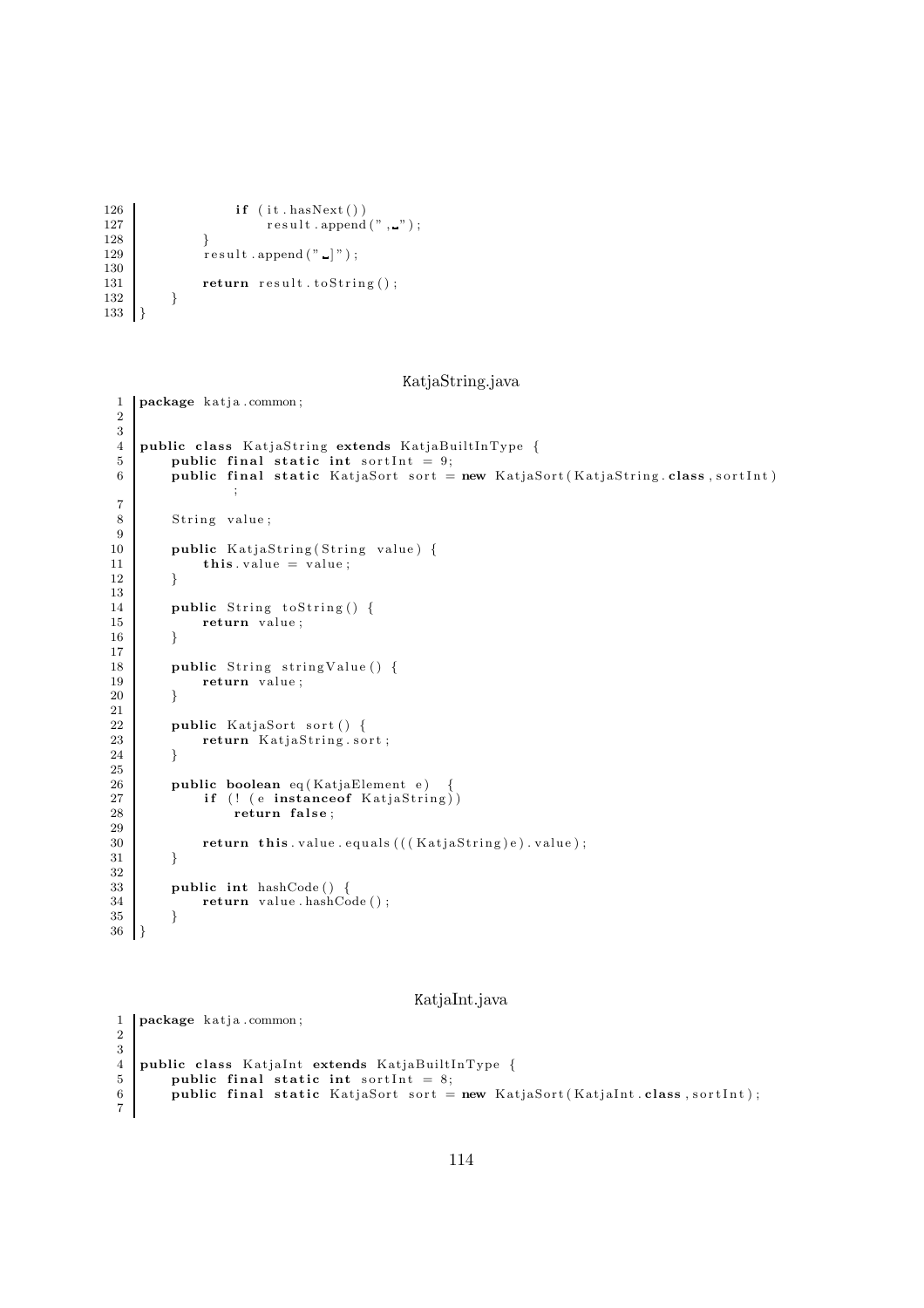```
8 int value;
\begin{array}{c} 9 \\ 10 \end{array}10 public KatjaInt (int value) {<br>\mathbf{t} this value = value:
           this value = value;12
13
14 public int toInt () {<br>15 public int value;
                 return value;
16 }
\frac{17}{18}public int intValue () {
\begin{array}{c|c} 19 \\ 20 \end{array} return value;
20 }
\frac{21}{22}22 public KatjaSort sort () {<br>23 public KatiaInt sort :
                 return KatjaInt . sort;
24 }
\frac{25}{26}26 public boolean eq (KatjaElement e) {<br>27 if (! (e instance of KatiaInt))
27 if (! (e instanceof KatjaInt))<br>
28 return false:
                       return false;
\frac{29}{30}return (( Katjalnt ) e ) . to Int () == this . to Int () ;31 }
32
33 public int hashCode () {<br>34 percentage return value :
                 return value;
35 }
\frac{36}{37}public String to String () {
38 return Integer.toString(value);
39 }
40
41 }
```
1 | package katja.common;

### KatjaChar.java

```
2
 \begin{array}{c} 3 \\ 4 \end{array}4 public class KatjaChar extends KatjaBuiltInType {<br>5 public final static int sortInt = 7:
 \begin{bmatrix} 5 \\ 6 \end{bmatrix} public final static int sortInt = 7;<br>public final static KatjaSort sort =
            public final static KatjaSort sort = new KatjaSort (KatjaChar . class , sortInt);
 7
 8 char value;
\frac{9}{10}10 public KatjaChar (char value) {<br>
this value = value;
                   this \cdot value = value;12 }
\begin{array}{c} 13 \\ 14 \end{array}public char toChar () {
15 return value;
16 }
\frac{17}{18}18 public char charValue () {<br>19 per return value ;
                  return value;
20 }
\frac{21}{22}22 public KatjaSort sort () {<br>23 public KatjaChar.sort
                  return KatjaChar . sort ;
```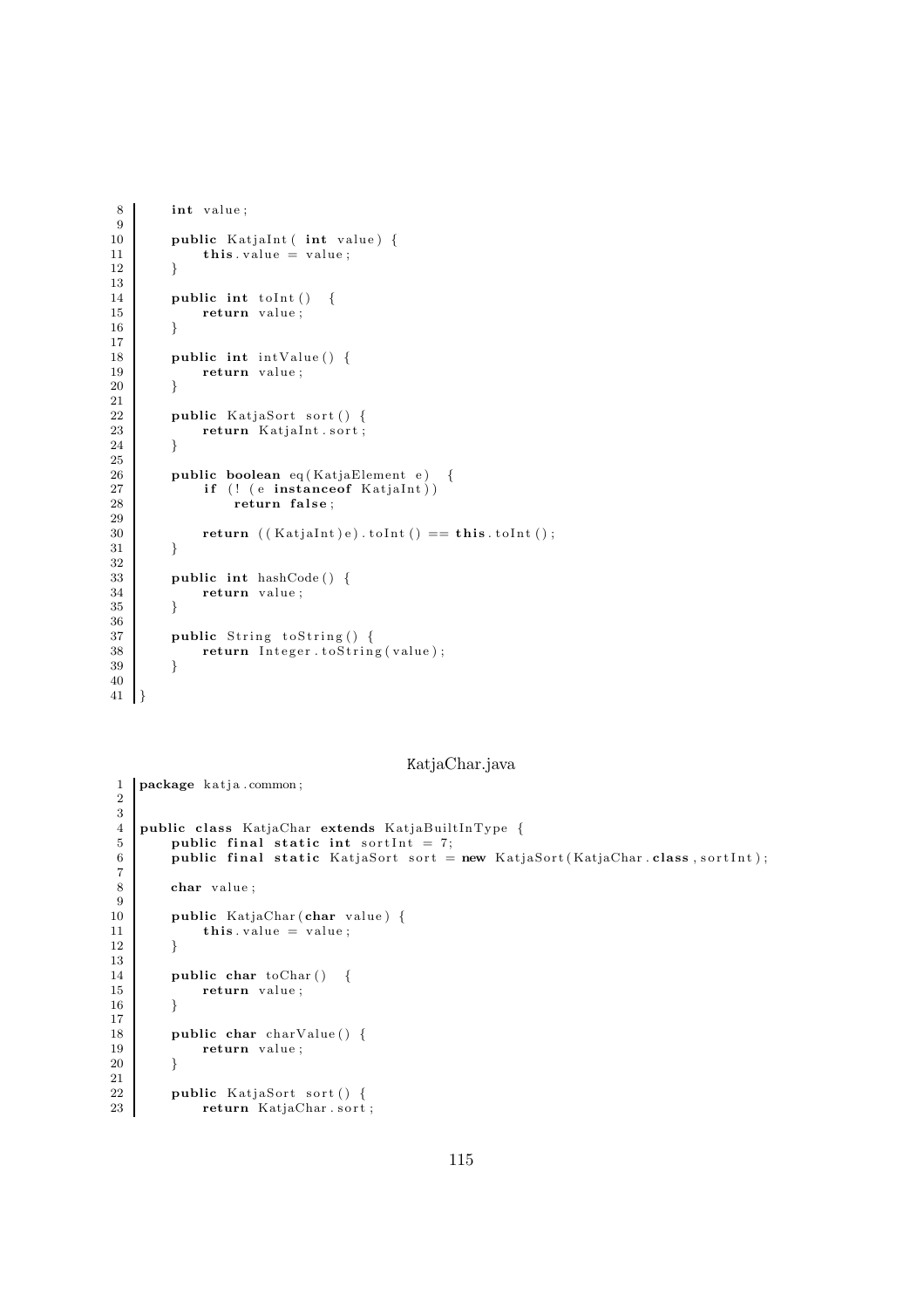```
24 }
\frac{25}{26}26 public boolean eq ( KatjaElement e ) {<br>27 if (! (e instance of KatiaChar) )if (! (e instanceof KatjaChar))
28 return false;
29
30 return ((\text{KatjaChar})e) \cdot \text{value} == \text{this} \cdot \text{value};<br>31 \}31 }
32
33 public int hashCode () {<br>34 return value;
               return value;
35 }
\frac{36}{37}public String to String () {
38 return Character.toString(value);
39 }
40 }
```
1 | package katja.common;

KatjaBool.java

```
2
 3
 4 public class KatjaBool extends KatjaBuiltInType {<br>5 public final static int sortInt = 10;
 5 public final static int sortInt = 10;
 6 public final static KatjaSort sort = new KatjaSort (KatjaBool class, 10);
 \begin{array}{c} 7 \\ 8 \end{array}8 public static final KatjaBool maxTrue = new KatjaBool(true);
 9 public static final KatjaBool maxFalse = new KatjaBool(false);
\begin{array}{c} 10 \\ 11 \end{array}boolean value:
\frac{12}{13}13 private KatjaBool (boolean value) {<br>
this, value = value:
           this value = value;
15 }
16
17 | public static KatjaBool fromBoolean (boolean b) {
18 return b ? maxTrue : maxFalse;
19 }
\begin{array}{c} 20 \\ 21 \end{array}21 public boolean toBoolean () {<br>22 perturn value:
           return value;
23 }
24
25 public boolean booleanValue () {
\begin{array}{c|c}\n 26 \\
 27\n \end{array} return value;
27 }
\frac{28}{29}29 public boolean eq ( KatjaElement e) {<br>30 perturn this == e:
          return this  == e;
31 }
32
33 public KatjaSort sort () {
34 return KatjaBool.sort;
35 }
36
\frac{37}{38}38 public int hashCode () {<br>39 public int hashCode () {<br>return value ? 5 :
                return value ? 5 : 31;
40 }
```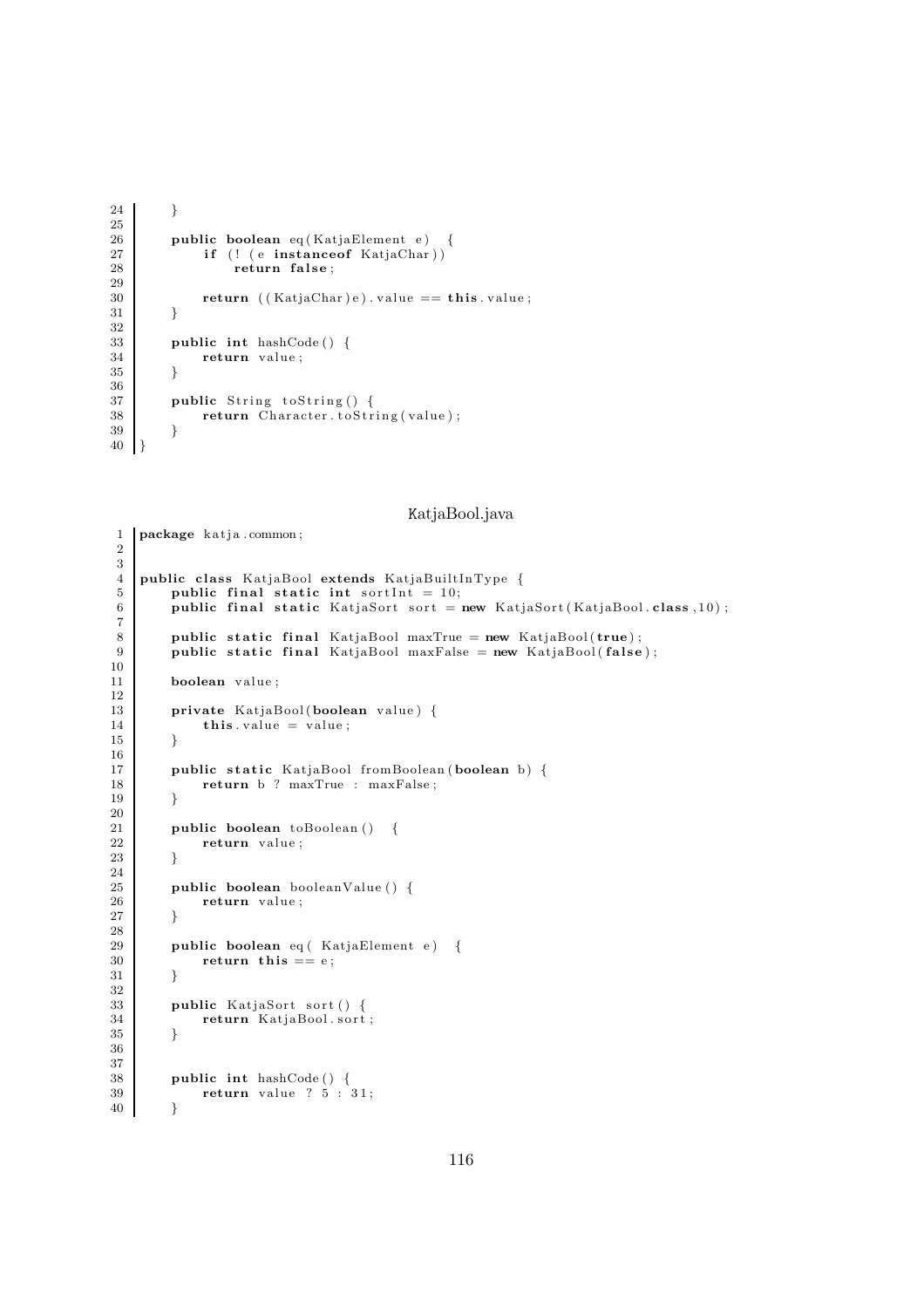```
41
42 public String to String () {
43 return value ? "true" : "false";
44 }
45
46 }
```
## KatjaUnkownTypeException.java

```
\frac{1}{2}\begin{array}{c|c} 2 & * & Copyright & 2003 \\ 3 & * & AG & Softwaretec \end{array}3 * AG Softwaretechnik, Universitaet Kaiserslautern, Germany<br>4 * All rights reserved.
 \begin{array}{c|c|c|c} 4 & * & All & right s & reserved. \end{array}\begin{array}{c|c} 5 & * \\ 6 & \mathbf{pa} \end{array}package katja.common;
 7
 8 public class KatjaUnkownTypeException extends KatjaException {
\frac{9}{10}10 public KatjaUnkownTypeException (int typeConstant) {<br>11 super ("Unkown_type::."+typeConstant);
              \text{super}(\text{"Unknown-type..."}+\text{typeConstant});12 }
13
14 }
```
## KatjaIllegalMethodException.java

```
12 \begin{array}{c|cc} 2 & * \textit{Copyright } 2003, \textit{AG Software Technology}, & University \textit{of Kaiserslautern} \\ 3 & * \textit{Create on } 08.05.2003 \end{array}* Created on 08.05.2003
 4 ∗
 \begin{array}{c|c} 5 & * \\ 6 & \mathbf{pa} \end{array}package katja.common;
 \begin{array}{c} 7 \\ 8 \end{array}8 /∗ ∗
\begin{array}{c} 9 \\ 10 \end{array}* @author Jan Schä fer
11 ∗/
12 public class KatjaIllegalMethodException extends KatjaException {<br>13 public KatiaIllegalMethodException (String msg) {
             public KatjaIllegalMethodException (String msg) {
14 super (msg);
15 }
16\,
```
### KatjaIllegalArgumentException.java

```
\frac{1}{2}\begin{array}{c|cc} 2 & * & Copyright & 2003 \\ 3 & * & AG & Softwaretec \end{array}* AG Softwaretechnik, Universitaet Kaiserslautern, Germany
 \begin{array}{c|cc} 4 & * & All & rights & reserved. \\ 5 & * & & \end{array}\begin{array}{c|c} 5 & * \\ 6 & \mathbf{pa} \end{array}package katja.common;
 \begin{array}{c} 7 \\ 8 \end{array}8 public class KatjaIllegalArgumentException extends KatjaException {<br>public KatjaIllegalArgumentException (String msg) {
9 public KatjaIllegalArgumentException (String msg) {<br>10\super\left(\text{msg}\right);11
```